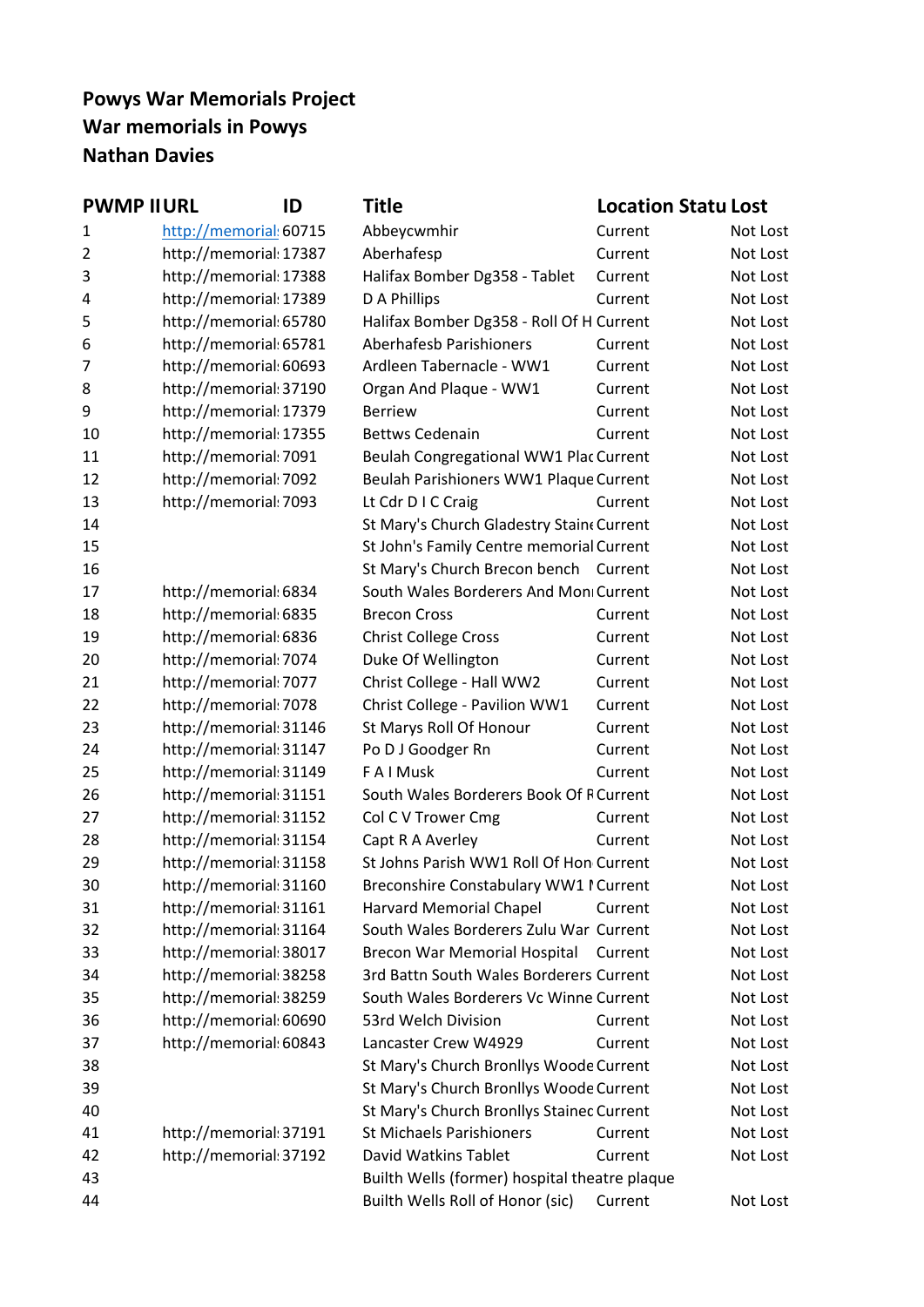| 45 | http://memorial: 7101  | St Marys Church - WW2                    | Current        | Not Lost        |
|----|------------------------|------------------------------------------|----------------|-----------------|
| 46 | http://memorial: 7100  | <b>Builth Wells</b>                      | Current        | Not Lost        |
| 47 | http://memorial: 6837  | Builth Wells And Llanddewir Cwn Current  |                | Not Lost        |
| 48 | http://memorial: 7083  | Builth Wells High School                 | Current        | Not Lost        |
| 49 | http://memorial: 37180 | Lt C E Robinson                          | Current        | Not Lost        |
| 50 | http://memorial: 17481 | Buttington                               | Current        | Not Lost        |
| 51 | http://memorial: 6838  | <b>Bwlch Memorial Cross</b>              | Current        | Not Lost        |
| 52 | http://memorial: 17353 | <b>Bwlch Y Cibau</b>                     | Current        | Not Lost        |
| 53 | http://memorial: 6839  | <b>Llanwnog Parishioners Cross</b>       | Current        | Not Lost        |
| 54 |                        | Inside St Cynidr and St Mary's Church    |                |                 |
| 55 | http://memorial: 6840  | Carno Cross                              | Current        | Not Lost        |
| 56 | http://memorial: 51598 | <b>Wellington Mf509</b>                  | Current        | Not Lost        |
| 57 | http://memorial: 7103  | Rifleman P E Chapman                     | Current        | Not Lost        |
| 58 | http://memorial: 7104  | Pte E A Lewis                            | Current        | Not Lost        |
| 59 | http://memorial: 17438 | Castle Caereinion                        | Current        | Not Lost        |
| 60 | http://memorial: 51605 | Wellington T2520                         | Current        | Not Lost        |
| 61 | http://memorial: 6841  | <b>Cemmaeswar Cross</b>                  | Current        | Not Lost        |
| 62 | http://memorial: 31184 | Cdr P N Wright                           | Current        | Not Lost        |
| 63 | http://memorial: 17439 | Churchstoke                              | Current        | Not Lost        |
| 64 | http://memorial: 38261 | Churchstoke Memorial Hall                | Current        | Not Lost        |
| 65 | http://memorial: 38262 | Churchstoke WW1 Plaque                   | Current        | Not Lost        |
| 66 | http://memorial: 61220 | Llywelyn Ap Gruffudd/ Prince Lly Current |                | Not Lost        |
| 67 | http://memorial: 31167 | Clatter Primary School WW1 Tabl Current  |                | Not Lost        |
| 68 | http://memorial: 65783 | Men Of Clatter - WW1 Roll Of Ho Current  |                | Not Lost        |
| 69 | http://memorial: 37193 | Clyro Roll Of Honour                     | Current        | Not Lost        |
| 70 | http://memorial: 37194 | <b>Clyro Cross</b>                       | Current        | Not Lost        |
| 71 | http://memorial: 51602 | Proctor Np 216                           | Current        | Not Lost        |
| 72 | http://memorial: 65251 | Hms Drangey - Warship Week               | Current        | Not Lost        |
| 73 | http://memorial: 6842  | Crickhowell And District Memoria Current |                | Not Lost        |
| 74 | http://memorial: 9037  | Unknown Soldier                          | Current        | Not Lost        |
| 75 | http://memorial: 17532 | Criggion - WW1 Died                      | Current        | Not Lost        |
| 76 | http://memorial: 60695 | Criggion - WW1 Served And Retu Current   |                | Not Lost        |
| 77 | http://memorial: 61353 | Criggion - WW1                           | Current        | Not Lost        |
| 78 | http://memorial: 37195 | William Taylor                           | Current        | Not Lost        |
| 79 | http://memorial: 17411 | Dolanog                                  | Current        | Not Lost        |
| 80 | http://memorial: 37196 | <b>Garfield Rees</b>                     | Current        | Not Lost        |
| 81 | http://memorial: 37204 | John E Meredith                          | Current        | Not Lost        |
| 82 | http://memorial: 37200 | Ackhill Schoolboys Roll Of Homot Current |                | Not Lost        |
| 83 | http://memorial: 37206 | Evancoyd Roll Of Honour                  | Current        | Not Lost        |
| 84 | http://memorial: 7111  | Evenjobb Cross                           | Current        | Not Lost        |
| 85 | http://memorial: 7112  | Tpr G S And Sgt R M Croft                | Current        | Not Lost        |
| 86 | http://memorial: 51600 | Wellington Bj697                         | Current        | Not Lost        |
| 87 | http://memorial: 37207 | <b>Felindre Roll Of Heroes</b>           | Current        | Not Lost        |
| 88 | http://memorial: 17475 | Forden                                   | Current        | Not Lost        |
| 89 | http://memorial: 17468 | <b>Four Crosses</b>                      | Current        | Not Lost        |
| 90 | http://memorial: 17469 | Capt T T Pryce Vc                        | Current        | Not Lost        |
| 91 | http://memorial: 17470 | Maj G H Turner                           | Current        | Not Lost        |
| 92 | http://memorial: 51613 | Blenheim L8610                           | Current        | Not Lost        |
| 93 | http://memorial: 7090  | <b>B F Davies</b>                        | Current        | Not Lost        |
|    |                        |                                          |                |                 |
| 94 |                        | Llanymynech                              | <b>Current</b> | <b>Not Lost</b> |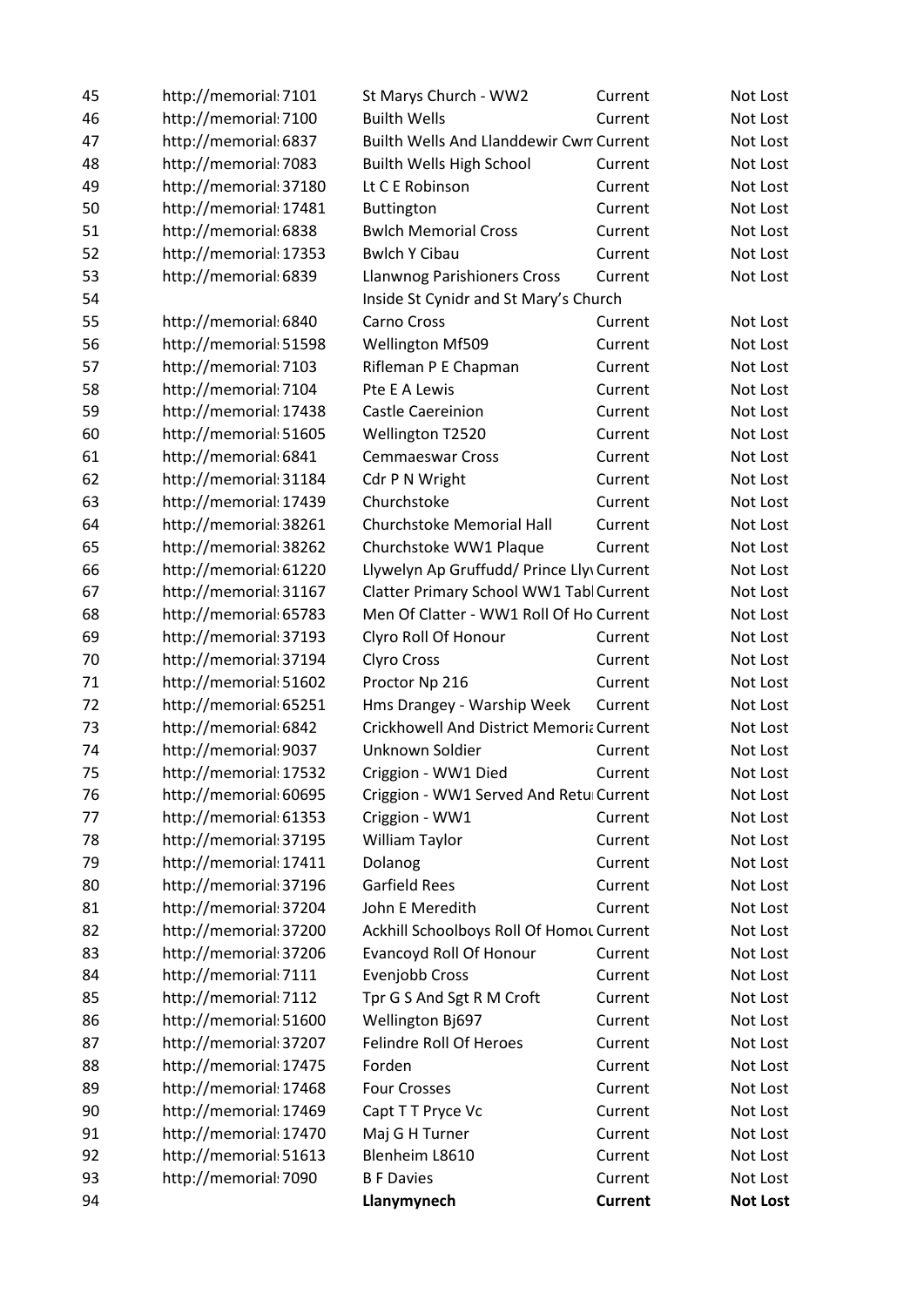| 95  | http://memorial: 37208 | 50 Years Of Peace Yew Tree                | Current | Not Lost |
|-----|------------------------|-------------------------------------------|---------|----------|
| 96  | http://memorial: 37213 | <b>Gladestry And Colva Cross</b>          | Current | Not Lost |
| 97  | http://memorial: 37229 | Gladestry Remembrance Chapel Current      |         | Not Lost |
| 98  | http://memorial: 37233 | Capt B Biggerton Evans                    | Current | Not Lost |
| 99  | http://memorial: 37238 | St Marys Church - WW1 Window Current      |         | Not Lost |
| 100 | http://memorial: 37242 | James Price                               | Current | Not Lost |
| 101 | http://memorial: 37244 | Philip Jones                              | Current | Not Lost |
| 102 |                        | <b>Church of St Cynog Glasbury</b>        |         |          |
| 103 | http://memorial: 37245 | <b>Glascwm Memorial Board</b>             | Current | Not Lost |
| 104 | http://memorial: 37250 | WW2 Roll Of Honour                        | Current | Not Lost |
| 105 | http://memorial: 37252 | <b>German Memorial Cross</b>              | Current | Not Lost |
| 106 | http://memorial: 17452 | Guilsfield                                | Current | Not Lost |
| 107 | http://memorial: 17453 | <b>Guilsfield Parishioners - WW1</b>      | Current | Not Lost |
| 108 | http://memorial: 17454 | Lt F Luxmoore                             | Current | Not Lost |
| 109 | http://memorial: 17455 | J S Owen                                  | Current | Not Lost |
| 110 | http://memorial: 17456 | Capt H B Mostyn Pryce                     | Current | Not Lost |
| 111 | http://memorial: 17457 | Royal Artillery And Royal Welch F Current |         | Not Lost |
| 112 | http://memorial: 51604 | Spitfire X4588                            | Current | Not Lost |
| 113 | http://memorial: 51611 | Anson N9879                               | Current | Not Lost |
| 114 | http://memorial: 6843  | Hay And Cusop                             | Current | Not Lost |
| 115 | http://memorial: 37188 | Po L S Dixon                              | Current | Not Lost |
| 116 |                        | Church of St Mary The Virgin Hay Current  |         | Not Lost |
| 117 |                        | Church of St Mary The Virgin Hay Current  |         | Not Lost |
| 118 | http://memorial: 17413 | Hirnant                                   | Current | Not Lost |
| 119 | http://memorial: 37262 | Howey Parish Memorial Board               | Current | Not Lost |
| 120 | http://memorial: 17538 | <b>Hyssington Methodists</b>              | Current | Not Lost |
| 121 | http://memorial: 17412 | Kerry cross                               | Current | Not Lost |
| 122 | http://memorial: 65785 | <b>Dolfor St Pauls Parishioners</b>       | Current | Not Lost |
| 123 | http://memorial: 7110  | Kinnerton Parish Memorial Table Current   |         | Not Lost |
| 124 | http://memorial: 37267 | Capt R Thompson Memorial Gate Current     |         | Not Lost |
| 125 | http://memorial: 37271 | Kinnerton Jubilee Hall WW1 Tabl Current   |         | Not Lost |
| 126 | http://memorial: 37249 | Norton Street Baptist Chapel WW Current   |         | Not Lost |
| 127 | http://memorial: 37273 | Knighton Cenotaph                         | Current | Not Lost |
| 128 | http://memorial: 32484 | Regimental Sergeant Major M He Current    |         | Not Lost |
| 129 | http://memorial: 32482 | Knighton Parishioners WW1                 | Current | Not Lost |
| 130 | http://memorial: 32483 | Knighton Parishioners WW2                 | Current | Not Lost |
| 131 | http://memorial: 37203 | St Edwards Church WW2 Memor Current       |         | Not Lost |
| 132 | http://memorial: 37205 | Broad Street Methodist Church V Current   |         | Not Lost |
| 133 | http://memorial: 37209 | Knighton Parish WW1 Tablet                | Current | Not Lost |
| 134 | http://memorial: 17428 | <b>Llanidloes And District</b>            | Current | Not Lost |
| 135 | http://memorial: 37214 | Rsm M Heakin Memorial Tablet              | Current | Not Lost |
| 136 | http://memorial: 37220 | Rafa Club Memorial Board                  | Current | Not Lost |
| 137 | http://memorial: 37222 | <b>Broad Street Methodist WW2</b>         | Current | Not Lost |
| 138 | http://memorial: 37225 | <b>William A Roberts</b>                  | Current | Not Lost |
| 139 | http://memorial: 37232 | Capt W T L Allcock                        | Current | Not Lost |
| 140 | http://memorial: 17473 | Lt R E Naylor                             | Current | Not Lost |
| 141 | http://memorial: 17474 | Leighton                                  | Current | Not Lost |
| 142 | http://memorial: 60696 | J R Beaumond                              | Current | Not Lost |
| 143 | http://memorial: 65787 | Lt Gen W G Gold                           | Current | Not Lost |
| 144 | http://memorial: 65788 | Sir A W L Bayly Kcb Kcmg Csi Dso Current  |         | Not Lost |
|     |                        |                                           |         |          |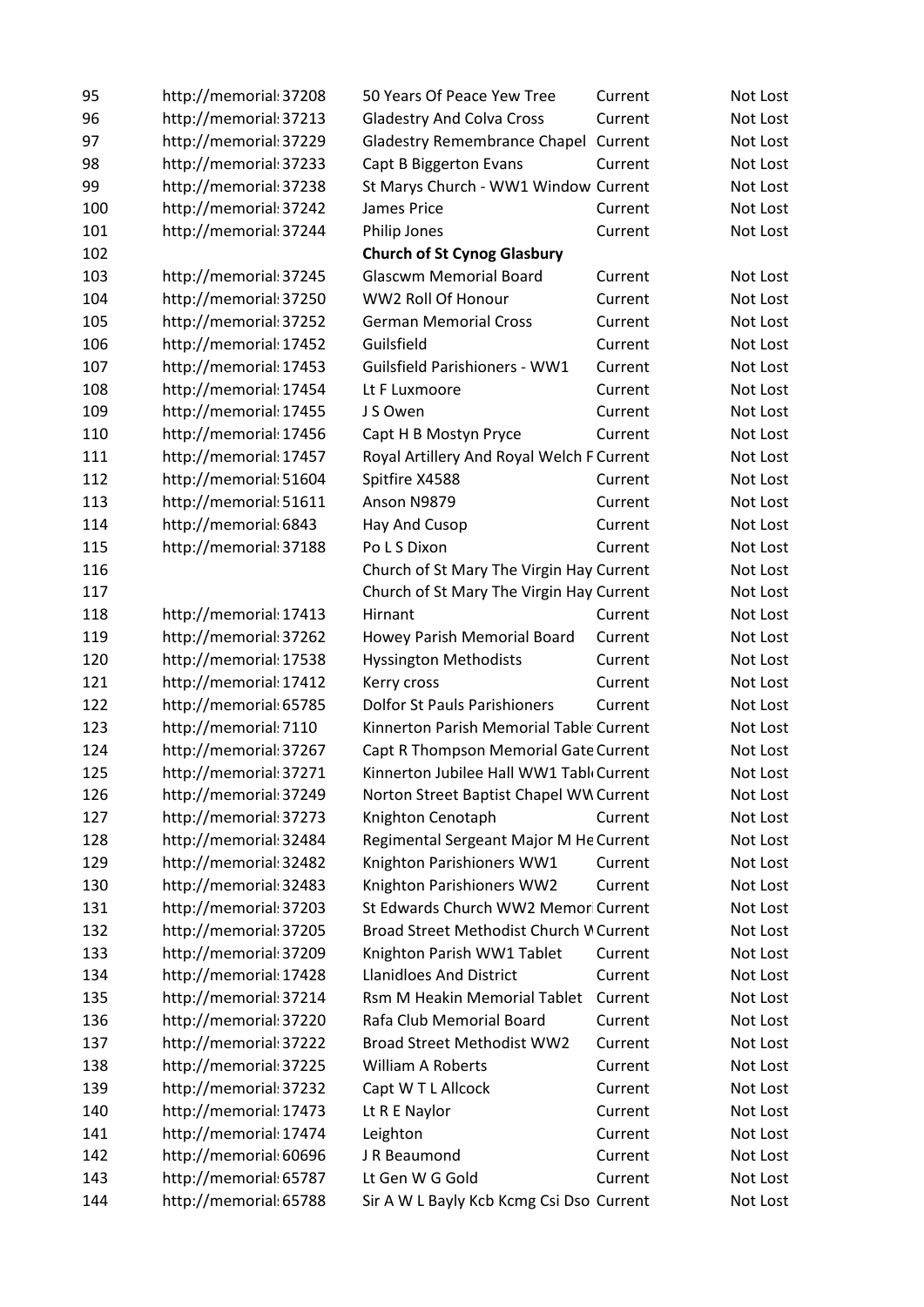| 145 | http://memorial: 65959 | Lt R E Naylor                            | Current | Not Lost |
|-----|------------------------|------------------------------------------|---------|----------|
| 146 | http://memorial: 7099  | St Afans Parishioners Board              | Current | Not Lost |
| 147 | http://memorial: 37221 | Llanbadarn Fynydd And Llanano I Current  |         | Not Lost |
| 148 | http://memorial: 37224 | Llanbister                               | Current | Not Lost |
| 149 | http://memorial: 7068  | Llanddetty - WW1 Tablet                  | Current | Not Lost |
| 150 | http://memorial: 7069  | Llanddetty - WW2 Tablet                  | Current | Not Lost |
| 151 | http://memorial: 37227 | Llanddewi Ystradenni                     | Current | Not Lost |
| 152 | http://memorial: 37231 | C H Williams Vaughan And Men C Current   |         | Not Lost |
| 153 | http://memorial: 37237 | St Teilos Church                         | Current | Not Lost |
| 154 | http://memorial: 37241 | 2lt C Williams- Vaughan                  | Current | Not Lost |
| 155 | http://memorial: 17433 | Llandinam                                | Current | Not Lost |
| 156 | http://memorial: 6844  | Llandinham - Cross                       | Current | Not Lost |
| 157 |                        | Llandrindod Wells Memorial Bibl Current  |         |          |
| 158 | http://memorial: 6845  | Llandrindod Wells Serviceman Sti Current |         | Not Lost |
| 159 | http://memorial: 7079  | <b>Red Cross Memorial Trees</b>          | Current | Not Lost |
| 160 | http://memorial: 31171 | Llandrindod Wells Hospital WW1 Current   |         | Not Lost |
| 161 | http://memorial: 37248 | Alexandra Road Secondary Schoo Current   |         | Not Lost |
| 162 | http://memorial: 37253 | Alexandra Road Secondary Schoo Current   |         | Not Lost |
| 163 | http://memorial: 37256 | Christ Church Congregational Cha Current |         | Not Lost |
| 164 | http://memorial: 37259 | Ithon Road Chapel WW1 Served Current     |         | Not Lost |
| 165 | http://memorial: 37260 | Ithon Road Chapel WW1 And WV Current     |         | Not Lost |
| 166 | http://memorial: 37268 | <b>Tabernacle Baptist Church</b>         | Current | Not Lost |
| 167 | http://memorial: 37272 | Tabernacle Baptist Church WW2 Current    |         | Not Lost |
| 168 | http://memorial: 37274 | 53rd Welsh Regt                          | Current | Not Lost |
| 169 | http://memorial: 37286 | Holy Trinity Church Triptych             | Current | Not Lost |
| 170 | http://memorial: 37287 | Pte C J Edwards                          | Current | Not Lost |
| 171 | http://memorial: 37288 | Pte C Cheffers                           | Current | Not Lost |
| 172 | http://memorial: 37306 | <b>Memorial Window</b>                   | Current | Not Lost |
| 173 | http://memorial: 37313 | J And D E Hope                           | Current | Not Lost |
| 174 | http://memorial: 37314 | T D Irfon                                | Current | Not Lost |
| 175 | http://memorial: 37319 | Sub Lt I L Thomas                        | Current | Not Lost |
| 176 | http://memorial: 37315 | P C K Bennett                            | Current | Not Lost |
| 177 | http://memorial: 17477 | Llandrinio                               | Current | Not Lost |
| 178 | http://memorial: 17537 | St Asaphs Parishioners - WW1             | Current | Not Lost |
| 179 | http://memorial: 17381 | Brig Gen L O W Jones And Llandy: Current |         | Not Lost |
| 180 | http://memorial: 7075  | Pte J K Glasscadine                      | Current | Not Lost |
| 181 | http://memorial: 37257 | Herbert A C Harrison Memorial P Current  |         | Not Lost |
| 182 | http://memorial: 17357 | Llanerfyl                                | Current | Not Lost |
| 183 | http://memorial: 17441 | Llanfair Caereinion                      | Current | Not Lost |
| 184 | http://memorial: 60697 | Llanfair Caereinion                      | Current | Not Lost |
| 185 | http://memorial: 37178 | Llanfaredd Parish                        | Current | Not Lost |
| 186 | http://memorial: 37183 | St Marys Church Board WW1                | Current | Not Lost |
| 187 | http://memorial: 37320 | Hope Chapel - WW1                        | Current | Not Lost |
| 188 | http://memorial: 17431 | Llanfechain                              | Current | Not Lost |
| 189 | http://memorial: 60705 | Llanfechain - WW1 Roll Of Honou Current  |         | Not Lost |
| 190 | http://memorial: 31190 | Llanfihangel Nantmelan Memoria Current   |         | Not Lost |
| 191 | http://memorial: 17449 | Llanfihangel Yng Gwynfa                  | Current | Not Lost |
| 192 | http://memorial: 37321 | John Garnett Gordon Davies               | Current | Not Lost |
| 193 | http://memorial: 7080  | Llanfilo Roll Of Honour                  | Current | Not Lost |
| 194 | http://www.iwm7081     | Llanfilo lych gate                       | Current | Not Lost |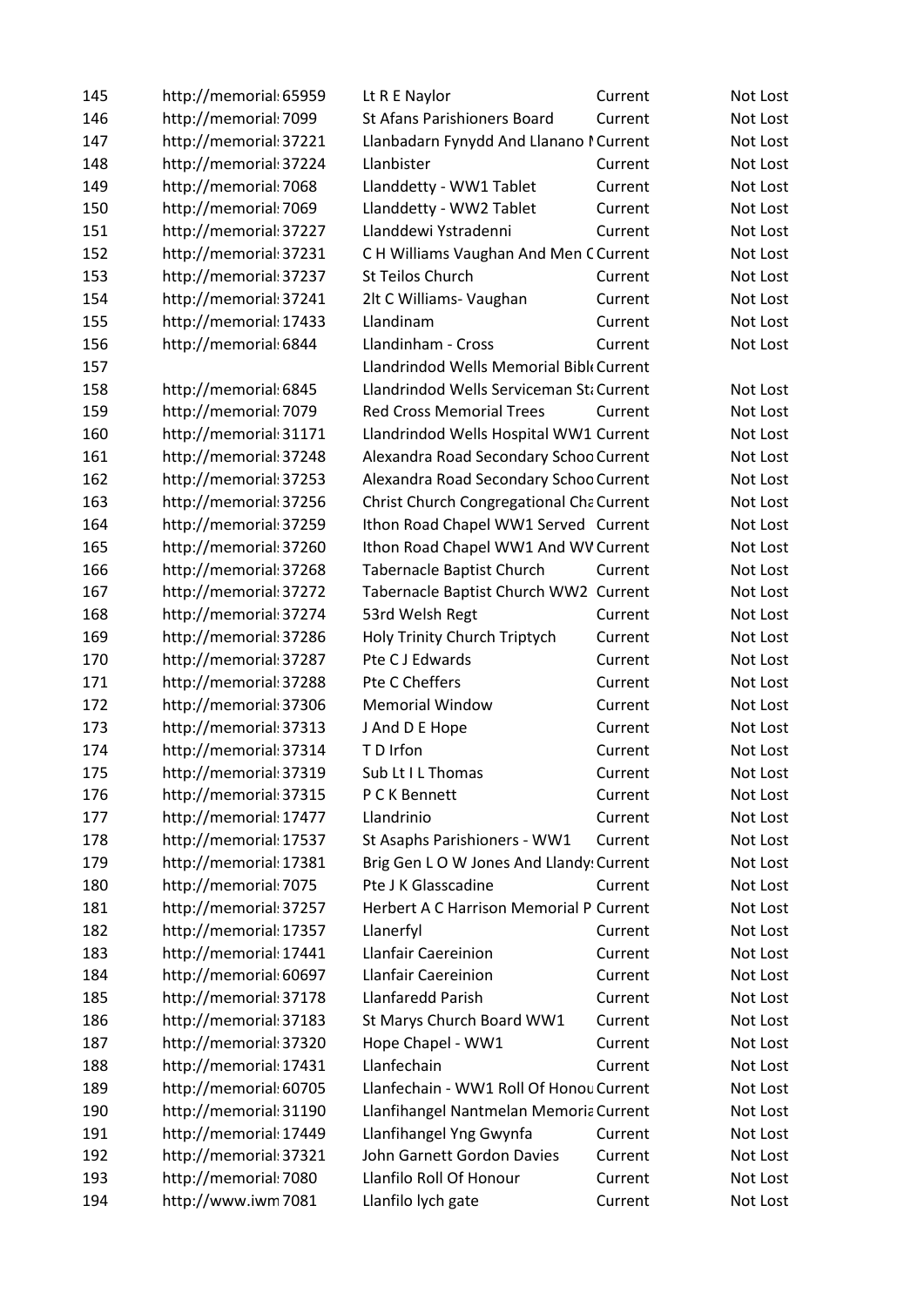| 195 |                        | Llanfilo shell case                          | Current | Not Lost |
|-----|------------------------|----------------------------------------------|---------|----------|
| 196 |                        | Llanfilo Village Hall shed Roll of H Current |         | Not Lost |
| 197 | http://memorial: 7082  | E D Phillip                                  | Current | Not Lost |
| 198 | http://memorial: 17405 | Llanfyllin                                   | Current | Not Lost |
| 199 | http://memorial: 65786 | <b>St Myllins Parishioners</b>               | Current | Not Lost |
| 200 | http://memorial: 31166 | Llangadfan And Garthbeibio Men Current       |         | Not Lost |
| 201 | http://memorial: 7084  | Llangammarch Wells Window                    | Current | Not Lost |
| 202 | http://memorial: 7085  | T J Jones                                    | Current | Not Lost |
| 203 | http://memorial: 7086  | R C P Jones                                  | Current | Not Lost |
| 204 | http://memorial: 7087  | D J Jones                                    | Current | Not Lost |
| 205 | http://memorial: 7088  | Libanus Chapel Memorial                      | Current | Not Lost |
| 206 | http://memorial: 3587  | Llangunllo                                   | Current | Not Lost |
| 207 | http://memorial: 31169 | Llangunllo Memorial Cross                    | Current | Not Lost |
| 208 |                        | Llangurig Roll of Honour                     |         |          |
| 209 | http://memorial: 60706 | Llangyniew - WW1 Plaque                      | Current | Not Lost |
| 210 | http://memorial: 60707 | Llangyniew - WW1 Roll Of Honou Current       |         | Not Lost |
| 211 | http://memorial: 60708 | Llangyniew - WW1 Cross                       | Current | Not Lost |
| 212 | http://memorial: 38263 | Llangynog                                    | Current | Not Lost |
| 213 | http://memorial: 38264 | Capt A A I Lloyd                             | Current | Not Lost |
| 214 | http://memorial: 31141 | Llanhamlach Parish Memorial Pla Current      |         | Not Lost |
| 215 | http://memorial: 37189 | Sgt E J E Jarman                             | Current | Not Lost |
| 216 | http://memorial: 50494 | N Dpringle And H Pringle                     | Current | Not Lost |
| 217 | http://memorial: 17428 | <b>Llanidloes And District</b>               | Current | Not Lost |
| 218 | http://memorial: 60709 | R B Woosnam                                  | Current | Not Lost |
| 219 |                        | Methodist church in Llanrhaeadr Current      |         |          |
| 220 | http://memorial: 37318 | E H Gough And A G Gough                      | Current | Not Lost |
| 221 | http://memorial: 17450 | Llansantffraid                               | Current | Not Lost |
| 222 | http://memorial: 7073  | Llansantffread Plaque                        | Current | Not Lost |
| 223 | http://memorial: 17360 | St Gwynog church in Llanwnog                 | Current | Not Lost |
| 224 |                        | Memorial garden                              | Current |          |
| 225 | http://memorial: 7094  | Lt J N Lewis                                 | Current | Not Lost |
| 226 | http://memorial: 7095  | Llanwrtyd Memorial Institute                 | Current | Not Lost |
| 227 | http://memorial: 7098  | Bromsgrove School - WW2                      | Current | Not Lost |
| 228 | http://memorial: 17401 | Llanwyddelan                                 | Current | Not Lost |
| 229 | http://memorial: 17402 | R E Richards                                 | Current | Not Lost |
| 230 | http://memorial: 17436 | Llanwyddyn                                   | Current | Not Lost |
| 231 | http://memorial: 6846  | Llanymynech Cross                            | Current | Not Lost |
| 232 | http://memorial: 17539 | Llanymynech                                  | Current | Not Lost |
| 233 | http://memorial: 17531 | Llanyre                                      | Current | Not Lost |
| 234 | http://memorial: 37324 | Llanyre Roll Of Honour - WW1                 | Current | Not Lost |
| 235 | http://memorial: 37326 | Lt M R Gibson Watt Dsc                       | Current | Not Lost |
| 236 | http://memorial: 37327 | Llanyre                                      | Current | Not Lost |
| 237 | http://memorial: 60717 | Sondra Kay B17                               | Current | Not Lost |
| 238 | http://memorial: 65961 | B17 "sondra Kay" Fortress Aircraf Current    |         | Not Lost |
| 239 | http://memorial: 60716 | L/ Cpl D Wheeler And Pte I G Lew Current     |         | Not Lost |
| 240 | http://memorial: 13395 | Lancaster Bomber W4929 Crew Current          |         | Not Lost |
| 241 |                        | Llyswen Roll of Honour                       |         |          |
| 242 | http://memorial: 31144 | St Davids Church Memorial Boarc Current      |         | Not Lost |
| 243 | http://memorial: 7072  | <b>Cross Oak Memorial Cross</b>              | Current | Not Lost |
| 244 | http://memorial: 6847  | Machynlleth                                  | Current | Not Lost |
|     |                        |                                              |         |          |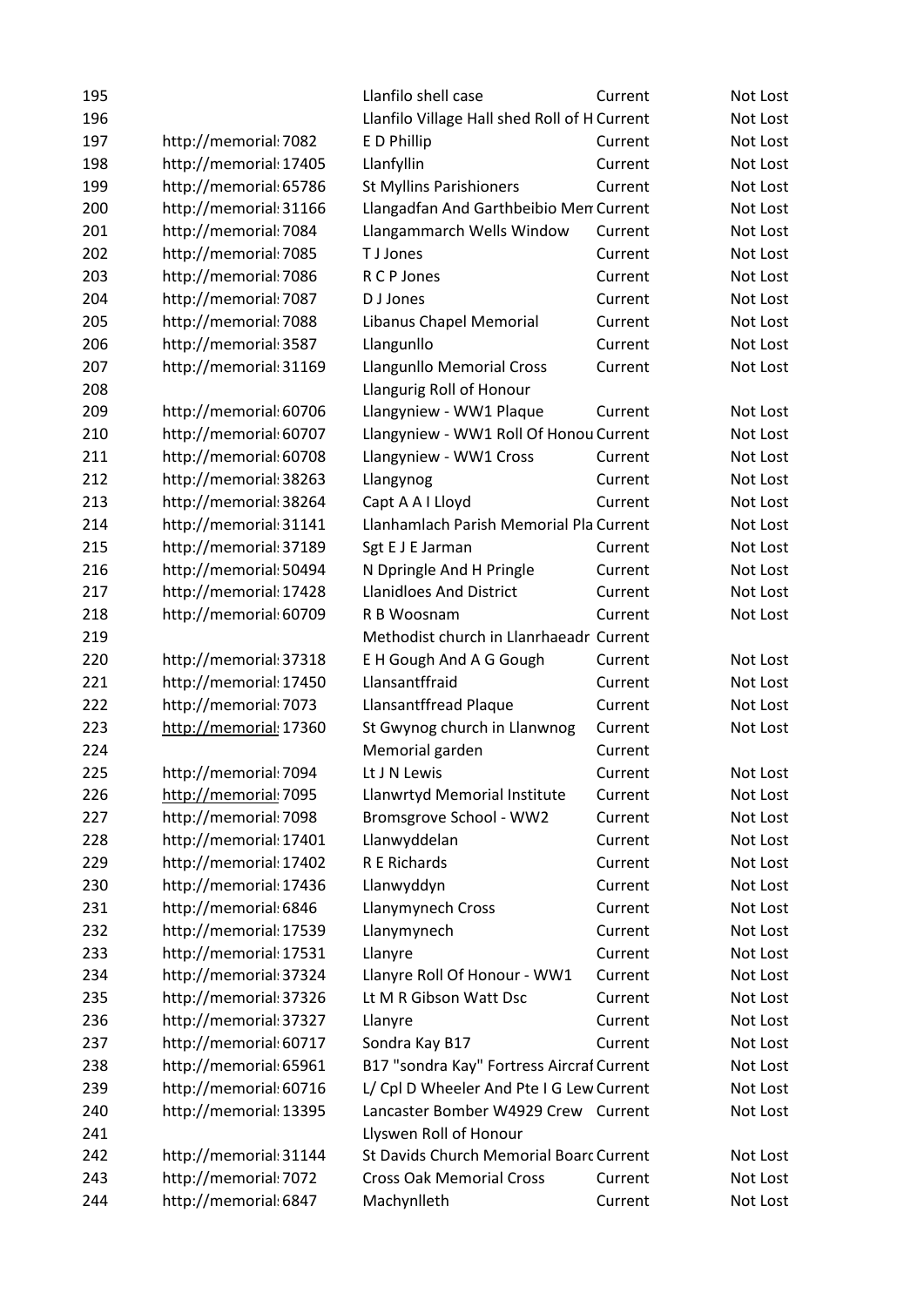| 245 | http://memorial: 7067  | <b>St Peters Parishioners Tablet</b>     | Current | Not Lost |
|-----|------------------------|------------------------------------------|---------|----------|
| 246 | http://memorial: 38271 | Garthbeibio                              | Current | Not Lost |
| 247 | http://memorial: 37173 | St Davids Church WW2 Roll Of Hc Current  |         | Not Lost |
| 248 | http://memorial: 17376 | Manafon                                  | Current | Not Lost |
| 249 | http://memorial: 17377 | Manafon Roll Of Honour (ww1)             | Current | Not Lost |
| 250 | http://memorial: 17378 | R Evans, J Evans And W Evans             | Current | Not Lost |
| 251 | http://memorial: 17421 | <b>Meifod Parishioners</b>               | Current | Not Lost |
| 252 | http://memorial: 17422 | 2lt C W W Wynn                           | Current | Not Lost |
| 253 | http://memorial: 17423 | 2lt C W W Wynn                           | Current | Not Lost |
| 254 | http://memorial: 17424 | Lt H C Roberts                           | Current | Not Lost |
| 255 | http://memorial: 17425 | Capt M E Lloyd                           | Current | Not Lost |
| 256 | http://memorial: 17426 | Lt J H Jehu                              | Current | Not Lost |
| 257 | http://memorial: 6849  | Parish Of Great Wollaston                | Current | Not Lost |
| 258 | http://memorial: 51601 | Liberator Pb4 Y1 38753                   | Current | Not Lost |
| 259 |                        | Montgomery Garden of Rememb Current      |         | Not Lost |
| 260 | http://memorial: 17383 | <b>Montgomery Parishioners</b>           | Current | Not Lost |
| 261 | http://memorial: 17384 | Prince Bernhardt Thanksgiving M Current  |         | Not Lost |
| 262 | http://memorial: 17435 | Montgomeryshire County Memo Current      |         | Not Lost |
| 263 | http://memorial: 31177 | Lt E M Buckley                           | Current | Not Lost |
| 264 | http://memorial: 51607 | Proctor Hm305                            | Current | Not Lost |
| 265 | http://memorial: 37328 | Nantmel                                  | Current | Not Lost |
| 266 | http://memorial: 37335 | Spr B Michael                            | Current | Not Lost |
| 267 | http://memorial: 37336 | Fl Lt M P Jones                          | Current | Not Lost |
| 268 | http://memorial: 17540 | New Radnor                               | Current | Not Lost |
| 269 | http://memorial: 37322 | Newbridge On Wye                         | Current | Not Lost |
| 270 | http://memorial: 37323 | Newbridge On Wye British Legior Current  |         | Not Lost |
| 271 | http://memorial: 37325 | St Marys Church WW2                      | Current | Not Lost |
| 272 | http://memorial: 7184  | Newtown And Llanllwchaiarn Cer Current   |         | Not Lost |
| 273 | http://memorial: 31180 | Newtown Town Hall Memorial G: Current    |         | Not Lost |
| 274 | http://memorial: 37329 | Norton                                   | Current | Not Lost |
| 275 | http://memorial: 51612 | Lightening 42-67859                      | Current | Not Lost |
| 276 | http://memorial: 7109  | Old Radnor Cross                         | Current | Not Lost |
| 277 | http://memorial: 37198 | Old Radnor Parish                        | Current | Not Lost |
| 278 | http://memorial: 37330 | Lt C L D Gordon                          | Current | Not Lost |
| 279 | http://memorial: 37331 | St Stephens Church Board WW1 / Current   |         | Not Lost |
| 280 |                        | Penybontfawr Memorial Plaque Current     |         |          |
| 281 | http://memorial: 51603 | Spitfire X49 13                          | Current | Not Lost |
| 282 | http://memorial: 51610 | Flying Fortress 42-5903                  | Current | Not Lost |
| 283 | http://memorial: 17356 | Penegoes                                 | Current | Not Lost |
| 284 | http://memorial: 60710 | Penegoes                                 | Current | Not Lost |
| 285 | http://memorial: 7102  | Cefnllys Llanbadarn Fawr And Lla Current |         | Not Lost |
| 286 | http://memorial: 17442 | Pool Quay                                | Current | Not Lost |
| 287 | http://memorial: 17443 | Pool Quay Roll Of Honour                 | Current | Not Lost |
| 288 | http://memorial: 17444 | 2lt G B Green                            | Current | Not Lost |
| 289 | http://memorial: 69771 | Jack Royston Hamar DFC                   | Current | Not Lost |
| 290 | http://memorial: 31165 | Presteigne Cenotaph                      | Current | Not Lost |
| 291 | http://memorial: 7107  | Parson Family                            | Current | Not Lost |
| 292 | http://memorial: 7106  | Presteigne Memorial Hall                 | Current | Not Lost |
| 293 | http://memorial: 6850  | <b>Rhayader And District</b>             | Current | Not Lost |
|     |                        |                                          |         |          |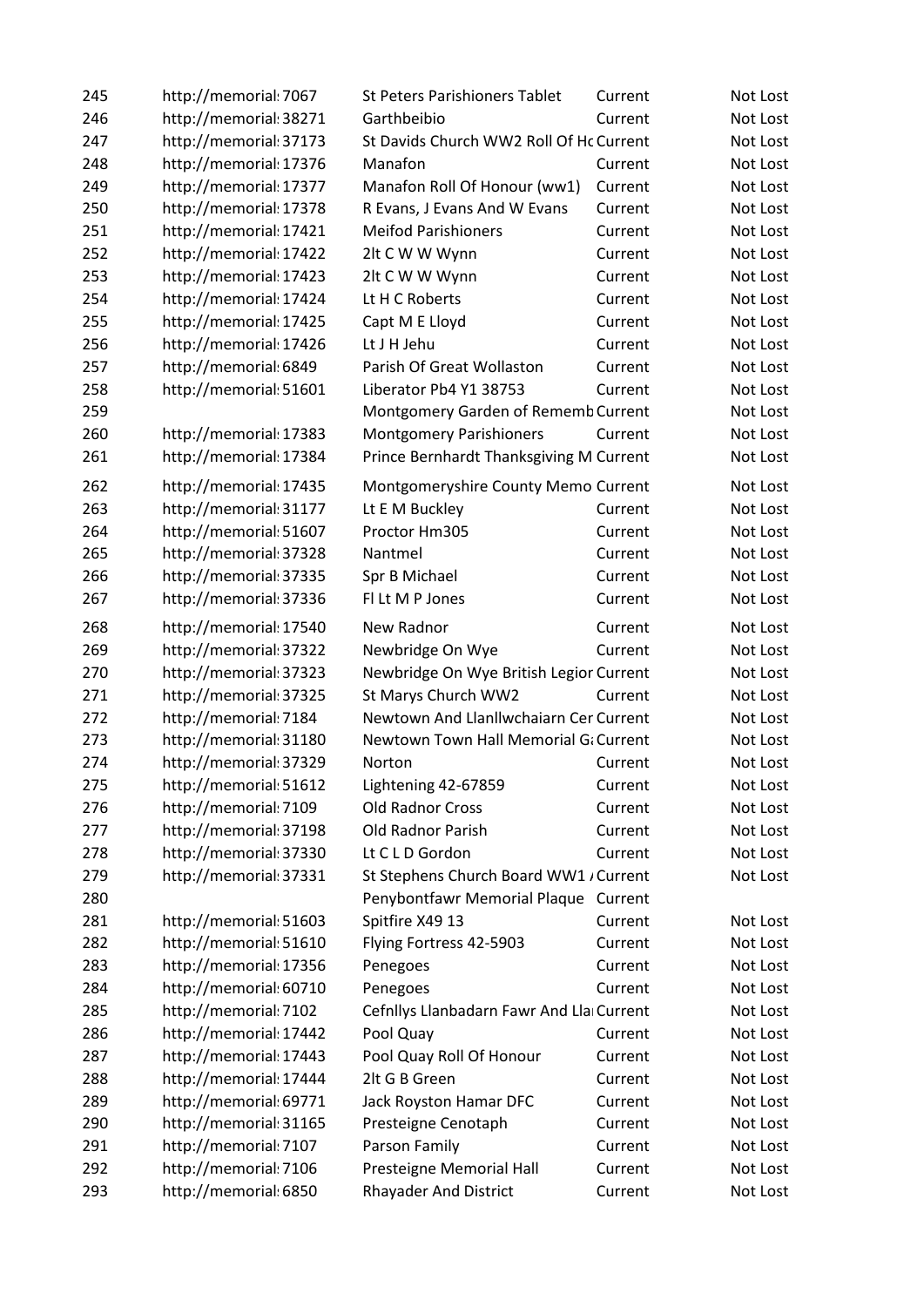| 294 |                        | Rhayader URC Tabernacle Chapel Current          |         | Not lost |
|-----|------------------------|-------------------------------------------------|---------|----------|
| 295 | http://memorial: 51608 | Proctor Hm 360                                  | Current | Not Lost |
| 296 | http://memorial: 37332 | Rhosgoch Hermon Chapel                          | Current | Not Lost |
| 297 | http://memorial: 37333 | Rhulen Church Board WW1                         | Current | Not Lost |
| 298 | http://memorial: 37334 | <b>Rhulen Church Tablet</b>                     | Current | Not Lost |
| 299 |                        | Sarn                                            | Current |          |
| 300 | http://memorial: 14106 | Sarn                                            | Current | Not Lost |
| 301 | http://memorial: 17415 | Parish Of Penrhos (lych Gate)                   | Current | Not Lost |
| 302 | http://memorial: 17416 | Parish Of Penrhos (roll Of Honour Current       |         | Not Lost |
| 303 | http://memorial: 38265 | Lt G Morgan Owen                                | Current | Not Lost |
| 304 |                        | Talgarth town war memorial                      | Current | Not Lost |
| 305 |                        | Talgarth Town Hall war memorial Current         |         | Not Lost |
| 306 | http://memorial: 7070  | <b>Llansantffraed Parishioners - WW Current</b> |         | Not Lost |
| 307 | http://memorial: 7071  | <b>Llansantffraed Parishioners - WW Current</b> |         | Not Lost |
| 308 | http://memorial: 51606 | Whitley T4232                                   | Current | Not Lost |
| 309 | http://memorial: 17446 | Tregynon                                        | Current | Not Lost |
| 310 | http://memorial: 17447 | Tregynon (roll Of Honour)                       | Current | Not Lost |
| 311 | http://memorial: 17352 | Troedyrhiw                                      | Current | Not Lost |
| 312 | http://memorial: 60692 | Duffryn Honddu                                  | Current | Not Lost |
| 313 | http://memorial: 37219 | Llaithddu School Boys And Viscou Current        |         | Not Lost |
| 314 | http://memorial: 65960 | Capt J E T Crighton                             | Current | Not Lost |
| 315 | http://memorial: 51609 | Halifax Lk835                                   | Current | Not Lost |
| 316 |                        | Welshpool And District Memorial Current         |         | Not Lost |
| 317 |                        | Welshpool and District war mem Current          |         | Not Lost |
| 318 | http://memorial: 17382 | Welshpool And District St Mary's Current        |         | Not Lost |
| 319 | http://memorial: 17533 | Welshpool Wesleyans                             | Current | Not Lost |
| 320 | http://memorial: 17535 | <b>Welshpool Congregational</b>                 | Current | Not Lost |
| 321 | http://memorial: 17536 | Capt Viscount P R Clive                         | Current | Not Lost |
| 322 | http://memorial: 37174 | Lt R V Manford                                  | Current | Not Lost |
| 323 | http://memorial: 37176 | Sgt E And Lt C H Morris                         | Current | Not Lost |
| 324 | http://memorial: 60711 | Methodist Church                                | Current | Not Lost |
| 325 | http://memorial: 60712 | Methodist Church-ww2 Plaque                     | Current | Not Lost |
| 326 | http://memorial: 60713 | <b>Welshpool Boys County School</b>             | Current | Not Lost |
| 327 | http://memorial: 60714 | Welshpool Chapel                                | Current | Not Lost |
| 328 | http://memorial: 17534 | <b>Welshpool County School</b>                  | Current | Not Lost |
| 329 | http://memorial: 7108  | <b>Whitton Cross</b>                            | Current | Not Lost |
| 330 | http://memorial: 51614 | Spitfire L1014                                  | Current | Not Lost |
| 331 | http://memorial: 60242 | Ystradgynlais Gorsedd Park                      | Current | Not Lost |
| 332 | http://memorial: 7089  | <b>Gwarafog Parishioners WW1 Plac Current</b>   |         | Not Lost |
| 333 | http://memorial: 13394 | Wellington Bomber R 1465 Crew Current           |         | Not Lost |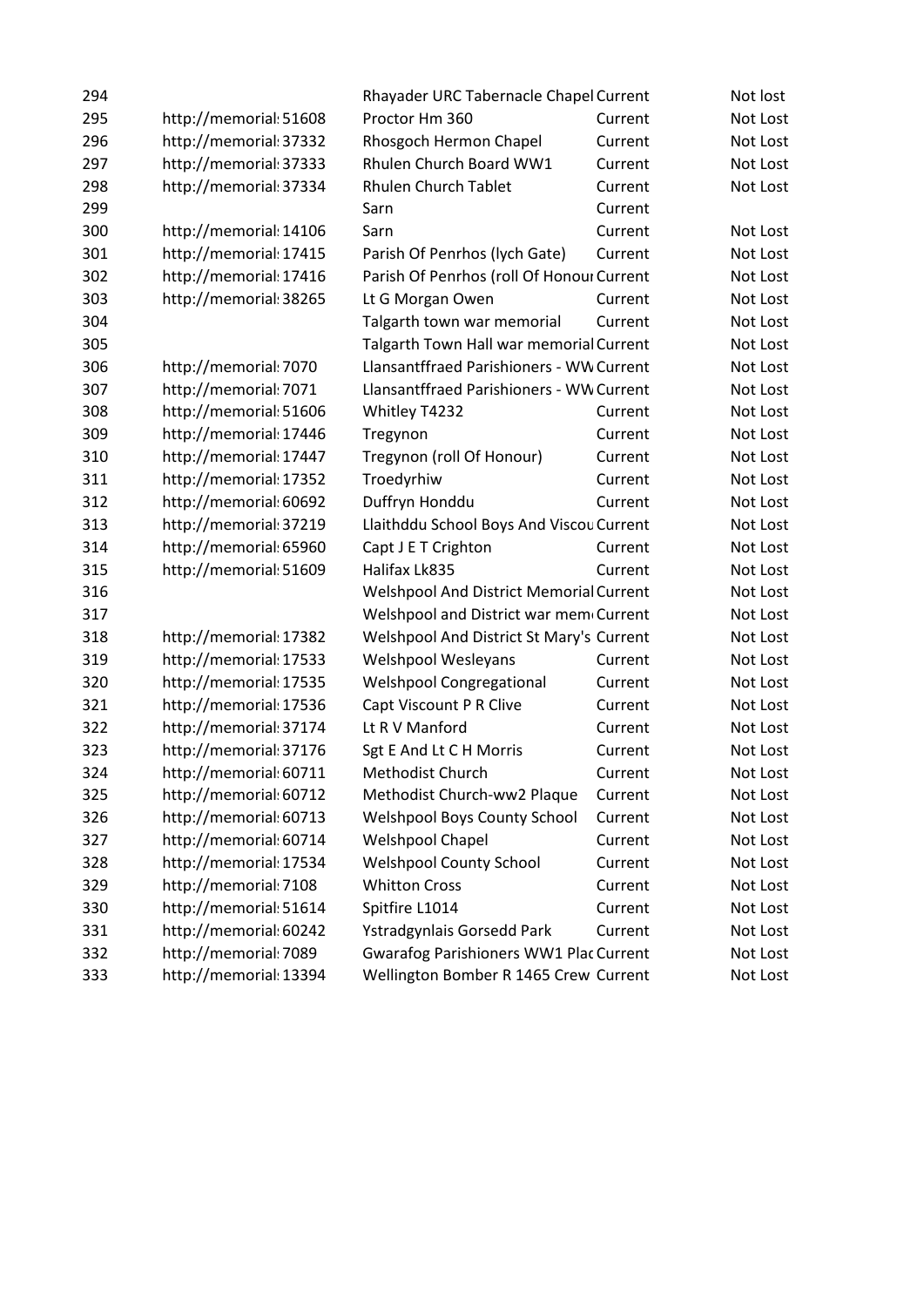# **OS Map PostcodeTown County District <b>Country Country Other Location**

|                    | <b>OS IVIAP LASICONITAMII</b> |                                | <b>CONTRY</b> | DISLI ILL             |       | COUTTLE OUTCL LU |
|--------------------|-------------------------------|--------------------------------|---------------|-----------------------|-------|------------------|
| SO 053 713 LD1 6PH |                               | Abbeycwmhir                    | Powys         | Radnor                | Wales |                  |
| SO 073 924         |                               | Aberhafesp                     | Powys         | Montgomeryshire       | Wales |                  |
|                    |                               | SO 060 92C SY16 3HW Aberhafesp | Powys         | Montgomeryshire       | Wales | AT THE BA        |
| SO 073 924         |                               | Aberhafesp                     | Powys         | Montgomeryshire       | Wales |                  |
|                    |                               | SO 060 92C SY16 3HW Aberhafesp | Powys         | Montgomeryshire       | Wales | On church '      |
|                    |                               | SO 060 92C SY16 3HW Aberhafesp | Powys         | Montgomeryshire       | Wales | On church '      |
| SJ 255 155 SY22    |                               | Ardleen                        | Powys         | Montgomeryshire       | Wales |                  |
| SO 194 797 LD7 1YF |                               | Beguildy                       | Powys         | Radnor                | Wales | <b>CHANCEL</b>   |
| SJ 188 008         |                               | <b>Berriew</b>                 | Powys         | Montgomeryshire       | Wales |                  |
| SO 123 968         |                               | <b>Bettws Cedenain</b>         | Powys         | Montgomeryshire       | Wales |                  |
| SN 924 514         |                               | Beulah                         | Powys         | Brecknockshire        | Wales |                  |
| SN 924 522         |                               | Beulah                         | Powys         | Brecknockshire        | Wales |                  |
| SN 924 522         |                               | Beulah                         | Powys         | Brecknockshire        | Wales |                  |
|                    | HR5 3NR                       | Gladestry                      | Powys         | Radnor                | Wales | Inside St M      |
|                    | LD3 9EA                       | <b>Brecon</b>                  | Powys         | Brecknockshire        | Wales | St John's Fa     |
| SO 045285 LD3 7AA  |                               | <b>Brecon</b>                  | Powys         | Brecknockshire        | Wales | On wall of :     |
| SO 040 280         |                               | <b>Brecon</b>                  | Powys         | Brecknockshire        | Wales |                  |
| SO 045 285         |                               | <b>Brecon</b>                  | Powys         | Brecknockshire        | Wales |                  |
| SO 040 280         |                               | <b>Brecon</b>                  | Powys         | Brecknockshire        | Wales |                  |
| SO 040 280         |                               | <b>Brecon</b>                  | Powys         | Brecknockshire        | Wales | <b>MARKET S</b>  |
| SO 040 280 LD3 8AF |                               | <b>Brecon</b>                  | Powys         | Brecknockshire        | Wales |                  |
| SO 040 280 LD3 8AF |                               | <b>Brecon</b>                  | Powys         | Brecknockshire        | Wales |                  |
| SO 040 280         |                               | <b>Brecon</b>                  | Powys         | Brecknockshire        | Wales |                  |
| SO 040 280         |                               | <b>Brecon</b>                  | Powys         | Brecknockshire        | Wales |                  |
| SO 040 280         |                               | <b>Brecon</b>                  | Powys         | Brecknockshire        | Wales |                  |
| SO 040 280         |                               | <b>Brecon</b>                  | Powys         | Brecknockshire        | Wales |                  |
| SO 040 280         |                               | <b>Brecon</b>                  | Powys         | Brecknockshire        | Wales |                  |
| SO 040 280         |                               | <b>Brecon</b>                  | Powys         | Brecknockshire        | Wales |                  |
| SO 040 280         |                               | <b>Brecon</b>                  | Powys         | Brecknockshire        | Wales |                  |
| SO 040 280         |                               | <b>Brecon</b>                  | Powys         | Brecknockshire        | Wales |                  |
| SO 040 280         |                               | <b>Brecon</b>                  | Powys         | <b>Brecknockshire</b> | Wales |                  |
| SO 040 280         |                               | <b>Brecon</b>                  | Powys         | Brecknockshire        | Wales |                  |
| ST 040 280 LD3 7NH |                               | <b>Brecon</b>                  | Powys         | Brecknockshire        | Wales |                  |
| SO 040 280         |                               | <b>Brecon</b>                  | Powys         | Brecknockshire        | Wales |                  |
| SO 044 290         |                               | <b>Brecon</b>                  | Powys         | Brecknockshire        | Wales | IN THE SO        |
| SO 044 285 LD3 7AA |                               | <b>Brecon</b>                  | Powys         | Brecknockshire        | Wales |                  |
| SN 828 238 LD3 8YD |                               | <b>Brecon Beacons</b>          | Powys         | Brecknockshire        | Wales |                  |
|                    | LD3 0HS                       | <b>Bronllys</b>                | Powys         | Brecknockshire        | Wales | St Mary's C      |
|                    | LD3 OHS                       | <b>Bronllys</b>                | Powys         | Brecknockshire        | Wales | St Mary's C      |
|                    | LD3 OHS                       | <b>Bronllys</b>                | Powys         | Brecknockshire        | Wales | St Mary's C      |
| SJ 186 495 LD2     |                               | Bryngwyn                       | Powys         | Radnor                | Wales |                  |
| SJ 186 495 LD2     |                               | Bryngwyn                       | Powys         | Radnor                | Wales |                  |
|                    |                               | <b>Builth Wells</b>            | Powys         | Brecknockshire        | Wales | Inside Built     |
| SO 043511 LD2 3BN  |                               | <b>Builth Wells</b>            | Powys         | Brecknockshire        | Wales | Inside Built     |
|                    |                               |                                |               |                       |       |                  |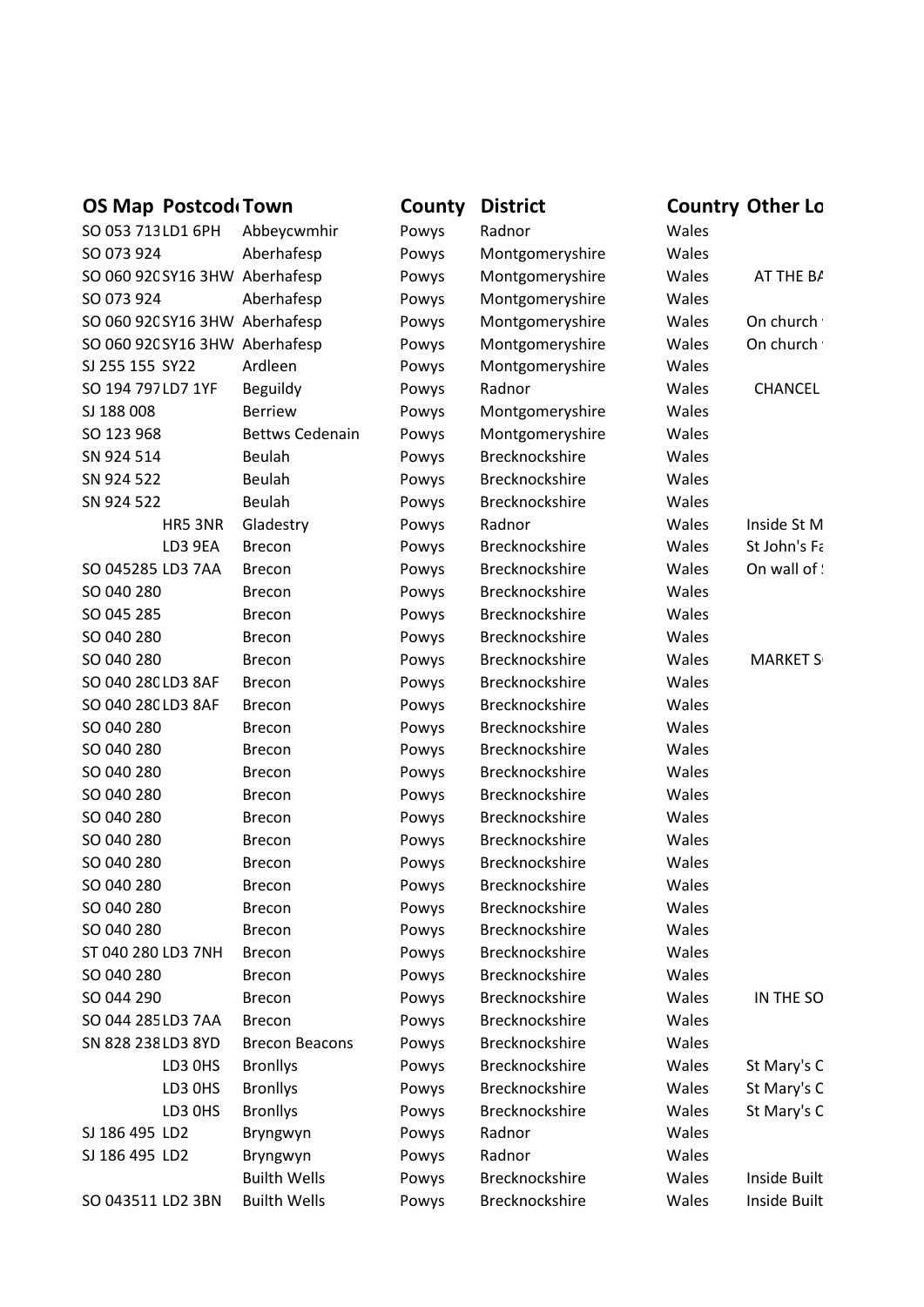| SO 039 51C LD2 3BS  | <b>Builth Wells</b>         | Powys        | Brecknockshire  | Wales        |                   |
|---------------------|-----------------------------|--------------|-----------------|--------------|-------------------|
| SO 041 513 LD2 3BT  | <b>Builth Wells</b>         | Powys        | Brecknockshire  | Wales        |                   |
| SO 04105 5 LD2 3BH  | <b>Builth Wells</b>         | Powys        | Brecknockshire  | Wales        |                   |
| SO 041 514          | <b>Builth Wells</b>         | Powys        | Brecknockshire  | Wales        |                   |
| SO 047 518          | <b>Builth Wells</b>         | Powys        | Brecknockshire  | Wales        | IN THE PO         |
| SJ 249 089          | <b>Buttington</b>           | Powys        | Montgomeryshire | Wales        |                   |
| SO 314 222          | <b>Bwlch</b>                | Powys        | Radnor          | Wales        | <b>JUNCTION</b>   |
| SJ 179 175          | <b>Bwlch Y Cibau</b>        | Powys        | Montgomeryshire | Wales        | <b>ALONGSIL</b>   |
| SO 030 920          | Caersws                     | Powys        | Montgomeryshire | Wales        |                   |
| SO 056254 LD3 8LR   | Cantref                     | Powys        |                 | Wales        |                   |
| SN 950 960          | Carno                       | Powys        | Montgomeryshire | Wales        | <b>BESIDE MA</b>  |
| SN 817 168          | Carreg Goch                 | Powys        | Brecknockshire  | Wales        |                   |
| SO 230 660          | Cascob                      | Powys        | Radnor          | Wales        |                   |
| SO 230 660          | Cascob                      | Powys        | Radnor          | Wales        |                   |
| SJ 164 056          | Castle Caereinion           | Powys        | Montgomeryshire | Wales        |                   |
| SO 090 137          | Cefn Yr Ystrad              | Powys        | Brecknockshire  | Wales        | Cefn y Ystra      |
| SM 830 060          | Cemmaeswar                  | Powys        | Montgomeryshire | Wales        | <b>BESIDE A 4</b> |
| SO 270 940          | Churchstoke                 | Powys        | Montgomeryshire | Wales        |                   |
| SO 271 940          | Churchstoke (church S Powys |              | Montgomeryshire | Wales        |                   |
| SO 270 940          | Churchstoke (church S Powys |              | Montgomeryshire | Wales        |                   |
| SO 270 940          | Churchstoke (church S Powys |              | Montgomeryshire | Wales        |                   |
| SO 001 514          | Cilmeri                     | Powys        | Brecknockshire  | Wales        | Cefn-y-Bed        |
| SN 990 940 SY17 5NR | Clatter                     | Powys        | Montgomeryshire | Wales        |                   |
| SN 998 948 SY17 5NS | Clatter, Near Newtowi Powys |              | Montgomeryshire | Wales        |                   |
| SO 215 440          | Clyro                       | Powys        | Radnor          | Wales        |                   |
| SO 215 440          | Clyro                       | Powys        | Radnor          | Wales        |                   |
| SO 004 213          | Corn Du                     | Powys        | Brecknockshire  | Wales        | ON CORN           |
| SO 220 182 NP8 1AG  | Crickhowell                 | Powys        | Brecknockshire  | Wales        |                   |
| SO 216 189          | Crickhowell                 | Powys        | Brecknockshire  | Wales        |                   |
| SO 216 184 NP8 1BB  | Crickhowell                 | Powys        | Brecknockshire  | Wales        |                   |
| SJ 295 150 SY5 9AZ  | Criggion                    | Powys        | Montgomeryshire | Wales        |                   |
| SJ 295 150 SY5 9AZ  | Criggion                    | Powys        | Montgomeryshire | Wales        | On the Nor        |
| SJ 295 150 SY5 9AZ  | Criggion                    | Powys        | Montgomeryshire | Wales        | In the Chur       |
| SO 277 657 LD8 2NW  | Discoed                     | Powys        | Radnor          | Wales        |                   |
| SJ 065 127          | Dolanog                     | Powys        | Montgomeryshire | Wales        |                   |
| SO 288 655          | Dolley Green                | Powys        | Radnor          | Wales        | <b>IN CHAPEI</b>  |
| SO 288 655          | Dolley Green                | Powys        | Radnor          | Wales        |                   |
| SO 288 655          | Dolley Hill                 | Powys        | Radnor          | Wales        | <b>IN BACK R</b>  |
| SO 267 623          | Evancoyd                    | Powys        | Radnor          | Wales        |                   |
| SO 267 623          | Evenjobb                    | Powys        | Radnor          | Wales        |                   |
| SO 260 620          | Evenjobb                    | Powys        | Radnor          | Wales        |                   |
| SN 836 182          | Fan Hir                     | Powys        | Brecknockshire  | Wales        | <b>SOUTH OF</b>   |
| SO 160 810          | Felindre                    | Powys        | Radnor          | Wales        |                   |
| SJ 228 012          | Forden                      | Powys        | Montgomeryshire | Wales        |                   |
| SJ 268 185 SY22     | <b>Four Crosses</b>         | Powys        | Montgomeryshire | Wales        | <b>JUNCTION</b>   |
| SJ 268 185          | <b>Four Crosses</b>         | Powys        | Montgomeryshire | Wales        |                   |
| SJ 268 185          | <b>Four Crosses</b>         | Powys        | Montgomeryshire | Wales        | <b>JUNCTION</b>   |
| SO 291 053          | Garn Wen Ridge              | Powys        | Brecknockshire  | Wales        | On the mo         |
| SN 963 501          | Garth                       | Powys        | Brecknockshire  | Wales        |                   |
|                     | 0 Llanymynech               | <b>Powys</b> | Montgomeryshire | <b>Wales</b> | <b>Main road</b>  |
|                     |                             |              |                 |              |                   |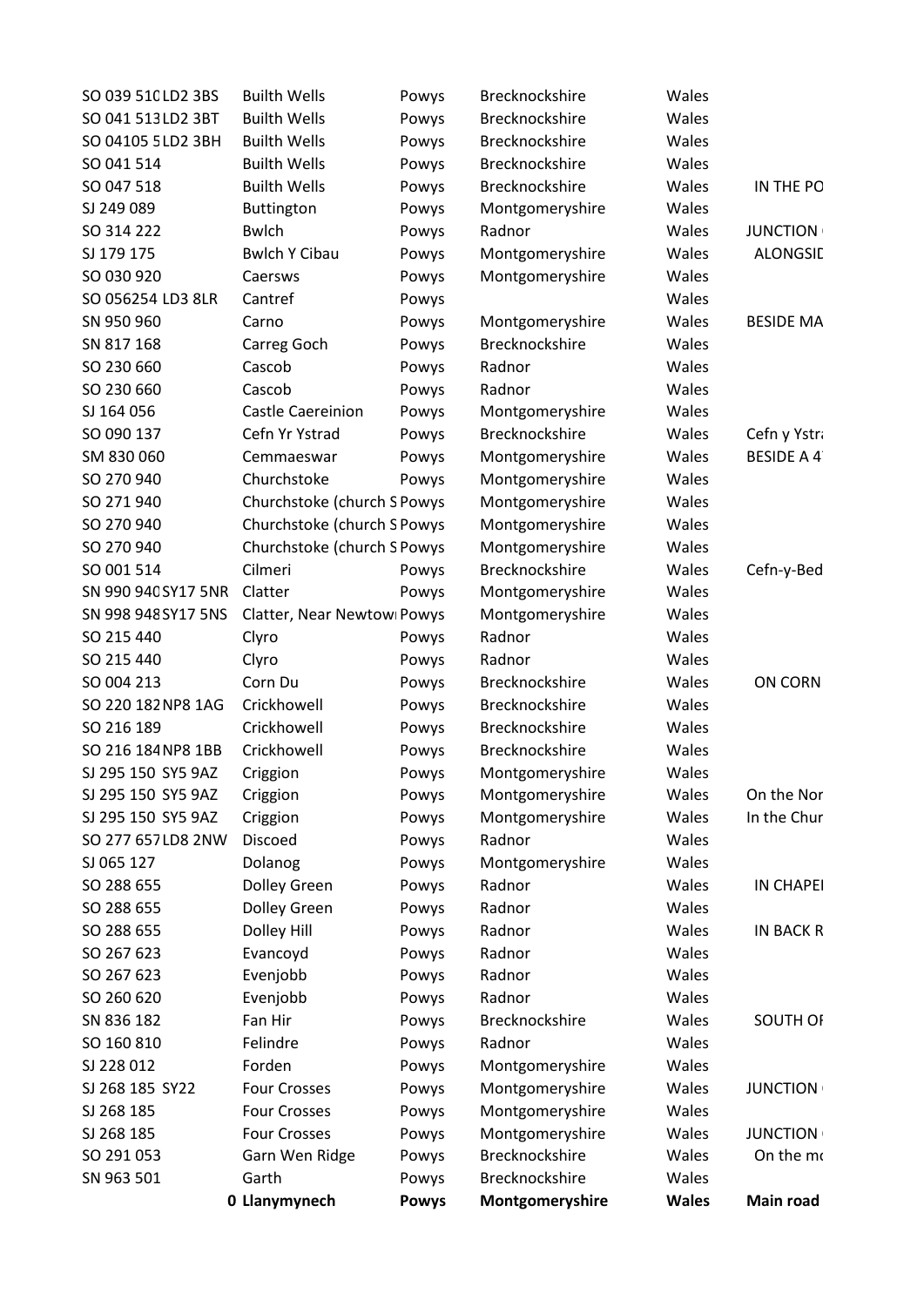| SO 148 235                   | Gladestry      | Powys        | Radnor          | Wales        | On top of Y      |
|------------------------------|----------------|--------------|-----------------|--------------|------------------|
| SO 148 235 HR5 3NR           | Gladestry      | Powys        | Radnor          | Wales        | St Mary's C      |
| SO 148 235 HR5 3NR           | Gladestry      | Powys        | Radnor          | Wales        |                  |
| SO 148 235                   | Gladestry      | Powys        | Radnor          | Wales        |                  |
| SO 148 235 HR5 3NR           | Gladestry      | Powys        | Radnor          | Wales        | TO LEFT O        |
| SO 148 235 HR5 3NR           | Gladestry      | Powys        | Radnor          | Wales        |                  |
| SO 148 235 HR5 3NR           | Gladestry      | Powys        | Radnor          | Wales        |                  |
|                              | Glasbury       | <b>Powys</b> |                 | <b>Wales</b> |                  |
| SO 155 532 LD1 5SE           | Glascwm        | Powys        | Radnor          | Wales        |                  |
| SO 155 532 LD1 5SE           | Glascwm        |              | Radnor          | Wales        |                  |
|                              |                | Powys        |                 | Wales        |                  |
| SO 155 532 LD1 5SE           | Glascwm        | Powys        | Radnor          |              |                  |
| SJ 225 117                   | Guilsfield     | Powys        | Montgomeryshire | Wales        |                  |
| SJ 225 117                   | Guilsfield     | Powys        | Montgomeryshire | Wales        |                  |
| SJ 225 117                   | Guilsfield     | Powys        | Montgomeryshire | Wales        |                  |
| SJ 225 117                   | Guilsfield     | Powys        | Montgomeryshire | Wales        |                  |
| SJ 225 117                   | Guilsfield     | Powys        | Montgomeryshire | Wales        |                  |
| SJ 225 117                   | Guilsfield     | Powys        | Montgomeryshire | Wales        |                  |
| SO 017 184                   | Gwaun Nant Ddu | Powys        | Brecknockshire  | Wales        | ABOVE GV         |
| SO 260 345                   | Hay Bluff      | Powys        | Brecknockshire  | Wales        | ABOUT 2.         |
| SO 229 423 HR3               | Hay-on-Wye     | Powys        | Brecknockshire  | Wales        | <b>OUTSIDE E</b> |
| SO 225 418                   | Hay On Wye     | Powys        | Brecknockshire  | Wales        | HAY ON W         |
| SO225421 HR3 5EB             | Hay-on-Wye     | Powys        | Brecknockshire  | Wales        |                  |
| SO225422 HR3 5EB             | Hay-on-Wye     | Powys        | Brecknockshire  | Wales        |                  |
| SJ 051 229                   | Hirnant        | Powys        | Montgomeryshire | Wales        | <b>ROADSIDE</b>  |
| SO 059 610                   | Howey          | Powys        | Radnor          | Wales        |                  |
| SO 314 946                   | Hyssington     | Powys        | Montgomeryshire | Wales        |                  |
| SO 147 901 SY 164            | Kerry          | Powys        | Montgomeryshire | Wales        | Entrance to      |
| SO 106 87C SY16 4DF          | Kerry          | Powys        | Montgomeryshire | Wales        |                  |
| SO 245 635                   | Kinnerton      | Powys        | Radnor          | Wales        |                  |
| SO 245 635 LD8 2PE           | Kinnerton      | Powys        | Radnor          | Wales        |                  |
| SO 245 635 LD8 2PE           | Kinnerton      | Powys        | Radnor          | Wales        |                  |
| SO 283 724 LD7               | Knighton       | Powys        | Radnor          | Wales        |                  |
| SO 284 724 LD7               | Knighton       | Powys        | Radnor          | Wales        | <b>BROAD ST</b>  |
| SO 28721 7LD7 1AG            | Knighton       | Powys        | Radnor          | Wales        |                  |
| SO 28721 7LD7 1AG            | Knighton       | Powys        | Radnor          | Wales        |                  |
| SO 28721 7LD7 1AG            | Knighton       | Powys        | Radnor          | Wales        |                  |
| SO 283 724                   | Knighton       | Powys        | Radnor          | Wales        |                  |
| SO 287 725 LD7               | Knighton       | Powys        | Radnor          | Wales        |                  |
| SO 287 725 LD7               | Knighton       |              | Radnor          | Wales        |                  |
|                              |                | Powys        |                 |              |                  |
|                              | 0 Llanidloes   | Powys        | Montgomeryshire | Wales        | 0                |
| SO 287 725 LD7               | Knighton       | Powys        | Radnor          | Wales        |                  |
| SO 283 724 LD7               | Knighton       | Powys        | Radnor          | Wales        |                  |
| SO 283 724 LD7               | Knighton       | Powys        | Radnor          | Wales        |                  |
| SO 283 724 LD7               | Knighton       | Powys        | Radnor          | Wales        |                  |
| SO 283 724 LD7               | Knighton       | Powys        | Radnor          | Wales        |                  |
| SJ 243 059                   | Leighton       | Powys        | Montgomeryshire | Wales        |                  |
| SJ 243 059                   | Leighton       | Powys        | Montgomeryshire | Wales        |                  |
| SJ 240 061 SY21 8HH Leighton |                | Powys        | Montgomeryshire | Wales        | North Aisle      |
| SJ 242 059 SY21 8HH Leighton |                | Powys        | Montgomeryshire | Wales        | On Mausol        |
| SJ 242 059 SY21 8HH Leighton |                | Powys        | Montgomeryshire | Wales        |                  |
|                              |                |              |                 |              |                  |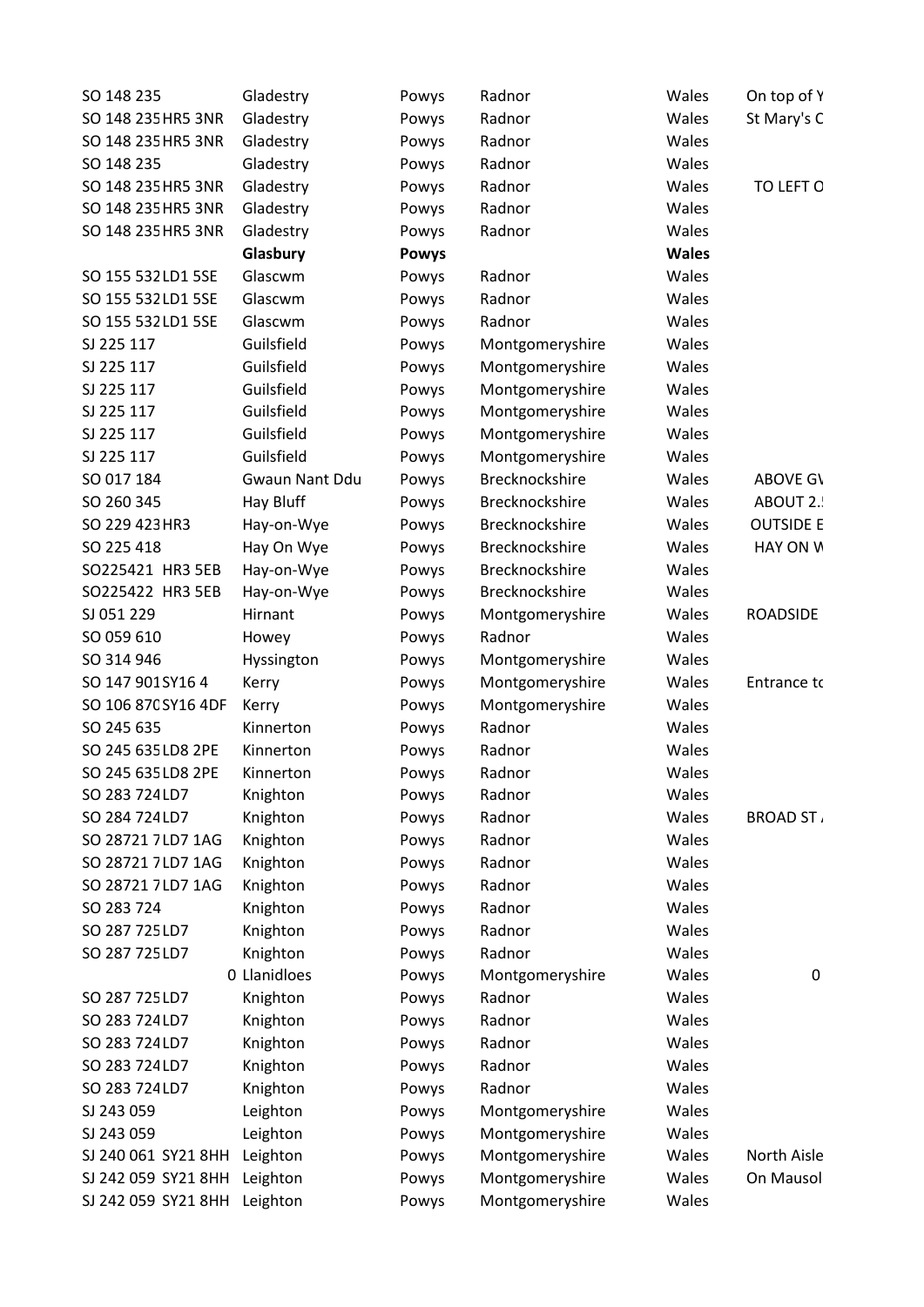| SJ 242 059 SY21 8HH Leighton |                             | Powys | Montgomeryshire | Wales |                   |
|------------------------------|-----------------------------|-------|-----------------|-------|-------------------|
| SN 969 558                   | Llanafan Fawr               | Powys | Brecknockshire  | Wales |                   |
| SO 098 782 LD1 6YA           | Llanbadarn Fynydd           | Powys | Radnor          | Wales | <b>GRASS VEF</b>  |
| SO 735 115                   | Llanbister                  | Powys | Radnor          | Wales | <b>OPPOSITE</b>   |
| SO 110 220                   | Llanddetty                  | Powys | Brecknockshire  | Wales | <b>BESIDE B45</b> |
| SO 110 220                   | Llanddetty                  | Powys | Brecknockshire  | Wales | <b>BESIDE B45</b> |
| SO 109 689                   | Llanddewi Ystradenni Powys  |       | Radnor          | Wales |                   |
| SO 107 437                   | Llandeilo Graban            | Powys | Radnor          | Wales | ON THE H          |
| SO 094 447                   | Llandeilo Graban            | Powys | Radnor          | Wales |                   |
| SO 099 454 LD2 3YJ           | Llandeilo Graban            | Powys | Radnor          | Wales |                   |
| SO 026 886                   | Llandinam                   | Powys | Montgomeryshire | Wales | <b>ROADSIDE</b>   |
| SO 020 880                   | Llandinham                  | Powys | Radnor          | Wales | <b>ROADSIDE</b>   |
|                              | Llandrindod Wells           | Powys | Radnor          | Wales |                   |
| SO 060 611                   | Llandrindod Wells           | Powys | Radnor          | Wales |                   |
| SO 050 610                   | Llandrindod Wells           | Powys | Radnor          | Wales |                   |
| SO 050 610                   | Llandrindod Wells           | Powys | Radnor          | Wales |                   |
| SO 050 610                   | Llandrindod Wells           | Powys | Radnor          | Wales |                   |
| SO 050 610                   | Llandrindod Wells           | Powys | Radnor          | Wales | IN THE EN         |
| SO 058 613 LD1 6AB           | Llandrindod Wells           | Powys | Radnor          | Wales |                   |
| SO 058 613                   | Llandrindod Wells           | Powys | Radnor          | Wales |                   |
| SO 058 613                   | Llandrindod Wells           | Powys | Radnor          | Wales |                   |
| SO 058 613                   | Llandrindod Wells           | Powys | Radnor          | Wales |                   |
| SO 058 613                   | Llandrindod Wells           | Powys | Radnor          | Wales |                   |
| SO 050 610                   | Llandrindod Wells           | Powys | Radnor          | Wales |                   |
| SO 591 610                   | Llandrindod Wells           | Powys | Radnor          | Wales |                   |
| SO 059 610                   | Llandrindod Wells           | Powys | Radnor          | Wales |                   |
| SO 059 610                   | Llandrindod Wells           | Powys | Radnor          | Wales |                   |
| SO 059 61C LD1 5EY           | Llandrindod Wells           | Powys | Radnor          | Wales |                   |
| SO 050 610                   | Llandrindod Wells           |       | Radnor          | Wales |                   |
|                              |                             | Powys |                 |       |                   |
| SO 050 610                   | Llandrindod Wells           | Powys | Radnor          | Wales |                   |
| SO 050 610                   | Llandrindod Wells           | Powys | Radnor          | Wales | <b>LLANDRIN</b>   |
| SO 050 610                   | Llandrindrod                | Powys | Radnor          | Wales |                   |
| SJ 296 171                   | Llandrinio                  | Powys | Montgomeryshire | Wales |                   |
| SJ 267 194                   | Llandysilio                 | Powys | Montgomeryshire | Wales |                   |
| SO 197 954                   | Llandysul                   | Powys | Montgomeryshire | Wales |                   |
| SO 047 518 LD2 3TY           | Llanelwedd                  | Powys | Brecknockshire  | Wales |                   |
| SO 040 510 LD2 3TF           | Llanelwedd                  | Powys | Radnor          | Wales |                   |
| SJ 034 097                   | Llanerfyl                   | Powys | Montgomeryshire | Wales |                   |
| SJ 104 065 SY21 0RA          | <b>Llanfair Caereinion</b>  | Powys | Montgomeryshire | Wales | On roadsid        |
| SJ 104 064 SY21              | Llanfair Caereinion         | Powys | Montgomeryshire | Wales |                   |
| SO 030 500                   | Llanfaredd                  | Powys | Radnor          | Wales |                   |
| SO 030 500 LD2 3UG           | Llanfaredd                  | Powys | Radnor          | Wales |                   |
| SO 690 580                   | Llanfaredd                  | Powys | Radnor          | Wales |                   |
| SJ 189 204                   | Llanfechain                 | Powys | Montgomeryshire | Wales |                   |
| SJ 190 205 SY22              | Llanfechin                  | Powys | Montgomeryshire | Wales |                   |
| SO 180 580                   | Llanfihangel Nantmela Powys |       | Radnor          | Wales |                   |
| SJ 080 167                   | Llanfihangel Yng Gwyn Powys |       | Montgomeryshire | Wales | <b>ELEVATED  </b> |
| SO 040 640                   | Llanfihangel Helygan        | Powys | Radnor          | Wales |                   |
| SO 119 332 LD3 ORE           | Llanfilo                    | Powys | Brecknockshire  | Wales | Inside St Bi      |
| SO 119 332 LD3 ORE           | Llanfilo                    | Powys | Brecknockshire  | Wales | St Bilo Chui      |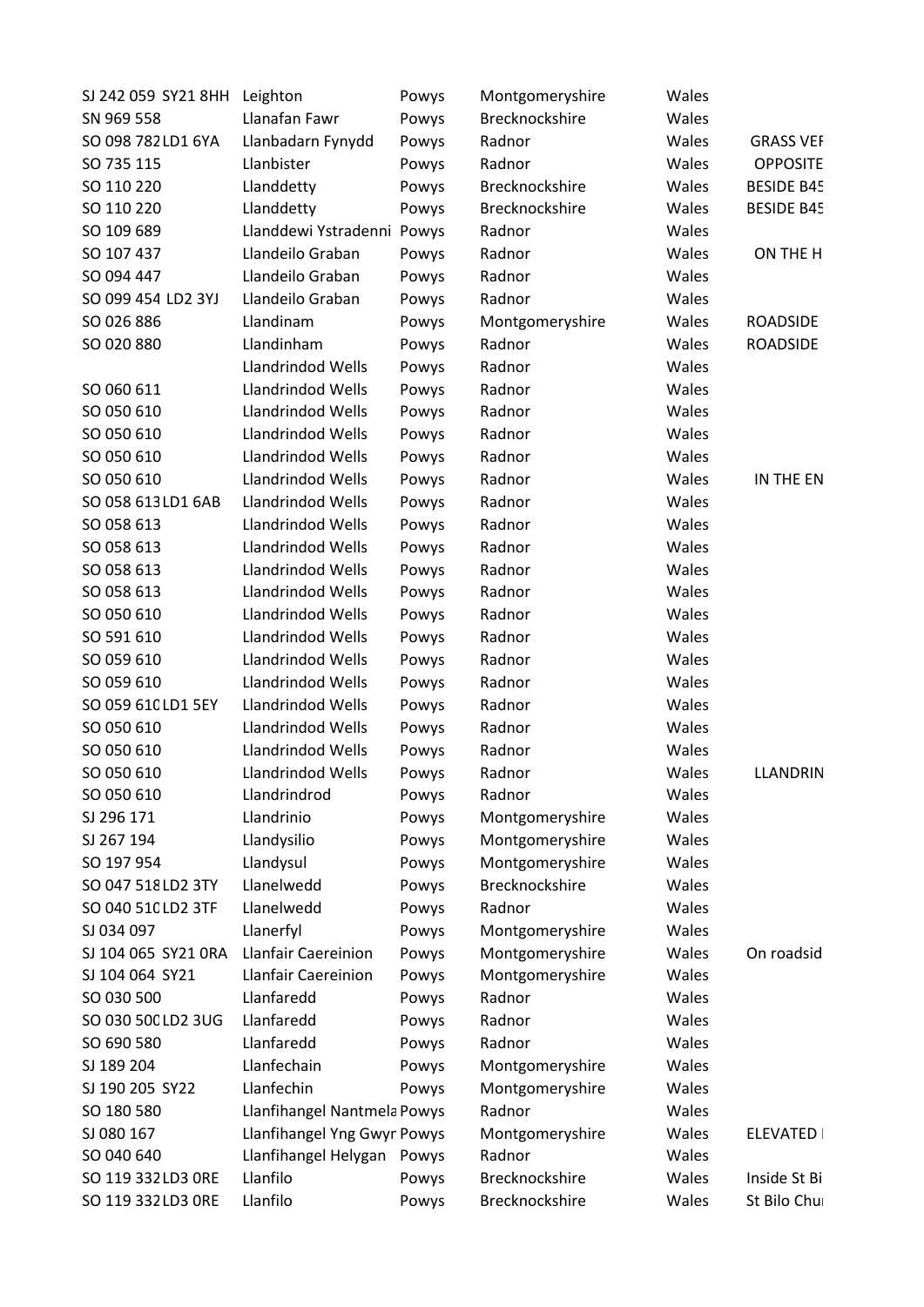| LD3 ORE                                               | Llanfilo                  | Powys | Brecknockshire  | Wales          | <b>TBC</b>                         |
|-------------------------------------------------------|---------------------------|-------|-----------------|----------------|------------------------------------|
| LD3 ORE                                               | Llanfilo                  | Powys | Brecknockshire  | Wales          | <b>TBC</b>                         |
| SO 119 332 LD3 ORE                                    | Llanfilo                  | Powys | Brecknockshire  | Wales          | Inside the I                       |
| SJ 143 195                                            | Llanfyllin                | Powys | Montgomeryshire | Wales          | <b>MARKET S</b>                    |
| SJ179 139 SY22 6XZ                                    | Llanfyllin                | Powys | Montgomeryshire | Wales          |                                    |
| SJ 010 100                                            | Llangadfan                | Powys | Brecknockshire  | Wales          |                                    |
| SN 935 474                                            | Llangammarch Wells        | Powys | Brecknockshire  | Wales          |                                    |
| SN 935 473                                            | Llangammarch Wells        | Powys | Brecknockshire  | Wales          |                                    |
| SN 935 473                                            | Llangammarch Wells        | Powys | Brecknockshire  | Wales          |                                    |
| SN 935 473                                            | Llangammarch Wells        | Powys | Brecknockshire  | Wales          |                                    |
| SN 935 473                                            | Llangammarch Wells        | Powys | Brecknockshire  | Wales          |                                    |
| SO 210 710                                            | Llangunllo                | Powys | Radnor          | Wales          | <b>ROADSIDE</b>                    |
| SO 210 710                                            | Llangunllo                | Powys | Radnor          | Wales          |                                    |
|                                                       | Llangurig                 | Powys |                 | Wales          | In church                          |
| SJ 250 530 CH7                                        | Llangyniew                | Powys | Montgomeryshire | Wales          |                                    |
| SJ 250 530 CH7                                        | Llangyniew                | Powys | Montgomeryshire | Wales          |                                    |
| SJ 250 530 CH7                                        | Llangyniew                | Powys | Montgomeryshire | Wales          |                                    |
| SJ 050 260                                            | Llangynog                 | Powys | Montgomeryshire | Wales          |                                    |
| SJ 050 260                                            | Llangynog                 | Powys | Montgomeryshire | Wales          |                                    |
| SO 089 264                                            | Llanhamlach               | Powys | Brecknockshire  | Wales          |                                    |
| SO 089 264                                            | Llanhamlach               | Powys | Brecknockshire  | Wales          |                                    |
| SO 135 555 LD8 2TP                                    | Llanhowell                | Powys | Radnor          | Wales          |                                    |
| SN 950 840                                            | Llanidloes                | Powys | Montgomeryshire | Wales          |                                    |
| SN 951 825 SY18 6AN                                   | Llanidloes                | Powys | Montgomeryshire | Wales          |                                    |
|                                                       | Llanrhaeadr ym Moch Powys |       |                 | Wales          |                                    |
| SO 050 610                                            | Llanrindod Wells          | Powys | Radnor          | Wales          | LLANDRIN                           |
| SJ 224 203                                            | Llansantffraid            | Powys | Montgomeryshire | Wales          | <b>SET BACK C</b>                  |
| SN 960 670                                            | Llansantffread            | Powys | Brecknockshire  | Wales          |                                    |
| SO 023 938                                            | Llanwnog                  | Powys | Montgomeryshire | Wales          |                                    |
|                                                       | Llanwrtyd Wells           | Powys |                 | Wales          | <b>Behind Me</b>                   |
| SN 878 466                                            | Llanwrtyd Wells           | Powys | Brecknockshire  | Wales          |                                    |
| SN 879 467                                            | Llanwrtyd Wells           | Powys | Brecknockshire  | Wales          | <b>TOWN CEN</b>                    |
| SN 879 467                                            | Llanwrtyd Wells           | Powys | Brecknockshire  | Wales          | <b>TOWN CEN</b>                    |
| SJ 083 012                                            | Llanwyddelan              | Powys | Montgomeryshire | Wales          |                                    |
| SJ 083 012                                            | Llanwyddelan              | Powys | Montgomeryshire | Wales          |                                    |
| SJ 020 195                                            | Llanwyddyn                | Powys | Montgomeryshire | Wales          | <b>ROADSIDE</b>                    |
| SJ 268 208                                            | Llanymynech               | Powys | Montgomeryshire | Wales          | <b>RIGHT HAN</b>                   |
| SJ 267 208                                            | Llanymynech               | Powys | Montgomeryshire | Wales          |                                    |
| SO 044 623 LD1 6DY                                    | Llanyre                   | Powys | Radnor          | Wales          |                                    |
| SO 044 623                                            | Llanyre                   | Powys | Radnor          | Wales          |                                    |
| SO 044 624 LD1 6DT                                    | Llanyre                   | Powys | Radnor          | Wales          |                                    |
| SO 044 624 LD1 6DT                                    | Llanyre                   | Powys | Radnor          | Wales          |                                    |
| SO 015 63C LD1                                        | Llanyre                   | Powys | Radnor          | Wales          |                                    |
| SO 044 623 LD1 6DY                                    | Llanyre                   | Powys | Radnor          | Wales          | off the A4                         |
| SH 847 077 SY20                                       | Llinau                    | Powys | Radnor          | Wales          |                                    |
| SO 828 238 770                                        | Llyn Fon Fawr             | Powys | Brecknockshire  | Wales          | <b>BLACK MC</b>                    |
|                                                       | Llyswen                   | Powys |                 | Wales          | In church                          |
| SN 870 300                                            |                           |       | Brecknockshire  | Wales          |                                    |
|                                                       | Llywel<br>Lower Cross Oak | Powys | Brecknockshire  |                |                                    |
| SO 310 223 LD3 7UZ<br>SH 745 009 SY20 8AW Machynlleth |                           | Powys |                 | Wales<br>Wales | <b>JUNCTION</b><br><b>JUNCTION</b> |
|                                                       |                           | Powys | Montgomeryshire |                |                                    |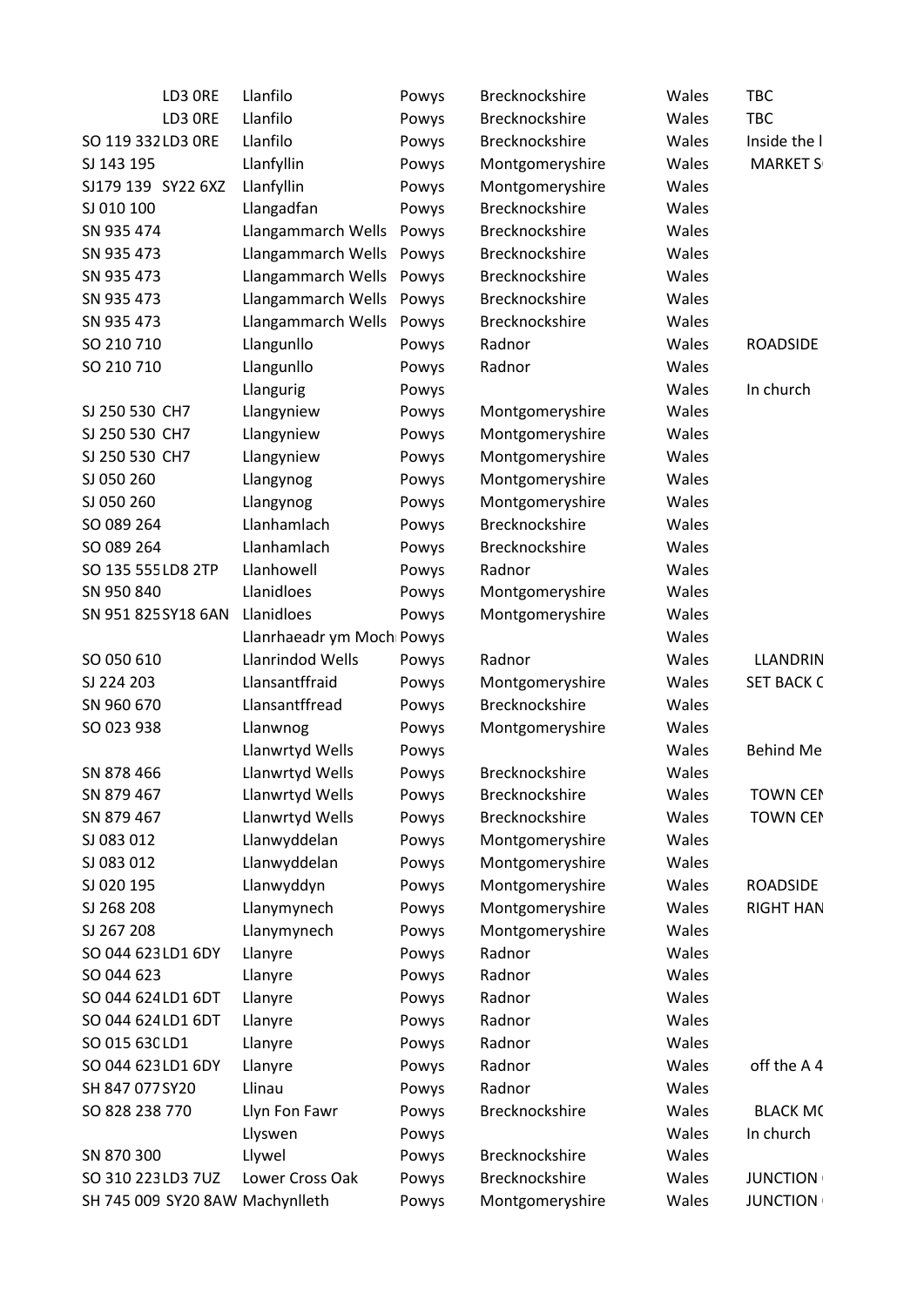| SH 745 009          | Machynlleth       | Powys | Montgomeryshire | Wales |                 |
|---------------------|-------------------|-------|-----------------|-------|-----------------|
| SH 981 981          | Maes Garthbeibio  | Powys | Montgomeryshire | Wales |                 |
| SH 840 010          | Maesteg           | Powys | Montgomeryshire | Wales |                 |
| SJ 114 025          | Manafon           | Powys | Montgomeryshire | Wales |                 |
| SJ 114 025          | Manafon           | Powys | Montgomeryshire | Wales |                 |
| SJ 114 025          | Manafon           | Powys | Montgomeryshire | Wales |                 |
| SJ 155 132          | Meifod            | Powys | Montgomeryshire | Wales | ON THE O        |
| SJ 155 132          | Meifod            | Powys | Montgomeryshire | Wales |                 |
| SJ 155 131 SY22 6BZ | Meifod            | Powys | Montgomeryshire | Wales |                 |
| SJ 155 132          | Meifod            | Powys | Montgomeryshire | Wales |                 |
| SJ 155 132          | Meifod            | Powys | Montgomeryshire | Wales |                 |
| SJ 155 132          | Meifod            | Powys | Montgomeryshire | Wales |                 |
| SJ 306 126          | Middletown        | Powys | Montgomeryshire | Wales | IN THE CH       |
| SN 848 230          | Moel Feity        | Powys | Brecknockshire  | Wales | <b>ON MOEL</b>  |
| SO 223 967          | Montgomery        | Powys | Montgomeryshire | Wales | At road jun     |
| SO 224 965          |                   |       |                 | Wales |                 |
|                     | Montgomery        | Powys | Montgomeryshire |       |                 |
| SO 224 965          | Montgomery        | Powys | Montgomeryshire | Wales |                 |
| SO 216 956          | Montgomery        | Powys | Montgomeryshire | Wales | Summit of       |
| SO 220 960          | Montgomery        | Powys | Montgomeryshire | Wales |                 |
| SO 155 255          | Mynydd Llangorse  | Powys | Brecknockshire  | Wales | <b>ON MYNY</b>  |
| SO 030 660 LD6      | Nantmel           | Powys | Radnor          | Wales |                 |
| SO 035 664 LD6      | Nantmel           | Powys | Radnor          | Wales |                 |
| SO 030 660          | Nantmel           | Powys | Radnor          | Wales |                 |
| SO 211 089          | New Radnor        | Powys | Radnor          | Wales | Outside St      |
| SO 016 581          | Newbridge On Wye  | Powys | Radnor          | Wales |                 |
| SO 015 582          | Newbridge On Wye  | Powys | Radnor          | Wales |                 |
| SO 216 508          | Newchurch         | Powys | Radnor          | Wales |                 |
| SO 110 920          | Newtown           | Powys | Montgomeryshire | Wales |                 |
| SO 110 910          | Newtown           | Powys | Montgomeryshire | Wales |                 |
| SO 304 672          | Norton            |       | Radnor          | Wales |                 |
|                     |                   | Powys | Brecknockshire  |       | ON WESTI        |
| SO 275 325          | Olchon Valley     | Powys |                 | Wales |                 |
| SO 249 591 LD8 2RG  | Old Radnor        | Powys | Radnor          | Wales | Adjacent to     |
| SO 250 590          | Old Radnor        | Powys | Radnor          | Wales |                 |
| SO 249 591          | Old Radnor        | Powys | Radnor          | Wales |                 |
| SO 249 591          | Old Radnor        | Powys | Radnor          | Wales |                 |
| <b>SY10 ONT</b>     | Penybontfawr      | Powys |                 | Wales | Penybontfa      |
| SO 013 214          | Pen Y Fan         | Powys | Brecknockshire  | Wales | NORTH E/        |
| SO 243 253          | Pen Y Gadair Fawr | Powys | Brecknockshire  | Wales | SOUTH OF        |
| SH 776 010          | Penegoes          | Powys | Montgomeryshire | Wales | ROADSIDE        |
|                     | Penegoes          | Powys | Montgomeryshire | Wales |                 |
| SO 110 64C LD1 5UA  | Penybont          | Powys | Radnor          | Wales | A44/A488        |
| SJ 257 118          | Pool Quay         | Powys | Montgomeryshire | Wales |                 |
| SJ 257 118          | Pool Quay         | Powys | Montgomeryshire | Wales |                 |
| SJ 257 118          | Pool Quay         | Powys | Montgomeryshire | Wales |                 |
| SO 31699 6 LD8 2YT  | Presteigne        | Powys | Radnor          | Wales | Located on      |
| SO 31696 6 LD8 2RT  | Presteigne        | Powys | Radnorshire     | Wales |                 |
| SO 31577 6 LD8 2AF  | Presteigne        | Powys | Radnorshire     | Wales |                 |
| SO 31442 6 LD8 2 UG | Presteigne        | Powys | Radnorshire     | Wales |                 |
| SN 971 680 LD6 5DL  | Rhayader          | Powys | Radnorshire     | Wales | <b>JUNCTION</b> |
|                     |                   |       |                 |       |                 |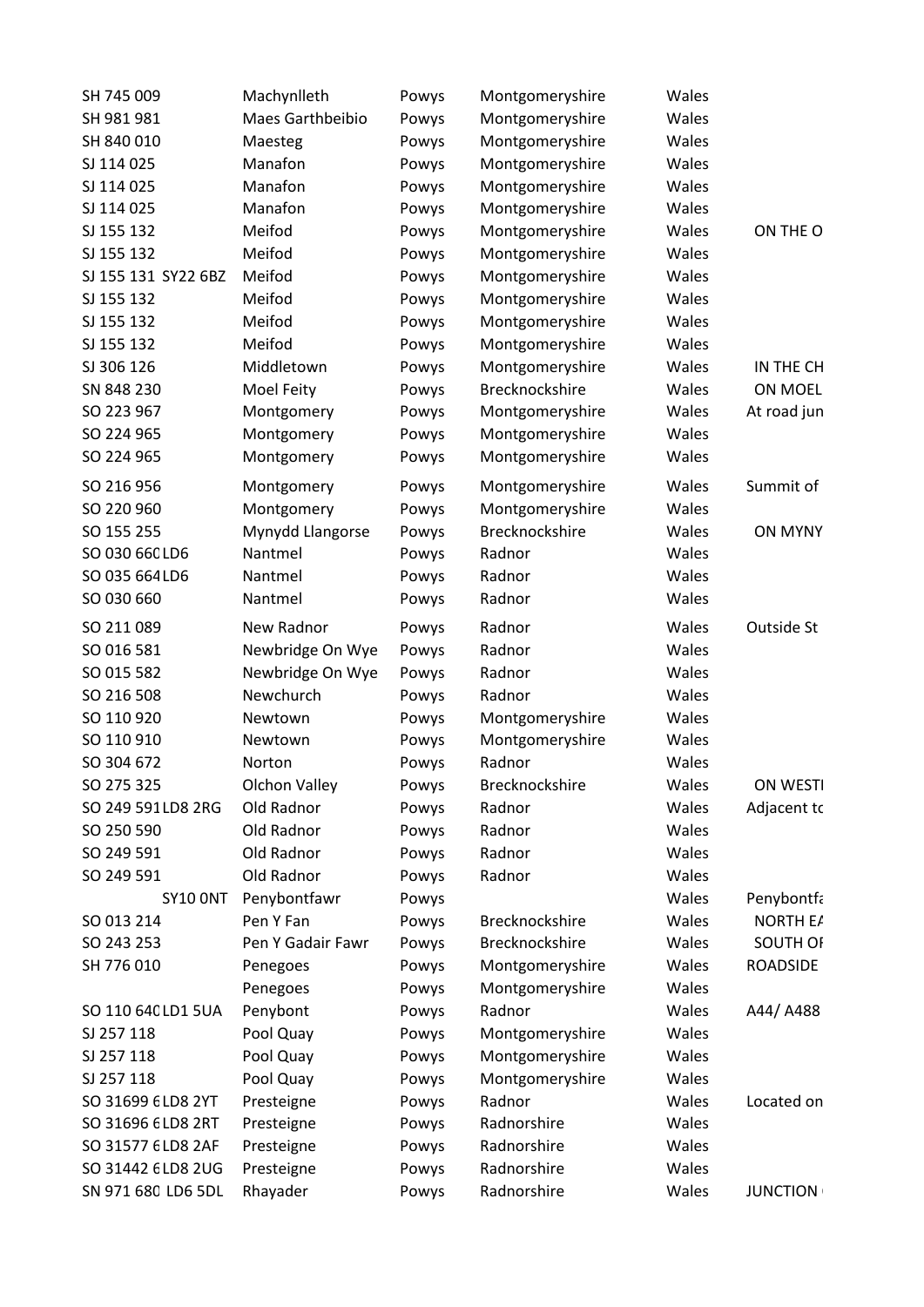|                               | Rhayader            | Powys | Radnorshire     | Wales | Tabernacle         |
|-------------------------------|---------------------|-------|-----------------|-------|--------------------|
| SO 192 343                    | Rhos Fawr Common    | Powys | Brecknockshire  | Wales | <b>ON RHOS</b>     |
| SO 186 477                    | Rhosgoch            | Powys | Radnor          | Wales |                    |
| SO 139 499                    | Rhulen              | Powys | Radnor          | Wales |                    |
| SO 139 499                    | Rhulen              | Powys | Radnor          | Wales |                    |
|                               | Sarn                | Pows  | Montgomeryshire | Wales |                    |
| SJ 200 900                    | Sarn                | Powys | Montgomeryshire | Wales |                    |
| SQ 237 167                    | Sarnau              | Powys | Montgomeryshire | Wales |                    |
| SJ 237 167                    | Sarnau              | Powys | Montgomeryshire | Wales |                    |
| SO 310 920                    | Snead               | Powys | Montgomeryshire | Wales |                    |
| SO 15451 3LD3 0BW             | Talgarth            | Powys |                 | Wales | Memorial i         |
| SO 15509 3LD3 0AF             | Talgarth            | Powys |                 | Wales | Inside Tow         |
|                               | Talybont-on-usk     | Powys | Brecknockshire  | Wales |                    |
|                               | Talybont-on-usk     | Powys | Brecknockshire  | Wales |                    |
| SO 124 093                    | Tredegar            | Powys | Brecknockshire  | Wales | <b>NEAR TRE</b>    |
| SO 096 987                    | Tregynon            | Powys | Montgomeryshire | Wales |                    |
| SO 096 987                    | Tregynon            | Powys | Montgomeryshire | Wales |                    |
| SN 920 530                    | Troedyrhiw          | Powys | Brecknockshire  | Wales |                    |
| SO 007 403 LD3                | <b>Upper Chapel</b> | Powys | Brecknockshire  | Wales |                    |
| SO 071 804                    | Upper Llaithddu     | Powys | Radnor          | Wales |                    |
| SO147 901 SY16 4NS            | Village Of Kerry    | Powys | Radnor          | Wales | At centre o        |
| SO 223 103                    | Waun Afon           | Powys | Brecknockshire  | Wales | <b>WAUN AF</b>     |
| SJ 227071 SY21 7AT            | Welshpool           | Powys | Montgomeryshire | Wales |                    |
| SJ 227071 SY21 7AT            | Welshpool           | Powys | Montgomeryshire | Wales | Inside mem         |
| SO 225 076 SY21 7DP Welshpool |                     | Powys | Montgomeryshire | Wales |                    |
| SJ 220 070                    | Welshpool           | Powys | Montgomeryshire | Wales |                    |
| SJ 220 070                    | Welshpool           | Powys | Montgomeryshire | Wales |                    |
| SJ 220 070 SY21 7JX           | Welshpool           | Powys | Montgomeryshire | Wales | On the sou         |
| SJ 221 075 SY21 7JX           | Welshpool           | Powys | Montgomeryshire | Wales |                    |
| SJ 221 075 SY21 7JX           | Welshpool           | Powys | Montgomeryshire | Wales |                    |
| SJ 223 075 SY21 7SG           | Welshpool           | Powys | Montgomeryshire | Wales |                    |
| SJ 223 075 SY21 7SG           | Welshpool           | Powys | Montgomeryshire | Wales |                    |
| SJ 232 078 SY21 7RE           | Welshpool           | Powys | Montgomeryshire | Wales | Theatre Cle        |
| SJ 218 078 SY21               | Welshpool           | Powys | Montgomeryshire | Wales | Kitchen            |
| SJ 233 083                    | Welspool            | Powys | Montgomeryshire | Wales |                    |
| SO 270 670                    | Whitton             | Powys | Radnor          | Wales |                    |
| SO 324 175                    | <b>Ysgryd Fawr</b>  | Powys | Brecknockshire  | Wales | <b>AT ABOUT</b>    |
| SN 788 101 SA9 1GA            | Ystradgynlais       | Powys | Brecknockshire  | Wales | <b>Inside Gors</b> |
| SN 999 509                    |                     | Powys | Brecknockshire  | Wales |                    |
| SO 062 198                    |                     | Powys | Brecknockshire  | Wales | ON WAEN            |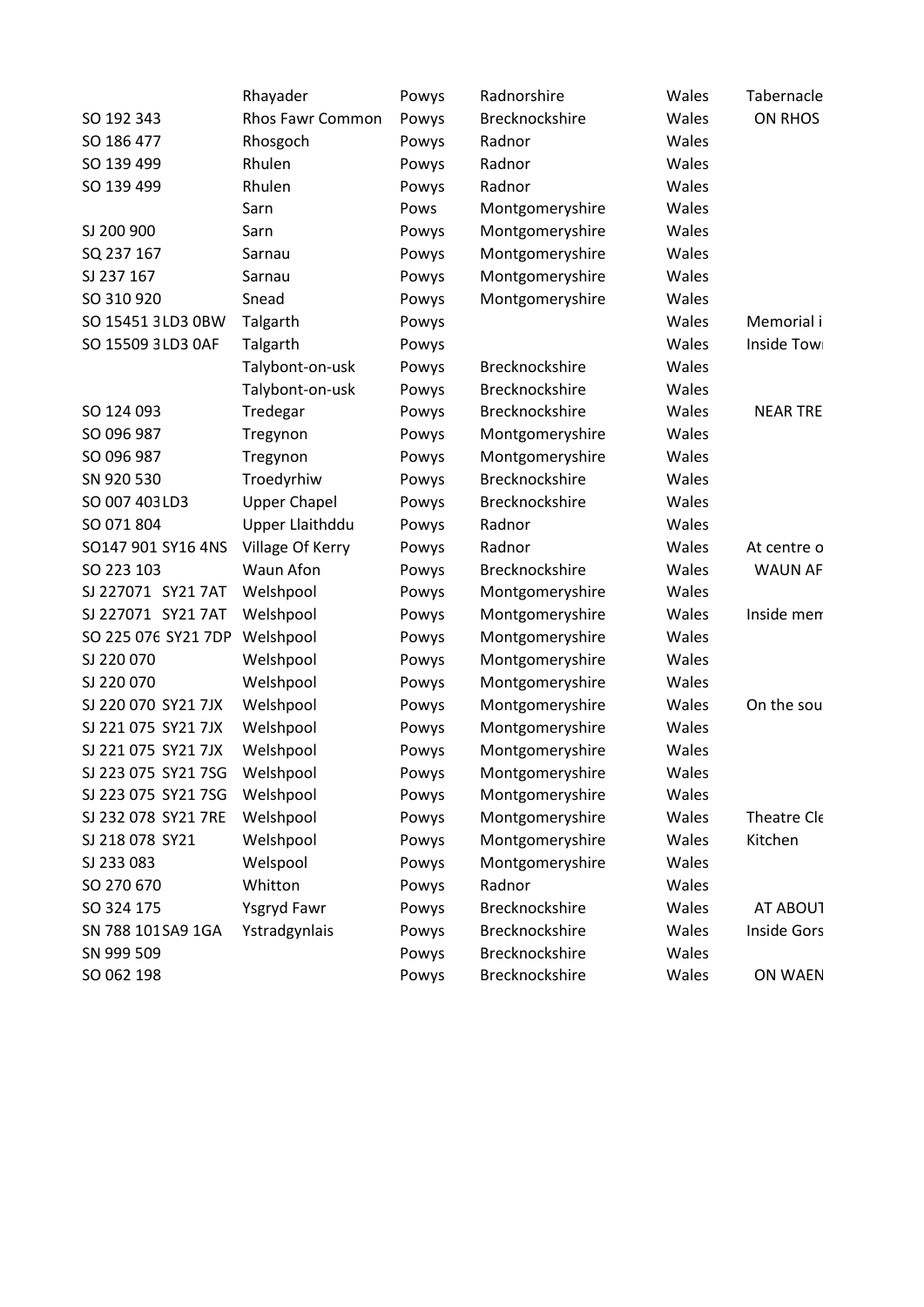#### **Address Responsible War Type**

St Marys Church, , Abbeycwmhir, Radno First World War (1914-191 Board / Plaque / Tablet PARISH CHURCH, , Aberhafesp, Montgor First World War (1914-1918 Pillar / Column PARISH CHURCH, , Aberhafesp, Montgor Second World War (1939-1 Board / Plaque / Ta PARISH CHURCH, , Aberhafesp, Montgo Second World War (1939-1 Cross Aberhafesp Parish Church, , Aberhafesp, Second World War (1939-1 Roll of honour or book Aberhafesp Church, , Aberhafesp, Mont<sub>i</sub> Second World War (1939-1 Roll of honour or book Ardleen Tabernacle, , Ardleen, Montgon First World War (1914-191 Board / Plaque / Ta ST MICHAELS CHURCH, , Beguildy, Radn First World War (1914-191) Church Fabric / Fitti PARISH CHURCH, , Berriew, Montgomer First World War (1914-191/Gate PARISH CHURCH, , Bettws Cedenain, McFirst World War (1914-191 Board / Plaque / Ta CONGREGATIONAL CHAPEL TRUSTEES First World War (1914-191 Board / Plaque / Tal EGLWYS OEN DUW PCC First World War (1914-191 Board / Plaque / Tal EGLWYS OEN DUW PCC Second World War (1939-1 Board / Plaque / Tal St Mary's Church, G Church of Wales. First World War Stained glass window St John's Family Centre, Pendre Close, B First World War (1914-191 Plaque St Mary's Street, Brecon, Powys, LD3 7A First World War (1914-191 Bench BRECON CATHEDRAL, , Brecon, Breckno Second World War (1939-1 Roll of honour or book ST MARYS WITH ST JOHNS CHURCH, The First World War (1914-1918)Cross CHRIST COLLEGE, , Brecon, Brecknockshirst World War (1914-1918) Cross , , Brecon, Brecknockshire, Powys, Wale Napoleonic Wars (1803-18: Serviceman / Servic MEMORIAL HALL, , ISCHOOL Second World War (1939-1 Hall / Institute SPORTS PAVILION, , SCHOOL First World War (1914-1918) Sports pavilion ST MARYS WITH ST JOHNS CHURCH, The First World War (1914-191 Roll of honour or book ST MARYS WITH ST JOHNS CHURCH, The Second World War (1939-1 Board / Plaque / Ta ST MARYS WITH ST JOHNS CHURCH, The First World War (1914-191 Board / Plaque / Ta SOUTH WALES BORDERERS REGIMENTA Second World War (1939-1 Roll of honour or book SOUTH WALES BORDERERS REGIMENTA First World War (1914-1918 Gate BRECON CATHEDRAL, , Brecon, Brecknockshire, Powys, Wales Unidentified BRECON CATHEDRAL, , Brecon, Breckno First World War (1914-191 Roll of honour or book BRECON CATHEDRAL, , Brecon, Breckno First World War (1914-1918 Board / Plaque / Ta BRECON CATHEDRAL, , Brecon, Breckno First World War (1914-1918 Board / Plaque / Ta BRECON CATHEDRAL, , Brecon, Breckno Anglo-Zulu War (1879) Window WAR MEMORIAL HOSPITAL, Cerrigcoch First World War (1914-191 Hospital / Clinic BRECON CATHEDRAL, , Brecon, Breckno First World War (1914-191/ Window BRECON CATHEDRAL, , Brecon, Brecknc VC or GC Recipients Board / Plaque / Ta In front of Lloyds Bank, St Marys Street, Second World War (1939-1 Seat Mynydd Bach Trecastell (Trecastle) , , Br Second World War (1939-1 Board / Plaque / Tal St Mary's Church, Bi Church of Wales First World War (1914-1918) Board / Plaque / Ta St Mary's Church, Bi Church of Wales First World War (1914-1918 Board / Plaque / Ta St Mary's Church, BI Church of Wales First World War (1914-1918) Stained glass windo ST MICHAELS CHURCH, , Bryngwyn, Radı First World War (1914-1918 Board / Plaque / Tal ST MICHAELS CHURCH, , Bryngwyn, Rad First World War (1914-191 Board / Plaque / Tal Unit Builth Wells He Builth Wells Heritag First World War (1914-191 Board / Plaque / Ta Unit Builth Wells He Builth Wells Heritag First World War (1914-1918 Board / Plaque / Ta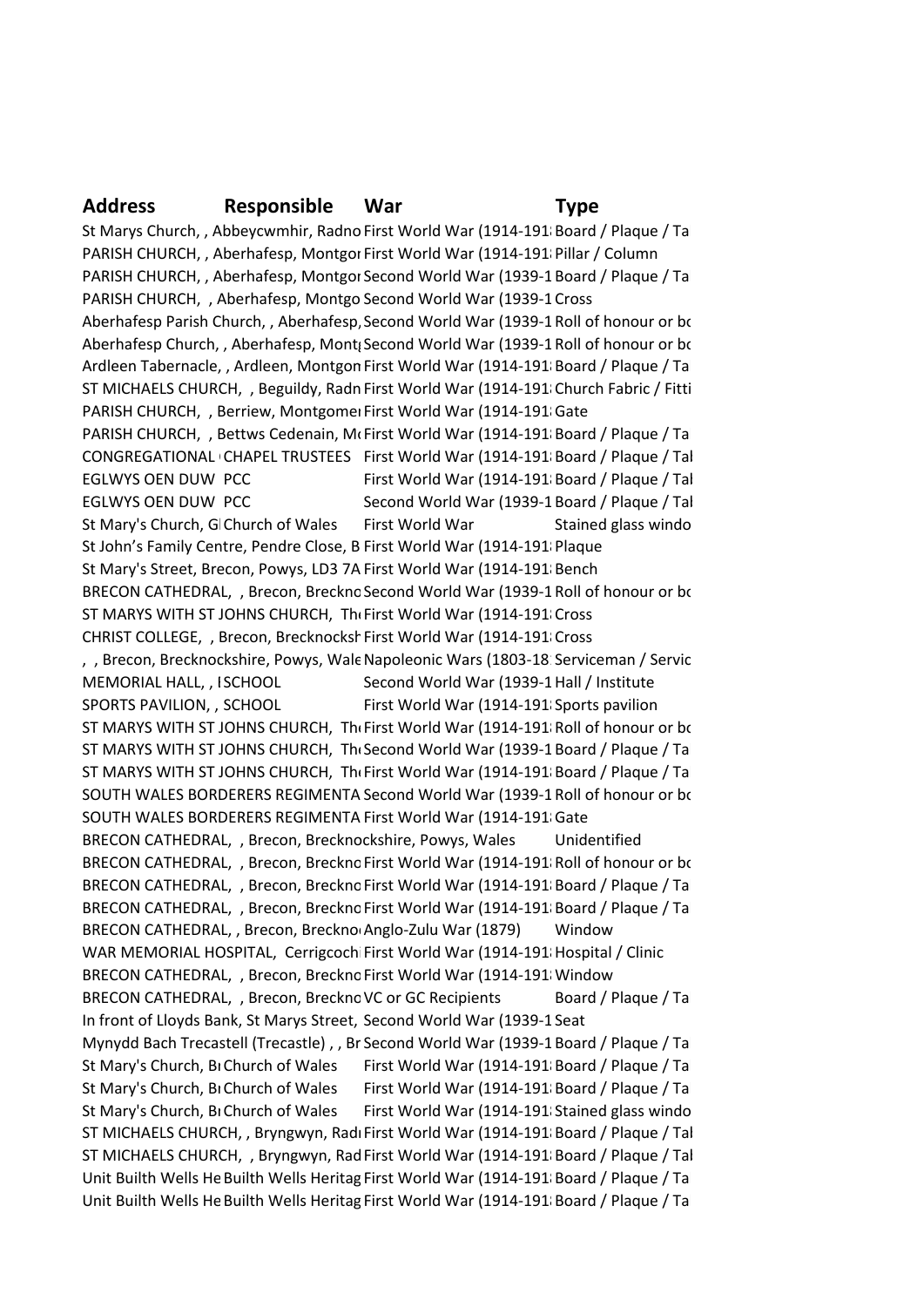St Marys Church, Church Street, Builth V Second World War (1939-1 Board / Plaque / Tablet St Marys Church, Church Street, Builth V First World War (1914-1918 Board / Plaque / Ta The Groe, The Strand, Builth Wells, Brec First World War (1914-1918 Composite BUILTH WELLS HIGH SCHOOL First World War (1914-1918) Board / Plaque / Tablet War (1914-1918) ST MATTHEWS CHURCH, , Builth Wells, First World War (1914-1918 Board / Plaque / Tablet PARISH CHURCH, A458, Buttington, Mo First World War (1914-1918) Obelisk , A40, Bwlch, Radnor, Powys, Wales Second World War (1939-1 Cross PARISH CHURCH, , Bwlch Y Cibau, Mont First World War (1914-191 Cross PARISH CHURCH, , Caersws, Montgome Second World War (1939-1 Cross Inside St Cynidr and Cantref Church Con First World War Board / Plaque / Ta PARISH CHURCH, A470, Carno, Montgol First World War (1914-191 Cross) , , Carreg Goch, Brecknockshire, Powys, Second World War (1939-1 Pillar / Column PARISH CHURCH, , Cascob, Radnor, Pow First World War (1914-1918 Board / Plaque / Tal PARISH CHURCH, , Cascob, Radnor, Pow First World War (1914-191 Board / Plaque / Tal PARISH CHURCH, , Castle Caereinion, M First World War (1914-191 Cross , Cefn Yr Ystrad, Brecknockshire, Powys, Second World War (1939-1 Cairn , A470, Cemmaeswar, Montgomeryshir First World War (1914-191 Cross PARISH CHURCH, , Churchstoke, Montg Boxer Rebellion (1900-1901 Board / Plaque / Tal St Nicholas Church, , Churchstoke (churc First World War (1914-191 Cross Memorial Hall, , Churchstoke (church Sto First World War (1914-1918 Hall / Institute St Nicholas Church, , Churchstoke (churc First World War (1914-1918) Board / Plaque / Tablet , Cilmeri, Brecknockshire, Powys, Wales Anglo-Welsh Wars (Pre-141Stone of remembra PRIMARY SCHOOL/Village Hall, , Clatter, First World War (1914-1918 Board / Plaque / Ta Clatter Village Hall, , Clatter, Near Newto First World War (1914-191 Roll of honour or book ST MICHAEL AND ALL ANGELS CHURCH, First World War (1914-191 Roll of honour or book ST MICHAEL AND ALL ANGELS CHURCH, First World War (1914-191 Cross , , Corn Du, Brecknockshire, Powys, Wal Second World War (1939-1 Trophy / Relic War Memorial Heal Crickhowell District Second World War (1939-1 Board / Plaque / Ta GARDEN OF REMENCRICKHOWELL PARI First World War (1914-191 Hospital / Clinic St Edmunds Church, Church Lane, Crickh First World War (1914-1918 Battlefield cross or St Michael and All Angels, , Criggion, Mo First World War (1914-191 Board / Plaque / Ta St Michael and All Angels, Criggion Lane, First World War (1914-191 Board / Plaque / Ta St Michael and All Angels, Criggion Lane, First World War (1914-1918 Roll of honour or book ST MICHAELS CHURCH, , Discoed, RadnoNapoleonic Wars (1803-18 Board / Plaque / Ta PARISH CHURCH, , Dolanog, Montgome First World War (1914-1918 Obelisk ACKHILL BAPTIST CHACKHILL BAPTIST CHURCH World War (1939-1 Board / Plaque / Tablet ACKHILL BAPTIST CHURCH, , Dolley Gree First World War (1914-191 Board / Plaque / Ta ACKHILL BAPTIST CHURCH, , Dolley Hill, First World War (1914-191 Roll of honour or book ST PETERS CHURCH, , Evancoyd, Radnor, First World War (1914-191 Roll of honour or book ST PETERS CHURCH, , Evenjobb, Radnor First World War (1914-191/Cross ST PETERS CHURCH, , Evenjobb, Radnor Second World War (1939-1 Board / Plaque / Ta , , Fan Hir, Brecknockshire, Powys, Wale Second World War (1939-1 Trophy / Relic FELINDRE CHAPEL, , Felindre, Radnor, P First World War (1914-1918 Roll of honour or book PARISH CHURCH, , Forden, Montgomer First World War (1914-191/Obelisk A483, Four Crosses, Montgomeryshire, I First World War (1914-191 Cross PARISH CHURCH, , Four Crosses, Montg VC or GC Recipients, First V Board / Plaque / Ta PARISH CHURCH, A483, Four Crosses, N Non-Combat Deaths Board / Plaque / Tal Summit of Garn Wen, , Garn Wen Ridge, Second World War (1939-1 Board / Plaque / Ta OLEWYDD CHAPEL, CHAPEL TRUSTEES First World War (1914-191 Board / Plaque / Tal **PARISH CHURCH, , Langue 2008 CHURCH, Montgomery System CHURCH, Inc. Washing Operational Plannership Changes** Par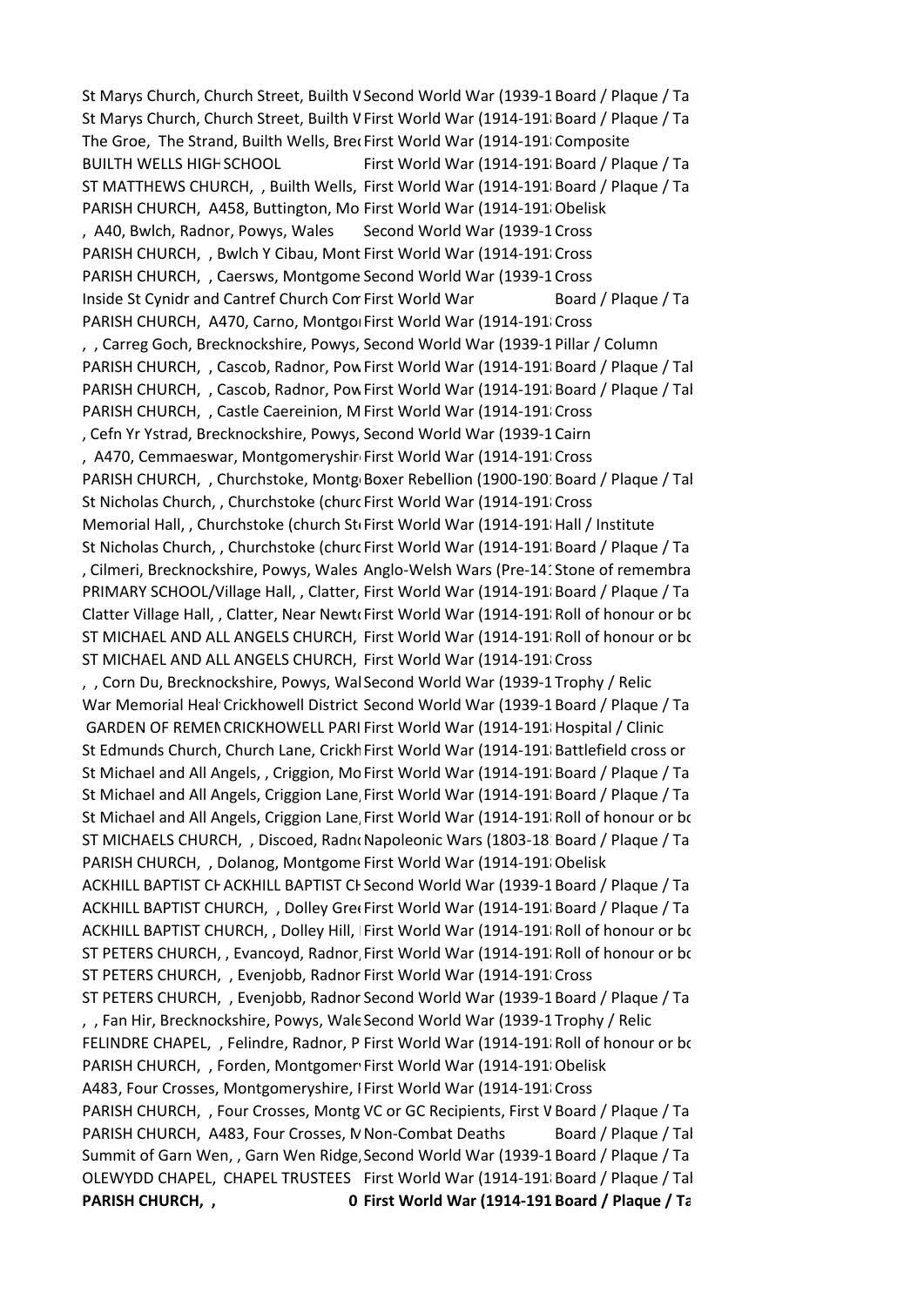, Gladestry, Radnor, Powys, Wales Peace and Anti-War memo Avenue / Tree or gr St Mary's Church, Gladestry, Radnor, Po First World War (1914-191/Cross ST MARYS CHURCH, , Gladestry, Radnor Second World War (1939-1 Church Fabric / Fitti ST MARYS CHURCH, , Gladestry, Radnor, First World War (1914-191 Board / Plaque / Ta ST MARYS CHURCH, , Gladestry, Radnor First World War (1914-1918 Window ST MARYS CHURCH, , Gladestry, Radnor First World War (1914-191 Stone of remembra ST MARYS CHURCH, , Gladestry, Radnor First World War (1914-191 Stone of remembra **Church of St Cynog Church <b>First World War Board / Plaque / Ta** ST DAVIDS CHURCH, , Glascwm, Radnor First World War (1914-191 Board / Plaque / Ta ST DAVIDS CHURCH, , Glascwm, Radnor, Second World War (1939-1 Roll of honour or book ST DAVIDS CHURCH CWGC Second World War (1939-1 Cross PARISH CHURCH, , Guilsfield, Montgom First World War (1914-191 Cross PARISH CHURCH, , Guilsfield, Montgom First World War (1914-1918 Board / Plaque / Ta PARISH CHURCH, , Guilsfield, Montgom Crimean War (1853-1856) Board / Plaque / Tal PARISH CHURCH, , Guilsfield, Montgom Second World War (1939-1 Board / Plaque / Tal PARISH CHURCH, , Guilsfield, Montgom First World War (1914-191 Window PARISH CHURCH, , Guilsfield, Montgom First World War (1914-1918 Window , , Gwaun Nant Ddu, Brecknockshire, Po Second World War (1939-1 Trophy / Relic , Hay Bluff, Brecknockshire, Powys, Walescond World War (1939-1 Trophy / Relic Castle Square, , Hay On Wye, Brecknock First World War (1914-1918)Cross , Hay On Wye, Brecknockshire, Powys, First World War (1914-191 Addition to gravestonely Church of St. Mary t Church of St. Mary I First World War (1914-191 Board / Plaque / Tablet Church of St. Mary t Church of St. Mary t First World War (1914-1918 Board / Plaque / Ta , Main Village Rd, Hirnant, Montgomery First World War (1914-1918 Pillar / Column ST DAVIDS CHURCH, , Howey, Radnor, P First World War (1914-191 Board / Plaque / Ta PRIMITIVE METHODIST CHURCH, , Hyssil First World War (1914-1918 Board / Plaque / Tal St Michael's PARISH Kerry Community C First World War (1914-191 Cross Dolfor St Pauls Church, 47 Williams Driv First World War (1914-191 Board / Plaque / Ta ST MARYS CHURCH, , Kinnerton, Radnor First World War (1914-1918 Board / Plaque / Ta ST MARYS CHURCH, , Kinnerton, Radnor, Second World War (1939-1 Gate KINNERTON JUBILEE HALL, , Kinnerton, First World War (1914-191 Board / Plaque / Ta NORTON STREET BAPTIST CHAPEL, Norto First World War (1914-1918 Board / Plaque / Ta Broad St, Knighton, Radnor, Powys, Wal First World War (1914-191 Cenotaph St edwards Parish Church, Church Road Northern Ireland Conflict; TBoard / Plaque / Ta Saint Edwards Parish Church, Church Rc First World War (1914-191 Board / Plaque / Tablet St edwards parish Church, Church Road Second World War (1939-1 Board / Plaque / Ta , Church Rd, Knighton, Radnor, Powys, \Second World War (1939-1 Board / Plaque / Ta ST EDWARDS CHURCH, Victoria Rd, Knig Second World War (1939-1 Board / Plaque / Ta ST EDWARDS CHURCH, Church Rd, Knig First World War (1914-1918 Board / Plaque / Ta Great Oak Street, outside 1 Town Hall, Los 0 First World War (1914-1918), Board / Plaque / Table ST EDWARDS CHURCH, Church Rd, Knig Northern Ireland Conflict; TBoard / Plaque / Ta RAFA CLUB, 14 High St, Knighton, Radno First World War (1914-1918 Board / Plaque / Ta ST EDWARD CHURCH, Victoria St, Knigh Second World War (1939-1 Board / Plaque / Ta ST EDWARDS CHURCH, Victoria St, Knig First World War (1914-191 Board / Plaque / Ta ST EDWARDS CHURCH, Victoria Rd, Knig First World War (1914-1918 Board / Plaque / Ta PARISH CHURCH, B4338, Leighton, Mon First World War (1914-191 Board / Plaque / Tal PARISH CHURCH, B4338, Leighton, Mor First World War (1914-191 Cross Holy Trinity Church, 3 Church Close, Leig Non-Combat Deaths Board / Plaque / Ta Holy Trinity Church, 3 Church Close, Leig Regimental Memorials Board / Plaque / Ta Holy Trinity Church, 3 Church Close, Leig Non-Specific Conflict Board / Plaque / Ta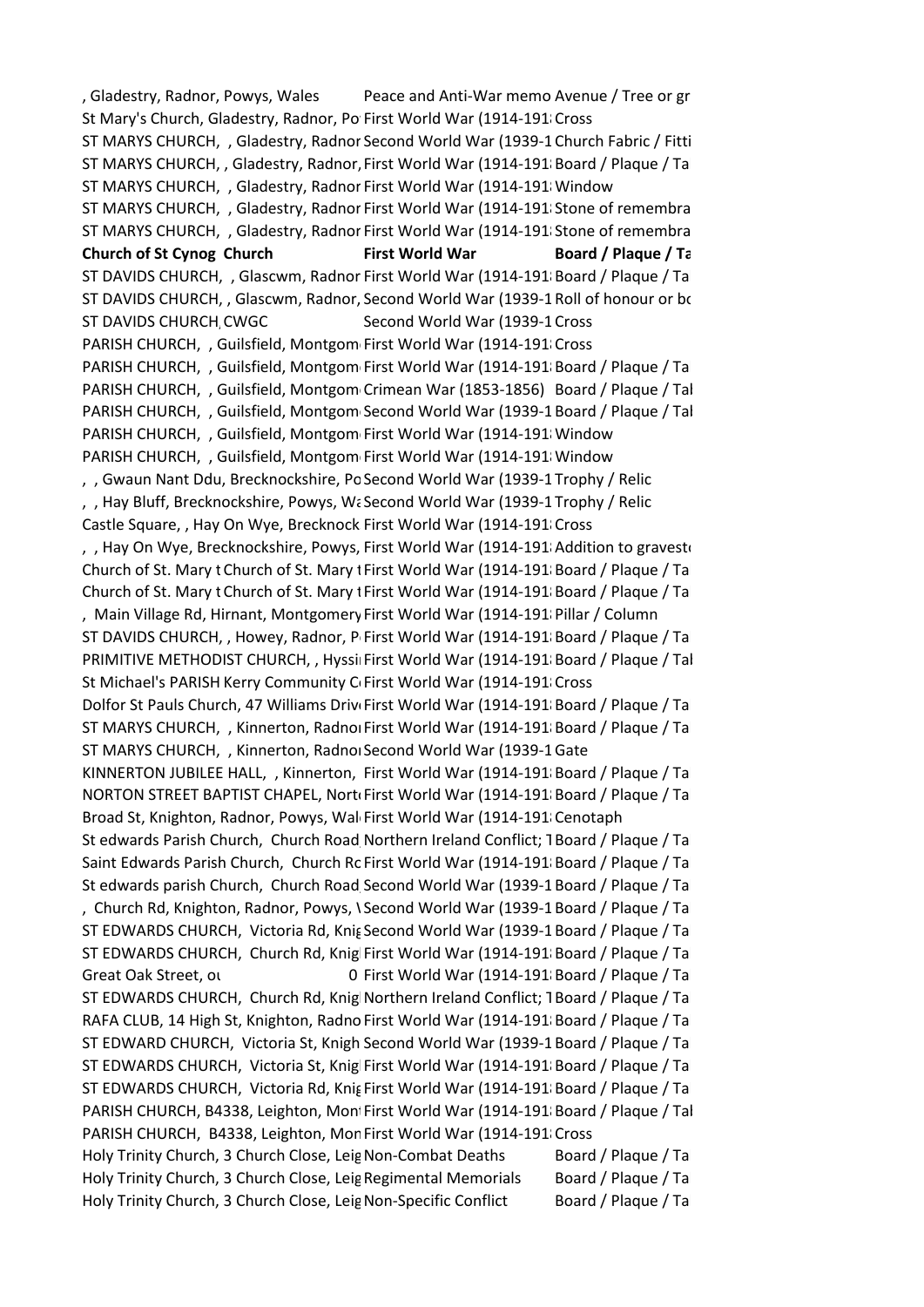Holy Trinity Church, 3 Church Close, Leig First World War (1914-191 Board / Plaque / Tablet ST AFANS CHURCH, PCC First World War (1914-1918) Board / Plaque / Tal , A483, Llanbadarn LLANBADARN FYWY First World War (1914-191 Cross , , Llanbister, Radnc COMMUNITY COUN First World War (1914-1918 Obelisk PARISH CHURCH, , Llanddetty, Brecknoc First World War (1914-1918 Board / Plaque / Tal PARISH CHURCH, B4558, Llanddetty, Br Second World War (1939-1 Board / Plaque / Tal LLANDDEWI YSTRAI CHURCH AND COMI First World War (1914-191 Cross , , Llandeilo Graban PAINSCASTLE COMI First World War (1914-191 Trophy / Relic ST TEILOS CHURCH, CHURCH First World War (1914-1918) Board / Plaque / Ta St Teilos Church, Off B4594, Llandeilo G First World War (1914-191 Battlefield cross or , A483, Llandinam, Montgomeryshire, P First World War (1914-191 Cross , Llandinham, Radnor, Powys, Wales First World War (1914-191 Cross Quaker meeting house, Llandrindod Wells. LLANDRINDOD WELLS MUSEUM GROUN First World War (1914-1918 Serviceman / Servic GARDEN, Princes Av, Llandrindod Wells Second World War (1939-1 Avenue / Tree or gr LLANDRINDOD WELLS HOSPITAL, , Lland First World War (1914-191 Board / Plaque / Ta LLANDRINDOD WEL SCHOOL First World War (1914-1918 Cenotaph LLANDRINDOD WEL SCHOOL First World War (1914-1918 Board / Plaque / Tablet Ann Ro CHRIST CHURCH URC, High St, Llandrind First World War (1914-191 Roll of honour or book WELSA PRESBYTERIJ CHAPEL ELDERS First World War (1914-191 Triptych ITHON ROAD CHAPE CHAPEL ELDERS First World War (1914-1918), Board / Plaque / Table TABERNACLE BAPTI: TABERNACLE BAPTI. First World War (1914-1918 Board / Plaque / Ta TABERNACLE BAPTI: TABERNACLE BAPTI. Second World War (1939-1 Board / Plaque / Ta , Temple St, Llandrindod Wells, Radnor, Second World War (1939-1 Garden HOLY TRINITY CHUR PCC First World War (1914-191 Triptych HOLY TRINITY CHURCH, , Llandrindod Wells, Radio War (1914-191 Board / Plaque / Ta HOLY TRINITY CHURCH, , Llandrindod Wells, Radio War (1914-1918 Board / Plaque / Tablet HOLY TRINITY CHURCH, Spa Rd, Llandrir First World War (1914-191 Window CEMETERY, , Llandrindod Wells, Radnor First World War (1914-191 Stone of remembra CEMETERY, , Llandrindod Wells, Radnor Second World War (1939-1 Stone of remembra , , Llandrindod Wells, Radnor, Powys, W Second World War (1939-1 Addition to gravestonely CEMETERY, , Llandrindrod, Radnor, Pow Second World War (1939-1 Stone of remembra PARISH CHURCH, B4393, Llandrinio, Mc First World War (1914-1918) Obelisk ST ASAPHS CHURCH, , Llandysilio, Mont First World War (1914-1918)Church Fabric / Fitti PARISH CHURCH, , Llandysul, Montgom First World War (1914-1918)Cross ST MATTHEWS CHU PCC Second World War (1939-1 Panelling ST MATTHEWS CHURCH, , Llanelwedd, R Boer War; First (1880-1881 Board / Plaque / Ta PARISH CHURCH, , Llanerfyl, Montgome First World War (1914-1918 Obelisk St Mary's Church, Lon Cafnant, Llanfair CFirst World War (1914-1918 Obelisk St Marys Church, Broad Street, Llanfair CFirst World War (1914-191 Roll of honour or book ST MARYS CHURCH, , Llanfaredd, Radnc First World War (1914-191 Board / Plaque / Ta ST MARYS CHURCH, , Llanfaredd, Radnc First World War (1914-191 Board / Plaque / Ta HOPE CHAPEL, , Llanfaredd, Radnor, Po First World War (1914-191 Board / Plaque / Tal PARISH CHURCH, , Llanfechain, Montgor First World War (1914-191/Gate St Garmons Church, , Llanfechin, Montgo First World War (1914-1918 Roll of honour or book , A44, Llanfihangel Nantmelan, Radnor, First World War (1914-191 Serviceman / Servic , Llanfihangel Yng Gwynfa, Montgomery First World War (1914-1918 Obelisk PARISH CHURCH, , Llanfihangelhelygan, First World War (1914-1918 Board / Plaque / Ta St Bilo Church, Llanf Church wardens First World War (1914-1918), Roll of honour or book Bilo St Bilo Church, Llanf Church wardens First World War (1914-1918)Gate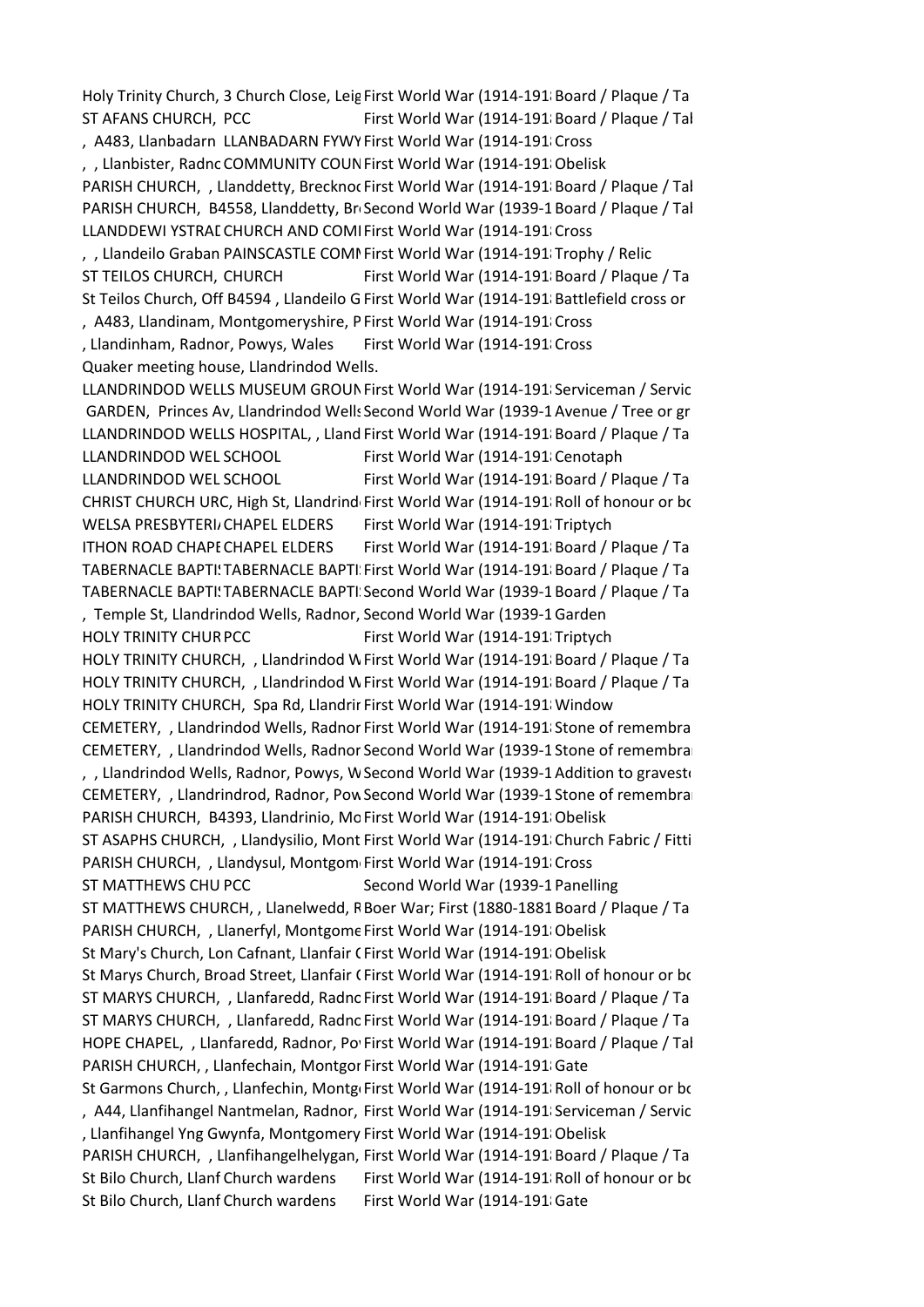TBC TBC First World War (1914-1918) Shell case TBC TBC First World War Roll of honour or book of remember of remember of remembers of remembers of remembers o St Bilo Church, Off A 470, Llanfilo, Brecki First World War (1914-191 Battlefield cross or , , Llanfyllin, Montgomeryshire, Powys, First World War (1914-1918) Cross Church of St Myllins, , Llanfyllin, Montgo First World War (1914-1918 Board / Plaque / Ta PRIMARY SCHOOL, , Llangadfan, Breckn First World War (1914-1918 Board / Plaque / Ta ST CADMARCHS CHUPCC First World War (1914-1918) Window NAZARETH CHAPEL, CHAPEL TRUSTEES First World War (1914-191 Board / Plaque / Ta NAZARETH CHAPEL, CHAPEL TRUSTEES Korean War (1950-1953) Board / Plaque / Ta NAZARETH CHAPEL, CHAPEL TRUSTEES Second World War (1939-1 Board / Plaque / Ta NAZARETH CHAPEL, CHAPEL TRUSTEES First World War (1914-1918 Board / Plaque / Tablet , Llangunllo, Radnor LLANGUNLLO WAR First World War (1914-1918 Pillar / Column , Llangunllo, Radnor, Powys, Wales First World War (1914-191 Cross First World War (1914-1918)

Chapel Peniel, Hen Ffordd Bwlchgwyn, L First World War (1914-191 Board / Plaque / Ta Chapel Peniel, Hen Ffordd Bwlchgwn, Llangynid War (1914-1918 Roll of honour or book of remembers, CH7 First World War (1914-1918) Chapel Peniel, Hen Ffordd Bwldchgwr, Ll First World War (1914-191 Cross VILLAGE HALL, , Llangynog, Montgomer First World War (1914-1918 Board / Plaque / Ta ST CYNOG CHURCH, B4391, Llangynog, Second World War (1939-1 Church Fabric / Fitti ST ILLND AND ST PETERS CHURCH, , Llar First World War (1914-191 Board / Plaque / Ta ST ILLND AND ST PETER CHURCH, , Llanl Second World War (1939-1 Church Fabric / Fitti PARISH CHURCH, , Llanhowell, Radnor, First World War (1914-1918 Unidentified Great Oak Street, outside Town Hall, Lla First World War (1914-1918 Board / Plaque / Ta St Idloes Church, Church Place, Llanidloe First World War (1914-1918 Board / Plaque / Ta Plaque in Methodist Chapel

, Llanrindod Wells, Radnor, Powys, Wa First World War (1914-191 Addition to gravestonely A495, Llansantffraid, Montgomeryshire, First World War (1914-191 Cross ST BRIDES CHURCH, , Llansantffread, Br First World War (1914-191 Board / Plaque / Tal St Gwynog church, I Church First World War (1914-1918) Board / Plaque / Ta Llanwrtyd Wells, LD5 4RH Garden St James Church, , Llanwrtyd Wells, Brec First World War (1914-1918 Board / Plaque / Tal MEMORIAL HALL, , IROYAL BRITISH LEGIFirst World War (1914-1918 Hall / Institute MEMORIAL INSTITU ROYAL BRITISH LEGI Second World War (1939-1 Board / Plaque / Tal PARISH CHURCH, , Llanwyddelan, Mont First World War (1914-1918 Gate PARISH CHURCH, , Llanwyddelan, Mont Second World War (1939-1 Stone of remembra , B4393, Llanwyddyn, Montgomeryshire First World War (1914-191/Cross , Chapel La, Llanymynech, Montgomery Second World War (1939-1 Cross PARISH CHURCH, , Llanymynech, Montg First World War (1914-191 Board / Plaque / Tal Highbury Close, Llanyre, Radnor, Powys, First World War (1914-191 Cross PARISH CHURCH, , Llanyre, Radnor, Pow First World War (1914-191 Painting / Print PARISH CHURCH, , Llanyre, Radnor, Pow Second World War (1939-1 Board / Plaque / Ta Parish Church, , Llan PARISH COUNCIL (H First World War (1914-1918) Cross Upper Cilgee Farm, , Llanyre, Radnor, Pc Second World War (1939-1 Board / Plaque / Ta Opposite the Llanyre Parish Church, Higl Second World War (1939-1 Board / Plaque / Ta Soar Chapel, A458, Llinau, Radnor, Powy Second World War (1939-1 Board / Plaque / Tablet , Llyn Fon Fawr, Brecknockshire, Powys, Second World War (1939-1 Board / Plaque / Ta First World War (1914-1918) ST DAVIDS CHURCH, , Llywel, Brecknock First World War (1914-1918 Board / Plaque / Ta

, B4558, Lower Cro: COMMUNITY COUN First World War (1914-191/Cross Heol Penrallt, Machynlleth, Montgomer First World War (1914-191 Cenotaph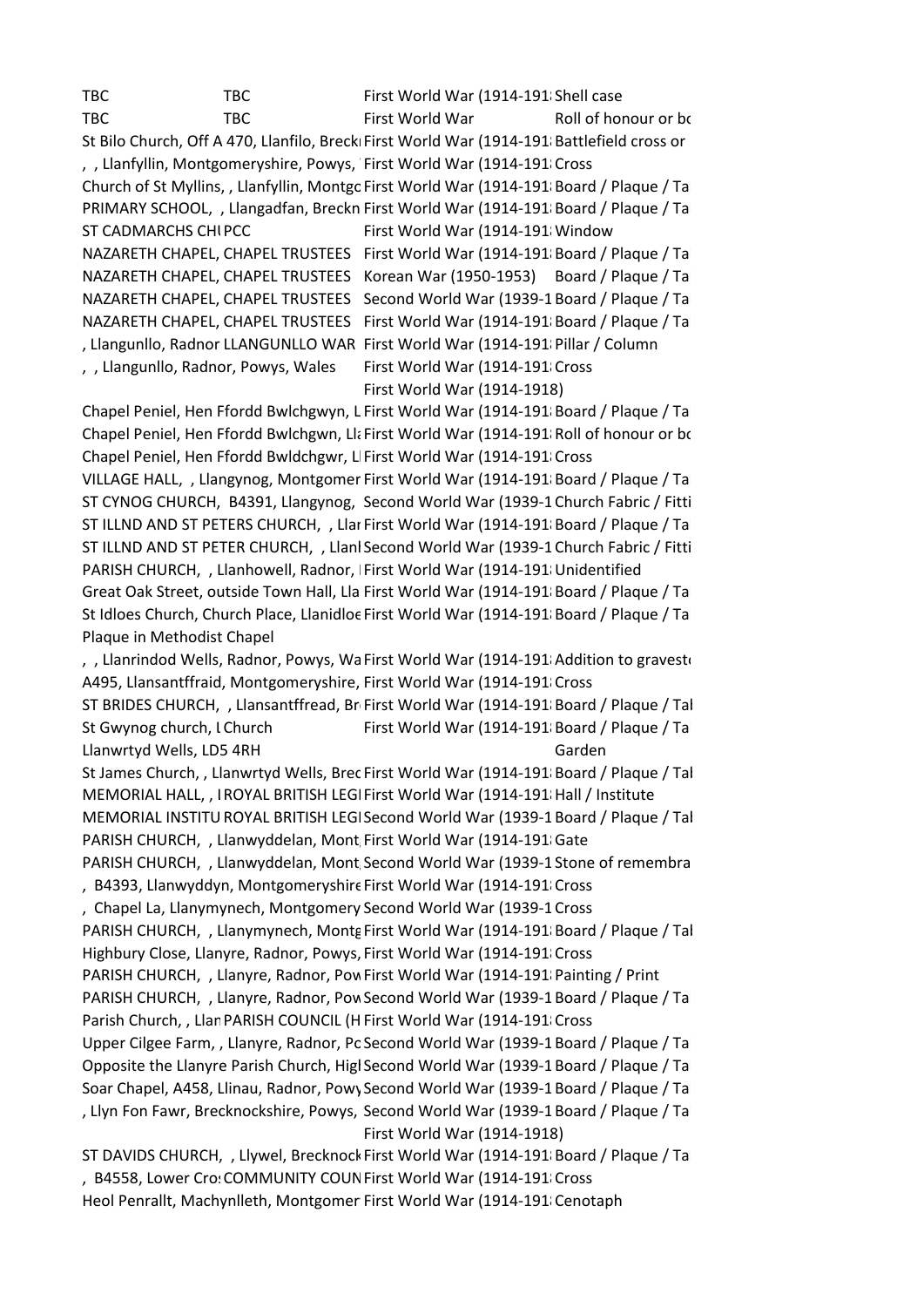ST PETERS CHURCH, Hule Pon'rallt, Mac First World War (1914-1918 Board / Plaque / Tal , , Maes Garthbeibio, Montgomeryshire, Powys, Wales Unidentified ST DAVIDS CHURCH, The Square, Maest Second World War (1939-1 Roll of honour or book ST MICHAELS CHURCH. , Manafon, Mon First World War (1914-191) Cross PARISH CHURCH, , Manafon, Montgomerist World War (1914-1918 Painting / Print ST MICHAELS CHURCH, , Manafon, Mon First World War (1914-191 Board / Plaque / Ta PARISH CHURCH, , Meifod, Montgomer First World War (1914-191 Board / Plaque / Ta PARISH CHURCH, , Meifod, Montgomer First World War (1914-1918 Allegory (eg: Victory) St. Tysilio and St Mary, High Street, Mei First World War (1914-191 Battlefield cross or PARISH CHURCH, , Meifod, Montgomer First World War (1914-191 Board / Plaque / Tal PARISH CHURCH, , Meifod, Montgomer First World War (1914-1918 Board / Plaque / Ta PARISH CHURCH, , Meifod, Montgomer First World War (1914-1918 Board / Plaque / Ta PARISH CHURCH, A458, Middletown, McFirst World War (1914-1918 Pillar / Column , , Moel Feity, Brecknockshire, Powys, V Second World War (1939-1 Trophy / Relic Montgomery War N Montgomery Town First World War (1914-191 Garden / obelisk PARISH CHURCH, , Montgomery, Montg First World War (1914-191 Board / Plaque / Tablet PARISH CHURCH, , Montgomery, Montg Second World War (1939-1 Other memorial

Montgomery, Montgomeryshire, Powys First World War (1914-1918) Pillar / Column PARISH CHURCH, , Montgomery, Monts First World War (1914-191 Board / Plaque / Ta , , Mynydd Llangorse, Brecknockshire, P Second World War (1939-1 Trophy / Relic YSGOL CC NANTMEL (SCHOOL), , Nantmel, First World War (1914-1918) Cross ST CYNLLOS CHURCH, , Nantmel, Radno First World War (1914-191 Board / Plaque / Ta ST CYNLLO CHURCH, , Nantmel, Radnor Non-Combat Deaths Sundial

St Mary's Church, Cl Church in Wales (Di First World War (1914-1918 Serviceman / Servic ALL SAINTS CHURCH, , Newbridge On W First World War (1914-191 Board / Plaque / Ta PENTREF BAPTIST CHAPEL, B4358, New First World War (1914-191 Board / Plaque / Ta ST MARYS CHURCH, CHURCH TRUSTEES Second World War (1939-1 Board / Plaque / Ta MEMORIAL GREEN, , Newtown, Montg Second World War (1939-1 Cenotaph TOWN HALL, , Newtown, Montgomerys First World War (1914-191 Gate Mynd Rd, Norton, Radnor, Powys, Wale: First World War (1914-191; Trough , , Olchon Valley, Brecknockshire, Powy: Second World War (1939-1 Trophy / Relic ST STEPHENS CHURI Probably Old Radno First World War. Second W Cross ST STEPHENS CHURCH, , Old Radnor, RacFirst World War (1914-1918 Board / Plaque / Ta ST STEPHENS CHURCH, , Old Radnor, Ra First World War (1914-191 Board / Plaque / Ta ST STEPHENS CHURCH, , Old Radnor, RacFirst World War (1914-191/Board / Plaque / Tablet (1982) Penybontfawr Village Hall/Community CWW1 on one Plaque and W Board / Plaque / Ta , , Pen Y Fan, Brecknockshire, Powys, W Second World War (1939-1 Trophy / Relic , , Pen Y Gadair Fawr, Brecknockshire, P Second World War (1939-1 Trophy / Relic , A458, Penegoes, Montgomeryshire, Portist World War (1914-1918) Cross Private House, , Penegoes, Montgomery First World War (1914-191 Board / Plaque / Ta Inside walled garden at junction of A44 a First World War (1914-1918) Cross. PARISH CHURCH, , Pool Quay, Montgon First World War (1914-191 Cross PARISH CHURCH, , Pool Quay, Montgon First World War (1914-191 Board / Plaque / Tal PARISH CHURCH, , Pool Quay, Montgon First World War (1914-191 Board / Plaque / Ta John Beddoes Campus, Newtown High S Second World War (1939-1 Board / Plaque / Tablet JOHN BEDDOES CAMPUS, HEREFORD STFirst World War (1914-191 Cenotaph St Andrew's Church, Broad Street, Prest Napoleonic Wars (1803-18 Board / Plaque / Ta MEMORIAL HALL, Station Road, Prestei Second World War (1939-1 Hall / Institute East Street, Rhayader, Radnor, Powys, V First World War (1914-191 Composite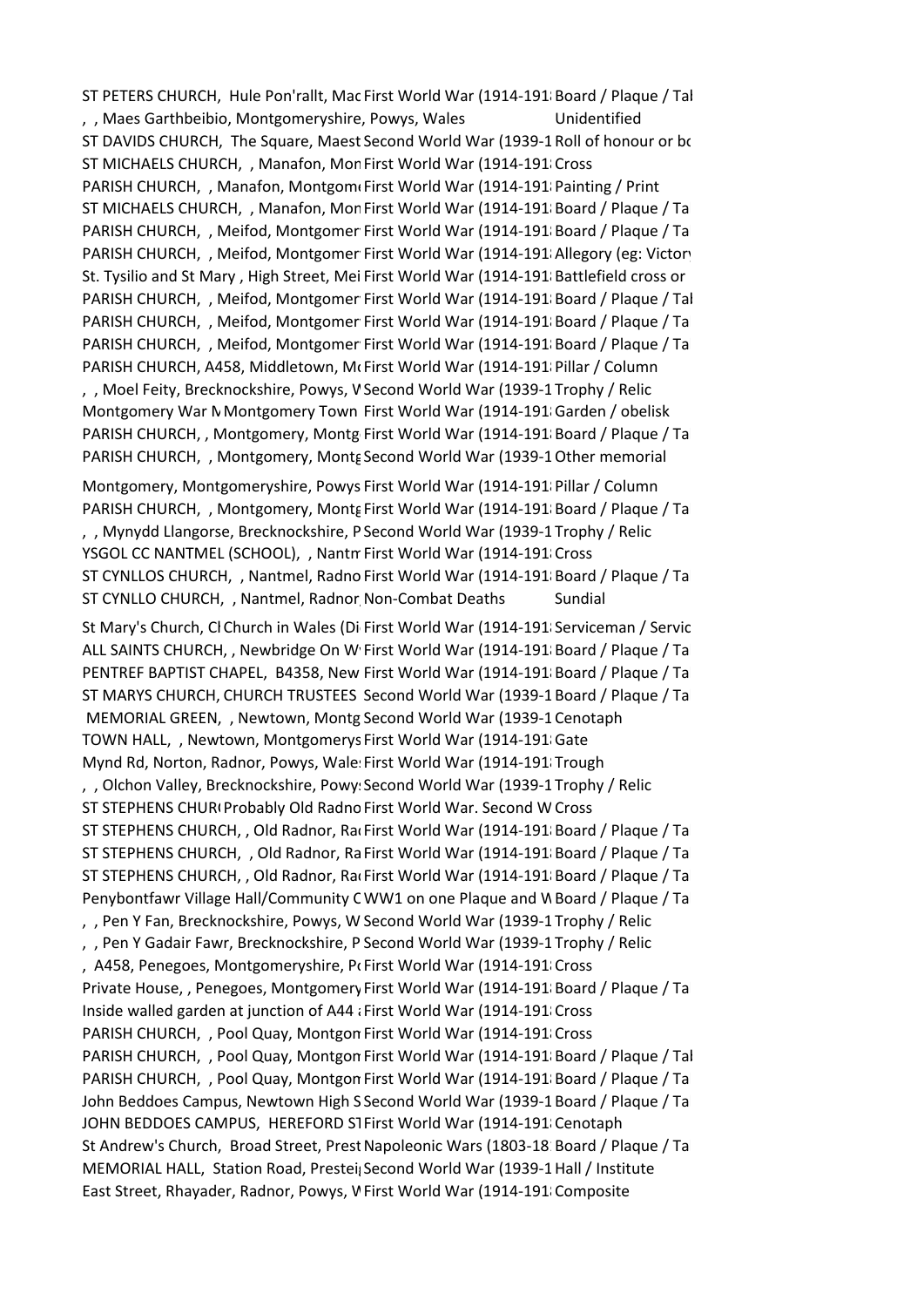Bridge Street, Rhaya United Reform Church

, , Rhos Fawr Common, Brecknockshire, Second World War (1939-1 Trophy / Relic RHOSGOCH HERMON CHAPEL, , Rhosgo First World War (1914-191 Roll of honour or book RHULEN CHURCH, , Rhulen, Radnor, Pow First World War (1914-191 Board / Plaque / Ta RHULEN CHURCH, , Rhulen, Radnor, Pow First World War (1914-1918 Board / Plaque / Tablet In village hall

Holy Trinity church, , Sarn, Montgomery First World War (1914-1918 Window PARISH CHURCH, , Sarnau, Montgomer First World War (1914-191 Gate PARISH CHURCH, , Sarnau, Montgomery First World War (1914-191 Painting / Print SNEAD CHURCH, , Snead, Montgomerys First World War (1914-191 Board / Plaque / Ta The Square, Bronllys Road, Talgarth, Pov First World War (1914-1918), Board / Plaque / Tablet The Bank, Talgarth, Powys. LD3 0AF First World War (1914-191! Board / Plaque / Ta PARISH CHURCH, , Talybont-on-usk, Bre First World War (1914-1918 Board / Plaque / Tal PARISH CHURCH, , Talybont-on-usk, Bre Second World War (1939-1 Church Fabric / Fitti BRYNBRITH FARM, , Tredegar, Brecknoc Second World War (1939-1 Trophy / Relic PARISH CHURCH, , Tregynon, Montgom First World War (1914-191 Cross PARISH CHURCH, , Tregynon, Montgom First World War (1914-191 Painting / Print PARK, , Troedyrhiw, Brecknockshire, Po First World War (1914-191 Serviceman / Servic Duffryn Honddu Churchyard, B4520, Up First World War (1914-1918 Unidentified GLEN ITHON RESIDE LLANBADARN FYWY First World War (1914-1918 Pillar / Column St Michael and All Angels Church, , Villag Boer War; Second (1899-19 Board / Plaque / Ta , , Waun Afon, Brecknockshire, Powys, \Second World War (1939-1Trophy / Relic Howell Drive, Severn Street, Welshpool, First World War (1914-191 Garden Howell Drive, Severn Street, Welshpool, First World War (1914-191/Obelisk St Mary's Church, Church Street, Welsh First World War (1914-1918) Cross WESLEYAN CHURCH, , Welshpool, Mont First World War (1914-1918 Board / Plaque / Tal CONGREGATIONAL CHURCH, New St, W First World War (1914-191 Board / Plaque / Tal Christ Church, , Wel Church First World War (1914-1918 Window Christ Church, Churc Church **Road, Montgomery, Power Church Plague / Tablet** First World War (1914-1918) Board / Plaque / Table Christ Church, Church Road, Montgomery, Power Road, 2014-1918 First World War (1914-1918) Board / Plaque / Ta Methodist Church, New Street, Welshpc First World War (1914-191 Board / Plaque / Ta Methodist Church, New Street, Welshpc First World War (1914-191 Board / Plaque / Ta Welshpool High School, Salop Road, We First World War (1914-1918), Board / Plaque / Ta United Reform Church, New Street, Wel First World War (1914-191 Board / Plaque / Ta WELSHPOOL COUNTY SCHOOL, , Welsp First World War (1914-191 Board / Plaque / Tal PARISH CHURCH, , Whitton, Radnor, Po First World War (1914-191 Cross , Ysgryd Fawr, Brecknockshire, Powys, Second World War (1939-1 Trophy / Relic Parc yr Orsedd, , Ystradgynlais, Breckno First World War (1914-1918) Stone of remembra GWARAFOG CHURC PCC OF LLANYNIS CI First World War (1914-191 Board / Plaque / Tal , , , Brecknockshire, Powys, Wales Second World War (1939-1 Cairn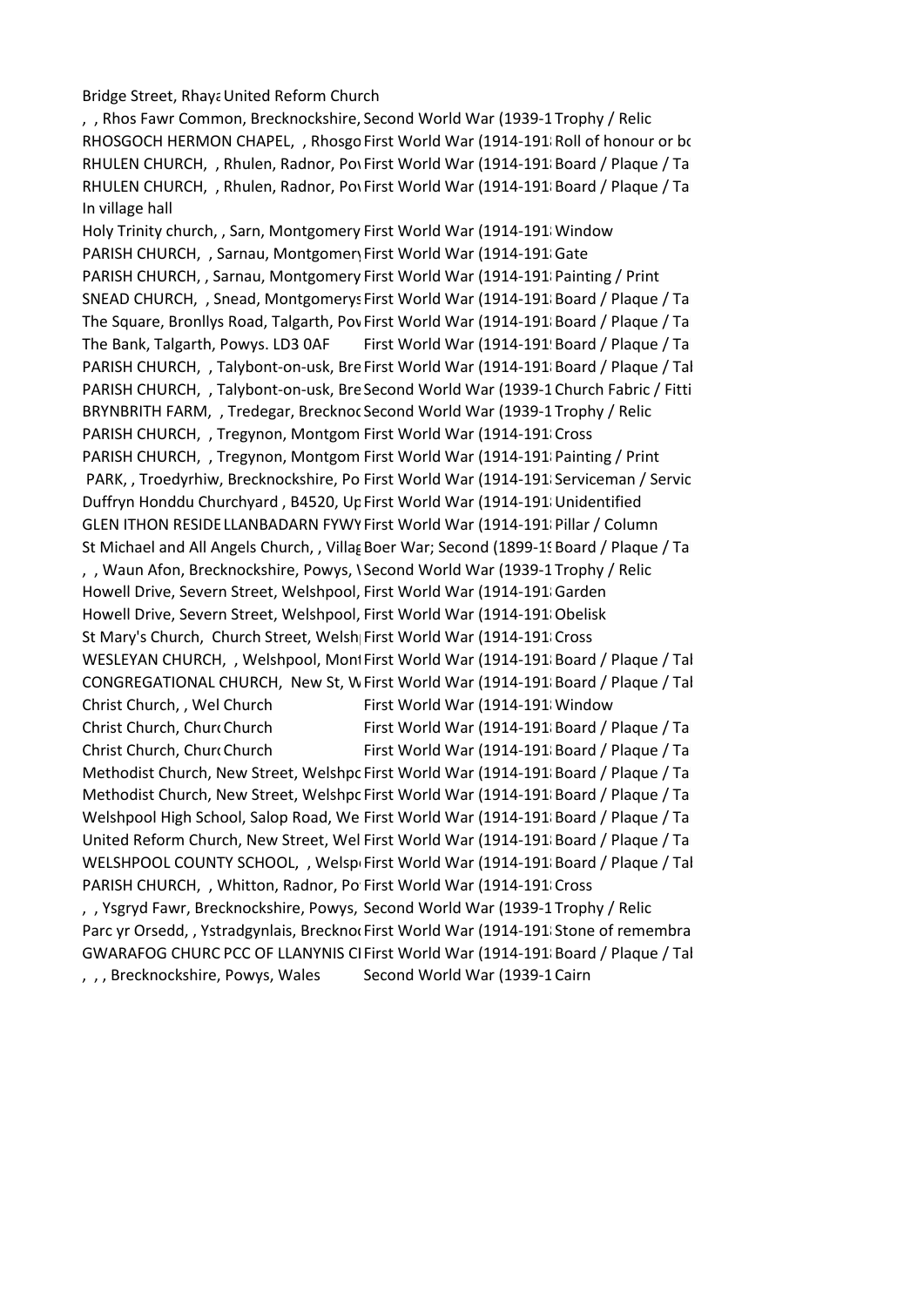# **Description**

Rectangular bronze plaque set on a wooden mount. Raised lettering.

ELABORATE OCTAGONAL TAPERING COLUMN TOPPED BY PRINCE OF WALES FEATHERS. ON SQUARE PLINTH A SLATE TABLET LAID AT A SLIGHT ANGLE AT THE FRONT OF THE WW1 MEMORIAL

SIMPLE CELTIC WHEEL CROSS ON SQUARE PLINTH

Hanwritten Roll of Honour with dedicatory inscription. Above the list of names is a drawing of a Halifax Bomb Handwritten Roll of Honour with dedicatory inscription and list of names. Illustrations of rural scenes and the WW1 tablet, in the shape of a scroll, is mounted on a black mount attached to the wall. WW2 tablet is rectang ORGAN, AND NOWY-HEADED PLAQUELAUREL WREATH AND PRINCE OF WALES INSIGNIA AT TOP

LYCH GATE WITH FRAMED AND GLAZED PANELS ON EACH SIDE OF THE INSIDE

VARNISHED WOODEN BOARD WITH PEDIMENT

blet

blet

blet

Stained glass window. Image of St George with memorial inscription at bottom.

Marble (?) plaque with black lettering. Inside St John's Family Centre in Brecon.

Wooden slatted bench with wrought iron arms and legs.

BOOK OF REMEMBRANCE MOUNTED IN WOODEN CASEBRASS REGIMENTAL CRESTS MOUNTED ABOVE BOOK SMOOTH CELTIC STYLE WHEEL CROSS ON SQUARE PLINTH AND THREE STEPPED BASECELTIC KNOTWORK DESIC CROSS OF CACRIFICE WITH ENGRAVED SWORD ON OCTAGONAL FOUR STEPPED BASE

STANDING LIFE SIZE FIGURE OF THE DUKE OF WELLINGTON. FRIEZES OF HIS LIFE ON SIDES OF PLINTHFRIEZES S CONTAINING ASSOCIATED PLAQUE

CONTAINING ASSOCIATED PLAQUE

FRAMED AND GLAZED ROLL OF HONOUR.

WOODEN BOARD

WALL-MOUNTED BRASS PLAQUE. ENAMELLED RED CROSS ON EACH CORNER OF PLAQUE.

BOOK OF REMEMBRANCE DISPLAYED ON WOODEN STAND.

FRAMED AND GLAZED ROLL OF HONOUR. BRASS PLAQUE. BLACK SLATE TABLETS WITH PINK STONE SURROUND. GOLD LETTEIRNG. WINDOW OF FIVE MAIN LIGHTS. LANCET-SHAPED WINDOWS. CENTRAL LIGHT DEPICTS CRUCIFIXTION.

STAINED GLASS WINDOW AND TABLET

WOODEN BOARD

Wooden bench, with gilt plaque and dedication.

Plaque mounted on a low tapered stone plinth. Plinth painted white. Set on the hillside near to the site where Wooden roll of honor listing men who served/ fell in World War 1

Wooden roll of honor listing two men who died in World War 1. Crucifix in centre of wooden plaque.

Stained glass window on east side of church. Window split into three sections.

blet

blet

Marble plaque with black lettering inscription

Paper Roll of Honor (sic). Images of soldiers and flags at top. Names of men listed underneath (by parish) in th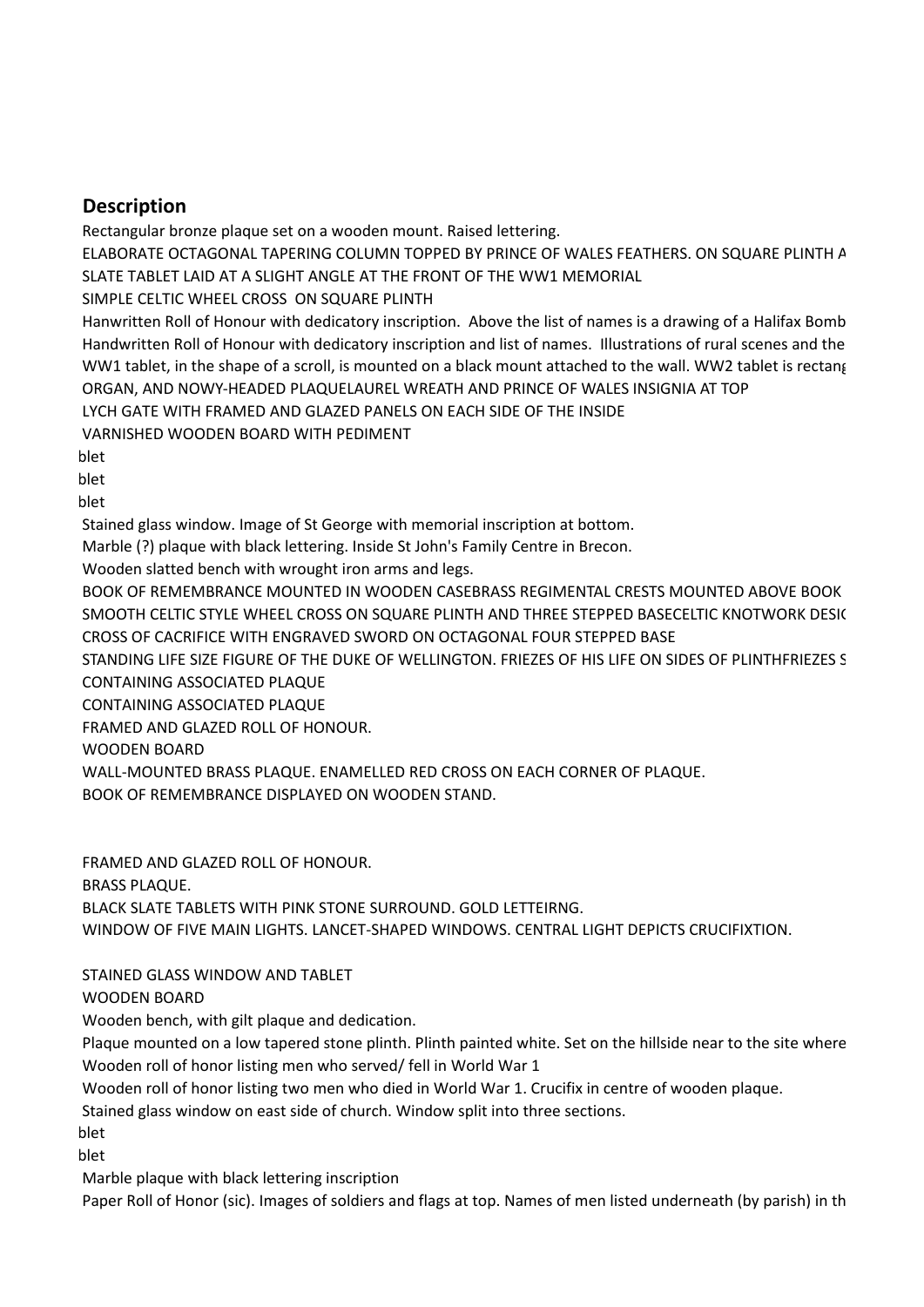Rectangular plaque with a patte cross at the top, a single curved line and Fleur de Lys. Below is a foliate borde Rectangular plaque with foliate border and crown at the top. The names are in two columns divided by a single Three-stepped base surmounted by a plinth, octagonal pillar and latin cross. Figures stand at each corner of th SCHOOL CREST ABOVE TEXT

TRIANGULAR-HEADED WOODEN BOARD WITH PAINTED INSCRIPTION IN THE LOWER PART OF THE BOARDREGI PLAIN OBELISK ON SQUARE PLINTH

CELTIC ON THREE STEPPED BASE

ROUGH HEWN CELTIC STYLE WHEEL CROSS ON SINGLE STEP

CELTIC ON ROUGH HEWN SQUARE PLINTH

Brass plaque approximately 350mm x 600mm

CELTIC ON PLINTH IN RAILED ENCLOSURE WRETAH AND CROSS OF SACRIFICE ON FRONT FACE

DESCRIBED AS PLINTH, TO WHICH IS FASTENED A STIANLESS STEEL PLAQUE INSCRIBED WITH THE NAMES OF T blet

hlet

SHORT CELTIC WHEEL CROSS ON TAPERING PLINTH AND SQUARE BASETRACERY ON CROSS AND WHEEL Large cairn and two wooden crosses with brass plaques

ROUGH HEWN CELTIC ON PART-WORKED PLINTH AND THREE STEPPED BASE

blet

LATIN CROSS ON OCTAGONAL PILLAR, SQUARE PLINTH AND TWO STEPPED BASE

Brass plaque

Large standing stone on octagonal base surmounting a circular stone set on a grassy mound. Inscriptions in We WALL-MOUNTED MARBLE TABLET. INCISED BLACK LETERING. CARVED WREATH AND CROSS AT TOP CENTRE. Roll of Honour listing names. Decorative illustrations/shields and flags top and bottom, flanked by columns, pl IN WOODEN FRAME WITH GLASS COVER

CALVARY

CRASH SITE

Standard Admiralty issue Warship Week dedicatory plaque in the style of a Ship's crest. Consisting of a Royal N HOSPITAL NOW DEMOLISHED. A STONE OF REMEBRANCE NOW STANDS NEAR THE SITE OF THE HOSPITAL WIT Battlefield cross.

Vertical rectangular plaque on a wooden mount. Acanthus leaf border with red latin cross at top centrally. Lov (unknown)

Printed Roll of Honour

WHITE STONE TABLET. TOP EDGE DECORATED WITH RELIEF; CENTRAL CLASSICAL URN, FLOWING FOLIAGE AT EI PLAIN OBELISK ON SQUARE PLINTH IN FENCED ENCLOSURE

RECTANGULAR BRASS PLAQUE ON WOODEN BACKBOARDRA INSIGNIA AT TOP LEFT

METAL ON WOODEN BACKBOARD

FRAMED BEHIND GLASS PAINTED WREATH AROUND EDGE. CROWN AT TOP

SOLID WOODEN FRAME

ROUGH HEWN CELTIC ON TWO STEPPED BASESWORD OF SACRIFICE ON FRONT FACE

NOWY-HEADED STONE TABLET. WALL-MOUNTED. INCISED BLACK LETTERING.CARVING OF MALTESE CROSS AT CRASH SITE

FRAMED BEHIND GLASS

PLAIN OBELISK ON SQUARE PLINTH

PLAIN ROUGH HEWN CELTIC WHEEL CROSS ON SQUARE PLINTH AND TWO STEPPED BASE. DATES AND INSCRII GRENADIER GUARDS CAP BADGE ABOVE INSCRIPTION

blet

Stainless steel plaque attached to a base stone near the crash site.

blet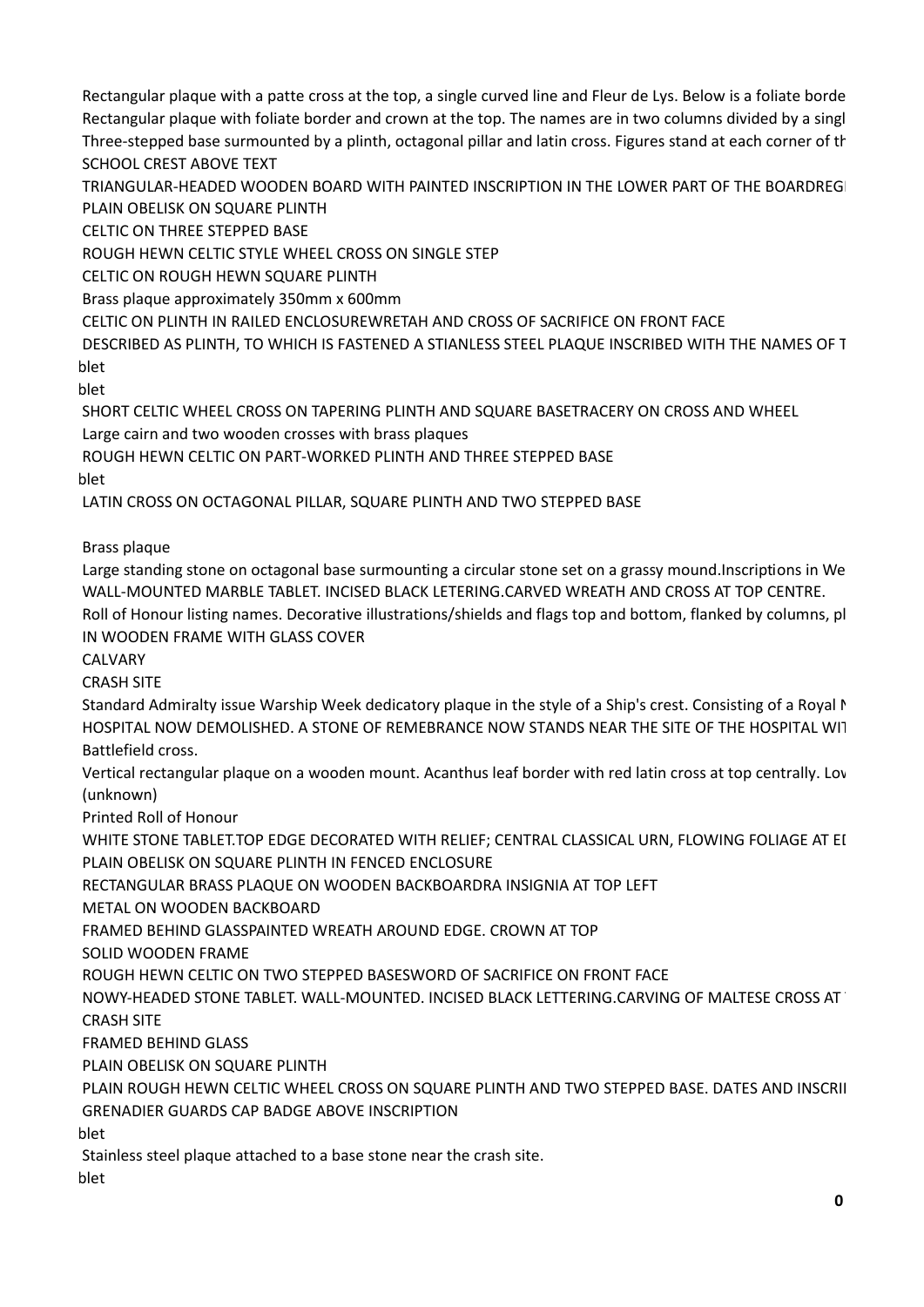Yew tree

Granite cross with metal plaque for the names of the fallen. The cross is set on a medieval base in the south e SIDE CHAPEL

BRONZE PLAQUE MOUNTED ON A MARBLE BACKBOARDRELIEF OF HEAD AND SHOULDERS WITHIN LAUREL WE SINGLE LIGHT STAINED GLASS WINDOWJESUS WITH THREE CHILDREN

FAMILY GRAVE

FAMILY GRAVE

# **Great war brass in Grade 2 Listed Victorian church**

NAME OF CHURCH, ROLL OF HONOUR AND WAR ON RED-PAINTED PLYWOOD

UNFRAMED PAPER

PAINTED BLACK LETTERS ON WHITE WOOD. IMPERIAL WAR GRAVES COMMISSION INSIGNIA AT TOP

TALL LATIN CROSS - REPLICA OF A BLOMFIELD CROSS - ON HEXAGONAL PLINTH AND TWO STEPPED BASESWOF WREATH IN WHITE MARBLE MOUNTED ON BACKBOARD ABOVE INSCRIPTION

blet

blet

TWO LIGHT WINDOW DECORATED AS BELOWDEPICTS NATIVITY SCENE WITH MARY, JOSEPH AND BAY JESUS (LI PHOTO OF LOWER RIGHT CORNER ONLY PROVIDED, WHICH DEPICTS THE BADGES OF THE ROYAL ARTILLERY A CRASH SITE

CRASH SITE

STONE FLORIATED CROSS SURMOUNTING TAPERING OCTAGONAL COLUMN AND RECTANGULAR BASE, WITHI GRAVESTONE WITH FIGURE CARVED ON THE TOPBRONZE FIGURE OF FALLEN ICARUS

Wooden triptych with opening doors. Timber used to make triptych is from HMS Britannia. Copper crucifix and Wooden screen with original framed paper scroll.

TAPERING PILLAR SURMOUNTED BY AN URN. ON SQUARE BASE. SURMOUNTED BY AN URN WOODEN BOARD, RAISED AT TOP CENTRE. CARVED LETTERING. CARVED CROSS AT TOP CENTRE. hlet

ROUGH HEWN CELTIC WHEEL CROSS ON TAPERING PLINTH AND TWO STEPPED BASE

Marble tablet with dedicatory inscription. Names listed for WW1 and name for WW2. Placed on wooden bac WALL-MOUNTED NOWY-HEADED WHITE MARBLE TABLET. BLACK LETTERING. BRACKETS AT BASE.

WROUGHT IRON GATES. STONE GATE POSTS. METAL PLAQUE BEARS INSCRIPTION IN RAISD LETTERING.

NOWY-HEADED WHITE MARBLE TABLET. INCISED BLACK LETTERING.

WHITE MARBLE TABLET.

GRANITE CENOTAPH SURMOUNTING FOUR-STEPPED STONE BASE. BLACK CHAIN-LINK FENCE SURROUNDS ME SIMPLE MARBLE TABLET

VERY ELABORATE WALL MONUMENT WITH MAGNIFICENT CENTRAL MOSAIC FIGURE OF ST GEORGE AND THE MAGNIFICENT WALL MONUMENT WITH BASE AND PEDIMENT. CENTRAL MOSAIC PORTRAIT FIGURE OF WINGI RED MARBLE TABLET. MOSAIC ABOVE NAMES OF ST MICHAEL. RBL BANNERS HUNG TO THE RIGHT AND LEFT O BRONZE PLAQUE. CARVED LAUREL WREATH AND CROSS AT TOP CENTRE.

PINK MARBLE TABLET WITH COLOURED MOSAIC INLAY. LEFT PANEL; ST GEORGES SHIELD WITH LAUREL WREATI VERY LARGE WALL MONUMENT WITH BASE AND PEDIMENT SET IN AN ARCHED RECESS ON THE OUTSIDE OF T WHITE MARBLE TABLET

OAK BOARD. WOODEN PROPELLOR WITH CLOCK IN CENTRE UNDERNEATH PLAQUE.

NO DESCRIPTION GIVEN OF MEMORIAL ITSELF. LAUREL WREATH AT CENTRE TOP, BOW AT BASE. PLAIN CROSS II BRASS PLAQUE MOUNTED ON WOOD.

BRASS PLAQUE MOUNTED ON WOOD.

blet

SIMPLE ROUGH HEWN CELTIC CROSS ON TAPERING PLINTH

Rectangular marble wall tablet with lettering in black.

Marble Wall Tablet with dedicatory inscription.

A horizontal rectangular light grey marble tablet within a bolection-style moulded frame in veined light brown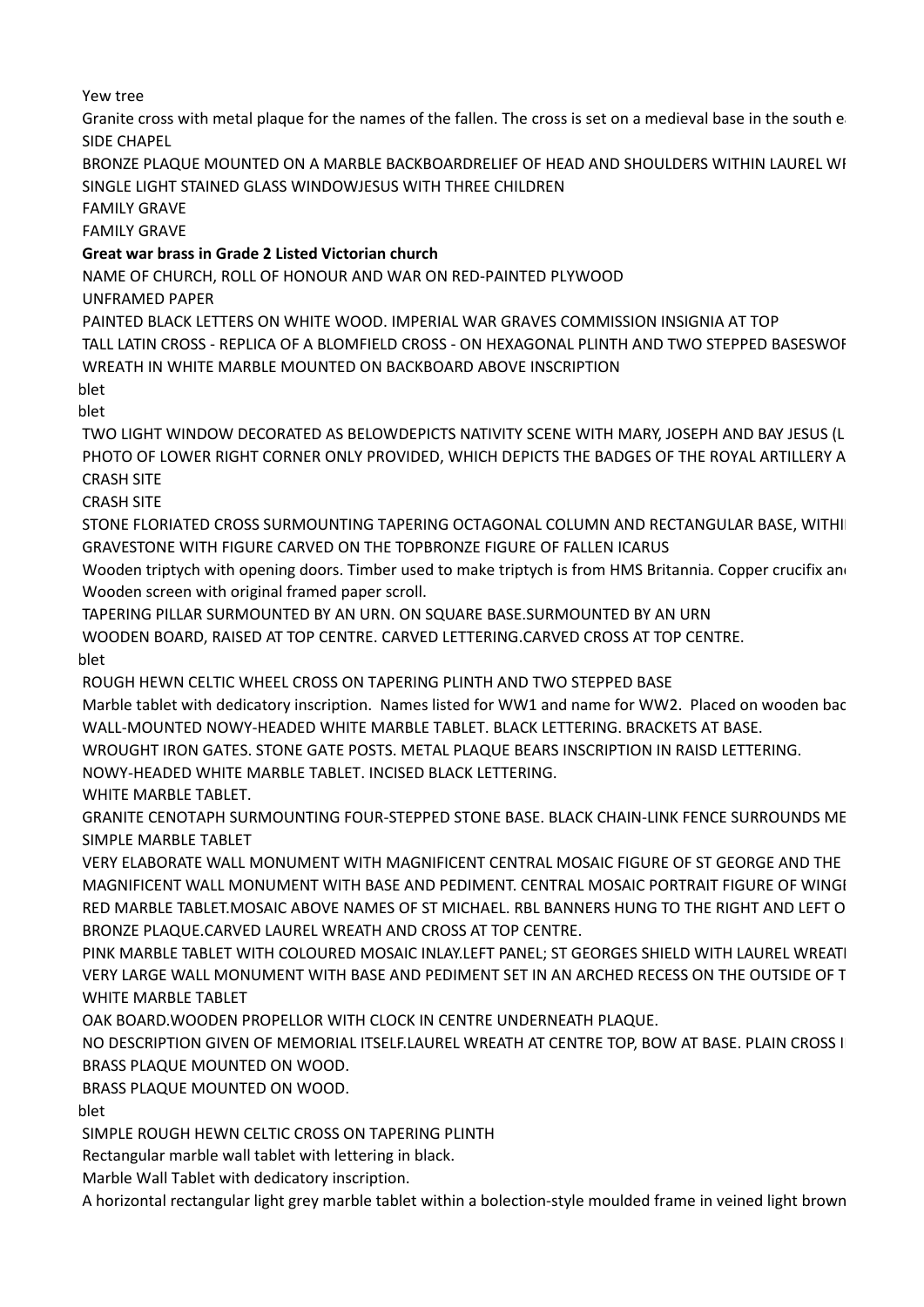A horizontal rectangular cream marble tablet within an ogee moulded frame with two fillets on the inside edg blet

BASE SURMOUNTED BY PLINTH, TAPEING SHAFT AND WHEEL CROSS. INSCRIPTION IN LEAD LETTERING ON THE TWO-STEPPED LOCAL GRANITE BASE SURMOUNTED BY POLISHED RED GRANITE STEP. PLINTH AND OBELISK. II blet

blet

CONCRETE BASE SURMOUNTED BY THREE-STEPPED GRANITE BASE, PLINTH, TAPERING SHAFT AND CELTIC CR( GERMAN LIGHT FIELD GUN PLACED ON A CONCRETE BASE AT THE TOP OF THE HILL

TRIANGULAR-HEADED WOODEN BOARD WITH INSCRIPTION GOLD PAINTED LETTERING. WHOLE IS SURMOUN White painted battlefield cross with black lettering.

TALL WORKED CELTIC REVIVAL STYLE WHEEL HEAD CROSS WITH TAPERING SHAFT ON SQUARE PLINTH AND TH CELTIC WITH TAPERING SHAFT ON THREE STEPPED BASE

Memorial bible

SOLDIER IN MOURNING POSE WITH HEAD BOWED AND RIFLE REVERSED, ON PLINTH AND THREE STEPPED BAS GROUP ON NINE TREES IN THE SHAPE OF A CROSS WITH ASSOCIATED PLAQUE

OAK WALL PANELLING SURROUNDING A NOW UN-USED FIREPLACE. CARVED LETTERING.

BASE SURMOUNTED BY CENOTAPH. INSCRIPTION ON THREE SIDES OF THE MEMORIAL WREATH ON EACH SIDE NOWY-HEADED MARBLE TABLET

ROLL OF HONOUR WITH INSCRIPTION IN INK

WOODEN TRIPTYCH WITH DEDICATORY INSCRIPTION CARVED AT THE TOP AND BASE OF THE BOARD. NAMES PLAIN RECTANGULAR BRASS PLAQUE MOUNTED ONTO A WOODEN BACKBOARD. INCISED INSCRIPTION IN REI RECTANGULAR BRONZE PLAQUE WITH INSCRIPTION IN RELIEFWREATH IN RELIEF AT THE TOP CENTRE OF THE F BRONZE PLAQUE WITH FOLIATE BORDER

GARDEN OF REMEMBRANCE WITH DEDICATORY PLAQUEFLORAL TRIBUTE DEPICTING THE WELSH DIVISION EN WOODEN TRIPTYCH WITH TRIANGULAR PEDIMENT. BOARD ADDED AT THE BASE OF THE CENTRE PANEL FOR \ RECTANGULAR BRASS PLAQUE MOUNTED ONTO A WOODEN BACKBOARD. INCISED INSCRIPTIONFOLIATE BORI RECTANGULAR BRASS PLAQUE MOUNTED ONTO A WOODEN BACKBOARD. INCISED INSCRIPTIONDOUBLE LINE SINGLE LIGHT

HEADSTONE

Stone of remember of  $r$ 

ADDITION TO FAMILY GRAVESTONE

Stone of remember of  $r$ 

PLAIN OBELISK ON TAPERING PLINTH

CHANCEL SCREEN

ORNATE ELONGATED CELTIC WHEEL CROSS ON SQUARE PLINTH

WOODEN PANELLING IN THREE LANCET-HEADED SECTIONS INSET INTO THE ORGAN PANELLING. INSCRIPTION I WALL-MOUNTED BRASS PLAQUE. BLACK AND RED LETTERING. DECORATIVE CARVED BORDER OF LEAVES.

TWO CROSSED FLAGS AT THE BOTTOM FACING THE ROAD

TALL OCTAGONAL OBELISK CAPPED WITH SMALL CROSSES ON EACH FACE. ON OCTAGONAL TWO STEPPED BA Glazed and framed Roll of Honour with illustrated decorative foliate and knotwork border. Three coats of arm NOWY-HEADED BRASS PLAQUE WITH INCISED INSCRIPTION. MALTESE CROSS AT THE TOP CENTRE OF THE PLAQUE TRIANGULAR-HEADED WOODEN BOARD WITH GOLD-PAINTED INSCRIPTION IN THE LOWER PARTLATIN CROSS SURFACE blet

LYCH GATE WITH ASSOCIATED TABLETS ON THE POSTS

Two wooden-framed rolls of honour with blue lines to borders and six columns. Lettering in black and red. WW1 SERVICEMAN FIGURE STANDING WITH ARMS REVERSED. SQUARE-SET PEDESTAL WITH INCISED INSCRIP ROUGH HEWN OBELISK ON SQUARE PLINTH AND THREE STEPPED BASE IN SMALL RAILED ENCLOSUREGILDED ( TABLET

Wooden roll of honour (roll of service) listing 3 fallen, 22 World War 1 and 13 World War 2 servicemen Lych gate and associated plaque.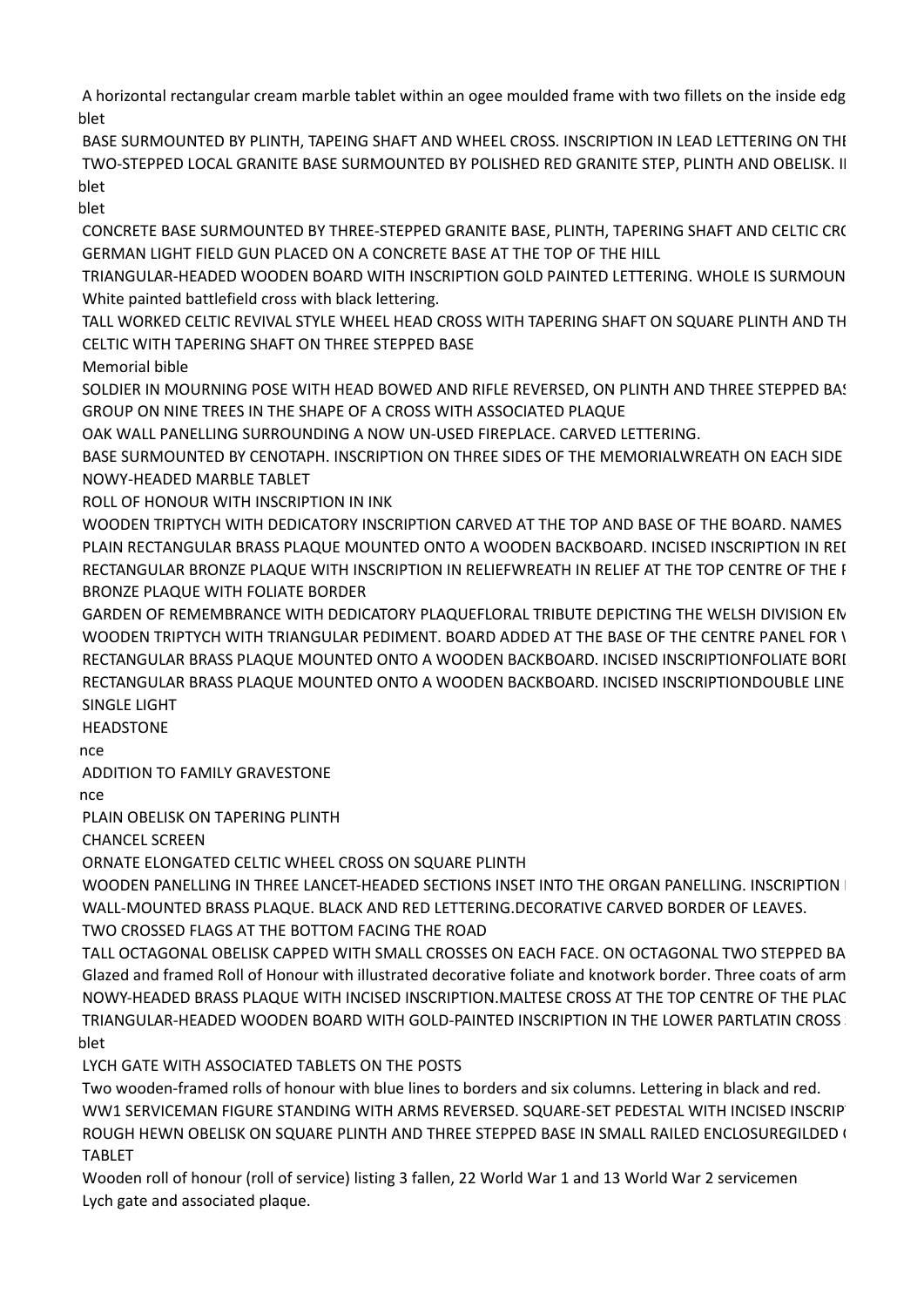Shell case in village

Wooden Roll of Honor

Battlefield cross with lych gate and plaque.

PLAIN CELTIC WHEEL CROSS WITH TAPERING STEM AND PLINTH, ON TWO STEPPED BASE

WW1 Tablet with triangular pediment, within which are leafy carvings. Crossed swords below with shield at com-WALL-MOUNTED SLATE TABLET. INCISED LETTERING.

FIVE LIGHT WITH ASSOCIATED PLAQUE. ADDITIONS CLEARLY FOLLOW ON MAKING ONE MEMORIAL ONLY FIVE LIGHT WITH ASSOCIATED PLAQUE. ADDITIONS CLEARLY FOLLOW ON MAKING ONE MEMORIAL ONLY FIVE LIGHT WITH ASSOCIATED PLAQUE. ADDITIONS CLEARLY FOLLOW ON MAKING ONE MEMORIAL ONLY FIVE LIGHT WITH ASSOCIATED PLAQUE. ADDITIONS CLEARLY FOLLOW ON MAKING ONE MEMORIAL ONLY FIVE LIGHT WITH ASSOCIATED PLAQUE. ADDITIONS CLEARLY FOLLOW ON MAKING ONE MEMORIAL ONLY FOUR-SIDED PILLAR WITH STYLISED INVERTED SWORD CARVED ON MAIN FACE. THREE STEPPED BASEINVERTE TWO-STEPPED BASE SURMOUNTED BY PLINTH AND CROSS

Plaque

Rectangular plaque with black line border, engraved ribbon enclosing title at top, set on a wooden mount. Wooden-framed roll of honour with black line border and decorative motif at each corner. Red latin cross at to Wheel cross and shaft set on a plinth, three steps and a base. Sword of Sacrifice set on the face of the cross ar PLAIN RECTANGULAR SLATE TABLET

REREDOS WITH DEDICATORY BRASS PLAQUE

TWO WALL-MOUNTED BRASS PLAQUES WITH INCISED INSCRIPTION IN BLACK AND RED LETTERING. DECORATIV PULPIT, DESK, ORGAN AND LECTERN LIGHTS WITH DEDICATORY METAL PLAQUE PLACED ON THE PRIEST'S CH/ DESCRIBES ONLY AS A "FINE MONUMENT"

VERY LARGE WALL MONUMENT WITH BASE AND PEDIMENT SET IN AN ARCHED RECESS ON THE OUTSIDE OF T Tablet with lettering in black.

ADDITION TO FAMILY GRAVESTONE

ROUGH HEWN CELTIC WHEEL CROSS ON SQUARE PLINTH

blet

List of 27 names within a plain wooden frame and is protected by glass.

Memorial garden behind Memorial Institute. Signposted from road.

blet

MEMORIAL INSTITUTE WITH ORNATE COMMEMORATIVE FACADE AND TWO ASSOCIATED PLAQUES IN THE FOY hlet

ARCHED GATEWAY TO CHURCHYARD

STONE TO THE LEFT OF THE CHURCH GATES

TALL CELTIC WHEEL CROSS ON TAPERING PLINTH AND SINGLE STEP. CELTIC TRACERY ON FRONT OF CROSS TALL ROUGH HEWN CELTIC WHEEL CROSS ON SIMPLE SQUARE PLINTH

hlet

ROUGHLY HEWN LATIN CROSS ON TAPERED PLINTH.

PRINT OF "THE GREAT SACRIFICE" (CHRIST CRUCIFIED STANDING OVER FALLEN SOLDIER) SET SLIGHTLY RAISED PLAIN RECTANGULAR TABLET SET INTO CHURCH WALLFAMILY CREST TO THE LEFT OF THE INSCRIPTION TALL ROUGH HEWN MALTESE STYLE CROSS

Plaque.

Slate tablet with dedicatory inscription placed on a marble backing.

Rectangular white tablet set on dark mount with lettering in black.

SMALL BRASS PLAQUE FIXED TO CONCRETE PILLAR

Plaque

WALL-MOUNTED WOODEN BOARD. NAMES AND INSCRIPTION PAINTED IN BLACK. BUGLE HANGS BELOW BOARD CELTIC-STYLE WITH WHEEL ON 3 STEPPED BASE. INCISED BLACK LETTERING. CELTIC-STYLE CARVINGS ON HEAD CENOTAPH-DERIVED MEMORIAL SUPPORTING AN ORNATE ROOF SURMOUNTED BY A CROSS. CRUCIFIX FINIAL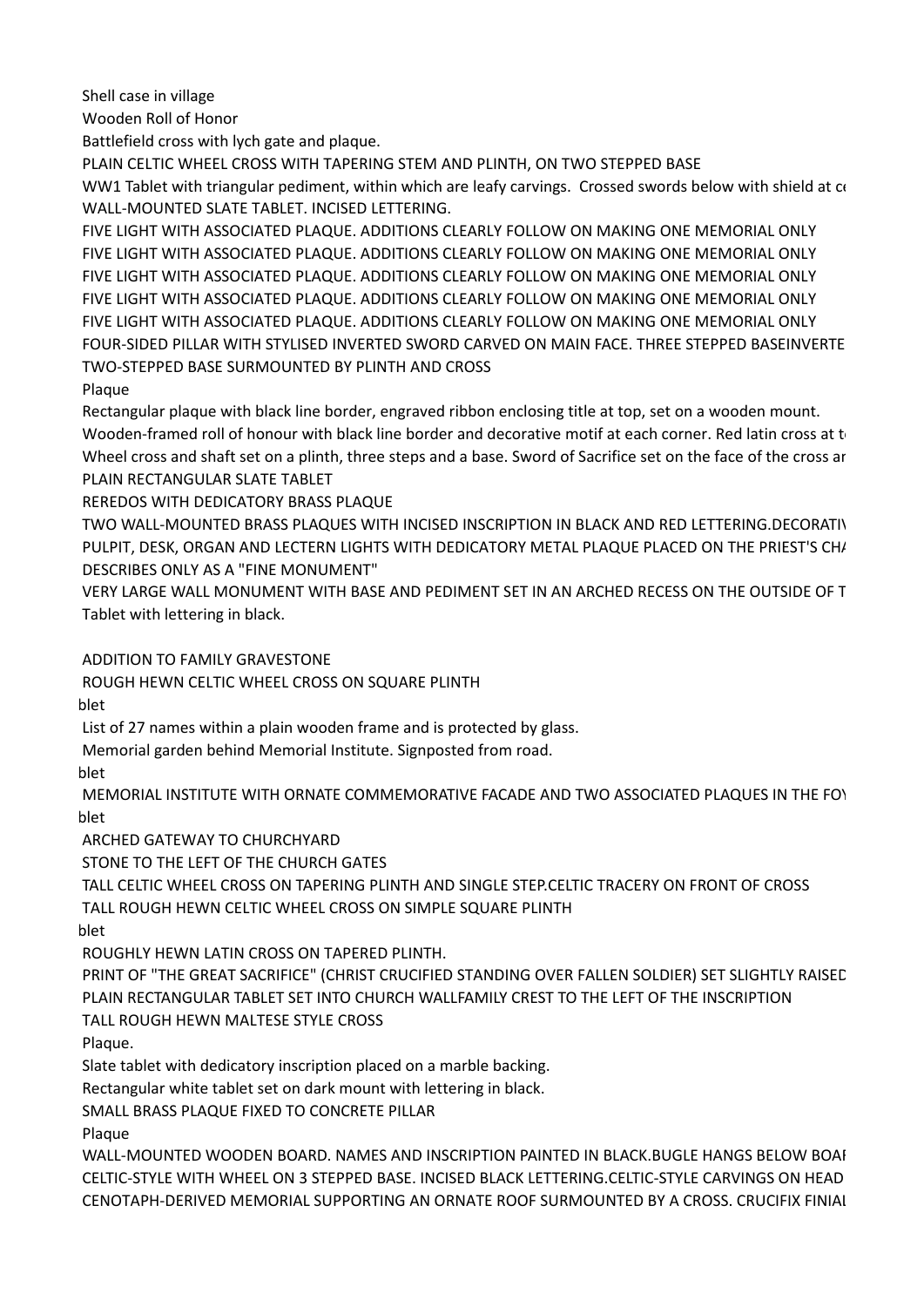blet

FRAMED AND GLAZED ROLL OF HONOUR. BLACK LETTERING. RED BORDER AND LAUREL WREATH. SMALL CELTIC CROSS ON SOUARE PLINTH

ROLL OF HONOUR IS A PRINT OF "THE WHITE COMRADE" - FIRST AID MAN SUPPORTING WOUNDED COMRAD TWO LINKED TABLETS, ONE PRESUMABLY ADDED SUBSEQUENTLY TO THE OTHER

COPPER SHEET SET INTO THE CHURCH WALL. WW2 NAMES ON TABLET ADDED BELOW, ARRANGED TO CONTI TWO ROBED CLASSICAL FIGURES, ONE MALE AND ONE FEMALE, HOLDING ALOFT AN INVERTED SWORD AND  $I$ Battlefield cross.

blet

SMALL WELSH DRAGON IN UPPER LEFT CORNER

MIDDLESEX HUSSARS CREST ABOVE INSCRIPTION

SQUARE PLINTH AND TWO STEPPED BASE SURMOUNTED BY ORNATE OCTAGONAL COLUMN AND CAPCARVED CRASH SITE

On a double stepped granite plinth stands a 2 tonne glacial granite boulder inset with two separate granite pla stands a 2 tonne glacial granite boulder inset with two separate granite plaques,

the Roll of Honour inscribed with names of 34 servicemen and a frieze.

Tall classical Portland stone column on square plinth. Memorial surrounded by wooden post and rail fence. WALL-MOUNTED WHITE MARBLE TABLET. INCISED BLACK LETTERING. WELSH DRAGON IN RELIEF AT TOP OF TA CRASH SITE, ALTHOUGH NOT MUCH REMAINS ON SITE.

ON TAPERING PLINTH AND FOUR STEPPED BASE. SURROUNDED BY LOW CHAIN HANGING FROM FOUR POSTS( SMALL INCISED CROSS IN NOWY HEAD

CYLINDRICAL PINK GRANITE PLINTH SURMOUNTED BY A BRONZE SUNDIAL. SUNDIAL ITSELF DATES FROM 1778.

SOLDIER IN MOURNING POSE WITH HEAD BOWED AND ARMS REVERSED, ON SQUARE PEDESTAL WITH RUSTIC RECTANGULAR-HEADED OAK BOARD WITH CARVED INSCRIPTION IN GOLD LETTERING. TRACERY CARVED AT TH SQUARE WOODEN BOARD WITH PAINTED INSCRIPTION IN GOLD LETTERINGBEADING ON THE EDGE OF THE BC RECTANGULAR BRASS PLAQUE MOUNTED ONTO A WOODEN BACKBOAD. INCISED INSCRIPTION IN BLACK LETT PLAIN CENOTAPH ON THREE STEPPED BASE SET IN SMALL MEMORIAL GARDENSWORD OF SACRIFICE ORNATE WROUGHT IRON GATES. INSCRIPTION AND DATES AT TOP.

HORSE TROUGH WITH LID ON THE TOP. INSCRIPTION ON ONE SIDE. DECORATIVE WROUGHT IRON SWORD ON THE TOP CRASH SITE

SIMPLE WHEEL CROSS OF STONE SURMOUNTING TAPERING STONE PEDESTAL WHICH BEARS NAMES AND INS WALL-MOUNTED WOODEN BOARD, CURVED AT TOP WITH BRACKETS AT BASE. BLACK LETTERING.CARVED WO WHITE AND GREY MARBLE TABLET WITH INSCRIPTION IN BLACK ETTEIRNG

WOODEN BOARD

Brass (?) Roll of Honour with wooden surround. The names may be in separate boxes as they may be from Per CRASH SITE

CRASH SITE

CELTIC WHEEL CROSS WITH SHORT UNWORKED SHAFT ON SQUARE PLINTH AND THREE STEPPED BASE Marble tablet with scroll top set on a black base.

Celtic cross in walled garden. Sword in relief on shaft. Wrought iron railings on wall.

blet

NOWY HEADED PLAQUE BADGE OF THE KINGS SHROPSHIRE LIGHT INFANTRY ABOVE INSCRIPTION Metal wall plaque

CENOTAPH OF PINK GRANITE. INCISED BLACK LETTERING.STEPPED AT TOP. STONE BASE. CARVED WREATH. TABLET WITH PEDIMENT AND BASE, SURMOUNTED BY URN DRAPED IN BANNERS ETC

MEMORIAL HALL. INTERNAL WOODEN BOARD BEARS INSCRIPTION IN INCISED GILT LETTERING.CARVED DECOR TOWER WITH PAVILLION ROOF. SMALL GOTHIC-ARCHED LOUVRES BEARS CROSS. UPPER PART HAS TAPERING T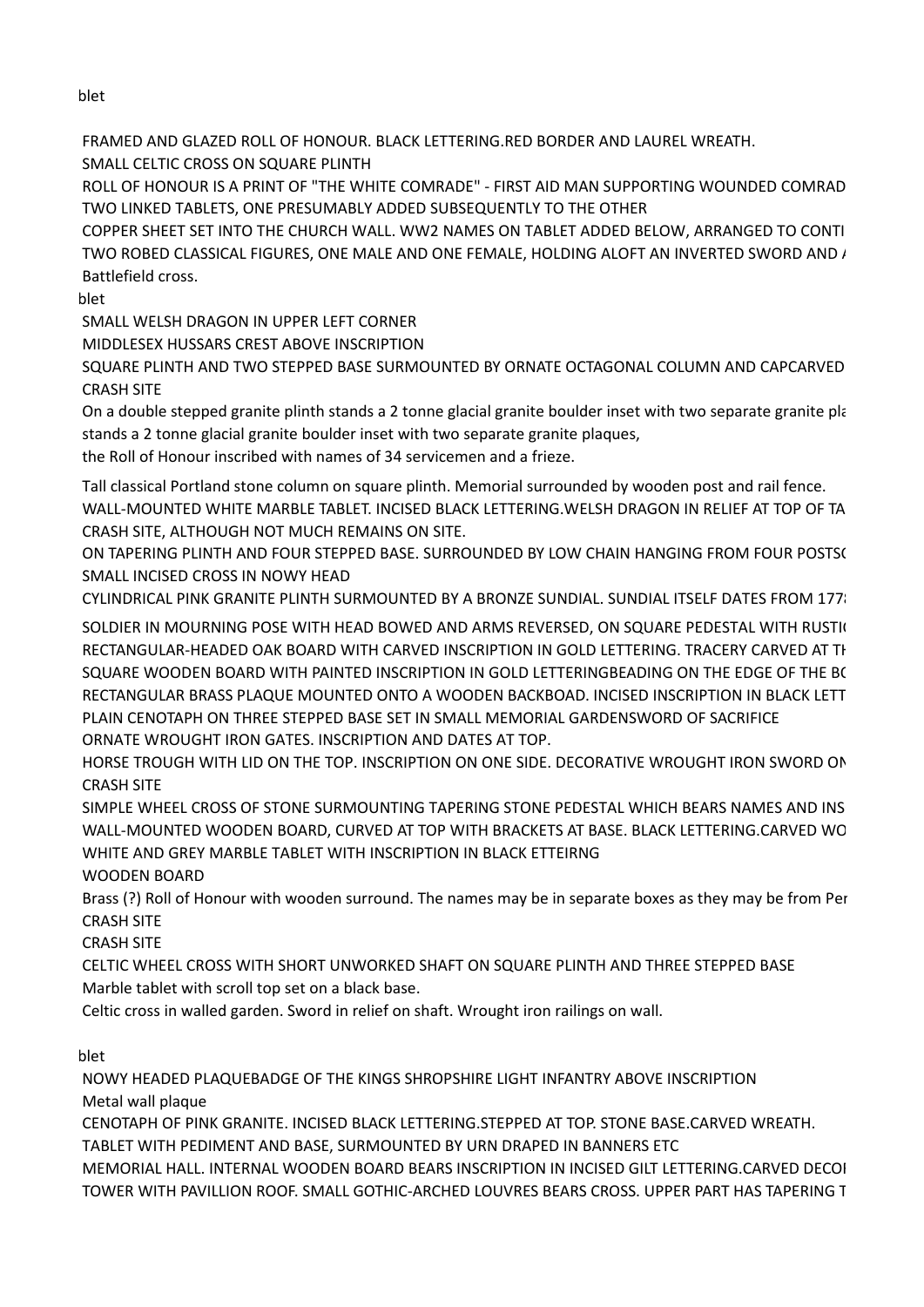Plaque

CRASH SITE. NOT MUCH REMAINS ON SITE.

FRAMED AND GLAZED ROLL OF HONOUR WITH PRINTED INSCRIPTION

WOODEN BOARD WITH TRIANGULAR PEDIMENT AND GOLD PAINTED INSCRIPTIONCROSS SURMOUNTS THE TO RECTANGULAR WHITE MARBLE TABLET WITH INCISED INSCRIPTION

TWO LIGHT STAINED GLASS WINDOW WITH BRONZE PLAQUE BELOW IT WITH INSCRIPTIONTWO LIGHTS DEPIC LYCH GATE WITH ASSOCIATED WOODEN TABLET

FRAMED PRINT OF "THE WHITE COMRADE" - MEDIC SUPPORTING A WOUNDED SOLDIER AND LOOKING UP AT TABLET

Bronze (?) plaque resting against two (granite?) monoliths. Border of plaque is raised floral-like pattern. A wre Brass (?) plaque set on large dark wood screen (9 separate panels). One panel has the metal plaque listing the blet

CHURCH WARDENS STAVES WITH ASSOCIATED PLAQUE

CRASH SITE, NOTHING REMAINS AND SITE HAS BEEN LANDSCAPED.

SHORT UNWORKED CELTIC WHEEL CROSS ON SQUARE PLINTH AND SINGLE STEP BASE.

FRAMED PRINT ("FORWARD"?) DEPICTING SOLDIER STANDING AT EASE IN FRONT OF LARGE UNION FLAG WIT FIGURE OF A SOLDIER IN MOURNING POSE WITH HeAD BOWED AND RIFLE REVERSED, ON SQUARE PLINTH AN (description unknown)

TWO-STEPPED ROUGH-HEWN STEPS SURMOUNTED BY COLUMN WITH INSCRIPTION TABLET MOUNTED ONTC Brass plaque with dedicatory inscription.

CRASH SITE. MUCH OF THE PLANE HAS NOW BEEN SWALLOWED UP BY THE PEAT BOG.

Memorial garden. Entrance has metal gate and archway. Garden has flower beds, shrubs, benches and memo Stone obelisk with granite plaque set on paving slabs.

ELABORATE LANTERN CROSS WITH TABERNACLE TREATMENT FOR SYMBOLICAL FIGURES, ONE AT EACH FACE blet

blet

Single light stained glass window depicting St George, with nimbus, holding a broken lance in his right hand an RECTANGULAR BRASS PLAQUE WITH BLACK ENAMELLED LETTERING ON BLACK PAINTED STONE.EMBLEM AT TO BRONZE PLAQUE WITH BLACK MARBLE MOUNT. RAISED LETTERING. REGIMENTAL BADGES AT TOP CORNERS Rectangular plaque with decorative foliate border.

Rectangular plaque with line border.

Bronze plaque set on a wooden mount with the representation of a book with the WW1 names, surrounded k Scroll-shaped tablet with lettering in black.

blet

HEXAGONOL CROSS OF SACRIFICE ON HEXAGONOL TWO STEPPED BASE

CRASH SITE

Stone of remembrance set on a square pavier topped plinth. A plaque with the dedication is on the front of th blet

STONE CAIRN WITH PLAQUE SET INTO IT. WRECKAGE OF AIRCRAFT LIES NEARBY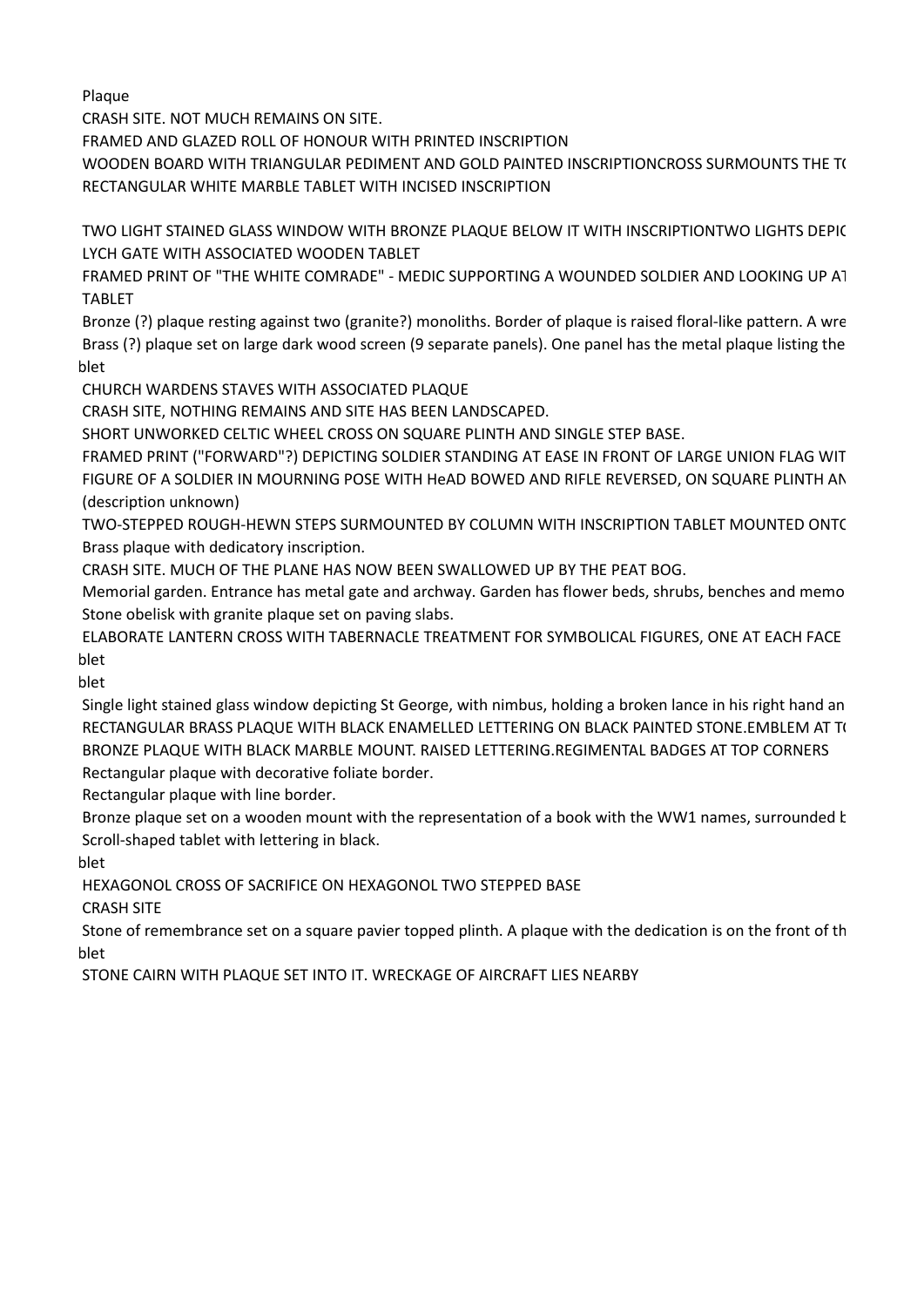# **Inscription**

REMEMBER WITH LOVE AND HONOUR/ THOSE WHO DIED FOR US IN THE GREAT WAR/(Names)/ GRANT THEN THIS MEMORIAL WAS ERECTED/ BY THE PARISHIONERS TO/ THE GLORY OF GOD AND IN/ GRATEFUL REMEMBI IN MEMORY OF THE R.A.F. (V.R.) AIRMEN WHO DIED AS A RESULT OF A/ CRASH AT GLASCOED FARM ON 23RD IN/ LOVING MEMORY OF/ DAVID ANTHONY PHILLIPS/ WOODSIDE, NEW TOWN/ WHO DIED ON ACTIVE SERVIC In memory of the R.A.F. (V.R.) Airmen who died/ when their Halifax Aircraft crashed at/ Glascoed, Bwlch-y-ffrio plwyf ABERHAFESB Parish/ROLL OF HONOUR/ for those who served in the Armed Forces/1939-1945/ (Names Tablet one: Sacred to the memory of/ the undermentioned men/ from Tabernacle, who fell in/ the Great War: THE ORGAN IN THIS CHURCH WAS BUILT / TO THE GLORY OF GOD AND IN LOVING / MEMORY OF / [NAMES] / TO THE IMMORTAL MEMORY OF THE MEN OF THIS/ PARISH WHO FELL IN THE GREAT WAR 1914 - 1919/ (NAN GREATER OLOVE HATH NO MAN THAN THIS/ THAT A MAN LAY DOWN HIS LIFE FOR HIS FRIENDS/ NAMES)/ IN

IN MEMORY OF/ LIEUT COMMANDER D I C CRAIG/ ROYAL NAVY/ KILLED ON ACTIVE SERVICE/ 19TH OCT 1940/ To the dear memory of William Welson, Llan y Felin/ for many years Church warden, who died July 9th 1901/ TO THE/ HONOURED MEMORY OF THE FOLLOWING/ PENDRE BOYS/ WHO IN THE SPIRIT OF THE TEACHING/ R TO COMMEMORATE THE 100TH ANNIVERSARY OF THE GREAT WAR/ 1914-1918/ FUNDED BY BRECON TOWN TO THE GLORIOUS AND IMMORTAL MEMORY OF/ THE 79 OFFICERS AND 946 MEN OF THE/ SOUTH WALES BOF 6 O'CLOCK FACE: IN THANKFUL REMEMBRANCE/ OF THE MEN FROM THE PARISH OF/ ST JOHNS AND ST MARYS TO THE GLORIOUS MEMORY OF THOSE OLD BRECONIANS WHOSE NAMES ARE RECORDED ON THE TABLET IN WELLINGTON MDCCCLII/ THIS STATUE MODELLED FROM LIFE/ BY THE LATE JOHN EVAN THOMAS FSA JP/ DEPITY

IN HONOURED MEMORY OF THE FOLLOWING WHO GAVE THEIR LIVES IN THE CAUSE OF FREEDOM AND RIGHT IN MEMORY OF DOUGLAS JOHN GOODGER, FORMERLY A CHOISTER OF THIS CHURCH, AND SERGEANT IN THE TO THE GLORY OF GOD AND IN EVER LOVING MEMORY OF OUR ONLY CHILD FRANCES ALFRED ISMAY MUSK, C

1914 ERECTED TO THE MEMORY OF COLONEL C.V. TROWER C.M.G./ BY MEMBERS OF THE 5TH BATTALION, SC

### (NAMES)

TO THE GLORY OF GOD AND IN MEMORY OF THE BRECONSHIRE CONSTABULARY KILLED IN ACTION OR DIED O TO THE GLORIOUS AND IMMORTAL MEMORY OF THE 311 OFFICERS AND 5466 MEN OF THE SOUTH WALES BO

#### (UNKNOWN)

IN MEMORY/ OF/ (NAMES)/ THE SOUTH WALES BORDERERS/ (24TH REGIMENT) (unknown)

ER COF AM GRIW LANCASTER W4929 H.C.U./ A FU FARW YMA, 5ed MEDI 1943/ IN MEMORY OF THE LANCAST Bronllys Church/ 1928/ The east end window was dedicated on May 17th in memory of the/ following men from Bronllys Parish/ In memorium/ 1914-1918/ Sig Bernie Jones/ 15th/ Welsh Regiment/ Lte/ Edward Charles Gun To the glory of God and in memory of those/ from this Parish who served in the war/ St Mary/ St David ROLL OF HONOUR / 1914-1918 / [NAMES] / 1939 + 1945 / [NAME] / WHO DIED WHILE A PRISONER OF WAR IN IN MEMORY / DAVID WATKINS / OF HIGH PARK IN THIS PARISH / (GUNNER IN ROYAL FIELD ARTILLERY) / KILLE THIS THEATRE/ WAS ERECTED IN LOVING MEMORY OF THOSE/ WHO FELL IN THE GREAT WAR 1914-1918/ ANI ROLL OF HONOR/ OF THE CONGREGATIONAL CHURCHES/ OF BUILTH WELLS, SALEM AND CEFN Y BEDD/ "K" SI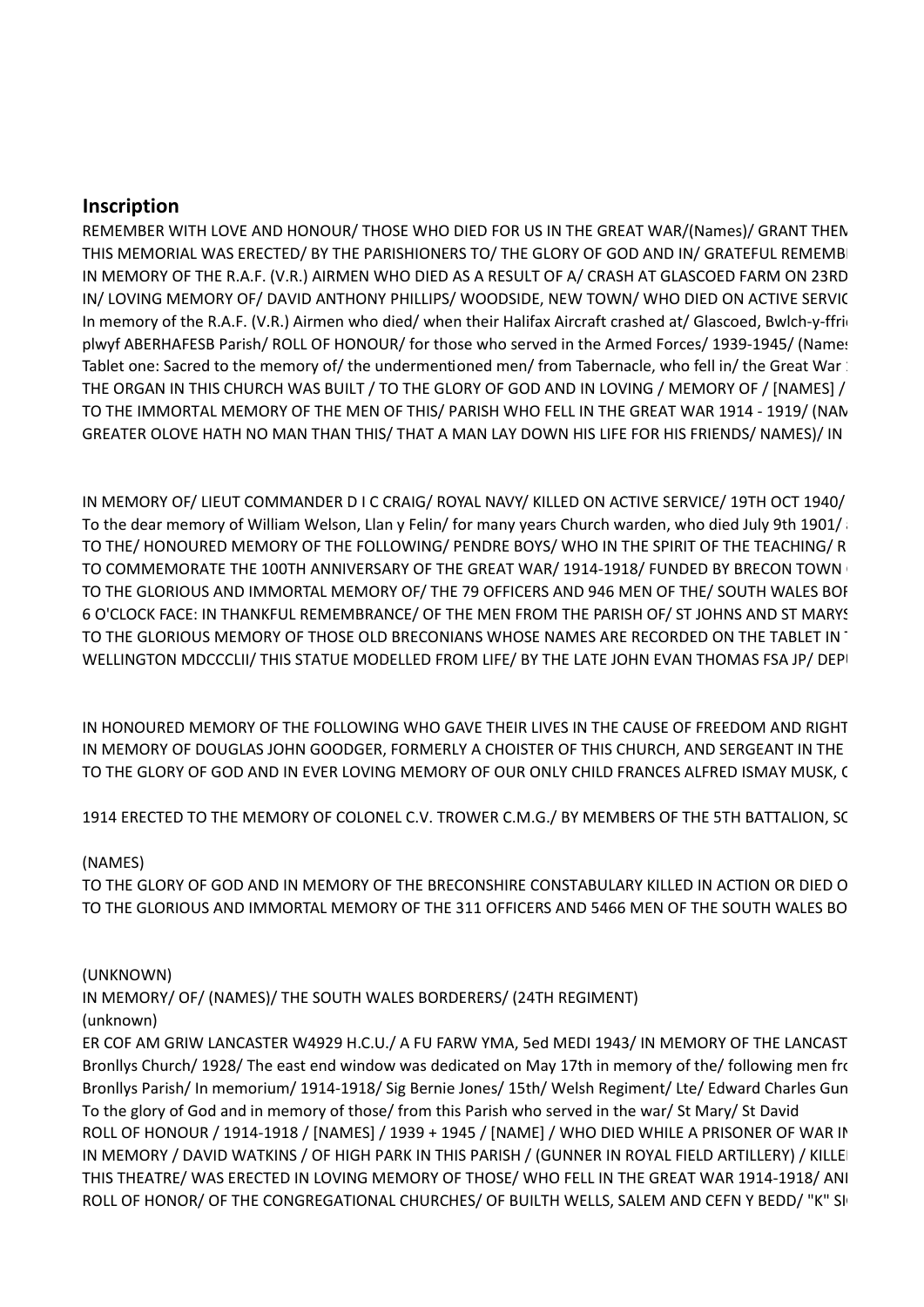1939 - 1945/ IN GRATEFUL MEMORY OF/ THE MEN FROM THIS PARISH WHO FELL/ IN THE SECOND WORLD WA TO THE GLORY OF GOD/ AND IN HONOURED MEMORY OF/ THE MEN OF THIS PARISH WHO FELL IN THE/ GREA 12o'clock face: IN/ HONOURED/ MEMORY OF/ THE MEN/ OF/ THE PARISHES OF BUILTH WELLS/ AND LLANDDE

IN/ PROUD AND LOVING MEMORY/ OF/ CYRIL EVAN ROBINSON. LIEUT; R.A.F./ KILLED AT COULOMMIERS./ JUI SACRED/ TO THE MEMORY OF/ THE BRAVE MEN/ FROM THIS DISTRICT WHO/ FELL IN THE GREAT WAR/ 1914-

TO THE GLORY OF GOD/ AND IN HONOURED MEMORY OF/ THE MEN OF BWLCH Y CIBAU WHO FELL IN/ THE G

To the Glory of God / AND IN PROUD AND LOVONG MEMORY OF / HENRY ST JOHN SAUNDERS JONES / 20TH L

(NAMESOF SIX CREW MEMBERS WHO DIED 20TH NOVEMBER 1944)

IN LOVING MEMORY OF/ PHILIP EVERSHED CHAPMAN/ RIFLEMAN 6TH HAMPSHIRE REGT/ ELDEST SON OF PAI TO THE MEMORY OF/ PRIVATE EDMUND ARTHUR LEWIS/ NO 203636 8TH BATTALION GLOUCESTER REGIMEN TO THE/ GLORY OF GOD/ AND IN/ HONOURED MEMORY/ OF OUR BROTHERS/ WHO FELL IN THE/ GREAT WAR Aircraft serial number, date of crash, and crew's names and ranks. (Actual inscription not known)

COMMANDER PHILIP NITHSDALE WRIGHT RN BORN 3RD FEB 1871, DIED 27 JUNE 1901 IN CONSEQUENCE OF / To the Glory of God/ And in grateful/ Remembrance of the Men/ Of this Parish who fell/ In the Great War/ 1911

# (Unknown)

GER Y FAN HON/ Y LLADDWYD/ LLYWELYN/ EIN LLYW OLAF/1282NEAR THIS SPOT/ WAS KILLED/ OUR PRINCE/ I ER COF/ ANNWYL/ 1914 1918/ AM/ (NAMES)/ A SYRTHIASANT YN Y RHYFEL MAWR/ CARIAD MWY NA HWNN Roll of Honour/ Shiloh/ (Names)

FOR KING AND COUNTRY / CLYRO PARISH / ROLL OF HONOUR / [NAMES] / GOD SAVE THE KING / PRESENTED TO THE GLORY OF GOD / AND IN PROUD AND HONOURED / MEMORY OF / [NAMES] / WHO GAVE THEIR LIVES (NO NAMES ON SIGHT OF CREW, ONE OF WHOM WAS KILLED 21TH JANUARY 1945)

Crest: SIG. OFF. MAG. ADM. MAG. BRITPlaque: PRESENTED BY/ THE LORDS COMMISSIONERS OF THE ADMIRAL NEAR THIS STONE ONCE STOOD THE/ CRICKHOWELL WAR MEMORIAL HOSPITAL/ PROVIDED BY PUBLIC SUBSC 11 - U - 15/ UNKNOWN BRITISH SOLDIER/ THIS CROSS MARKS THE GRAVE OF AN UNKNOWN BRITISH SOLDIER IN LOVING MEMORY/ OF THE HEROES OF THIS/ PARISH WHO FELL IN THE/ GREAT EUROPEAN WAR/ 1914-191 (unknown)

(unknown)

TO THE MEMORY OF / PETER TAYLOR / WHO DIED DECR 13TH 1904 AGED 52 / ELIZTH HIS WIDOW, DIED FEBY COFEB CWRONIAID Y RHYFEL MAWR/ 1914 BU FARW 1918/ (NAMES)/ "ARWTDD FOD CLOD Y DEWRION I FYV TO THE GLORY OF GOD AND / IN LOVING MEMORY OF / GARFIELD REES, / SERGEANT, ROYAL ARTILLERY, / WH IN LOVING MEMORY OF / PTE JOHN ERNEST MEREDITH / 6TH KSLI WHO DIED / IN WORCESTER HOSPITAL / OC HONOUR WHERE HONOUR IS DUE / OUR / ROLL / OF HONOUR / IN THE GREAT W AR / [NAMES] / MCDOUGAL THE ROLL / FOR KING AND COUNTRY / [NAMES] / THIS RECORD WITH ENSIGN WAS PRESENTED / BY THE CHILI 1914 1918/ FOR GOD, FOR KING, FOR COUNTRY. IN HONOURED AND GRATEFUL MEMORY OF ALL FROM THIS SACRED TO THE MEMORY OF TROOPER GODFREY STUART CROFT/ KILLED IN ACTION IN LIBYA WHILST SERVING (NO DESCRIPTION GIVEN. MEMORIAL TO CRASH SITE, SEPTEMBER 25TH 1942)

ROLL OF HEROES / SACRED TO THE MEMORY OF THOSE / ASSOCIATED WITH FELINDRE BAPTIST CHURCH / WH (NAMES) IN EVER GRATEFUL MEMORY OF/ THOSE MEN FROM THIS PARISH WHO GAVE/ THEIR LIVES FOR THEII 1914 - 1919/ LIVE THOU FOR BRITAIN, WE FOR BRITAIN DIED/ (NAMES)

EVER LOVING AND PROUD MEMORY OF/ MY DEAR HUSBAND/ CAPTAIN THOMAS TANNATT PRYCE, V.C., M.C., IN LOVING MEMORY OF/ MAJOR GEORGE HENRY TURNER/ THIRD SON OF THE ABOVE, LATE OF THE 50TH & 1 This memorial is dedicated to:/ Sergeant H. Wilson, Pilot, RAF/ Pilot Officer A.D.Coplestone, Observer, RAF/ St SACRED/ TO THE MEMORY OF/ BENJAMIN FRANK DAVIES/ WHO GAVE HIS LIFE IN THE GREAT WAR/ 1914-191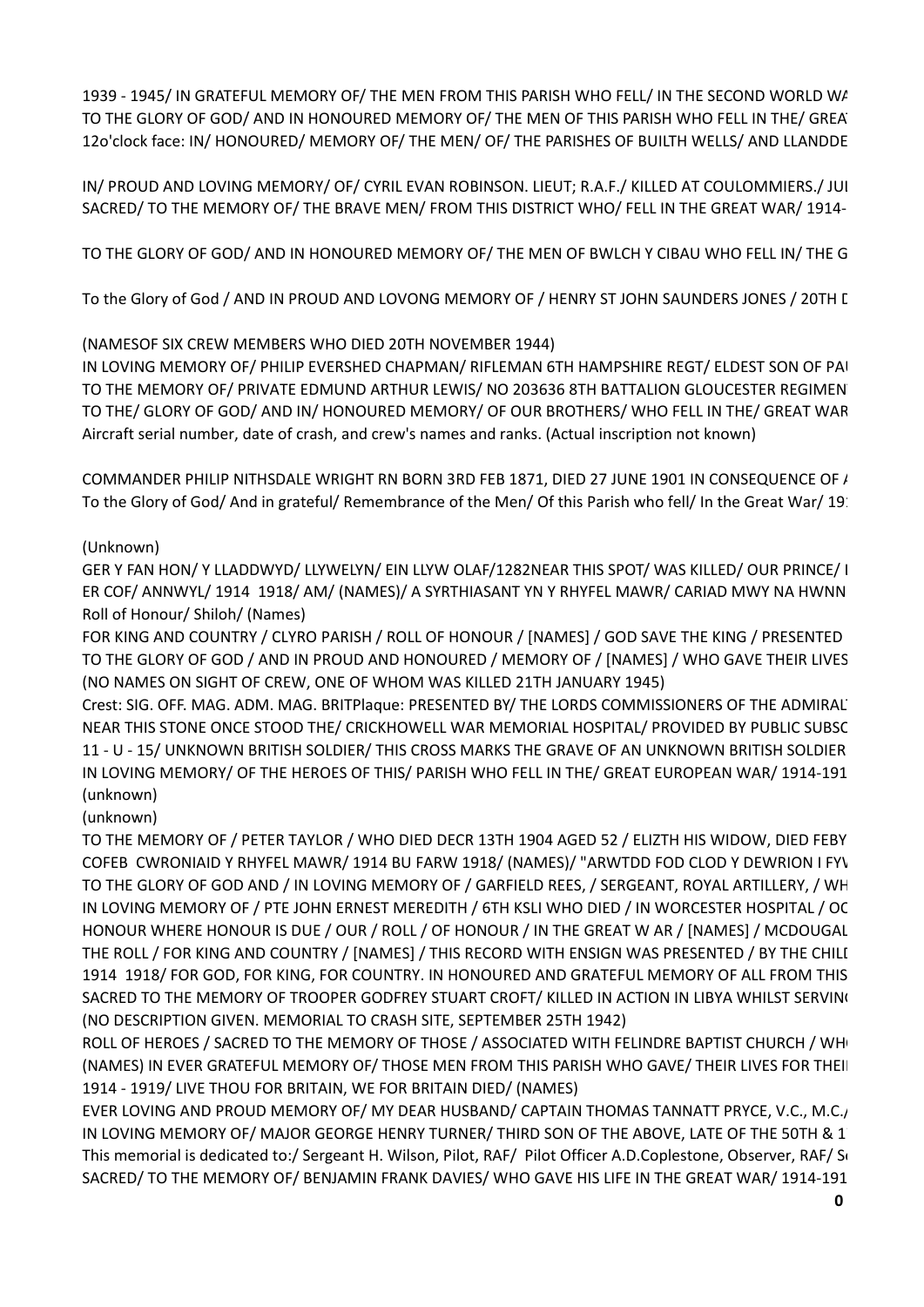IN PROUD AND THNAKFUL REMEMBRANCE / OF THE MEN FROM THE PARISHES OF / GLADESTRY AND COLVA \ 1939-1944 WAR / TO THE GLORY OF GOD AND IN MEMORY OF / [NAMES] / WHO DIED IN THE YEARS 1939-19 TO THE DEAR MEMORY OF CAPTAIN BASIL BIGGERTON-EVANS. S WALES BORDERERS (24TH REGT) AGED 26 YE FAITHFUL UNTO DEATH. THE WINDOW WAS ERECTED AND THE CHURCHYARD CROSS WAS RESTORED AT EAS' ...... / ALSO / IN LOVING MEMORY OF / JAMES / THEIR YOUNGEST SON / WHO DIED A PRISONER OF WAR IN TU ..... / ALSO PHILIP / KILLED IN ACTION / DECEMBER 4TH 1917 AGED 19

GLASCOMBE CHURCH 1922 / IN MEMORIAM / IN THE MIDST OIF LIFE WE ARE IN DEATH / [NAME OF KILLED] / AT THE GOING DOWN OF THE SUN / AND IN THE MORNING WE WILL / REMEMBER THEM / 1939-1945 OBERLEUTENANT G BRIXIUS / FELDWEBEL A LIEDIG / GERMAN AIR FORCE / 25.4.42

TO THE/ GLORY OF GOD/ AND TO THE/ IMPERISHABLE/ MEMORY OF/ THE MEN OF/ THIS PARISH/ WHO FELL II TO THE HONOUR AND GLORY OF GOD/ IN MEMORY OF THOSE WHO WORSHIPPED/ IN THIS CHURCH AND DIEI IN AFFECTIONATE REMEMBRANCE OF/ FRANCES LUXMOORE/ WIFE OF THE ABOVE/ CHARLES THOMAS CORYN IN MEMORY OF/ EVELYN SALISBURY/ 1875 - 1965/ AND/ JOHN SAMUEL OWEN/ 1911 - 19409/ R.A.F.V.R. KILLI IN PRAISE OF THE HOLY INCARNATION OF/ OUR LORD JEUS CHRIST AND IN MEMORY/ OF HUGH BEAUCLERK N (UNKNOWN)

(NO INSCRIPTION ON SITE, COMMEMORATING SGT. D.P. CARRUTHERS WHO DIED AT THE CRASH SITE, 23RD N (NO MEMORIAL OR INSCRIPTION ON CRASH SITE, 2ND MARCH 1940. F/LT R.M. NOBLSTON DIED FROM INJURI ON BASE OF CROSS: TO THE HONOURED MEMORY / OF THOSE MEN FROM/ HAY AND CUSOP/ WHO FELL IN TH (NONE)

FOR/ GOD KING AND COUNTRY/ GREATER LOVE HATH/ NO MAN THAN THIS

REST ETERNAL GRANT UNTO THEM, O LORD. TO THE GLORY OF GOD AND IN MEMORY OF/ LT CHARLES GEOFF DUTY/ NOBLY/ DONE/ Y RHYFEL MAWS/ 1914 - 1919/ (NAMES)

IN GRATEFUL AND HONOURED MEMORY/ OF THOSE FROM THIS PARISH WHO DIED/ IN THE GREAT WAR AND TO THE GLORY OF GOD AND IN GRATEFUL REMEMBRANCE OF (NAMES)/ WHO GAVE THEIR LIVES IN THE GREAT TO THE GLORY OF GOD/AND IN GRATEFUL MEMORY OF/THE MEN FROM THIS PARISH/WHO FELL IN THE GREAT TO THE GLORY OF GOD AND IN LOVING MEMORY OF THOSE/ FROM THIS PARISH WHO FELL IN THE GREAT WA TO THE GLORY OF GOD/ AND IN FOND AND LOVING MEMORY OF THE MEN OF THIS PARISH/ WHO GAVE THEIL TO THE GLORY OF GOD/ IN PROUD MEMORY OF/ ROBERT THOMPSON,/ (COLDSTREAM GUARDS)/ BORN, AUG

IN MEMORY OF/ (NAMES)/ WHO GAVE THEIR LIVES IN THE GREAT WAR/ 1914-18/ GOD IS OUR REFUGE AND STRENGTH. TO THE GLORY OF GOD AND IN GRATEFUL AND HONOURED REMEMBRANCE OF THE MEN OF THIS TOWN AND IN MEMORY OF/ R.S.M. M. HEAKIN/ ROYAL REGIMENT OF WALES/ KILLED 12TH AUGUST 1988

PRO DEO PRO REGE PRO PATRIA/ (NAMES) ST GEORGE/ TO THE GLORY OF GOD AND IN GRATEFUL MEMORY ( 1939 - 1945/ (NAMES)/ IN GRATEFUL MEMORY

1939-1945/ (NAMES)

TO THE GLORY OF GOD AND IN HONOURED MEMORY OF/ (NAMES)/ WHO FELL IN THE WORLD WAR 1939-194 PRO DEO PRO REGE PRO PATRIA/ (NAMES)/ TO THE GLORY OF GOD AND IN GRATEFUL MEMORY OF THE MEN GWELL ANGEU NA CHY WILYDD/ TO THE BRAVE WHO FELL IN THE GREAT WAR 1914 - 1918/ FROM THIS TOWI IN MEMORY OF R.S.M. M. HEAKIN/ ROLA REGIMENT OF WALES/ KILLED 12TH AUGUST 1988

IN GRATEFUL REMEMBRANCE OF THE MEN OF THIS TOWN WHO DIED DURING THE TWO WORLD WARS SERVI TO THE GLORY OF GOD AND IN HONOURED MEMORY OF/ (NAMES)/ WHO FELL IN THE GREAT WAR 1939-194! SACRED TO THE MEMORY OF/ WILLIAM ALFRED ROBERTS/ WHO WAS KILLED WHILST SERVING IN HM FORCES THIS TABLET WAS ERECTED BY/ THE FATHER AND MOTHER OF/ CAPTAIN W T L ALLCOCK RAF/ WHO WAS KILLI IN/ LOVING MEMORY OF/ ROWLAND EDMUND NAYLOR/ LIEUTENANT 1ST BATT. ROYAL WELCH FUSILIERS/ YC IN MEMORY OF/ THOSE FROM THIS PARISH/ WHO GAVE THEIR LIVES IN/ THE GREAT WAR 1914 - 1918/ AND V IN MEMORY OF/ J.R. BEAUMOND/ KILLED AT BELFAST/ ON 31st AUG. 1949/ WHILST SERVING WITH THE/ ROY, SACRED/ TO THE MEMORY OF/ WILLIAM GEORGE GOLD/ LIEUT. GENERAL/ AND COLONEL OF THE 53rd FOOT/ IN MEMORY OF MAJOR GENERAL/ SIR ALFRED WILLIAM LAMBART BAYLY./ K.C.B., K.C.M.G., C.S.I., D.S.O. BORN  $\overline{\overline{I}}$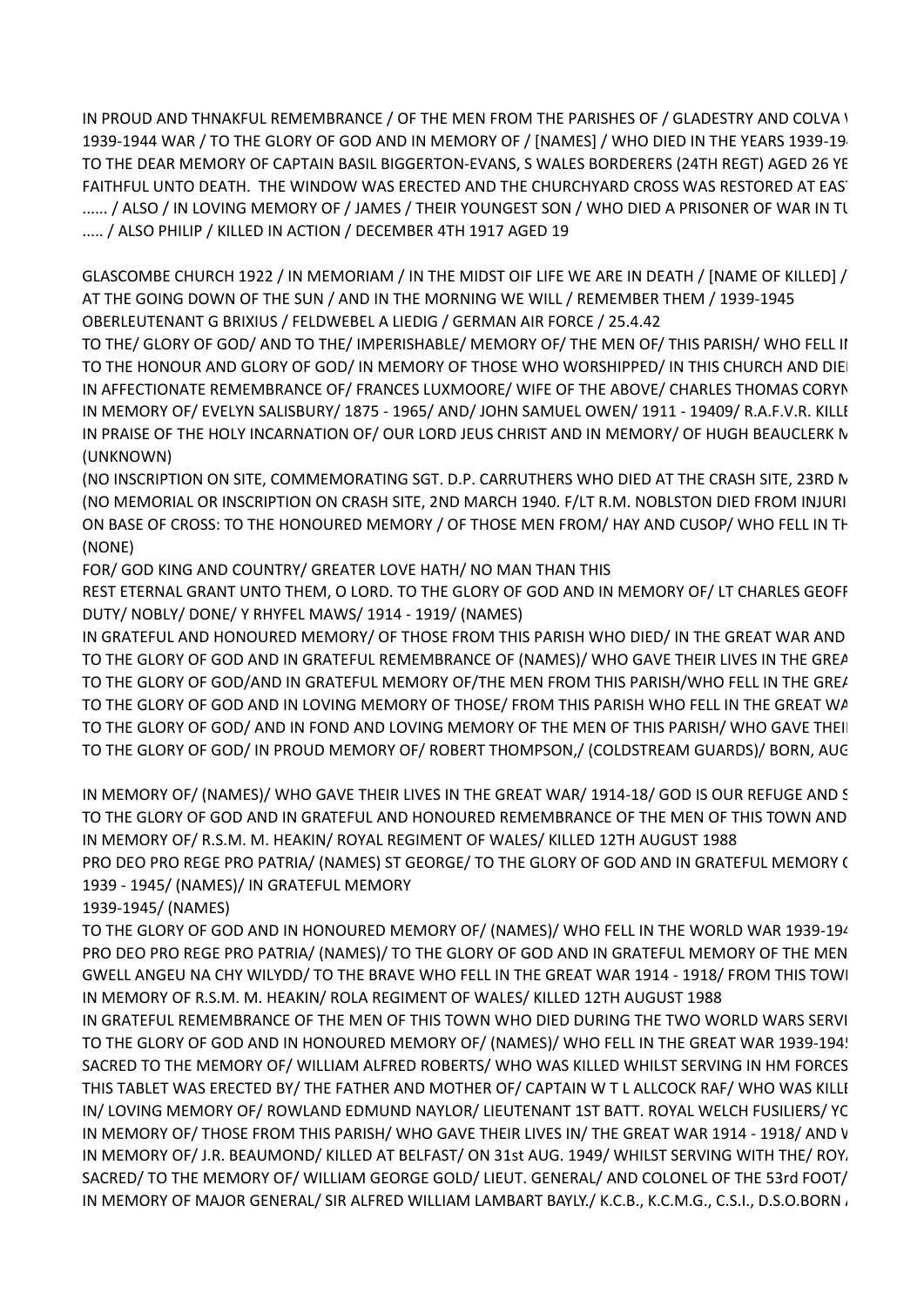IN/LOVING MEMORY OF/ROWLAND EDMUND NAYLOR/Lieutenant 1st Batt. Royal Welch Fusiliers/YOUNGES

IN MEMORY OF/ THE MEN OF LLANBADARN FYNYDD AND LLANANO/ WHO LOST THEIR LIVES IN THE GREAT W 6 O'CLOCK FACE: ROLL OF HONOUR/ (NAMES)/ SECOND GREAT WAR/ 1939 - 1945/ (NAME)3 O'CLOCK FACE: (N

DUTY/ NOBLY/ DONE./ (NAMES)/ THIS MEMORIAL WAS ERECTED BY THE (...)

(UNKNOWN)

GREATER LOVE HATH NO MAN THAN THIS THAT A MAN LAY DOWN HIS LIFE FOR HIS FRIENDS/ ROLL OF HONO IN/ LOVING/ MEMORY/ OF/ SEC. LT J WILLIAMS-VAUGHAN/ KILLED IN ACTION/ JUL (..)5/ 1916/ REST/ IN/ PEAC TO THE GLORY OF/ GOD/ AND IN HONOURED/ MEMORY OF THE/ MEN OF LLANDINAM/ PARISH WHO FELL IN/

6 O'CLOCK FACE: IN/ HONOURED/ MEMORY OF/ THE MEN/ OF/ LLANDRINDOD WELLS/ WHO LAID DOWN/THE THESE TREES/ WERE PLATED IN 1946 TO COMMEMORATE RURAL BRITAINS/ ACHIEVEMENT IN RAISING NEARL THEIR NAME LIVETH FOR EVERMORE/ (NAMES)/ 1914 1918

FRONT FACE: IN HONOURED MEMORY OF/ (NAMES)/ OLD PUPILS OF THIS SCHOOL WHO/ GAVE THEIR LIVES F( IN MEMORY OF THOSE OLD/ PUPILS WHO FELL IN TWO/ WORLD WARS/ 1914 - 1918 & 1939 - 1945/ PRO DEO OUR ROLL OF HONOUR/ (NAMES)

TOP OF BOARD: ROLL OF HONOUR GREATER LOVE HATH NO MAN THAN THIS ROLL OF HONOUR/ THE HEROIC I IN MEMORIAM/ 1914 - 1918/ (NAMES)/ 1939 - 1945/ (NAMES)

TO THE GLORY OF GOD/ AND IN HONOURED REMEMBRANCE OF THE MEN/ CONNECTED WITH THIS CHURCH/ ALSO THOSE WHO GAVE THEIR LIVES IN THE/ SECOND WORLD WAR 1939 - 1945/ (NAMES)

DEDICATED TO THE GLORIOUS DEAD OF THE 53RD WELSH DIVISION "THEY GAVE THEIR TODAY FOR OUR TOMC CENTRE: R. I. P./ FOR/ GOD KING AND COUNTRY/ GREATER LOVE HATH/ NO MAN THAN THIS/ 1914 - 1918/ (NA TO THE GLORY OF GOD/ AND IN LOVING MEMORY OF/ CECIL JOHN EDWARDS/ PRIVATE, MACHINE GUN CORP TO THE GLORY OF GOD/ AND IN LOVING MEMORY OF/ CHARLES CHEFFERS PRIVATE/ KILLED IN ACTION AT PAI THEY / FOUGHT / FOR OUR / FREEDOM / AND / FOUND / THEIRS

PTE JOHN HOPE DIED IN PALESTINE / MARCH 7TH 1917, AGED 23 YEARS / CPT DAVID EVAN HOPE / DIED PRISC THOMAS DAVID IRFON / CAPT R.W.F. AGED 30 / FELL IN NORMANDY JULY 17 1944 / BURIED AT EVRECY SUB LIEUT IAN LESLIE THOMAS/ FIGHTER PILOT HMS NAIRANA/ KILLED IN ACTION DECEMBER 12 1944/ AGED PHILIP CHARLES KNILL BENNETT / SGT FLT ENG RAF / KILLED OVER BERLIN 24 MARCH 1944 / AGED 19 YEARS (NAMES) THIS MONUMENT WAS ERECTED BY THE/ PARISHIONERS OF LLANDRINIO IN EVERLASTING/ MEMORY (UNKNOWN)

IN SACRED MEMORY OF/ LUMLEY O W JONES DSO/ LEGION OF HONOUR BRIG. GEN. 13TH IND. BRIG./ (NAME! IN/ PROUD AND LOVING MEMORY/ OF/ CYRIL EVAN ROBINSON. LIEUT; R.A.F./ KILLED AT COULOMMIERS./ JULY To the Glory of GOD/ and to the beloved memory of HERBERT AUGUSTINE CHRISTOPHER HARRISON/ third sor RHESTR OR RHAI FUN/ CWA ANAETHU/ (NAMES)

TO THE GLORY OF GOD/ AND IN GRATEFUL MEMORY OF/ THOSE FROM THIS PARISH/ WHO GAVE UP THEIR LIV ROLL OF HONOUR/ The following men of Llanfair Caereinion Parish/ went out to serve during the GREAT WAT TO THE GLORY OF GOD/AND/THE HONOURED MEMORY/ OF THE MEN OF THIS PARISH/WHO DIED IN THE GI ROLL OF HONOUR/ IN MEMORIAM/ (NAMES)/ PRO PATRIA TIMIDI MORT (NAMES)

(LEFT) TO THE GLORY OF GOD/ IN MEMORY OF THE GREAT/ WAR 1914 TO 1918 AND A / THANKOFFERING FOR FOR KING AND COUNTRY/ ROLL OF HONOUR/ NAMES OF THE RESIDENTS IN THE/ CIVIL PARISH OF LLANFECHII TO THE GLORY OF GOD/ AND IN GRATEFUL REMEMBRANCE OF/ THE SACRIFICE OF THE MEN OF/ NEW RADNO AOGOF (?) UWCH ANGHOF(?)/ COFNAOD AN Y RHAN A/ CYNERWYD CAN FLLIBION/ LLANFIHANGEL AR CYLED, SACRED TO THE MEMORY OF/ JOHN GARNETT GORDON DAVIES/ BELOVED SON OF/ THOMAS AND ELIZABETH 1918-1918/ THE GREAT WAR/ RIP/ WILLIAM JAMES JONES/ EVERARD DAVID PHILLIPS/ WILLIAM JOHN POWELL THIS LYCH GATE/ WAS REPAIRED/ TO THE GREATER GLORY/ OF GOD AND IN PROUD AND/ GRATEFUL REMEMI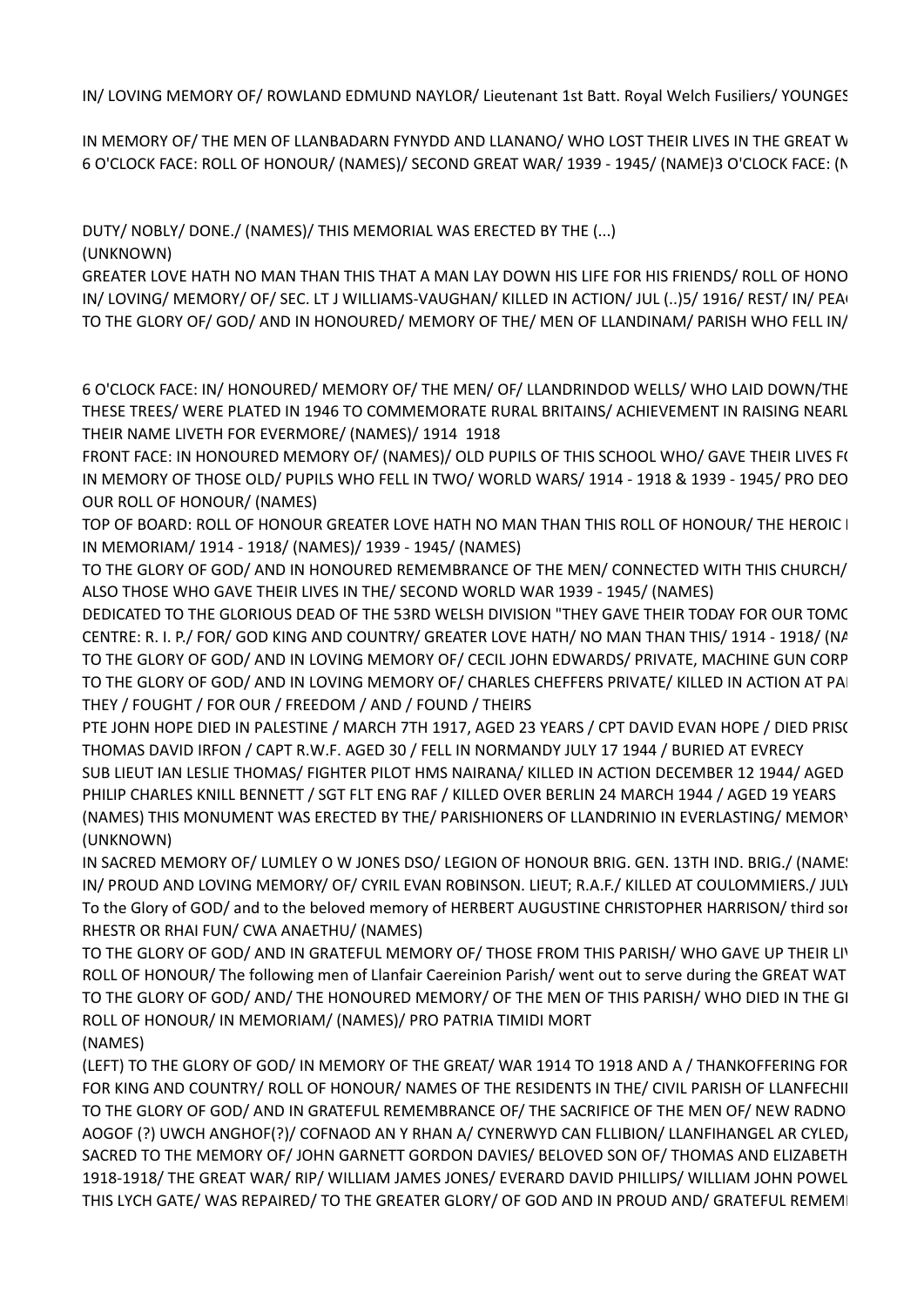TBC

TO/ THE HONOURED MEMORY/ OF MEN / (FROM THE PARISH OF LLANVILLO)/ WHO FELL IN THE GREAT WAR, 1914 - 1918 WAR/ EVERARD DAVID PHILLIPS/ RIP

GODWYS Y MAEN/HWN ER COF AM/Y BECHGYN A SYRTHIODD/YN Y/RHYFWL MAWR/1914 - 1919/ "EU CYR TO THE/ GLORY/ OF GOD/ IN/ GRATEFUL AND LOVING MEMORY OF THOSE FROM THIS PAR/ ISH WHO HAVE DI I GOFIO'N ANNWYL/ AM Y RHAI O LANGADFAN A GARTHBEIBO/ A GOLLODD EU BYWYDAU MEWN DAU RYFEL

IN AFFECTIONATE MEMORY/ OF THOMAS JOHN JONES/ BRIDGE END/ WHO FELL IN ACTION AT CAMBRAI/ NOV IN PROUD AND HONOURED MEMORY/ OF/ RYAN CADWGAN POWELL JONES/ 1ST BATTALION DUKE OF WELLI IN PROUD AND LOVING MEMORY/ OF/ DAVY JAMES JONES/ AGED 21 YEARS/ 14342324 5TH SCOTTISH BTN/ T

TO THE GLORY OF GOD/AND IN MEMORY OF THE BRAVE MEN/OF THIS PARISH WHO LOST THEIR LIVES/IN THE

ER SERGHOG GOFFAWDWRIAETH/ AM/ (Names)/ Y RHAI SYRTHIASANT AR FAES Y FRWYDR/ YNY RHYFEL FAWI "Pray one for another."/ Church of/ Llangyniew/ Your Prayers are desired for all Sailors and Soldiers/ on Active TO THE GLORY OF GOD/ AND IN REVERENT/ AND ABIDING MEMORY OF/ (Names)/ WHO FELL IN THE GREAT W Y RHYFEL MAWR/ 1914 - 1918./ (NAMES)/ 1939 - 1945/ (NAMES)/ MEWN ANGHOF NI CHANT FOD TO THE GLORY OF GOD/ AND IN LOVING MEMORY OF/ CAPTAIN/ ARTHUR ATHELWOLD IREMONGER LLOYD/ [. UPPER PLAQUE: TO THE GLORY OF GOD/ AND/ IN PROUD MEMORY/ OF THESE OFFICERS AND MEN WHO WER THE LIGHTS ON THE PULPIT,/ DESK, ORGAN AND LECTERN/ WERE GIVEN BY HIS PARENTS/ IN MEMROY OF/ SG (EXACT WORDING NOT KNOWN. MEMORIAL TO NORMAN DOUGLAS PRINGLE, KILLED AT SUVLA BAY 10TH AU GWELL ANGEU NA CHY WILYDD/ TO THE BRAVE WHO FELL IN THE GREAT WAR 1914 - 1918/ FROM THIS TOWI (...)/ALSO OF/ RICHARD BOWEN WOOSNAM,/ ONLY SON OF BOWEN POTTINGER WOOSNAM,/ BORN 1880- KII

(...)/ ALSO OF THEIR TWO SONS WHO GAVE THEIR LIVES IN THE GREAT WAR 1914 - 1918/ ERNEST HAROL, DIEI THEIR NAMES ARE/ GLORIOUS EVERMORE/ DEDICATED TO THE MEMORY OF THE/ MEN OF LLANSANTFFRAID '

IN/ GRATEFUL REMEMBRANCE/ OF THE MEN FROM/ LLANWNOG PARISH/ WHO FELL/ IN THE GREAT WAR/ 19

TO THE GLORY OF GOD/ AND IN LOVING MEMORY OF/ JOHN NICHOLAS LEWIS/ LIEUT. 8TH WELSH REGIMENT (FACADE) YR ANGHOF NI/ NI CHANT FOD/ 1914/ 1918/ 1939 - 1945/ LLANWRTYD WAR MEMORIALTABLET ON IN HONOUR OF THESE/ FROM BROMSGROVE SCHOOL/ AT LLANWRTYD WELLS/ WHO FELL IN THE WAR/ OF/ 1! GREATER LOVE HATH NO MAN THAN THIS

IN THANKSGIVING/ FOR VICTORY AND PEACE/ AND IN MEMORY OF/ RICHARD EDWARD RICHARDS/ OF THIS P. THE GREAT WAR/ 1914 - 1918/ THESE MEN OF LLANWYDDYN MADE THE/ SUPREME SACRIFICE/ (NAMES)/ EU 1939 - 1945/ THEIR MEMORIAL IS BLESSED/ (NAMES) TO THE GLORY OF GOD/ IN PROUD AND GRATEFUL MEN TO THE GLORY OF GOD AND IN MEMORY OF/ (NAMES)/ WHO FELL IN THE GREAT WAR OF 1914 TO 1918. THIS Plinth: TO THE GLORY OF GOD/ AND IN PROUD MEMORY OF/ (Names)/ WHO GAVE THEIR LIVES/ IN THE GREAT PARISHIONERS/ (NAMES)/ ROLLOF HONOUR/ (NAMES)/ NON-PARISHIONERS/ (NAMES)

IN PROUD AND LOVING MEMORY OF/ MARTIN RICARDO GIBSON WATT/ D.S.C. LIEUTENANT ROYAL NAVY, WH TO THE GLORY OF GOD/ AND IN PROUD MEMORY OF/ (NAMES)/ WHO GAVE THEIR LIVES/ IN THE GREAT WAR (unknown)

In Memory of the ten Crew members of the/ B17 "Sondra Kay" Fortress aircraft of the 388th BG, USAAF/ that Left side of tablet: 1939-1945/ IN LOVING/ REMEMBRANCE OF/ L/CPL/ DOUGLAS G./ WHEELER/ "REST IN PEA( (NAMES) / "A BU TAWELWCH AR OL Y DDRYCHIN FAITH" (LET THERE BE PEACE AFTER THE TRAGEDY)

TO THE GLORY OF GOD/ AND IN GRATEFUL MEMORY/ OF/ (NAMES)/ WHO GAVE THEIR LIVES IN THE GREAT W TO THE/ GLORY OF GOD/ AND TO/ THE SACRED/ MEMORY OF/ THOSE FROM/ THIS PARISH/ WHO GAVE/ THEI 1914 - 1918 / Y RHAI HYN A RUDDODD EU BYWYD / DROS BU CWLAD YN NYDD (..) CHYNL / (Names) / "THEIR I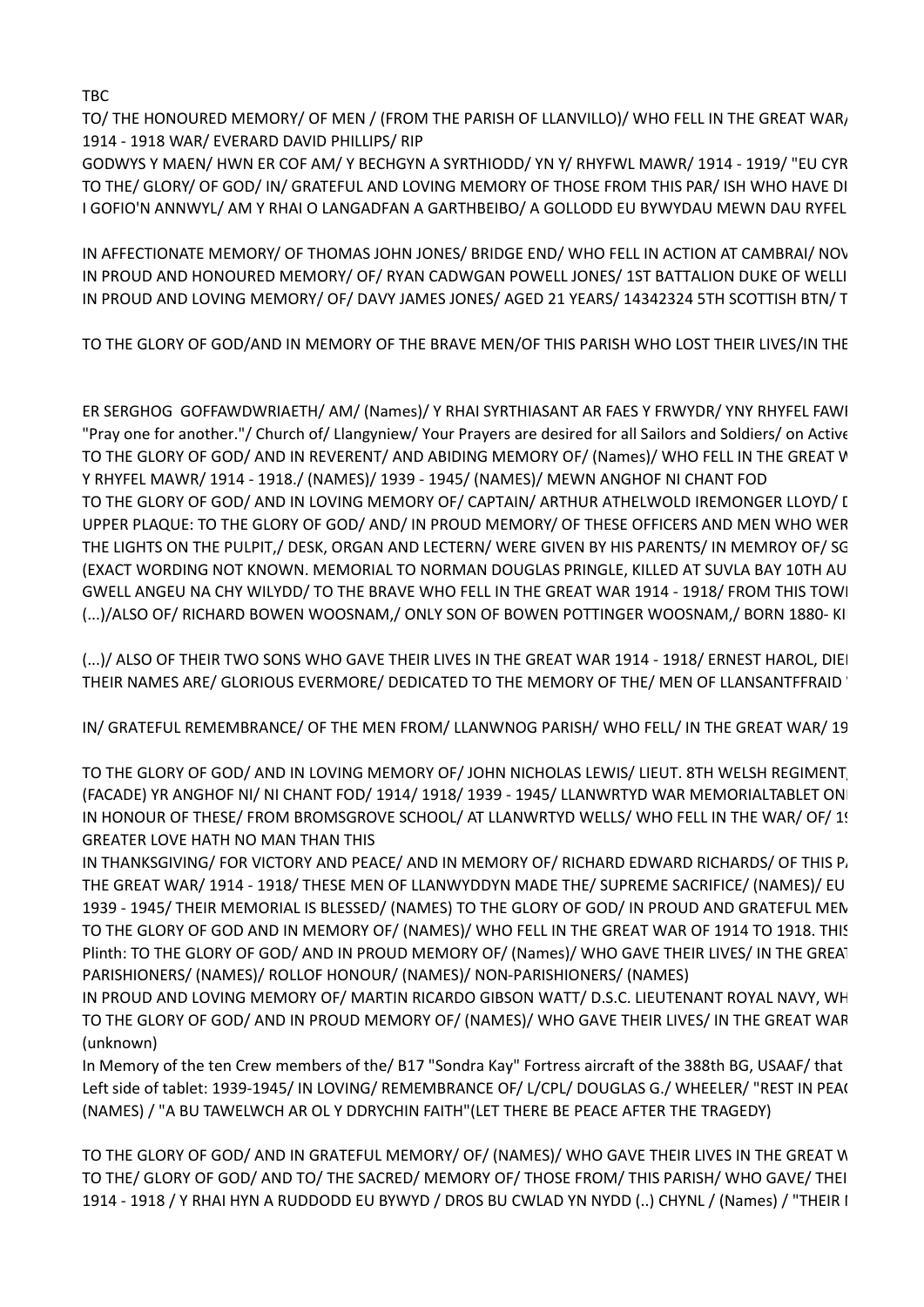#### ROLL OF SERVICE/ EGLWYS DEWI SANT MAESTAG/ (NAMES)

TO THE GLORY OF GOD/ AND IN EVER GRATEFUL MEMORY/ OF THE MEN OF MANAFON PARISH WHO/ FELL IN FAITHFUL UNTO DEATH A CROWN OF LIFE/ ST MICHAELS CHURCH ROLL OF HONOUR MANAFON/ (NAMES) IN MEMORIAM/ CORPL. ROBERT LLEWELYN EVANS/ 13TH BATT. R.W.F./ DIED IN FLANDERS, IN THE SERVICE O TO THE HONOURED MEMORY/ OF THE MEN OF MEIFOD WHO GAVE/ THEIR LIVES FOR THEIR COUNTRY IN/ TH TO THE DEAR MEMORY OF/ CHARLES WATKIN WILLIAM WYNN/ 2ND LT COLDSTREAM GUARDS/ WHO FELL IN 2 LT C W W WYNN COLDSTREAM GUARDS (EXACT WORDING ILLEGIBLE FROM PHOTO)

TO THE MEMORY OF A DEARLY LOVED SON/ AND BROTHER/ HARRY CURETON ROBERTS/ LIEUT. MONTGOMEI IN LOVING MEMORY/ MEYRICKE ENTWISLE LLOYD/ CAPTAIN, 1ST. BATTALION, ROYAL WELCH FUSILIERS/ DIED TO THE GLORY OF GOD/ AND IN LOVING MEMORY OF/ J HOWARD JEHU/ OF MEIFOD/ LIEUTENANT. MIDDLESI THIS MEMORIAL WAS ERECTED/ BY PUBLIC SUBSCRIPTION TO/ THE GLORY OF GOD AND IN/ GRATEFUL REMEN (NAMES OF CREW WHO WERE ALL KILLED 24TH AUGUST 1944)

WE REMEMBER MONTGOMERY'S/ FALLEN/ IN THE WORLD WARS/ And all who suffer as a result of war/ Byddv THIS TABLET WAS ERECTED BY MEMBERS/ OF THE CONGREGATION OF THIS CHURCH/ TO THE GLORY OF GOD LETTER FROM PRINCE BERNHARDT THANKING THE WELSH REGIMENTS WHICH TOOK PART IN THE LIBERATION THE/ GREAT WAR 1914 - 1919/

IN/LOVING MEMORY/OF/EDMUND MAURICE BUCKLEY/LIEUTENANT 1-7TH BATT. ROYAL WELSH FUSILIERS, (NO INSCRIPTION ON SITE. CRASH, ON 24TH DECEMBER 1943, KILLED SGT F.C. MISON AND SGT. L.R. LANGOIS) TO TEH GLORY OF GOD AND IN GRATEFUL MEMORY OF NANTMEL MEN WHO GAVE THEIR LIVES IN THE 1ST GI IN MEMORY OF/ BEN MICHAEL/ SAPPER R.E/ SOMETIME SIDESMAN OF THIS CHURCH/ VOLUNTEERED 1914/ K APRIL 1950/ MARTIN PEIRSON JONES/ BORN AT NANTMEL MARCH 1909/ DIED AT MT EVELYN VICTORIA/ AUS

RADNOR AND LLANFIHANGEL NANT MELAN WHO GAVE THEIR LIVES IN THE GREAT WAR 1914 -1919 IN GRATEFUL RECOLLECTION OF THE/ MEN OF THIS DISTRICT WHO SERVED/ THIER KING & COUNTRY IN THE G NEWBRIDGE ON WYE BRITISH LEGION/ ROLL OF HONOUR/ 1914 - 1918 19139 - 1945/ (NAMES)/ THEY SHALL ( 1939 - 1945/ TO THE GLORY OF GOD/ AND IN/ GRATEFUL REMEMBRANCE/ OF/ (NAMES)/ OF THIS PARISH WH TO OUR GLORIOUS DEAD/ IN MEMORY/ OF/ THOSE FROM THIS TOWN/ WHO FELL IN THE GREAT WAR/ 1914 -IN MEMORIAM 1914-18/ IN MEMORIAM 1939-45

THE GREAT WARS 1914 - 1918. 1939 - 1945/ THIS MEMORIAL IS ERECTED BY THE GRATEFUL VILLAGE OF NORT (NO MEMORIAL INSCRIPTION ON SITE. THE PILOT, LT. RICHARDS, WAS KILLED DURING THE CRASH, 12TH APRII TO THE GLORY OF GOD/AND IN HONOURED MEMORY OF/THE MEN OF THIS PARISH WHO FELL IN /THE GREAT TO THE GLORY OF GOD AND IN LOVING/ MEMORY OF THE MEN OF OLD RADNOR/ PARISH, WHO GAVE THEIR TO/ THE MERMOY OF/ COSMO LEWIS DUFF GORDON/ LIEUT: HEREFORD REGT/ ATT TO MACHINE GUN CORP! THOSE WHO DIED IN THE GREAT WAR/ (NAMES)/ SECOND WORLD WAR DIED 1939 - 1945/ (NAMES)/ FALKALI ary bont fawr parish in one box and the nearby Hirnant parish in the other.

(NO INSCRIPTION ON SITE. PILOT, F/SGT GARDNER, WAS KILLED INSTANTLY)

(NO MEMORIAL ON SITE. ALL TEN CREW MEMBERS WERE KILLED ON 16TH SEPTEMBER 1943. A MEMORIAL TO TO THE GLORY OF GOD/ AND IN/ IMMORTAL MEMORY OF THE MEN/ WHO FELL IN THE GREAT WAR/ 1914 - 1 IN HONOUR OF THE/ MEN OF THIS PARISH/ WHO SERVED IN THE/ GREAT WAR 1914-18/(Names)/ ALSO/ (Name) TO THE GLORY OF GOD, AND IN/ GRATEFUL MEMORY OF THE MEN OF/ CERNLLYS, LLANBADARN FAWR, AND LI TO THE GLORY OF GOD AND IN/ REVERED MEMORY OF THE MEN OF/ THIS PARISH WHO GAVE THEIR LIVES/ F( NAMES OF THOSE FROM THE APRISH OF POOL QUAY/ WHO SERVED IN THE GREAT WAR 1914 - 1919

IN LOVING MEMORY OF/ GEORGE BIRCH GREEN/ THE BANK/ 2ND LIEUT. K.S.L.I./ KILLED IN ACTION NEAR/ BET Presented to John Beddoes School by the / Battle of Britain Historical Society / In HONOUR / of former pupil / IN/ MEMORY / OF THE MEN/ OF PRESTEIGNE/ AND DISTRICT/ WHO FELL IN/ THE GREAT WAR/ 1914-1918/ 19 SACRED TO THE MEMORY OF/EDWARD PARSONS/CAPT. IN HIS MAJESTY'S 48TH REGT. OF FOOT/WHO AFTER AD 1953/ THIS HALL WAS ERECTED AS A MEMORIAL/ TO THOSE WHO GAVE THEIR LIVES FOR THEIR COUNTRY, TO THE/ GLORY OF GOD/ AND IN/ THANKFUL REMEMBRANCE/ OF THE MEN/ FROM THE PARISHES OF/ RHAYAI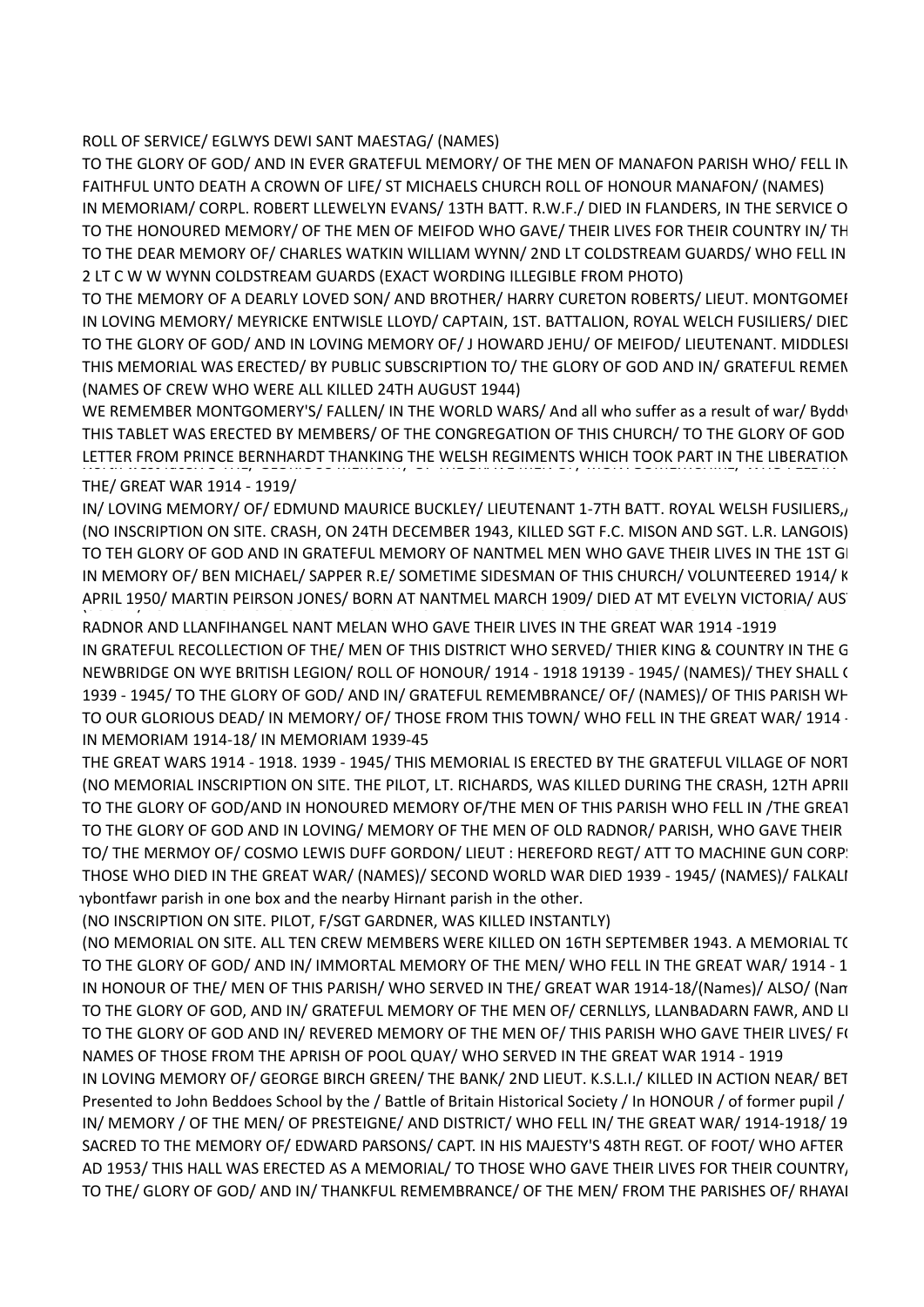(NO INSCRIPTION ON SITE. SGT. E.G. CRABTREE AND A.J. FERGUSON WERE KILLED, 11TH SEPTEMBER 1943) BRYNGWYN/ ROLL OF HONOUR/ KILLED./ (NAME)/ ROLL OF SERVICE/ (NAMES) RHULEN CHURCH/ IN/ MEMORIAM/ ROLL OF HONOUR/ (NAMES)/ GREAT WAR 1914 - 1918. THIS TABLET IS ERECTED BY THE/ PARISHIONERS, TO THE MEMORY OF THOSE/ OF THIS PARISH, WHO FELL IN 1

WINDOW: TO THE GLORY OF GOD AND IN LOVING MEMORY OF THE MEN OF SARN WHO FELL IN THE GREAT V (ON GATE) TO THE GLORY OF GOD/ AND/ IN MEMORY/ OF/ THE MEN OF THIS PARISH/ WHO FELL IN THE GREA LEFT: ROLL OF HONOUR/ THIS IS MY COMMANDMENT. THAT YE LOVE ONE ANOTHER/ AS I HAVE LOVED YOU/ ( TO THE ETERNAL GLORY OF GOD AND IN EVERLASTING MEMORY OF EMMA, THE BELOVED WIFE OF T MORGA TO THE PROUD AND HONOURED MEMORY/ OF THE MEN FROM/ THE PARISH OF TALGARTH/ WHO FELL IN TH TO THE HONOURED MEMORY OF MEN/ FROM THE PARISH OF TALGARTH, WHO FELL IN THE GREAT WAR 1914

1939 - 1945/ THE CHURCH WARDENS STAVES WERE GIVEN IN MEMORY OF/ (NAMES)

(NO INSCRIPTION AT THE CRASH SITE 13TH NOVEMBER 1940. ONE MEMBER OF CREW, 2ND PILOT SGT P. GOL TO THE GLORY OF GOD AND/ IN HONOURED MEMORY OF/ MEN FROM THIS PARISH WHO/ FELL IN THE GREAT THE ROLL OF HONOUR/ TO THE GLORY OF GOD AND IN DEATHLESS MEMORY OF THE MEN OF THIS PARISH WI ARWHYR Y BYD HERIO R BEDD/ THIS MEMORIAL, RAISED BY THE/ INHABITANTS, IS DEDICATED TO/ THE MEM( TO THE GLORY OF GOD/ and IN HONOURED MEMORY/ OF THE MEN OF/ DUFFRYN HONDDU/ WHO FELL IN TH 1914 - 1919/ IN MEMORY OF/ LLAITHDDU/ SCHOOL BOYS,/ WHO GAVE THEIR LIVES/ IN THE GREAT WAR/ (N/ Killed in action at Schwarz Kopje, Belfast, South Africa, 14 February 1901. (Exact line spacing unknown) (NO INSCRIPTION ON SITE, CRASH HAPPENED 22ND MAY 1944)

MEMORIAL GARDENS

GARDEN TO BE/ MADE AS A MEMORIAL TO/ THE MEN OF THE BOROUGH/ WHO GAVE THEIR LIVES/ FOR THEIF GWYN EH BYD/ THEIR NAME LIVETH/ FOR EVERMORE/ (NAMES)

TO THE GLORY OF GOD AND IN SACRED MEMORY OF/ (NAMES)/ WHO GAVE THEIR LIVES IN THE GREAT WAR : (UNKNOWN)

1892 1916/ TO THE GLORY OF GOD/ AND IN MEMORY OF/ PERCY ROBERT VISCOUNT CLIVE/ CAPTAIN WELSH TO THE GLORY OF GOD AND/ IN LOVING MEMORY OF A/ BELOVED SON AND BOTHER/ REGINALD VALENTINE I IN MEMORY OF/ SERGT. EDWIN MORRIS,/ 19th ALBERTA DRAGOONS./ BORN SEPT 30th 1881, DIED OF WOUN IN PROUD MEMORY OF/ (Names)/ OF THIS CHURCH/ WHO GAVE THEIR LIVES FOR THEIR COUNTRY IN THE GRI IN MEMORY OF/ (Names)/ WHO DIED IN SECOND WORLD WAR/ 1939-1945/ PRESENTED BY MISS HUGHES AN Upper plaque: (inscription unknown) Lower plaque: WORLD WAR II 1939-1945/ (Names)

ERECTED BY THIS CHURCH AND/ CONGREGATION IN PROUD AND/ LOVING MEMORY OF THOSE OF/ THEIR NUI (UNKNOWN)

(NO MEMORIAL INSCRIPTION ON SITE. SGT THOMAS CROWE KILLED IN CRASH, 8TH MARCH 1942) 12 o'clock face: YSTRADGYNLAIS & DISTRICT PUBLIC WAR MEMORIAL/ ROLL OF HONOUR 1914-1918/ YSTRAD(

AT THIS PLACE ON 6TH JULY 1942 / THE WELLINGTON BOMBER R 1465 / CRASHED WITH THE LOSS OF ALL ITS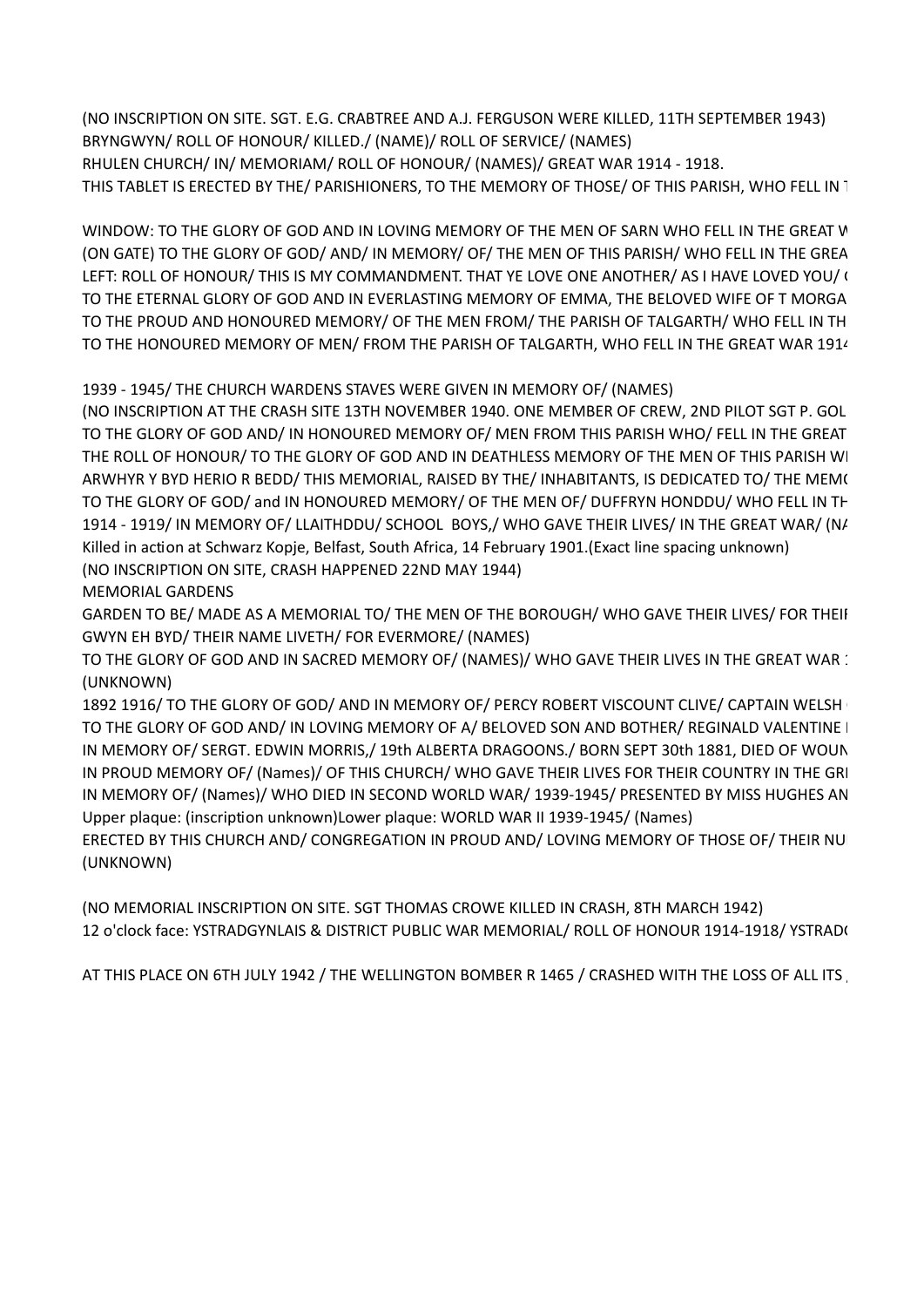# **Names Other information**

A O LORD ETERNAL REST AND/ LET LIGHT PERPETUAL SHINE UPON THEM

RANCE/ OF THE MEN OF THIS PARISH/ WHO FELL IN THE GREAT WAR/ 1914 - 1918/ "THEIR NAME LIVET I JANUARY 1944./ THE HANDLEY PAGE HALIFAX BOMBER NO DG 358 OF 116 HEAVY/ CONVERSION UNIT IE/ DEC. 26 1941/ AGED 20 YEARS

dd in this Parish/ on 23rd January 1944/ (Names)/ Their bodies rested at/ Bwlch-y--ffridd Institute/ on th s)/ We remember all those who remained or came to the Parish for the/ increased food production achi 1914-1918. (Names) / "Blessed be the name of the Lord."Tablet two: ALSO TO THOSE WHO FELL IN / THE WHO GAVE BTHEIR LIVES / IN THE GREAT WAR / 1914-1918 / "THEY DIED THAT WE MIGHT LIVE" TO THE IMMORTAL MEST

MEMORY OF THE GALLANT DEAD

AGED 36 YEARS

aged 45. Also of his son, William Taylor Welson, R.W. Fus/ who gloriously gave his life for his country in | ECEIVED WITHIN THESE WALLS NOBLY/ GAVE THEIR LIVES FOR KING AND COUNTRY/ IN THE GREAT WAI TO COUNCIL

**ROERERS/ 24TH REGIMENT/ AND THE MONMOUTHSHIRE REGIMENT/ WHO GAVE THEIR LIVES IN THE W(** S BRECON/ WHO DIED IN THE GREAT WAR/ 1914 - 1918/ (NAMES)/ THE GATES, PAVING AND FLOWER BE THE CHAPEL.

UTY LIEUTENANT AND HIGH SHERRIF/ OF THE COUNTY OF BRECKNOCK/ WAS PRESENTED BY HIM/ TO H

IN THE GREAT WAR 1914-18/ (NAMES)/ IN SURE AND CERTAIN HOPE OF THE RESURRECTION TO ETERN. C.L.B., PETTY OFFICER R.N., H.M.S. FAULKNER, LOST AT SEA 12 JAN 1943 AGED 23 YEARS. THIS TABLET V COLDSTREAM GUARDS. KILLED IN ACTION AT ST LEGER WOOD, FRANCE, AUG 27TH 1918, AGED 20 YEAR

# **JUTH WALES BORDERS/ 1918**

F WOUNDS IN THE GREAT WAR 1914-1918./ THIS BRASS IS ERECTED BY THE MEMBERS OF THE BRECON RDERERS (24TH REGIMENT) WHO GAVE THEIR LIVES IN THE GREAT WAR 1914-1918. THIS HARVARD CHA

ER CREW W4929/H.C.U WHO WERE KILLED HERE 5th SEPT 1943./ (Names)/ A BU TAWELWCH - WEDI'R Im this parish who served in the Great War 1914-1918/ Names (n=42)/ Killed in action/ Names (n=2) Idy/ South Wales Borderers/ RIP

# **V GERMANY / MARCH 26TH 1945**

D IN ACTION IN FRANCE / AUGST 7TH, AGED 32 YEARS / R.I.P. / ERECTED BY HIS FRIENDS D AS A THANK OFFERING FOR THOSE WHO WERE SPARED./ THEY SUFFERED GREATLY AND ENDURED HE GNIFIES KILLED, "M" SIGNIFIES MISSING.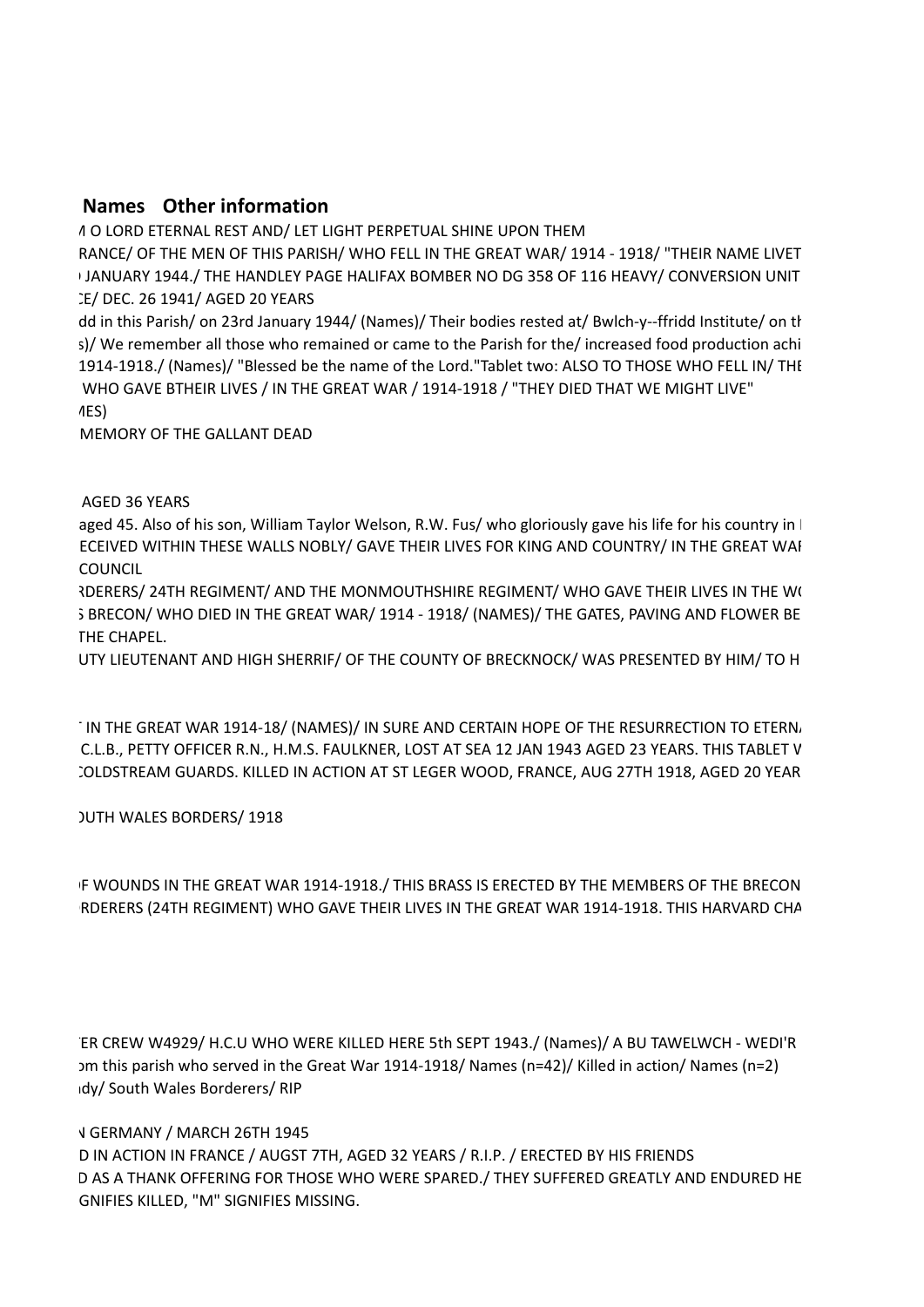**IR/ (Names)/ MAY THE SOULS OF THE DEPARTED/ REST IN PEACE.** 

T WAR 1914 - 1918. / (Names)/ "IN THY PRESENCE IS FULNESS OF JOY." / THIS TABLET IS ERECTED BY MEN WIR CWM/ WHO LAID DOWN/ THIER LIVES/ IN THE GREAT WAR/ 1914 - 1918./ TRUE LOVE BY LIFE/ TRU

LY 24TH 1918/ AGED 19 YEARS/ GREATER LOVE HATH NO MAN THAN THIS,/ THAT A MAN LAY DOWN HI 1919/ (NAMES)/ ALSO/ IN LOVING MEMORY OF/ THOSE/ WHO GAVE THEIR LIFE/ IN WORLD WAR II/ 19.

TO THE GLORY OF GOD/ AND IN HONOURED MEMORY OF/ THE MEN OF BWLCH Y CIBAU WHO FELL IN/ THE GREAT WAR 1914 - 1918/ (NAMES)/ "THEIR NAME LIVETH FOR EVERMORE"/ "Y MAE EU MENW YN BYW BYTH"/ 1939 - 1945 (NAME)

10 ) UKE OF CAMBRIDGE'S OWN INFANTRY / (BROWNLOWS PUNJABIS) / WHO WAS KILLED IN ACTION / IN

UL & ALICE CHAPMAN/ DIED IN MALTA SEPTEMBER 4TH 1915/ OF WOUNDS RECEIVED AT SUVLA BAY/ A T/ (OF MILL HOUSE CASCOB)/ WHO WAS KILLED AT HIS WORK AS A PRISONER OF WAR IN GERMANY/ SI :/ THEIR NAME LIVETH FOR EVERMORE/ NAMES)/ IN SAVING US, THEMSELVES THEY COULD NOT SAVE/

A WOUND RECEIVED ON THE 19TH JUNE 1900 DURING THE SIEGE OF TIENTSIN, CHINA. TO HIS ORGANIS. 14 - 1919/ Their name liveth for ever more (sic)/ (Names)/ 1939-1945/ (Names)

LLYWELYN/ 1282

IDOES GAN NEBTranslation: THOSE WHO FELL IN THE GREAT WAR/ NO ONE POSSESSES A GREATER LOVE

BY THE HIGH SHERRIF / J L GREENWAY ESQ JP NOV 1917 IN THE / GREAT WAR 1914-1919 / TRANQUIL YOU LIE, YOUR KNIGHTLY / VIRTUE PROVED / YOUR MEM

TY/ TO CRICKHOWELL RURAL DISTRICT COUNCIL/ TO COMMEMORATE THE ADOPTION OF/ H.M.S DRANG :RIPTION AND/ DEDICATED TO THE MEMORY OF/ ALL THOSE FROM/ CRICKHOWELL AND SURROUNDING KILLED IN THE GREAT WAR AND IS ENTRUSTED TO YOUR CARE/ IMPERIAL WAR GRAVES COMMISSION 8/ (Names)/ Greater love hath no man than this that (sic) he lay down/ His life for His friends./ But than

24TH / 1833 AGED 74. WILLM THEIR SON, / DIED 3RD MAY 1814, AGED 25 / AT TRICOMALE IN THE EAS **N/ BYTH QUI'R GO FEB HON"** 

IO GAVE HIS LIFE IN ITALY / 10 OCTOBER 1944, AGED 24 YEARS. / IN GOD'S KEEPING. / "UNTIL THE DAY I ITOBER 16TH 1917 / FROM WOUNDS RECEIVED / IN THE GREAT WAR / HE GIVETH HIS BELOVED SLEEP L'S EDUCATIONAL CO.LTD.

DREN OF THE PARISH / 1914

PARISH WHO SERVED THEIR COUNTRY IN THE GREAT WAR AND OF THE FOLLOWING WHO MADE THE S G WITH THE ROYAL TANK/ REGIMENT MAY 29TH 1942 AGED 21 YEARS BURIED AT TOBRUK ALSO OF/ SE

O MADE THE SUPREME SACRIFICE FOR GOD AND / THE RIGHT DURING THE GREAT WAR. IN MEMORIAM R COUNTRY IN THE/ GREAT WAR 1914 1918(SIDE) AND/ IN EVER LOVING MEMORY OF/ (NAMES)/ WHO (

/ GRENADIER GUARDS/ AGED 32/ KILLED IN ACTION ON APRIL 13. 1918. NEAR/ VIEUX BERQUAIN, FRAN( 7TH REGIMENTS/ DIED IN CALIFORNIA JULY 1ST 1898

ergeant John November, Wireless Operator/Air Gunner, RAF/ who died for our country when their Brist 8/ ON THE BATTLEFIELD IN MESOPOTAMIA/ FEBRY 3RD 1917/ REST IN PEACE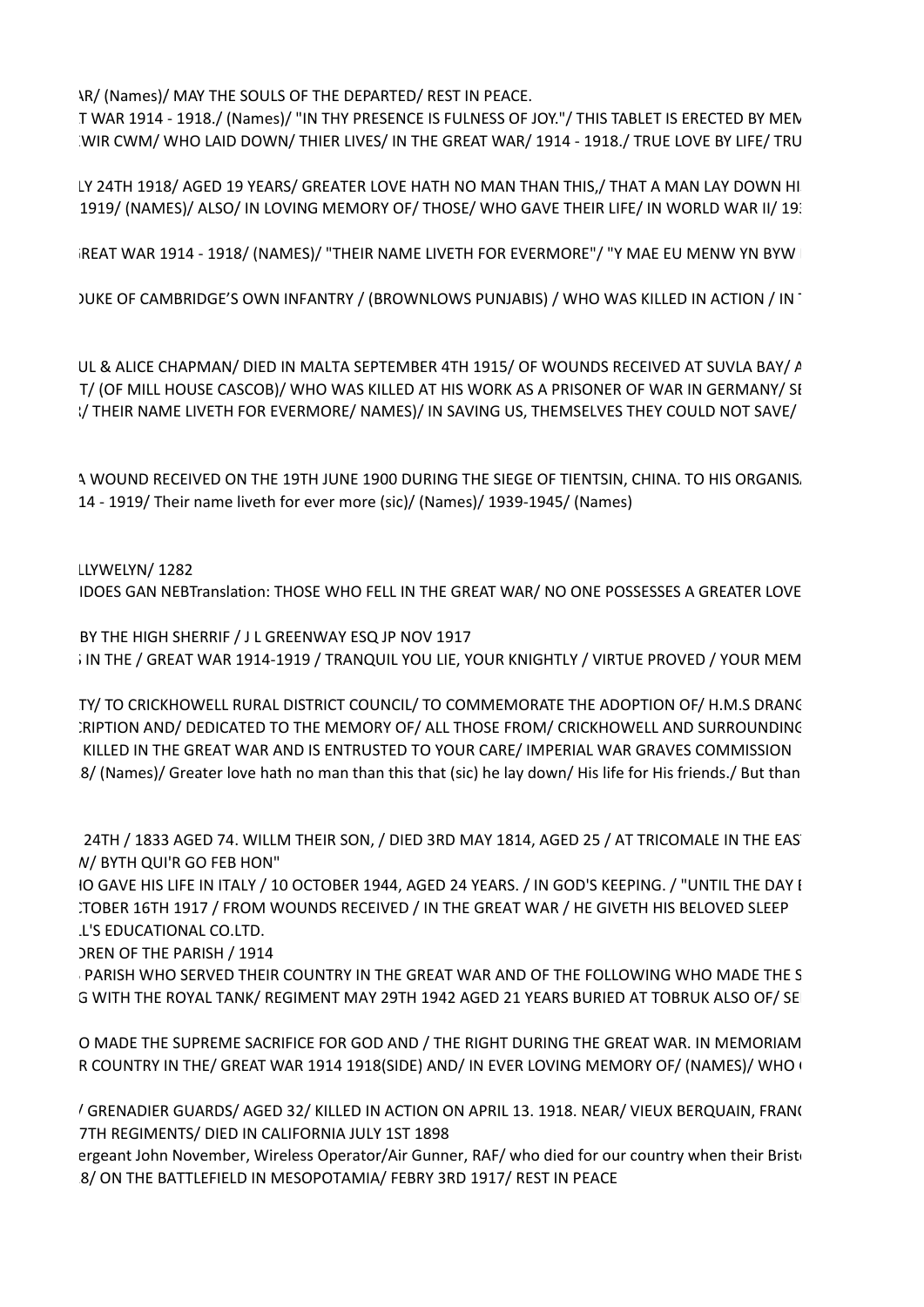WHO GAVE THEIR / LIVES IN THE GREAT WAR AND WORLD WAR / (NAMES) / THEIR NAME LIVETH FOR E 45 / FOR THEIR COUNTRY ARS, ONLY AND BELOVED SON OF THE RECTOR OF THIS PARISH. EDUCATED AT CHRIST COLLEGE BRECO TER 1919 TO THE HONOURED MEMORY OF (NAMES) WHO GAVE THEIR LIVES FOR GOD, KING AND COUI

JRKEY / NOV 3RD 1917, AGED 25 YEARS

ROLL OF HONOUR / [NAMES SERVED] / GREAT WAR 1914-1918

V/THE GREAT WAR/1914 - 1919/THEY DIED THAT WE/MIGHT BE FREE/THEIR NAME LIVETH FOR EVER D IN ACTION/ IN THE GREAT WAR 1914 - 1918/ (NAMES)

IDON LXMOORE/ WHO DIED JANUARY 1868 AT TORQUAY AGED 79/ ALSO OF/ FREDERICK LUXMOORE/ ID IN ACTION/ BOTH OF MAESMAWR HALL

10STYN PRYCE/ CAPTAIN THE RIFLE BRIGADE, WHO FELL/ IN THE GREAT WAR, 1915 \*\*\*/ ALSO OF HIS F,

1AY 1942)

 $ES)$ 

IE GREAT WAR/1914-1918/(Names)ON PLAQUE ON WALL BEHIND CROSS: TO THE HONOURED MEMOR

FREY NOEL.MORRIS./ O&B.LI. KILLED ON THE SOMME OCT 7TH 1916/ AGED 22 YEARS/ HIS PARENTS GAV

IN THE SECOND WORLD WAR/ (NAMES)/ WE WILL REMEMBER THEM

IT WAR 1914 - 18/ 'FATHER IN THY GRACIOUS KEEPING, LEAVE WE NOW THY SERVANTS SLEEPING' \T WAR 1914-1918

\R/ 1914-1918/ (Names)/ 1939-1945/ (Name)/ "THEIR NAME LIVETH FOR EVERMORE"

R LIVES IN THE GREAT WAR/ 1914-1919/ KILLED IN ACTION/ (NAMES)/ DIED/ (NAMES)/ (NAME)  $T$  JUST 12TH 1911/ KILLED IN BELGIUM/ JANUARY 5TH 1945/ DEDICATED JUNE 11TH 1950

 $S$ TRENGTH.

PARISH WHO FELL IN THE GREAT WAR 1914-1919/ (NAMES)/ TO THE GLORY OF GOD AND IN GRATEFUL

DE THE MEN/ FROM THIS PARISH WHO GAVE THEIR LIVES FOR THEIR COUNTRY/ IN THE GREAT WAR 191

 $T_{\text{H}}$  and  $T_{\text{H}}$ 

FORM THIS PARISH WHO GAVE THEIR LIVES FOR THEIR COUNTRY IN THE GREAT WAR 1914-1919 N AND DISTRICT/ (NAMES) THIS MEMORIAL TABLET IS THE WORK AND GIFT OF ALDERMAN RICHARD JEF

NG IN THE ROYAL FLYING CORPS AND THE ROYAL AIR FORCE/ 1914-1918/ (NAMES)/ 1939-1945/ (NAMI THE GLORY OF GOD AND  $5$ 

IN FRANCE/ MARCH 22ND 1918 IN THE 33RD YEAR OF HIS AGE./ FROM BOYHOOD HE WAS A MEMBER ED IN AN ENGAGEMENT WITH GERMAN FORCES/ WHILST LEADING HIS SQUADRON OVER OCCUPIED TEF JUNGEST SON OF/JOHN AND MAGDALENE NAYLOR/ OF LEIGHTON HALL/ KILLED IN ACTION AT FESTUBE VORLD WAR 1939 - 1945/ "GREATER LOVE HATH NO MAN THAN THIS THAT/ A MAN LAY DOWN HIS LIFE AL ARTILLERY.

WHO DIED DECEMBER 26th 1868/ AGED 68 YEARS/ "IF WE BELIEVE THAT JESUS DIED AND ROSE AGAIN AT PAISLEY 18TH FEBRUARY 1856/ DIED AT AMSTERDAM 27TH JUNE 1928/ BURIED AT SEA/ "Until the Se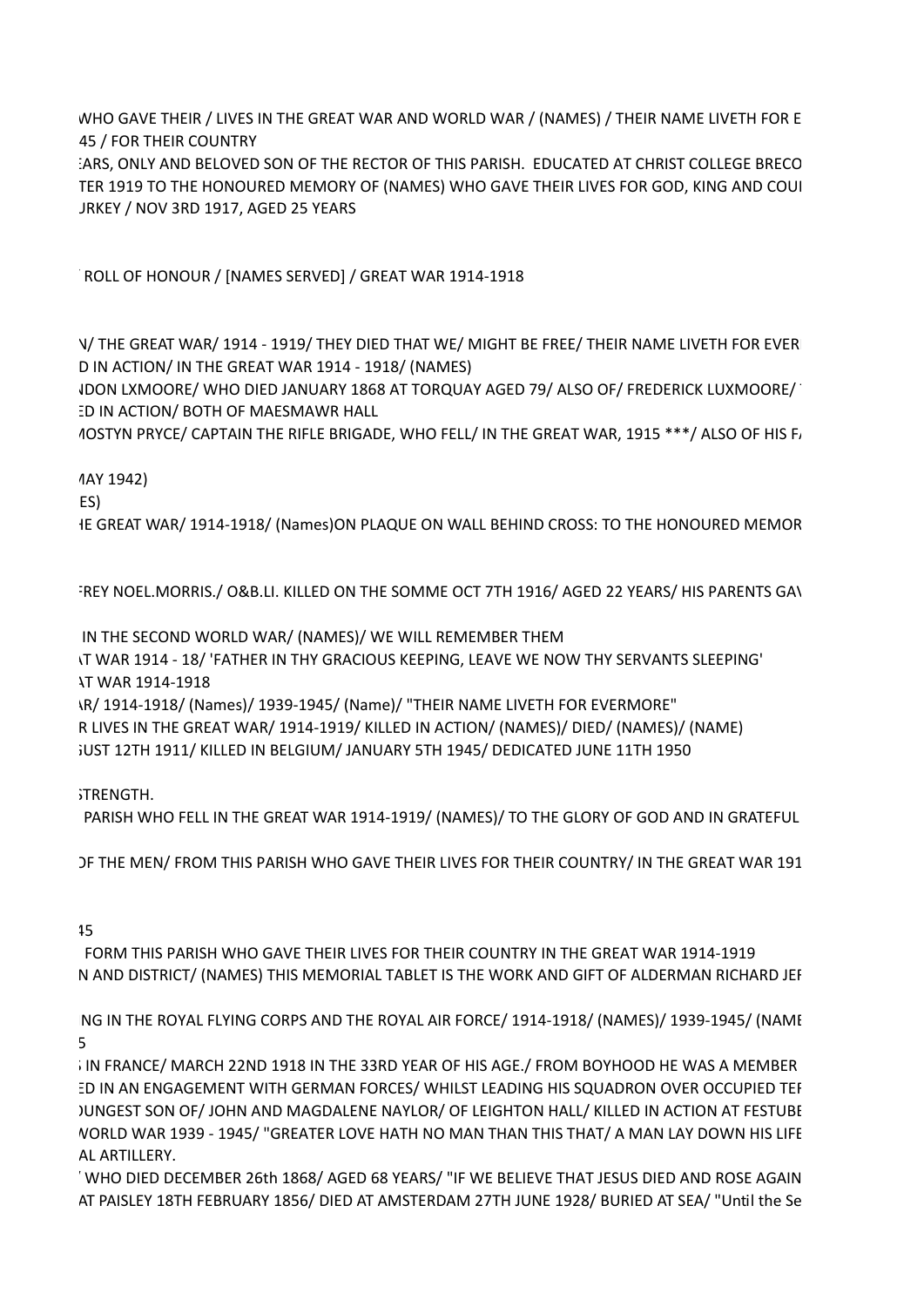5T SON OF/JOHN AND MAGDALENE NAYLOR/ OF LEIGHTON HALL/ KILLED IN ACTION AT FESTUBERT/ 16

IAR/ 1914 - 1919/ THIS MONUMENT IS ERECTED BY THE PARISHIONERS/ (NAMES)/ 1939 - 1945 (NAME) IAMES)/ THE ABOVE SERVED9 O'CLOCK FACE: SEVERELY WOUNDED/ (NAMES)/ PRISONERS OF WAR/ (NA

UR/ (NAMES)/ ST TEILO'S CHURCH/ LLANDEILO GRABAN/ (NAMES)/ GLORY BE TO THEE O LORD MOST H IN/ LOVING/ OF/ SEC. LT J WILLIAMS-VAUGHAN/ SEC. LT J WILLIAMS-VAUGHAN/ SEC. LT J WILLIAMS-VAUGHAN/ SEC. LT J

THE GREAT WAR 1914 - 1919/ IN SACRED MEMORY/ OF THE FALLEN FROM/ THIS PARISH/ IN THE/ 1939

IR LIVES/ IN THE GREAT WAR/ 1914 - 1919/ "THEIR NAME/ LIVETH FOR EVERMORE"/ AND TO THOSE WH Y #9,000,000 FOR THE SERVICE OF THE RED CROSS AGRICULTURAL FUND/ DURING THE WORLD 1939-1!

OR THEIR FRIENDS/ IN THE GREAT WARS/ 1914 - 1918./ 1939 - 1945. LEFT AND RIGHT SIDES: (NAMES) IN ET PATRIA

DEADPAPER: MEMBERS/ OF THE/ CHURCH AND CONGREGATION/ WHO SERVED/WITH HIS MAJESTY'S FC

WHO LAID DOWN THEIR LIVES IN THE GREAT WAR/ 1914 - 1919./ (NAMES)/ "FOR NONE OF US LIVETH"

DEROW" (EXACT LINE SPACING UNKNOWN) IMES)/ THE HEROIC DEAD/ (NAMES)/ 1939 - 1945 LEFT AND RIGHT HAND SIDES: (NAMES) 'S/ KILLED IN ACTION AT NIEU(...)/ JULY 8TH 1917 AGED 20 YEARS/ ERECTED BY HIS PARENTS AND (...)/ F RCY TIGNY/ JULY (...) 1918, AGED 30/ ERECTED BY HIS WIDOW/ R.I.P.

ONER OF WAR IN TURKEY / MARCH 27TH 1917, AGED 27 YEARS / LCPL EDWARD AARON HOPE / KILLED I

SUB LIEUT ISLIE TUDI VEARS

(NAMES) THE ABOVE WHO GAVE THEIR/ LIVES FIGHTING FOR THE CAUSE OF FREEDOM/ IN THE GREAT WAR

S)/ WHO GAVE THEIR LIVES IN THE GREAT WAR/ 1914 - 1918 (LEFT SIDE: IN MEMORY OF/JOHN KENNETH/ GLASCODINE/ PRIVATE./ 4TH BATTALION/ THE WELCH/ RE n of the Rev. Christopher Harrison, Lieut and Adjt 94th Regt/Born 21st March 1856 at Peldon Rectory Es

VES FOR/ LIBERTY IN THE GREAT WAR/ 1914 - 1918/ (NAMES) 1939 - 1945/ (NAMES) 1914-1918/ (Names)/ Those printed in RED paid the supreme sacrifice. REAT WAR/1914 - 1918/ (NAMES)/THEIR NAME LIVETH FOR EVERMORE/ERECTED BY WILLIAM AND AL

PEACE/THIS LYCH GATE WAS ERECTED/ BY E.A. BONNOR-MAURICE OF/BODYNFOEL, AND AS A MEMOR N, MONTGOMERYSHIRE,/ WHO ARE SEVING THEIR KING AND COUNTRY IN THE GREAT WAR, 1914./ NAN R LLANFIHANGEL NANT MELAN/ WHO GAVE THEIR LIVES/ IN THE GREAT WAR 1914-1918/ (NAMES)THIS AOGOF (?) UWCH ANGHOF(?)/ COFNAOD AN Y RHAN A/ CYNERWYD CAN FLLIBION/ LLANFIHANGEL AR CYLED/ YN Y RHYFEL MAWR/ 1914 1919/ LLADDWYD/ (Names)1939 -1945/ (Name)

DAVIES/ BUSNANT, IN THIS PARISH/ KILLED IN ACTION SEPT 27TH 1918/ AGED 20 YEARS/ LAID TO REST 1918-1918/ THE GREAT WAR/ RIP/ WILLIAM JAMES JONES/ EVERARD DAVID PHILLIPS/ WILLIAM JOHN POWELL

BRANCE/ OF THE MEN OF LLANFILO/ WILLIAM JAMES JONES/ EVERARD DAVID PHILLIPS/ WILLIAM JOHN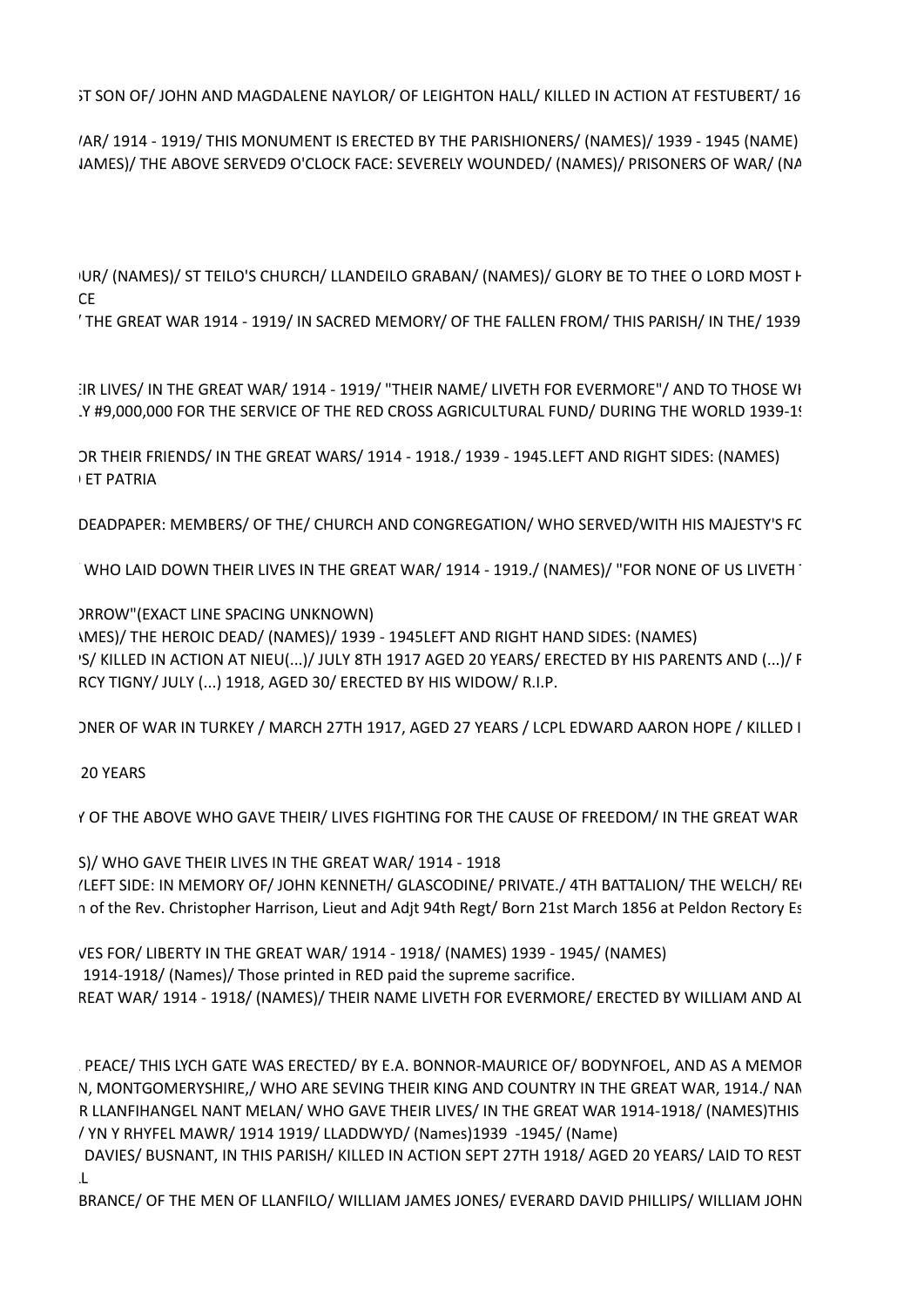/ 1914-1919/ JONES, W.J. PHIILIPS, E.D./ POWELL, W.J./ THEIR NAME LIVETH FOR EVERMORE

FF A GLADDWYD MEWN HEDDWCH, AC/ Y MAE EU HENWYN BYW BYTH"/ 1939 - 1945 (NAMES)(NAMES). ED FOR THEIR COUNTRY IN THE GREAT/ WAR 1914-1918/ "GREATER LOVE HATH NO MAN THAN THIS, TH BYD./ IN MEMORY/ OF LOVED ONES FROM LLANGADFAN AND GARTHBEIBO/ WHO LOST THEIR LIVES IN

I AFFICULTION AND WAS BURIED AT PASSCHENDAELE RIDGE/ AGED 19 YEARS/ THEIR FAME LIVETH FOR EVERT NGTON'S REGIMENT/ KILLED IN ACTION HOOK RIDGE KOREA/ MAY 27TH 1953/ AND WAS BURIED AT T/ IN PARACHUTE REGIMENT/ KILLED IN ACTION AUG 17TH 1944/ GREATER LOVE HATH NO MAN TH

 $T$  GREAT WAR/1914-1918/REST IN PEACE/

R 1914-1918/ "HEDD PERRFAITH HEDD" Trans: In loving Remembrance/ For/ Who Fell in the Great War 1 : Service, especially:/ (Names)/ Killed in Action/ At the front/ (...) VAR/ 1914-1918/ R.I.P./ HEU TRUGAPHA/ ALL HONOUR GIVE/ TO THOSE WHO, NOBLY STRIVING, NOBLY

).S.O., O.B.E./ THIS REREDOS WAS ERECTED BY/ HIS SISTER-IN-LAW AND (...)/ OF PENTRE HOB(...)/ 1941 :E/ KILLED IN ACTION OR DIED OF WOUNDS/ IN THE GREAT WAR/ 1914-1918/ (NAMES)LOWER PLAQUE: IT ERNEST JAMES EMRYS JARMAN R.A.F./ WHO DIED FOR HIS COUNTRY/ 27TH SEPT 1943, AGED 21 YEAL GUST 1915 AND HENRY PRINGLE RAF, LOST 27TH JANUARY 1944)

N AND DISTRICT/ (NAMES) THIS MEMORIAL TABLET IS THE WORK AND GIFT OF ALDERMAN RICHARD JEF LLED AT GALLIPOLI 1915.

D AT CUSTROW, GERMANY MARCH 28TH 1917, AGED 30 YEARS/ ARTHUR GEORGE, DIED AT ROUEN HO! WHO FELL IN/ THE GREAT WAR 1914 - 1919/ (NAMES) 1939 - 1945/ (NAMES)

I14 - 1919/ (NAMES)/ 1939 - 1945/ (NAMES)/ DROS RHYDDID/ COLLASANT/ EU GWAED

/ KILLED IN ACTION/ IN THE DARDANELLES/ 8TH AUG. 1915/ AGED 22 YRS/ "DULCE ET DECORUM EST PI E: ER COF AM/Y GWYR A ABERTHODD EU/ HUNAIN/ YN Y RHYFEL MAWR/ 1914 - 1918/ LLADD WYD MEI 139 - 1945/ MEWN COFIANT/ (NAMES)

ARISH WHO DIED AS A PRISONER OF/ WAR IN JAPAN ON AUGUST 26TH 1944 CYRCH A GLADDWYD MEWN HENDWCH AC/ Y MAE EU HENW YN BYW BYTH/ ECCLIS XLIV. 14/ 55 NCO / 10RY OF/ (NAMES)/ "THE TRUMPET SHALL SOUND/ VE UDCORN A GAN" S TABLET IS ERECTED BY THE LLANYMYNECH COMRADES OF THE GREAT WAR F WAR 1914 - 1919/ 1939 - 1945/ (Name)Planter: PRESENTED BY/ LLANYRE W.I./ GOLDEN/ JUBILEE YEAR

IO/ LOST HIS LIFE IN H.M.S. KANDAHAR IN/ THE MEDITERRANEAN ON THE 21ST OF/ DECEMBER 1941. A t 1914 - 1918/ 1939 - 1945/ (NAME)

crashed at Upper Cilgee Farm, Llanyre,/ late on the 16th of September 1943,/ after a raid on U Boat Pen LE"Right side of tablet: ER COF/ ANNWYL AM/ PTE/ IDRIS G/ LEWIS./ "TANGNEFFEDD" (Trans: Tranquillity)

/ARS OF/ 1914-18 & 1939-45/ "WE WRESTLE NOT AGAINST FLESH AND BLOOD"/ THIS TABLET WAS EREC R LIVES IN/ THE GREAT WAR/ (NAMES)/ SONS OF THIS PLACE/ LET THIS OF YOU BE SAID/ THAT YOU WH NAME LIVETH FOR EVERMORE" / 1939 - 1945 / (Names) / "AT THE GOING DOWN OF THE SUN AND IN TH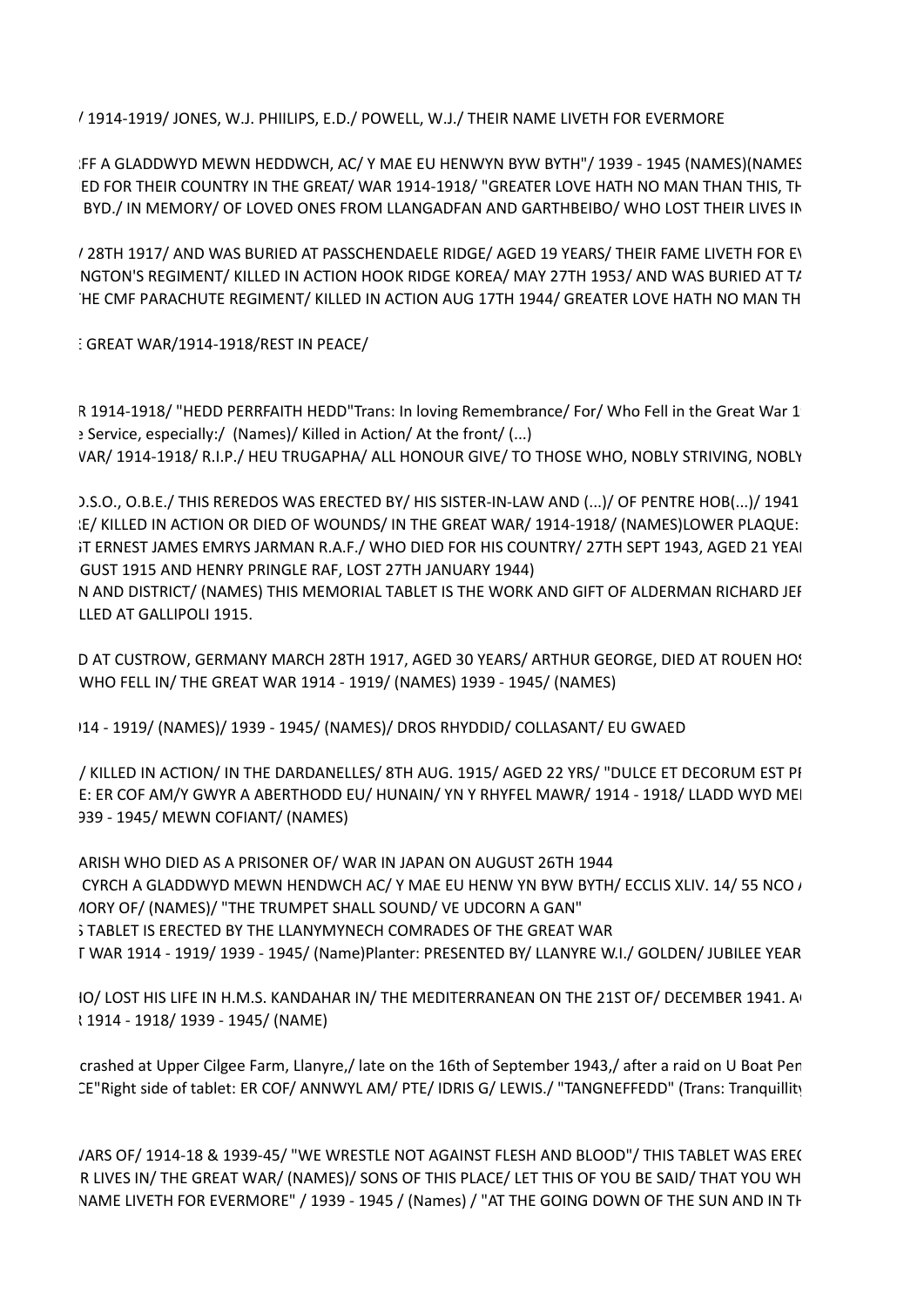I THE GREAT WAR, 1914 - 1919/ (NAMES)/ AND THE WORLD WAR 1939 - 1945/ (NAMES)/ DROS RYDDID

F HIS KING/ AND COUNTRY, DURING THE GREAT WAR, FEB. 22., 1916/ AGED 23 YEARS/ "CHOSEN YOUN IE GREAT WAR/ (NAMES)

ACTION AT YPRES OCT 29TH 1914 AGED 18 YEARS/ HE BEING MADE PERFECT IN A SHORT TIME FULFILL

?YSHIRE YEOMANRY/ DYFFRYN MEIFOD/ BORN NOV. 8TH 1885. KILLED IN ACTION DEC. 27TH. 1917/ IN ) OF WOUNDS, OCTOVER 23RD. 1914. BURIED AT/ PASSCHENDAELE, NEAR YPRES, BELGIUM, AGED 34 YI EX HUSSARS/ WHO FELL IN ACTION IN IBZIA, PALESTINE/ NOV. 28TH 1917. AGED 29/ THIS TABLET WAS I ABRANCE OF/THOSE FROM THIS PARISH WHO/ FELL IN THE GREAT WAR/ 1914 - 1918/ "THEIR NAME LIV

### wn yn eu cofio

AND IN GRATEFUL/ REMEMBRANCE OF THOSE CONNECTED/ WITH THIS PARISH WHO GAVE UP THEIR/ I **LOF THE NETHERLANDS (EXACT WORDING UNKNOWN)** 

/ BORN 1ST DECEMBER 1886,/ DIED 11TH AUGUST 1915,/ FROM WOUNDS RECEIVED WHILE GALLANTRY (NO INSCRIPTION ON SITE. CRASH, ON 24TH DECEMBER 1943, KILLED SGT F.C. MISON AND SGT. L.R. LANGOIS)

> REAT WAR 1914 - 1918/ (NAMES)/ ALSO OF NANTMEL MEN WHO FELL IN THE SECOND GREAT WAR 193 ILLED AUGUST 15 1917/ BURIED IN ST LEGER CEMETERY/ BAPAUME/ R.I.P./ TRALIA/ APRIL 1950/ FLIGHT LT IN THE R.A.F.

> S.A. BOUNI Names listed alphabetically. Memorial is 3m high, 1m wide, 1m deep (apprx) iREAT/ WAR 1914 1919 & THE WORLD WAR 1939/ 1945 REMEMBERING BEOFRE GOD THOSE/ WHO GA' GROW NOT OLD AS WE THAT ARE LEFT GROW OLD, AGE SHALL NOT WEARY THEM NOR THE YEARS CON 10 GAVE THEIR/ LIVES IN THE WAR/ THEIR NAME LIVETH FOR EVERMORE  $-1918/ 1939$  - 1945/ "THEIR NAME LIVETH FOR EVERMORE"

TON/ TO COMMEMORATE THE NAMES OF ITS FAITHFUL SONS/ WHO FOUGHT AND DIED FOR ENGLAND  $\lfloor 1944 \rfloor$ 

> [ WAR 1914-1919. Killed in Action. ALSO IN MEMORY OF/ THE FOLLOWING WHO DIED ON / ACTIVE SERV LIVES FOR/THEIR KING AND COUNTRY IN THE/ GREAT WAR 1914-1919/KILLED IN ACTION/ (NAMES)/ SI S,/ KILLED WHILE LEADING HIS MEN/INTO ACTION AT THE BATTLE OF GUILLEMONT,/ SEPT 3, 1916, AGE **NDS 1982 STAFF SERGEANT P. P. CURRASS**

) THEM HANGS IN A NEARBY CHURCH, LOCATION NOT KNOWN)

918/ (NAMES)/ Y RHAI HYN/ MEWN ANCHOF NI CHANT FOD/ 1939 - 1945/ (NAMES)

IN HONOUR OF THE  $\lambda$ 

LANDEGLEY,/ WHO GAVE THEIR LIVES FOR THEIR COUNTRY,/ IN THE GREAT WAR/ 1914-1919/ (Names) 1939-1945 OR KING AND COUNTRY IN THE/ GREAT WAR 1914 - 1918/ (NAMES) "THEY DIED THAT WE MIGHT LIVE"/

THUNE JUNE 11TH 1918./ AGED 22 YEARS/ "GREATER LOVE HATH NO MAN THAN THIS"

Pilot Officer / JACK ROYSTON HAMAR DFC / 151 Squadron (RAF) / Killed in a flying accident, 24 July 194( 39-1945/ (NAMES)/ 1939-1945/ (NAMES)

HAVING SERVED IN SEVERAL CAMPAIGNS/ IN SPAIN AND PORTUGAL/ FELL AT THE BATTLE OF ALBUERA I / WE WILL REMEMBER THEM

DER, ABBEYCWMHIR/ CWMDAUDDWR, LLANWRTHWL/ NANTMEL AND ST HARMON/ WHO FELL IN THE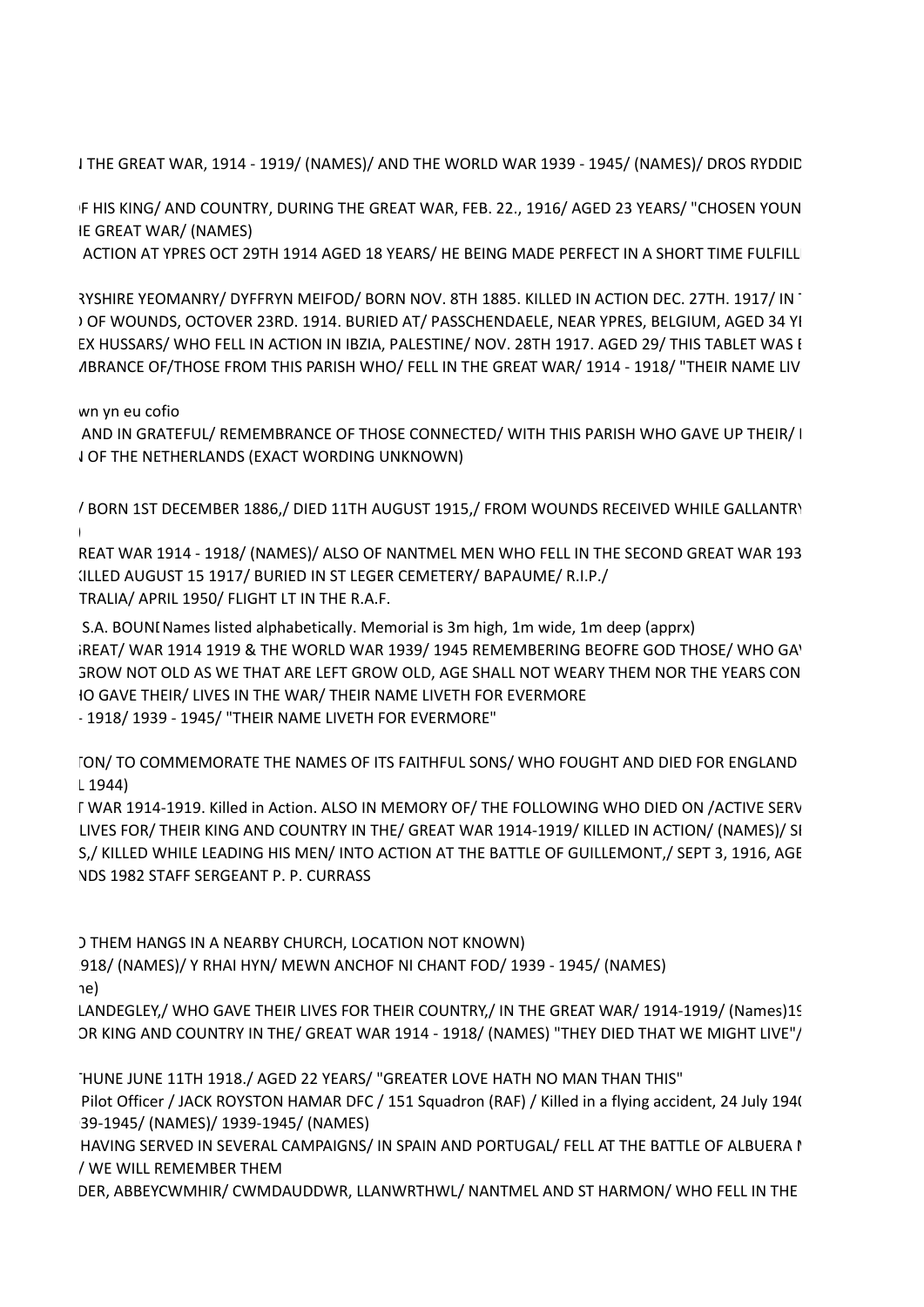THE/ GREAT - WAR, 1914 - 1918./ (NAMES)

VAR 1914 - 1918TABLET: 1914 IN MEMORIAM 1918 TO THE GLORIOUS MEMORY OF THE MEN WHO FELL T WAR(ON BOARD) TO JESUS OUR (PATTERN?)/ AND IN REVERANT AND LOVING/ MEMORY OF THOSE OI SREATER LOVE HATH NO MAN THAN THIS, THAT A MAN LAY/ DOWN HIS LIFE FOR HIS FRIENDS/ YE ARE N N-OWEN MA, JP, EX-HMI, AND THEIR SON GURTH (LIEUT. SWB) WHO WAS KILLED AT SANNI-I-YAT (EXACT E TWO WORLD WARS. THEIR SUN WENT DOWN/ WHILE IT WAS YET DAWN 1-1919// THEIR NAME LIVETH FOR EVERMORE

### DSMITH, SUCCUMBED TO HIS INJURIES)

WAR 1914 - 1918/ (NAMES) THEIR NAMES LIV FOR EVERMORE/ THIS CROSS WAS ERECTED BY THE PARI! HO/ SO LOYALLY TOOK UP ARMS IN DEFENCE OF KING AND COUNTRY IN THE GREAT WAR OF 1914 - 191 DRY OF THE MEN OF/ TROEDYRHIW WHO GAVE THEIR/ LIVES FOR KING AND COUNTRY/ IN THE GREAT V IE/ GREAT WAR OF 1914-1918/ (Names)/ ALSO OF THE MEN WHO SERVED/ IN THE GREAT WAR/ (Name 1MES)/ ALSO OF/ DAVID ALFRED THOMAS, VISCOUNT RHONDDA,/ PENITHON/ FOOD CONTROLLER

R COUNTRY IN/ THE TWO WORLD WARS/ 1914-1918 1939-1945

1914 - 1919 "FAITHFUL UNTO DEATH"

GUARDS/ ERECTED BY THE / TENANTRY OF THE LYMORE ESTATE MANFORD/ ("REX")/ LIEUTENANT ROYAL FIELD ARTILLERY/ KILLED IN ACTION IN FRANCE/ 8TH AUG. 191 IDS OCT. 5th 1916,/ BURIED AT ETAPLES./ ALSO LIEUT. CHARLES HERBERT MORRIS,. 13th R.W.F. ATTACH EAT WAR/ 1914-1918. ID Mrs CROWE.

MBER WHO FELL IN/ THE GREAT WAR 1914 1918/ (Names)/ THEIR MEMORY HALLOWED/ IN THE LAND

3YNLAIS/ (names)/ CWMTWRCH/ (names)/ COLBREN/ (names)/ 3 o'clock face: IN MEMORY OF/ THE FAL

/ CANADIAN CREW. HERE DIED / (NAMES) / "REMEMBER THEM"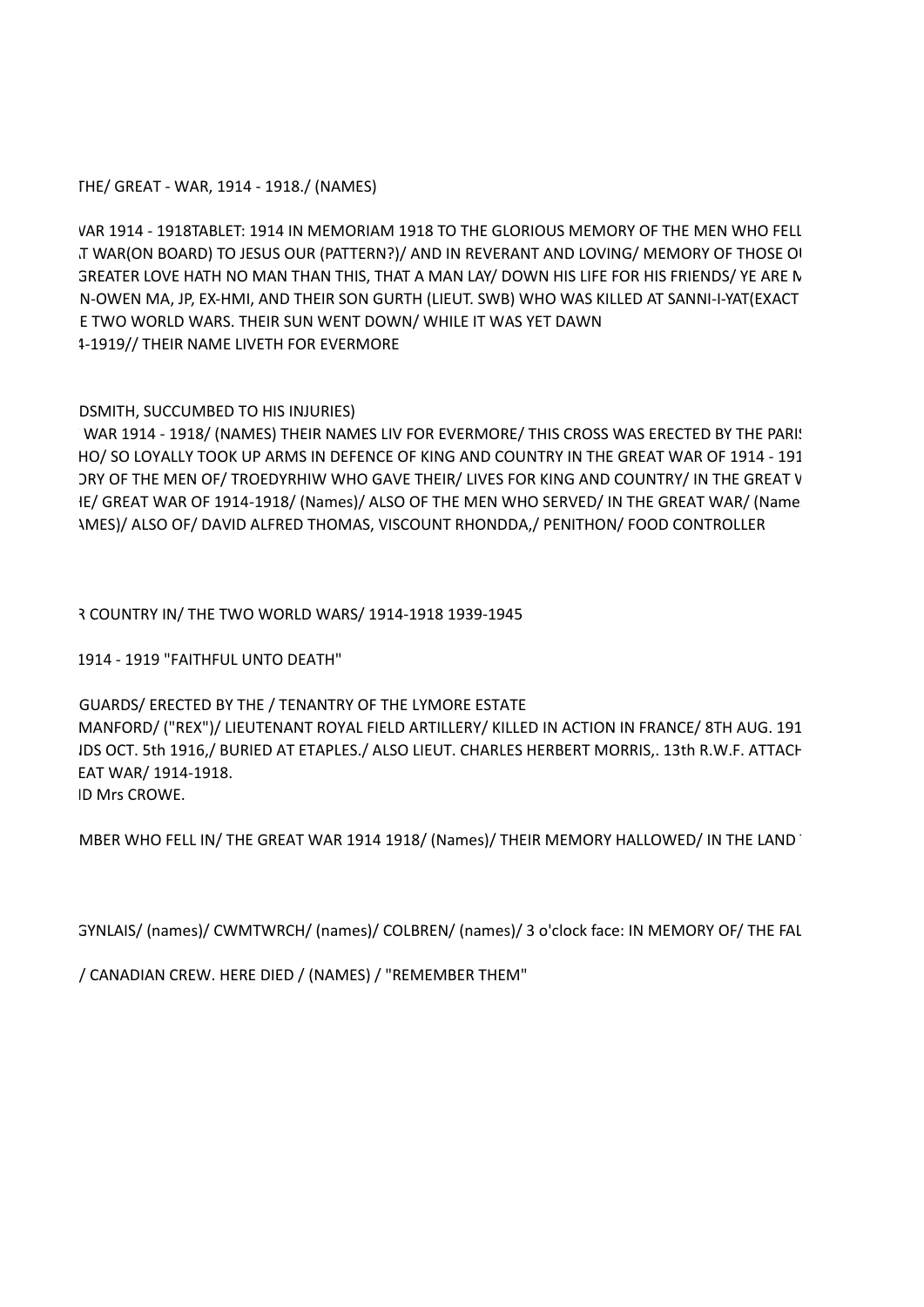eved. Men and women, farmers and farm workers, the Homeguard and the Land Army./ TO HELP OUR

ORLD WAR/ 1939 - 1945/ THEIR NAMES ARE INSCRIBED IN THE/ BOOK OF REMEMBRANCE/ IN PROUD AI DS WERE ADDED/ IN MEMORY OF THE MEN OF THE PARISH WHO LOST THEIR LIVES/ IN THE 1939 - 1945

AL LIFE(ON BASE OF FRAME): TO THE GLORY OF GOD. GIVEN IN LOVING MEMORY OF FRANCES F.A.J. MU

**IPEL HAS BEEN BEAUTIFIED BY THEIR COMRADES AND FRIENDS IN PROUD AND GRATEFUL THANKSGIVIN** 

DDRYCIN FAITH./ THIS MEMORIAL WAS ENGRAVED & PRESENTED/ BY AIRWORK LTD P & E.E. PENDINE A

ROICALLY/ THAT PAIN MAY BE LESSENED/AND HAPPINESS INCREASED. / MAY THEIR COURAGE INSPIRE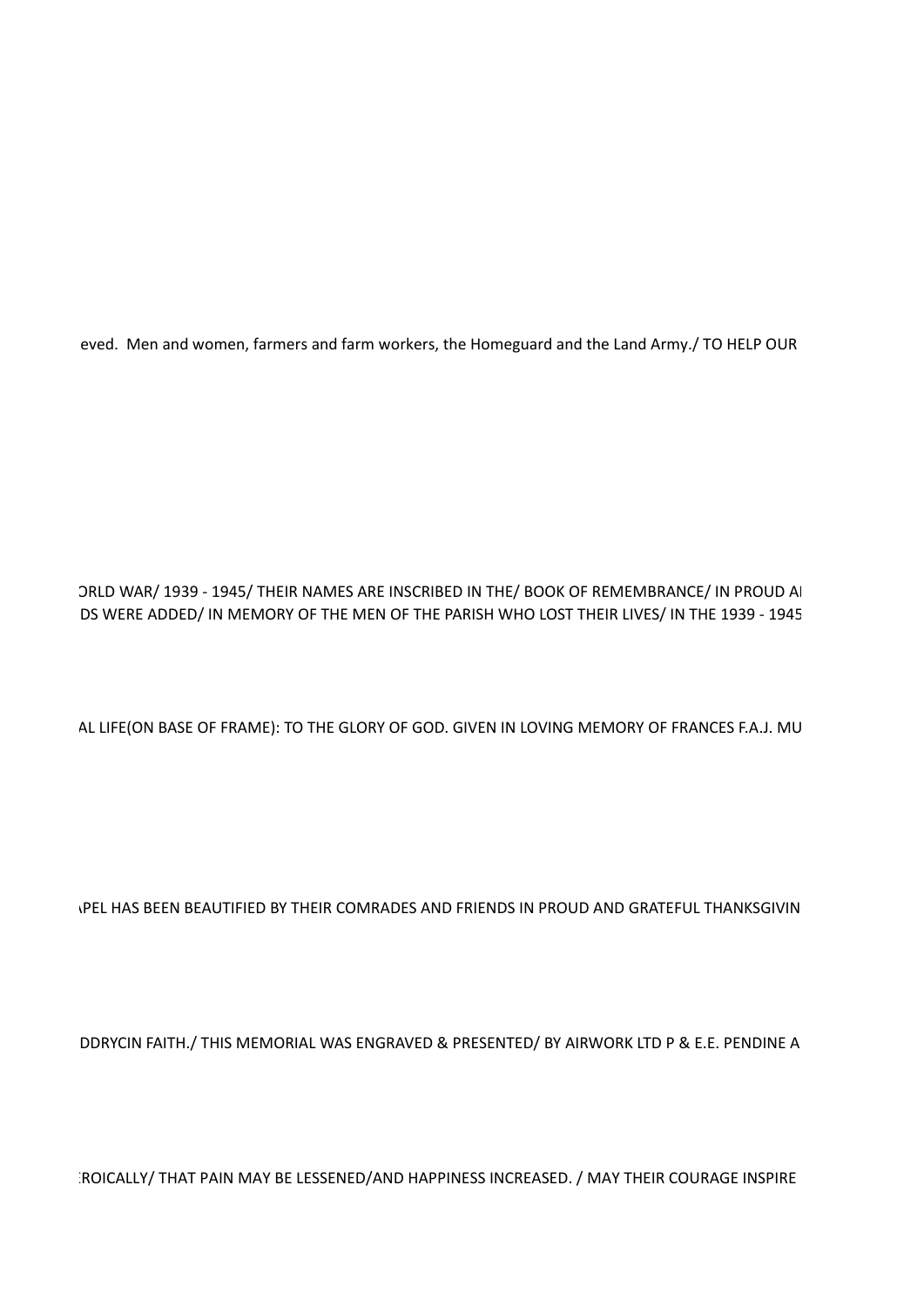IE LOVE BY DEATH - IS TRIED;/ LIVE THOU FOR ENGLAND/ WE FOR ENGLAND DIED/ THESE ALSO/ PAID TH

EPT 17TH 1918, AGED 32 YEARS/ BE THOU FAITHFUL UNTO DEATH AND I WILL GIVE THEE A CROWN OF I

ATION OF THE WHOLE DEFENCE AND TO HIS EXERTIONS THE SAFETY OF THE TOWN WAS LARGELY DUE.

; PARISHES/ WHO GAVE THEIR LIVES FOR/ KING AND COUNTRY/ IN THE/ TWO WORLD WARS/ 1914 - 19 ks be to God which giveth us the/victory throutgh our Lord Jesus Christ./ THIS TABLET/ WAS ERECTED B

T INDIES / AFTER HAVING FILLED UNDER HIS MAJESTY / THE OFFICE OF NAVAL STOREKEEPER AT THAT /

# JUPREME SACRIFICE/ (NAMES)/ THEY SERVED AND (?) AND DIE DOE JUSTICE FREEDOM AND RIGHT. FOR RGEANT ROGER MALCOLM CROFT KILLED IN ACTION WHILST/ SERVING WITH THE GLIDER PILOT REGIMI

CE/ WHILE HOLDING BACK A GERMAN BATTALION FOR/ 10 HOURS WITH ONLY 40 MEN, THEREBY SAVIN ol Blenheim Bomber crashed near this spot/ on 22 SEPTEMBER 1940 during an/ Operational Traning Exe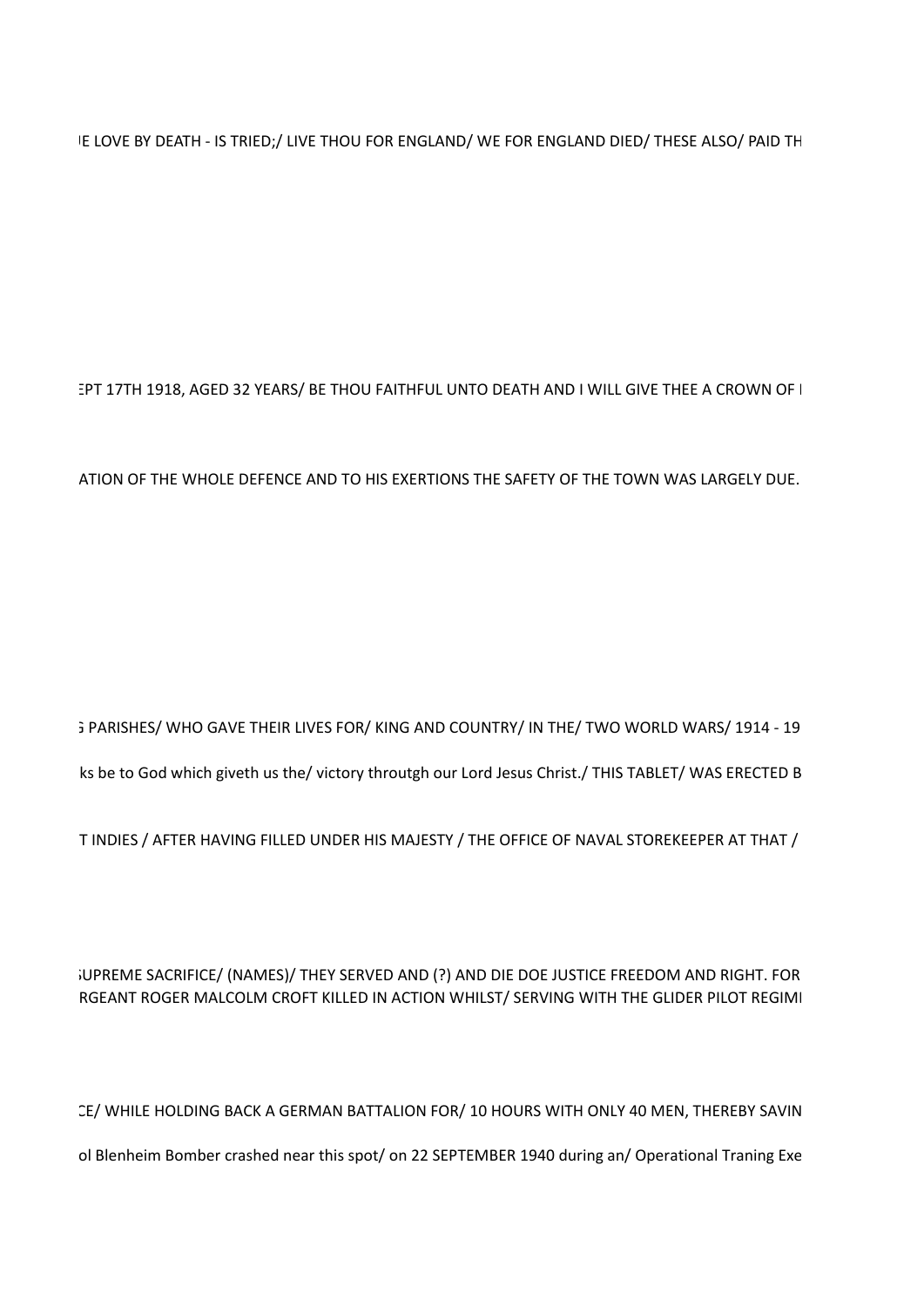IN AND KEBLE COLLEGE OXFORD. HE SERVED THROUGHOUT THE GREATW AR 1914-1919 IN GALLIPOLI,

MORE/ (NAMES)(REVERSE)/ IN HONOURED/ MEMORY OF/ THOSE WHO FELL IN/ THE WORLD WAR/ 193 THEIR YOUNGEST SON LIEUT. 30TH REG WHO FELL DURING THE CRIMEAN WAR/ AT THE BATTLE OF THE ATHER H S MOSTYN PRICE/ OF (GIVELEY?) WHO DIED JUNE 14TH 1932 AND/ AND OF HIS MOTHE HENRII

IY OF/ THOSE MEN FROM HAY AND CUSOP/ WHO FELL IN THE/ SECOND GREAT WAR/ 1939-1945/ (Name

AND HONOURED REMEMBRANCE OF THE MEN WHO GAVE THEIR LIVES IN THE WORLD WAR 1939-45/ (

OF THIS CHURCH WHICH HE SERVED/ IN MANY OFFICES WITH UNTIRING DEVOTION AND ZEAL. HE WAS RITORY/ IN FRANCE JUNE 5TH 1917/ IN THE 20TH YEAR OF HIS AGE/ FROM BOYHOOD HE WAS A HIGHL

,/ EVEN SO THEY ALSO WHICH SLEEP IN JESUS WILL/ GOD BRING WITH HIM "/ ALSO OF HIS WIDOW ELIZ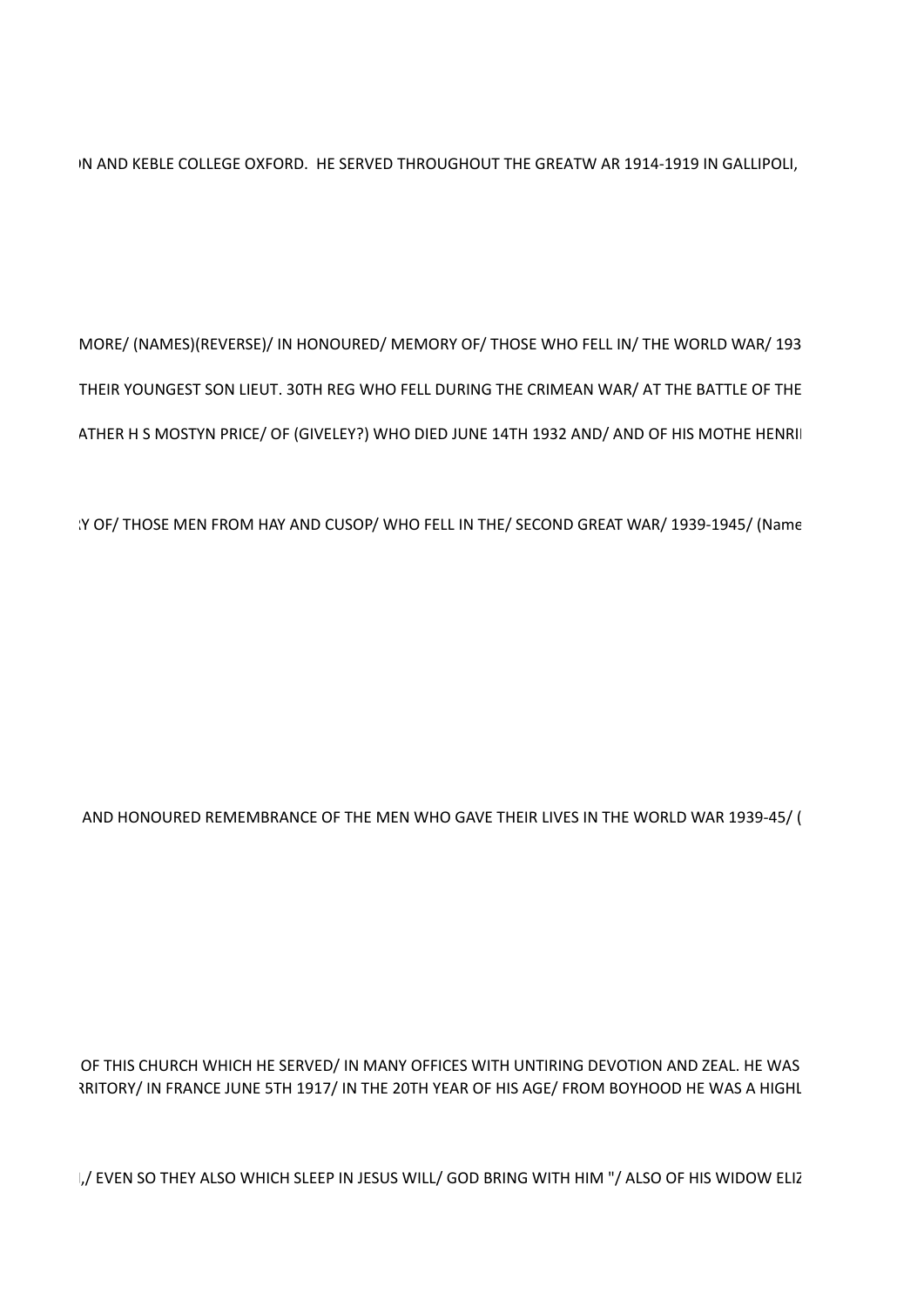- 1945 WAR/ (NAMES)/ THAT WE MIGHT LIVE(BASE - WW1 NAMES)/ ALSO IN GRATEFUL (OBSCURED) AI

945/ OF THIS AMMOUNT THE COUNTIES OF BRECON AND RADNOR SUBSCRIBED #35,417/ THROUGH GC

GIMENT/ AGED/ 19 YEARSCENTRE: THE/ WORLD WAR/ 1939 - 1945/ THE WELCH REGIMENT/ 53RD DIVIS isex. Killed in action with/ the Boers at Bronkorst Spruit Transvaal South Africa Dec 20th 1880./ This bras

IIAL/ THAT MANY FROM THIS PARISH/ WENT AT THE CALL OF DUTY/ TO FIGHT FOR FREEDOM FOR/ THEII MONUMENT IS ERECTED/ IN GRATEFUL MEMORY OF THOSE/ MEN WHO AT THE CALL OF KING/ AND CC IN THE BRITISH MILITARY CEMETERY/ HAVRINCOURT FRANCE/ SLEEP ON DEAR SON IN A SOLDIER'S GRI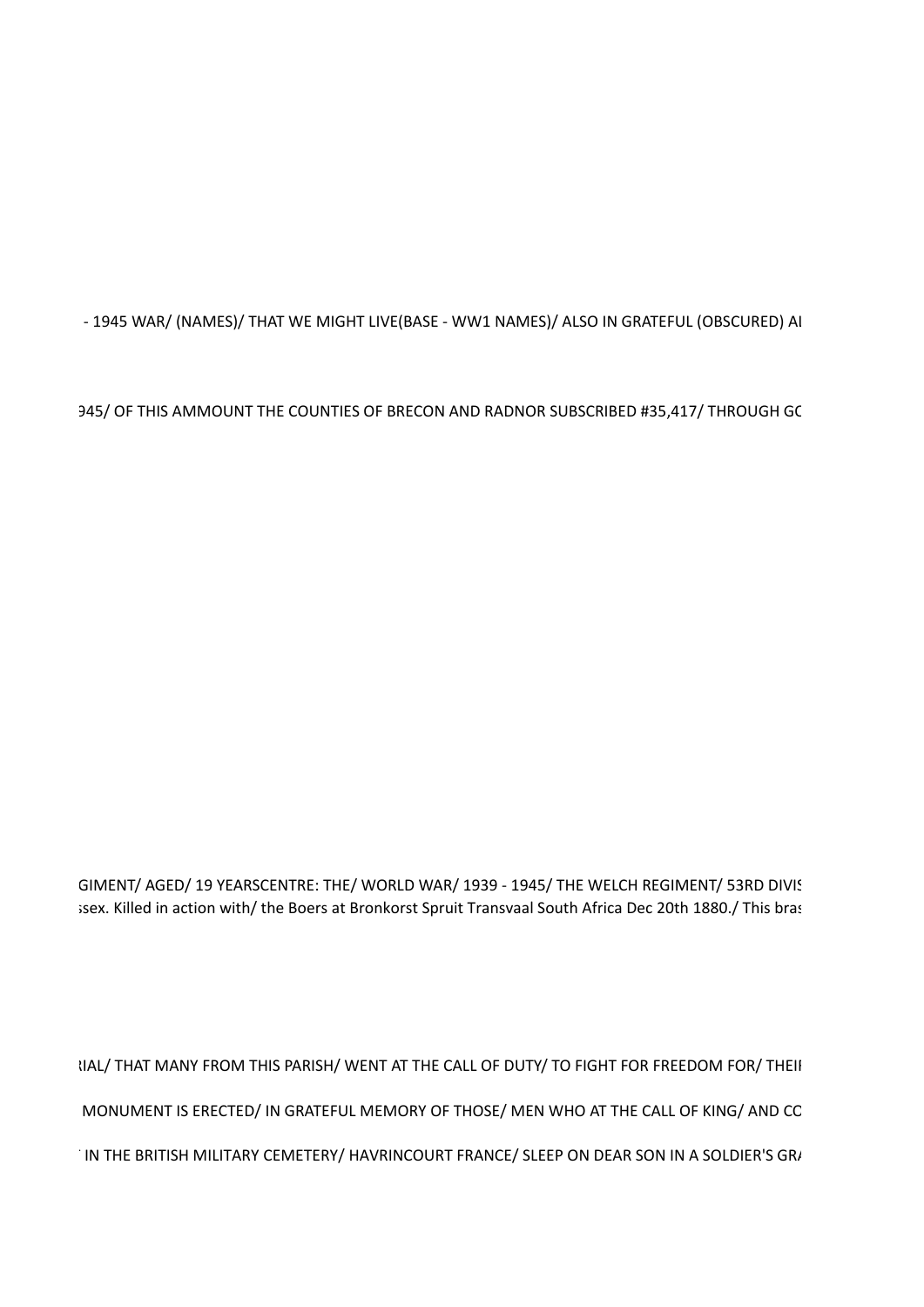; ON SIDE PANELS)(REAR) THIS CROSS/ WAS ERECTED BY THE INHABITANTS/ OF THE BOROUGH OF LLANF HAT A/ MAN LAY DOWN HIS LIFE FOR HIS FRIENDS"/ (Names)Additional tablet: WAR 1939-1945/ (Names)

INGGOK PUSAN/AGED 22 YEARS/O VALIANT HEART/ALL HE HAD, HA GAVE, HIS UNFINISHED LIFE

ALSO/ SEABRIGHT WILMOTT JONES/ H.M.S. CASSANDRA./ DIED JULY 14TH 1920/ THE RESULT OF EXPOS RS,/ AND LIES BURIED IN/ THE BRITISH MILITARY CEMETERY/ AT REICHSWALD FOREST GERMANY

ND BRWYDREIN/ (Names) BU FARW O'R OL - EFFEITHIAU/ (NAMES)TABLET 2: ER COF AMY GWYR A/ ABE

is at La Pallice, SW France./ (Names)/ "We will remember them"/ Erected by local Friends and Llanyre Co

O LIVE/ ARE WORTHY OF YOUR DEAD/ THESE GAVE THEIR LIVES/ THAT YOU WHO LIVE/ MAY REAP A RIC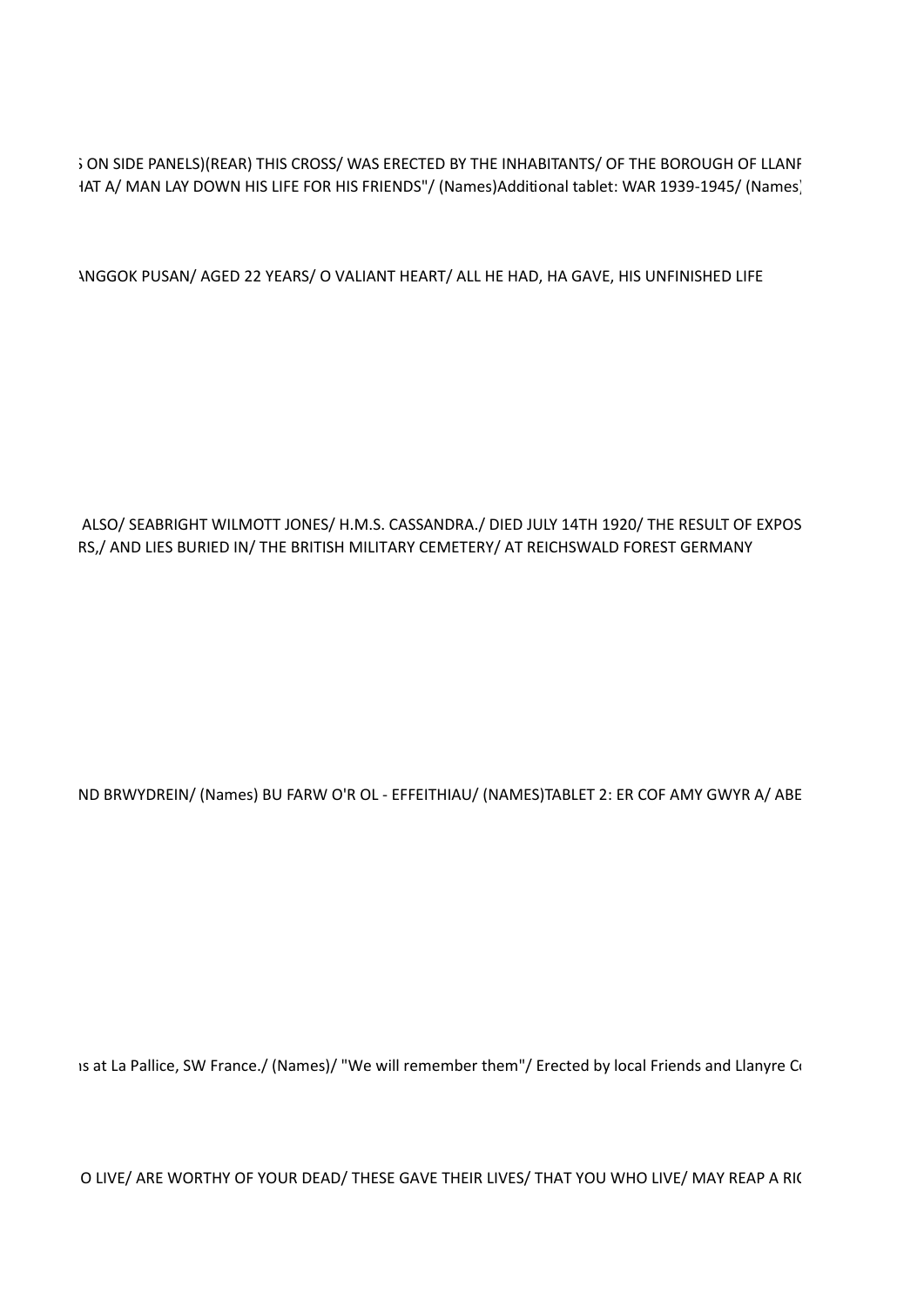G MEN ARE GONE DOWN TO THE SLAUGHTER"/ JER. XLVIII.15./ ALSO BROTHERS OF THE ABOVE NAMED

THE CAPTURE OF/ KHAN ED DREIHEMED, PALESTINE/ AND IS BURIED ON THE SUMMIT WHERE HE FOUG EARS./ ELDER SON OF THE LATE HENRY LLOYD OF PITSFORD/ HALL, NORTHAMTONSHIRE AND OF DOLOI

ETH FOR EVERMORE"/ (NAMES)(EACH SIDE) TO HONOUR THE MEMORY OF THOSE WHO/ SERVED IN TH

LIVES IN THE GREAT WAR/ (NAMES)/ 1939 - 1945/ (NAMES) (MAY?) LIGHT PEPETUAL SHINE UPON THEN

f/ LEADING HIS MEN INTO ACTION/ AT SULVA BAY, GALLIPOLI, ON THE PREVIOUS DAY,/ LAID TO REST O

VE THEIR LIVES FIGHTING IN/ THE CAUSE OF JUSTICE & FREEDOM/ & WHOSE NAMES ARE HERE RECORD DEMN. AT THE GOING DOWN OF THE SUN AND IN THE MORNING/ WE WILL REMEMBER THEM

/ICE. First World War 1914-1919 Lt. Cosmo Lewis Duff Gordon, M.G.C. L.Cpl. H.C Baynham, K.S.L.I. L.Cpl.

' "GRANT THEM ETERNAL REST, O LORD"/ AND/ IN GRATEFUL MEMORY OF/ (NAME)/ WHO LAID DOWN

) / His participation in the Battle of Britain helped to prevent an / invasion of this country and the subjug VIAY 16TH 1812/ AGED 29 YEARS/ AND OF LUCIUS PARSONS AN ENSIGN IN THE SAME REGT/ WHO WAS I 1ST GREAT WAR/ 1914 - 1918/ ALSO IN MEMORY OF/ (Names)/ WHO FELL IN THE 2ND GREAT WAR 193!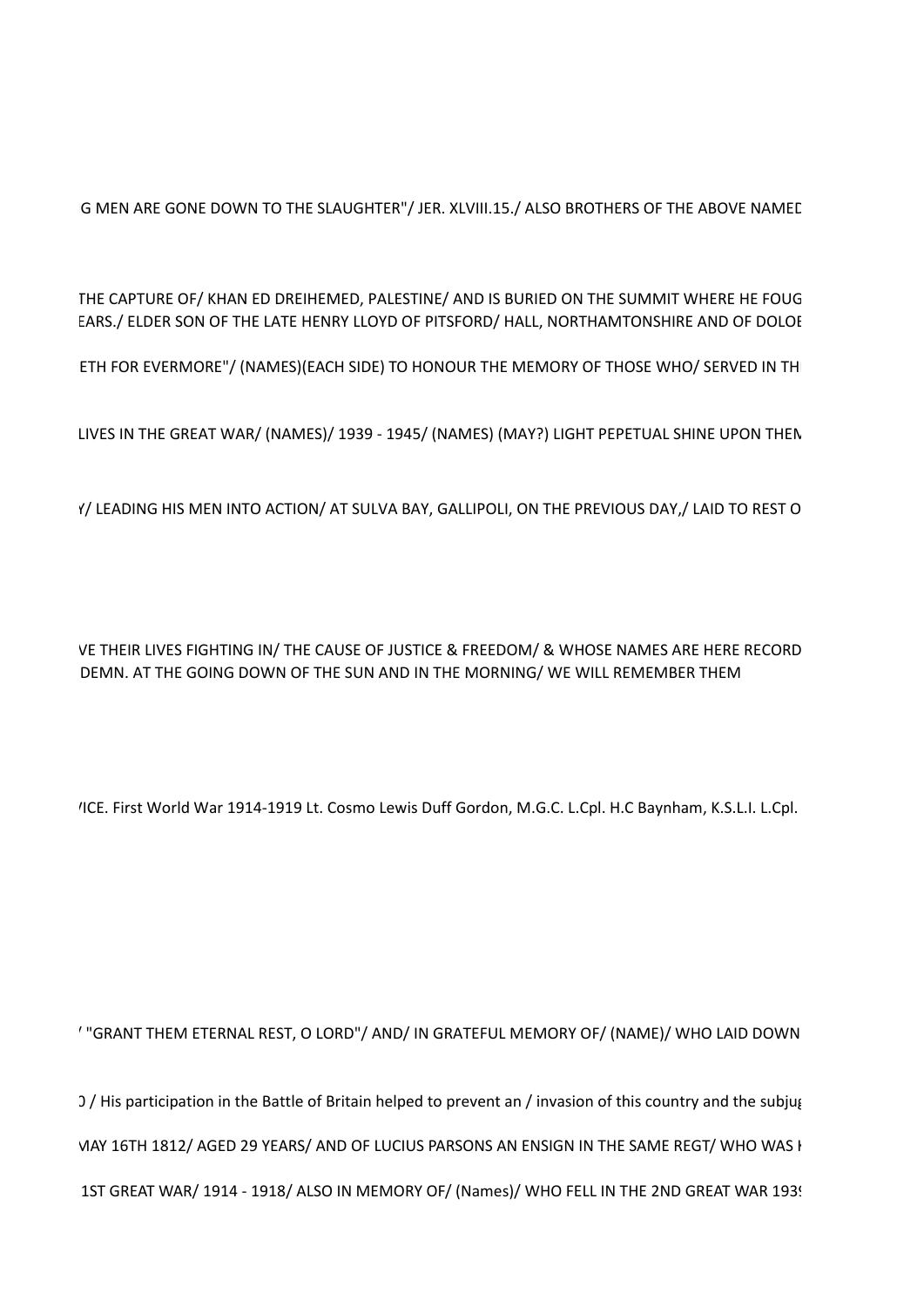### UR SONS/ AND BROTEHRS WHO IN THE/ HOUR OF THEIR COUNTRY'S/ PEIL SET THE SAFETY OF THEIR/ O' 1Y FRIENDS, IF YE DO WHATSOEVER I COMMAND/ YOU. ST JOHN XV 12 13 & 14/ (Names) PEOPLE OF PEI

IED TO 59th R.A.F./ BORN FEB 4th 1892, MISSING IN FRANCE APL.(sic) 13th 1917,/ SONS OF THE LATE W

LEN OF THE/ TWO WORLD WARS/ 1914-1918/ 1939-1945/ "WE WILL/ REMEMBER THEM"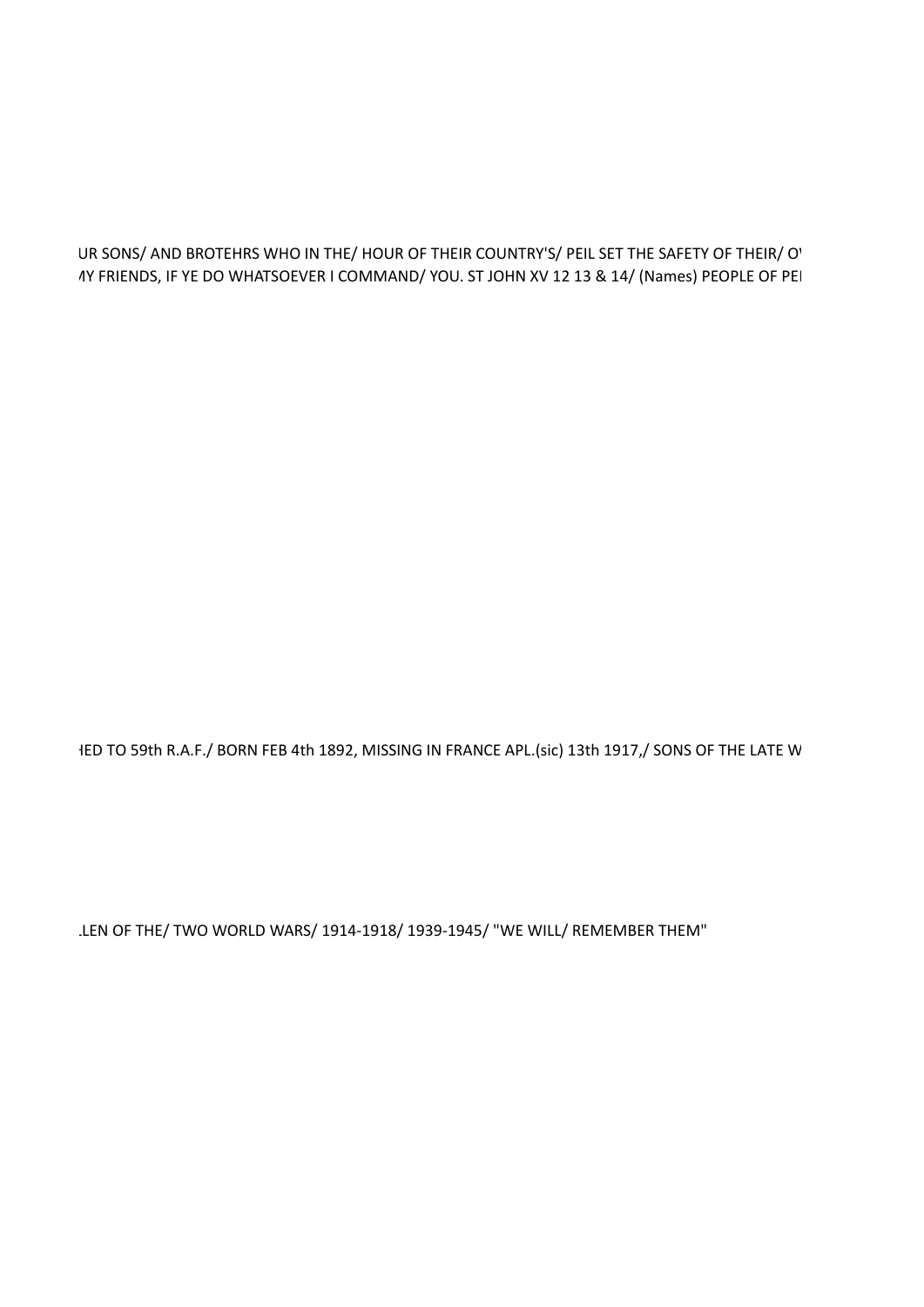COUNTRY DURING A CRISIS IS THE GREATEST/ HONOUR AND DUTY/ MAE'N DDYLETSWYDD AC ANRHYD

ND GRATEFUL THANKSGIVING(CASE IN INSCRIBED): THE PANELLING AND PEWS IN THIS CHAPEL HAVE BE i WAR WHOSE NAMES ARE GIVEN BELOW/ (NAMES)3 AND 9 O'CLOCK FACES: (NAMES)12 O'CLOCK FACE:

G./ ETERNAL REST GRANT THEM O LORD./ MAY LIGHT PERPETUAL SHINE UPON THEM AND MAY THEY RI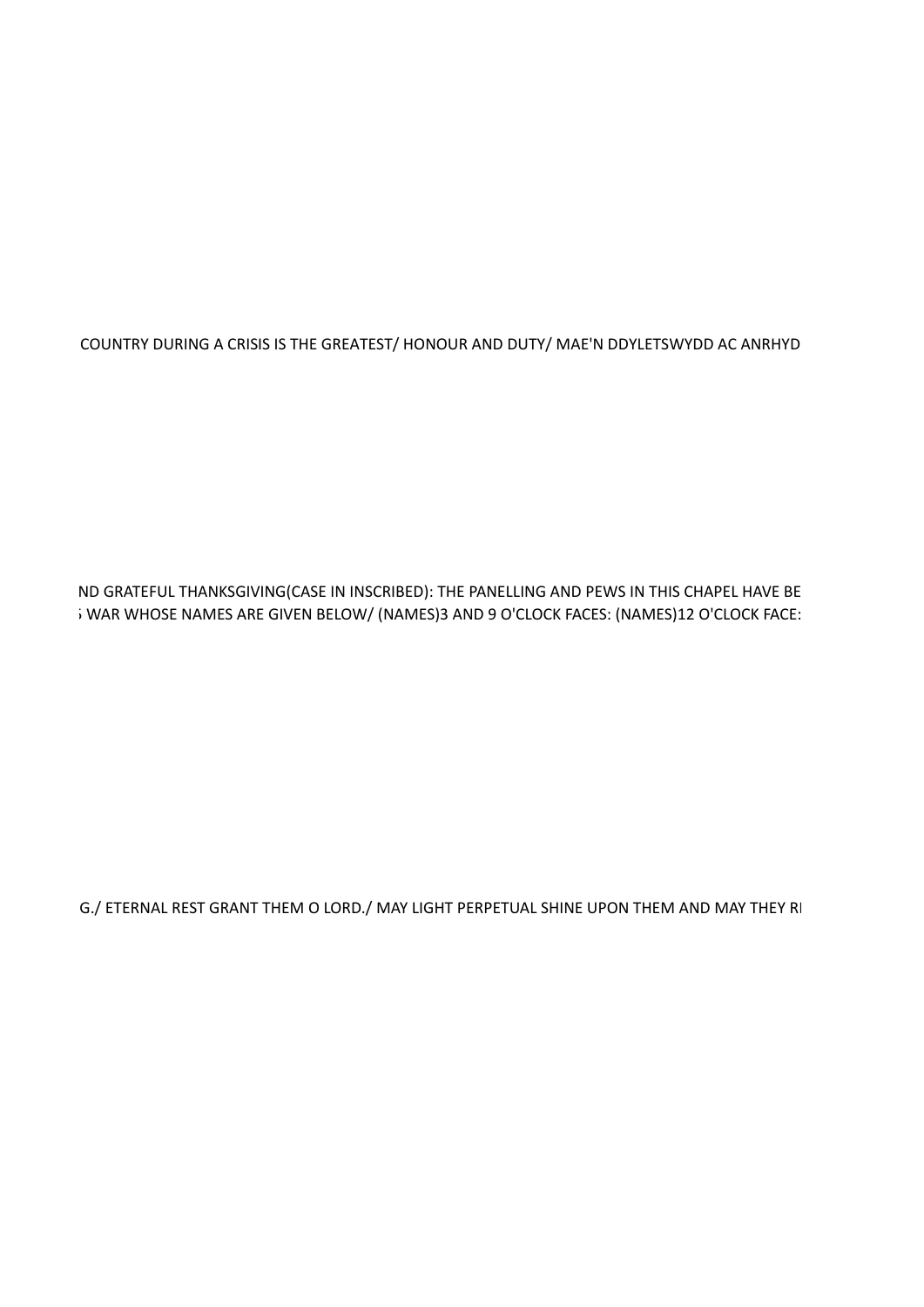IG/ THE BRITISH LINE./ HE SPENT HIS BOYHOOD IN THIS PARISH/ A TRUE AND GALLANT SOLDIER

ENT SEPTEMBER 18TH 1944 BURIED AT ARNHEM SONS OF THE LATE MAJOR R CROFT/ AND MARY ELIZA

18/ AND/ 1939 - 1945/ THEIR NAMES ARE RECORDED IN THE/ GARDEN OF REMEMBRANCE/ AND SHALL Y THE/ LANDOWNERS AND PARISHIONERS/ AS A TOKEN OF SINCERE/ RESPECT AND THANKS./ 1939-194

ERECTED BY HIS SORROWING FATHER./ "FATHER IN THY GRACIOUS KEEPING, LEAVE ME NOW THY SERV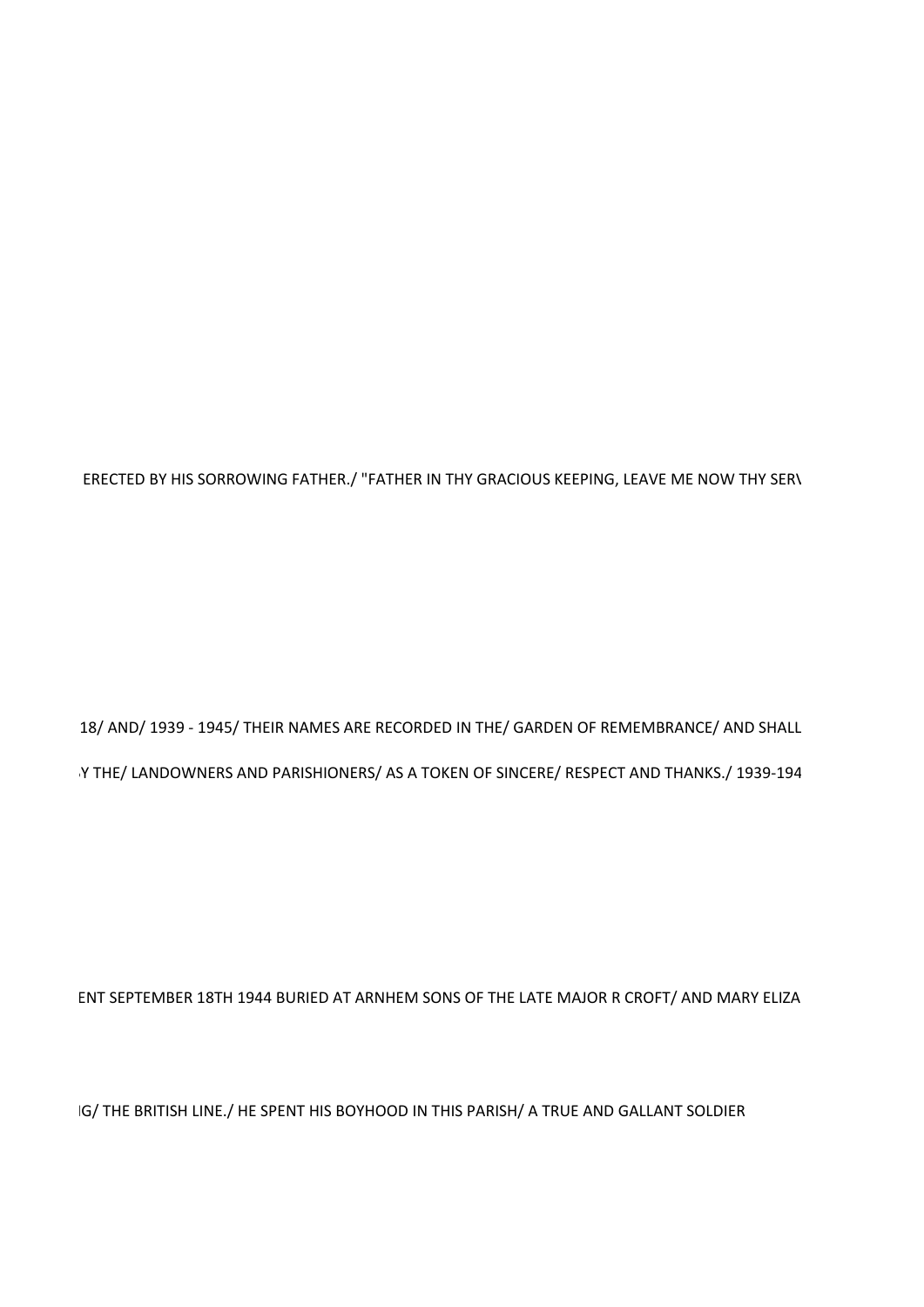(WOUNDED) FLANDERS, FRANCE, SALONICA AND BULGARIA. FOR HIS DISTINGUISHED SERVICE WITH TH

DISTINGUISHED/ AS A LAY PREACHER, MEMBER OF THE CHOIR AND AS A CLASS LEADER;/ WAS BELOVEI .Y ESTEEMED MEMBER OF/ THIS CHURCH & CHOIR AND GAVE PROMISE OF GREAT USEFULNESS/ "WHAT

'ABETH MARY GOLD,/ BORN JULY 18th 1818, DIED MARCH 27th 1872/ ONLY SISTER OF JOHN NAYLOR E!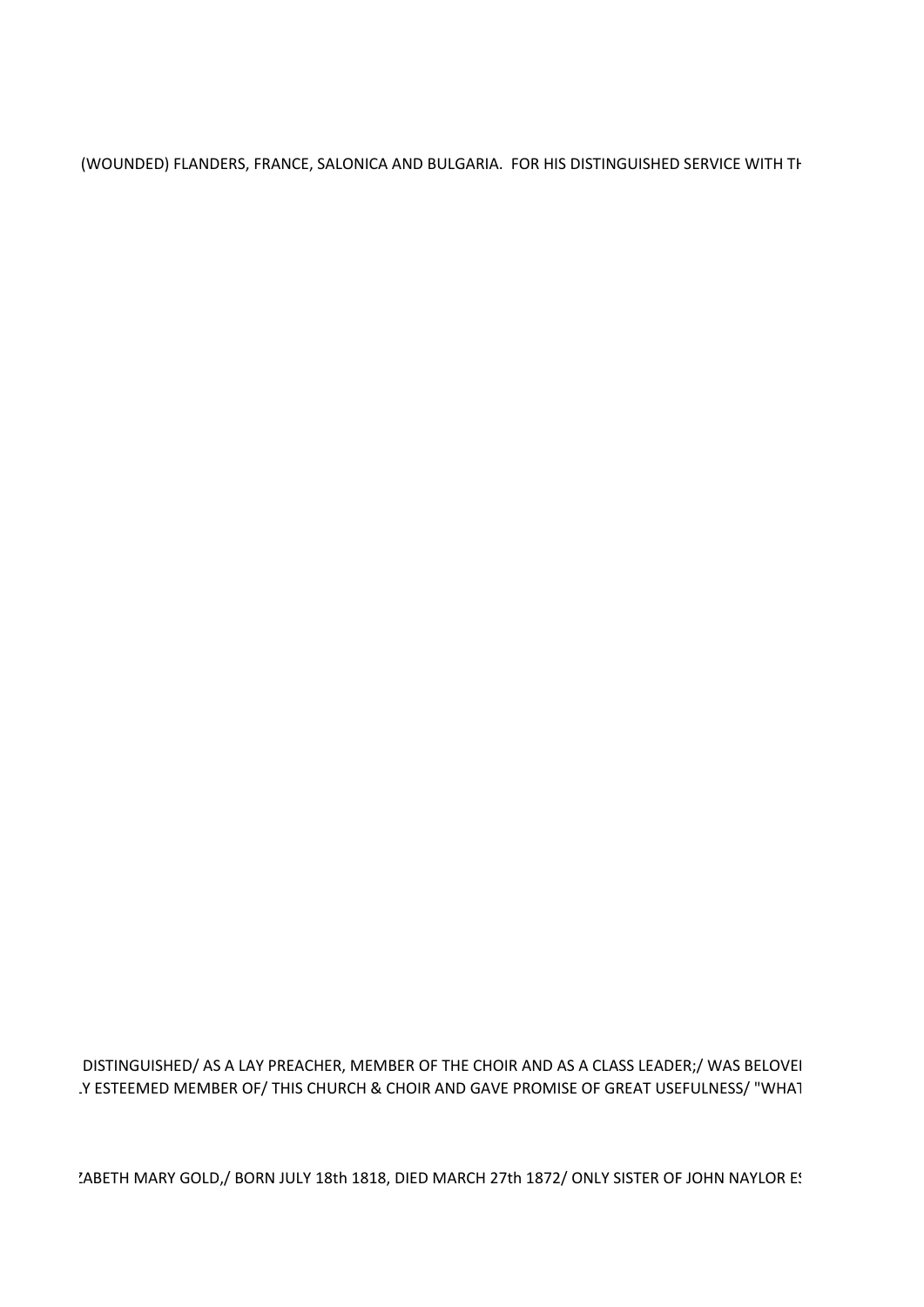LL OTHERS FROM/ THE PARISH WHO/ (OBSCURED) KING AND COUNTRY(REVERSE) DEDICATION REPEATE

IDS GOOD GRACE, THROUGH STRENGTH OF ENGLISH OAK/ WE HAVE PRESERVED OUR FAITH, OUR THRO

SIONRIGHT SIDE: DIED OF WOUNDS/ RECEIVED IN/ ACTION AT/ ALPEN, GERMANY/ 7TH MARCH 1945/ BL is is erected by his three brothers and his sister as a record of t heir affection/HE FOUGHT A GOOD FIGH

R KING AND FOR THEIR/ COUNTRY. MANY OF WHOM MET A HERO'S DEATH IN FOREIGN/ LANDS/ HUNEN JUNTRY LEFT ALL THAT WAS/ DEAR TO THEM. THEY MADE THE/ SUPREME SACRIFICE THAT/ OTHERS MIG AVE/ YOUR LIFE FOR YOUR COUNTRY YOU NOBLY GAVE/ ON EARTH THERE'S STRIFE, IN HEAVEN THERE'S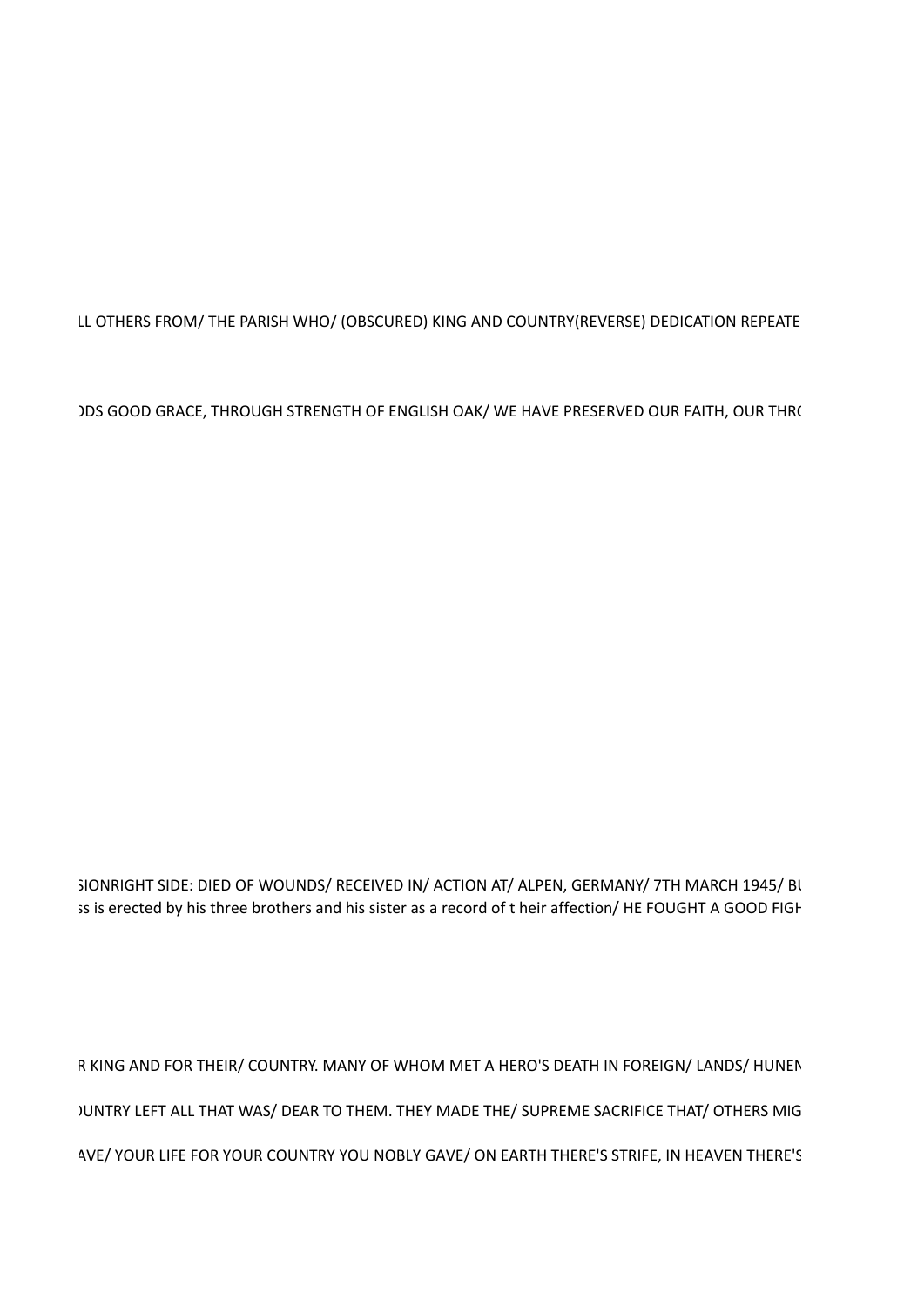"YLLIN/ IN GRATEFUL AND AFFECTIONATE MEMORY/ OF THOSE BRAVE MEN FROM THIS BOROUGH/ WHO

RTHODD EU HUNAIN/ 1939 - 1945/ LLADD WYD NEU BU FARW/ O GANLYNIAD Y BRWYDRO/ (Names)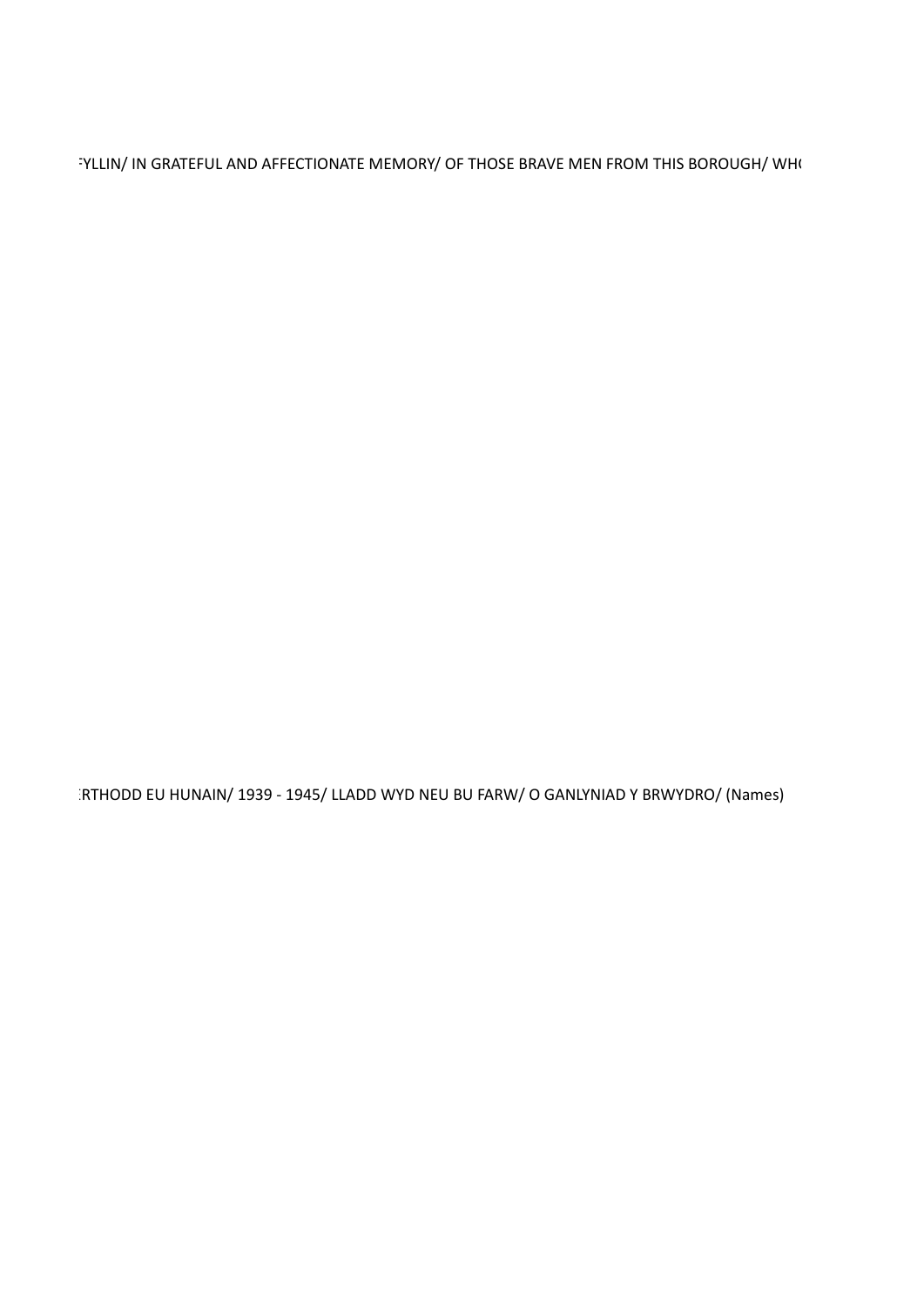)/ JOSEPH EVANS/ FELL IN ACTION AUGUST 30TH 1918. AGED 23 YEARS./ AND WILLIAM PETER EVEANS.,

E GREAT WAR. 1914 - 1918/ "THE LORD MADE ME HAVE DOMINION OVER/ THE MIGHTY"/ (NAMES)ALS(

N IMBROS ISLAND/ BELOVED BY ALL WHO KNEW HIM./ ERECTED BY HIS DEVOTED MOTHER.

ED/ 1914 - 1919/ (NAMES)/ 1939 - 1945/ (NAMES)/ THIER GLORY SHALL NOT BE BLOTTED OUT/ THEIR I

L. Stokes, Hereford Regt. Pte.W. Stokes, Welsh Regt. Pte. J. Davies, S.W.B. Pte. T. Jones, K.S.L.I. Pte. E. Jc

gation of its people. / "NEVER IN THE FIELD OF HUMAN CONFLICT / WAS SO MUCH OWED BY SO MANY" KILLED AT THE BATTLE OF THE PYRENEES/ JULY 28TH 1813, AGED 18 YEARS/ AND OF HENRY PARSONS CA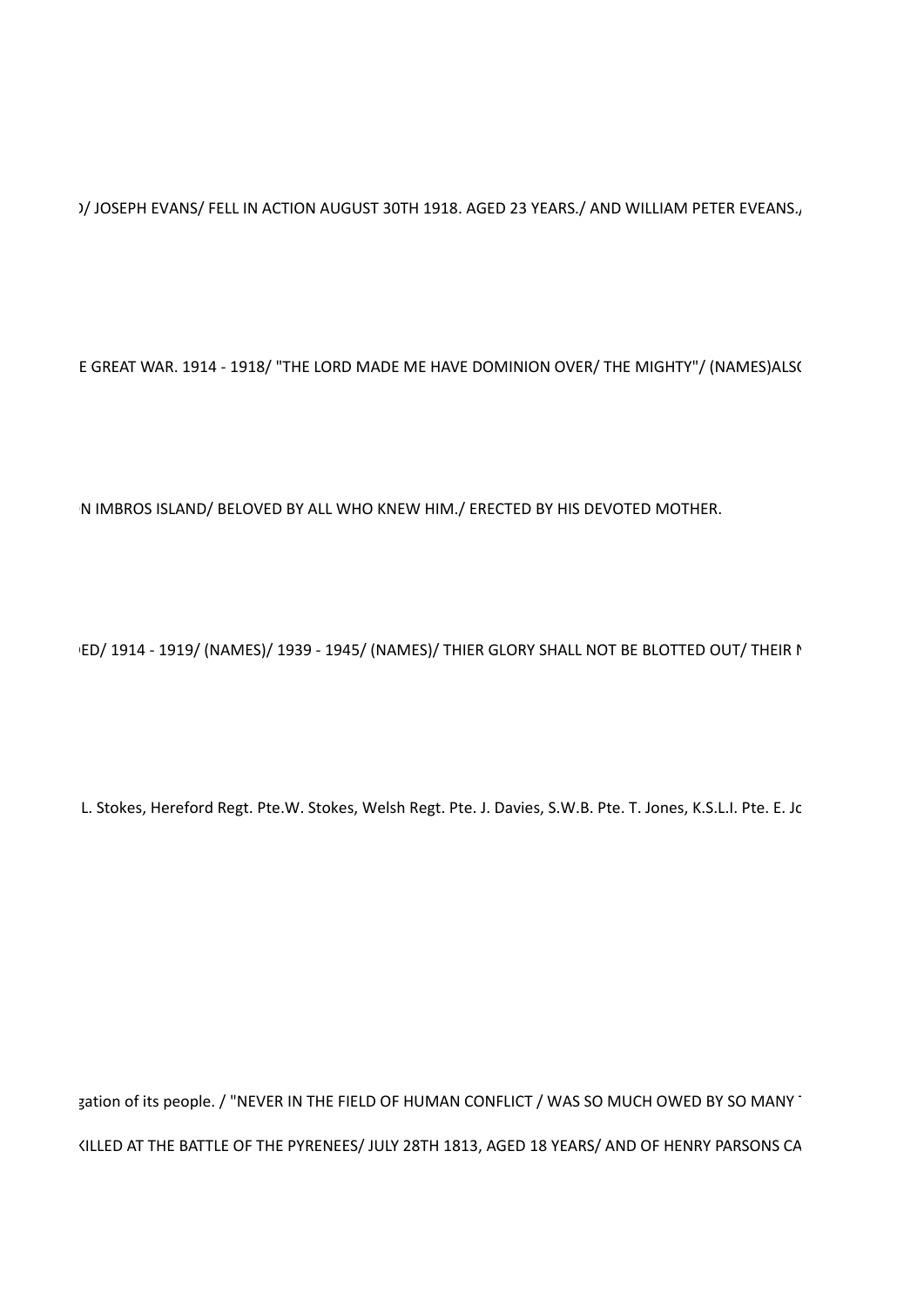## WN LIVES AND DIED IN THE/ 1914 GREAT WAR 1918/ (NAMES) THIS GATE IS DEDICATED IN REMEMBRAN NRHOS, HOLD THE MEMORY DEAR/ OF THESE BRAVE SONS WHOSE NAMES ARE LETTERED HERE/ THEY I

'ILIAM MORRIS & MRS MORRIS,/ (SEVERN VILLA, WELSHPOOL.)/ ERECTED BY MOTHER, SISTERS & BROTI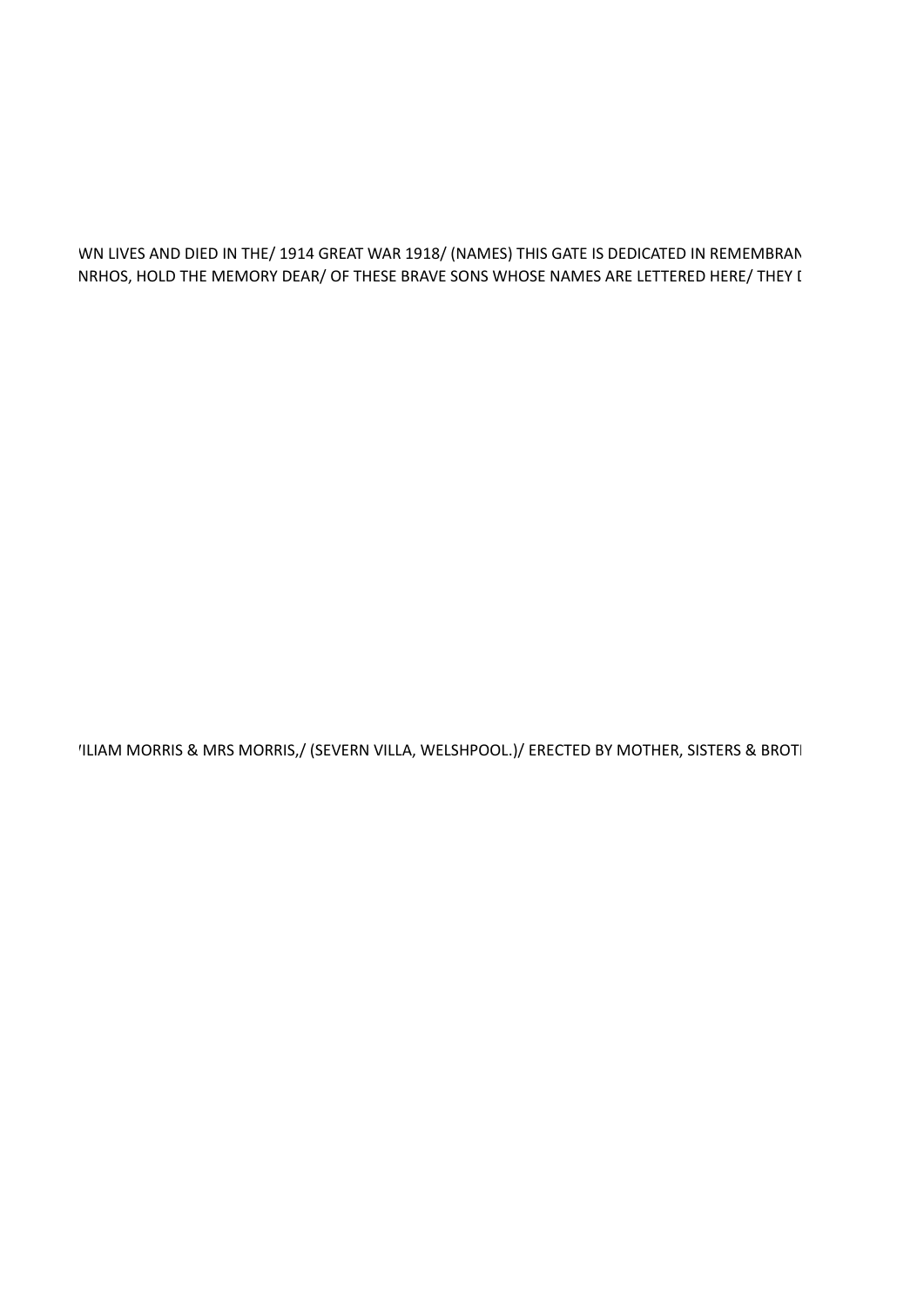EN GIVEN BY THE COMRADES AND FRIENDS AS A PERMANENT MEMORIAL TO THOSE WHO FELL.

EST IN PEACE.IN MEMORY OF ALL RANKS OF THE SOUTH WALES BORDERS ... 2ND LIEUTENANT H.E.F. SKI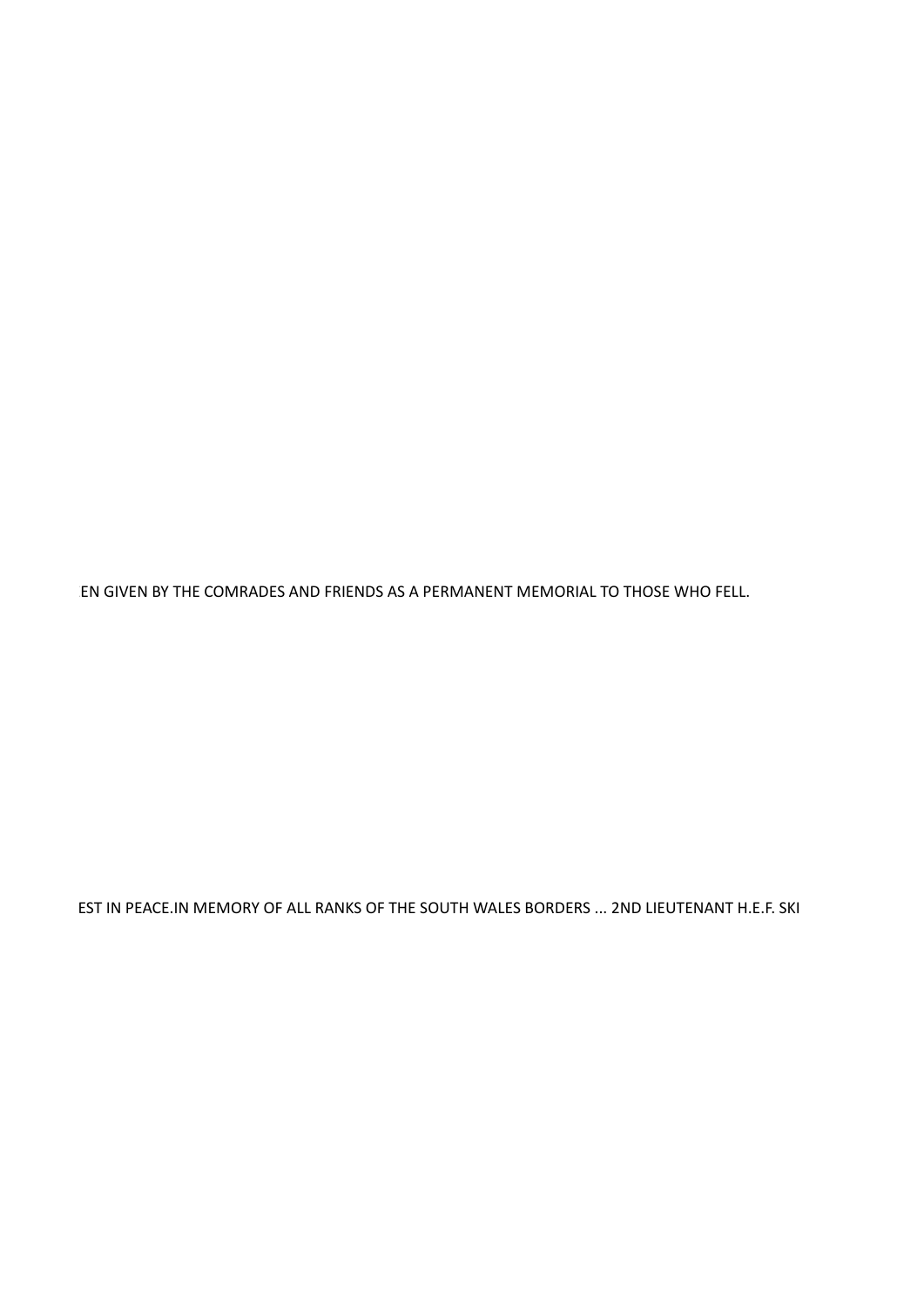BETH CROFT OF THORNE EVENJOBB RADNORSHIRE/ O CROSS THAT LIFTEST UP MY HEAD/ I DARE NOT A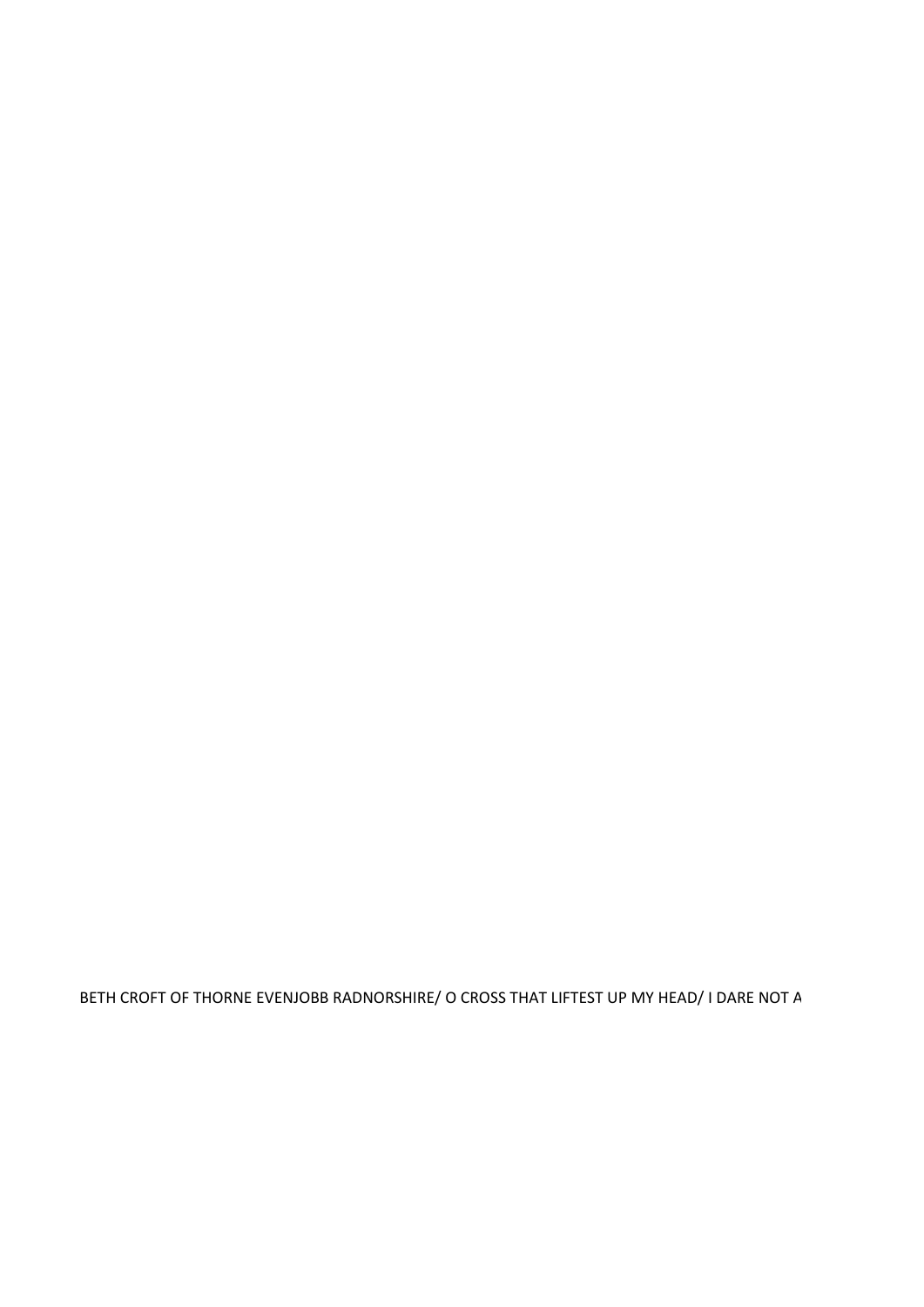HE BRITISH MILITARY MISSION IN THE BALKANS HE WAS CREATED A CHEVALIER OF THE ORDER OF GEOR

D BY THE MEMBERS OF THE CHURCH & CIRCUIT WHICH HE SERVED SO WELL./ "GREATER LOVE HATH NC **FI SAY UNTO YOU, WATCH" MARK 13-37/ FROM THIS TEXT/ CAPTAIN ALLCOCK PREACHED HIS SERMON.**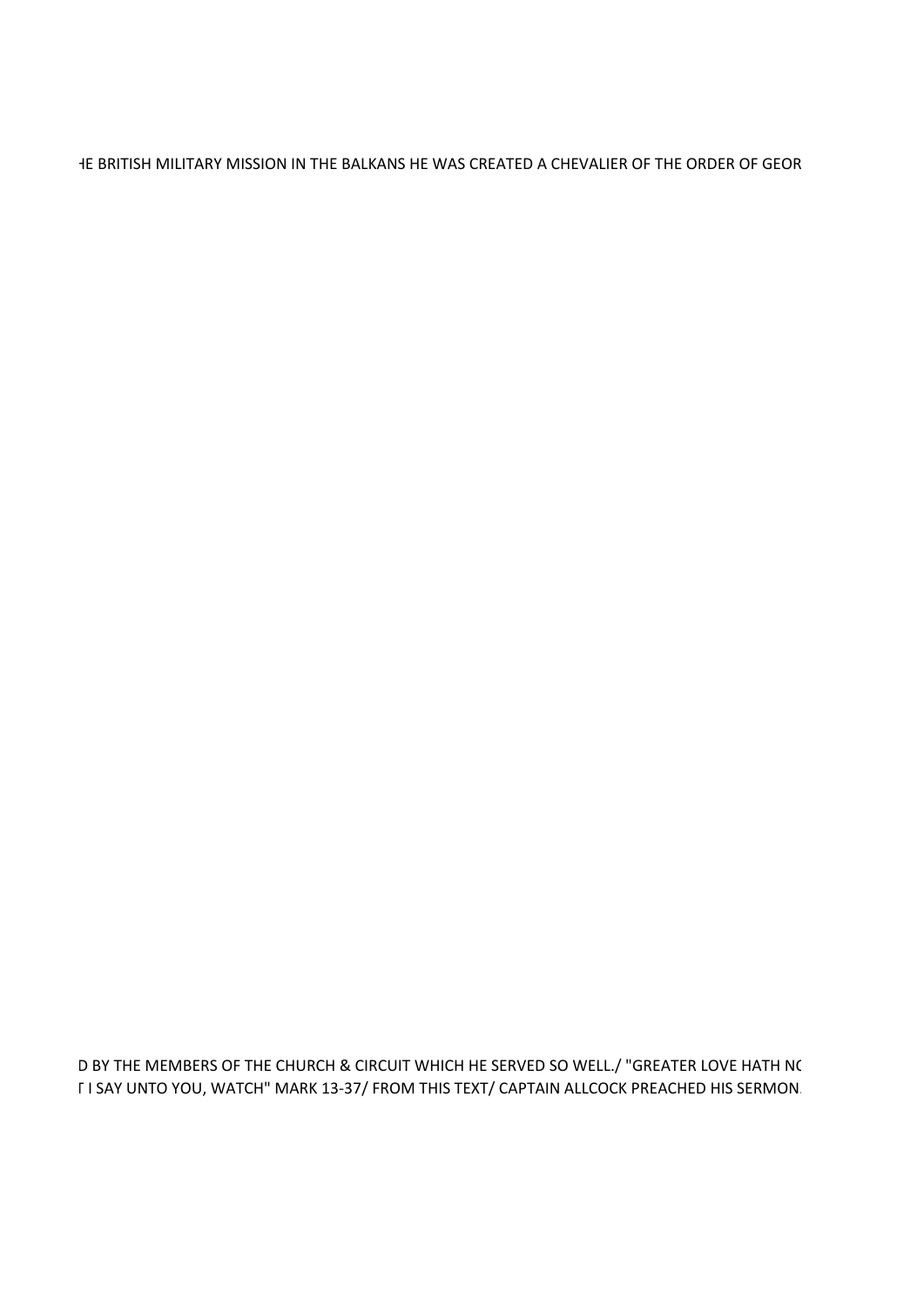ONE, OUR LAND/ NOW WITH OUR FREEDOM SAVED FROM TYRANTS YOKE/ WE PLANT THESE TREES. REI

JRIED IN THE/ REICHWALD FOREST/ BRITISH CEMETERY/ GERMANY/ THESE PANELS/ WERE INSERTED/ BY

IHT LIVE IN FREEDOM/ LET THOSE THAT COME AFTER/ SEE TO IT THAT THEIR NAMES/ ARE NOT FORGOTT ; REST/ THEY MISS YOU MOST WHO LOVE YOU BEST./ THERE IS A LINK WHICH DEATH CANNOT SEVER/ L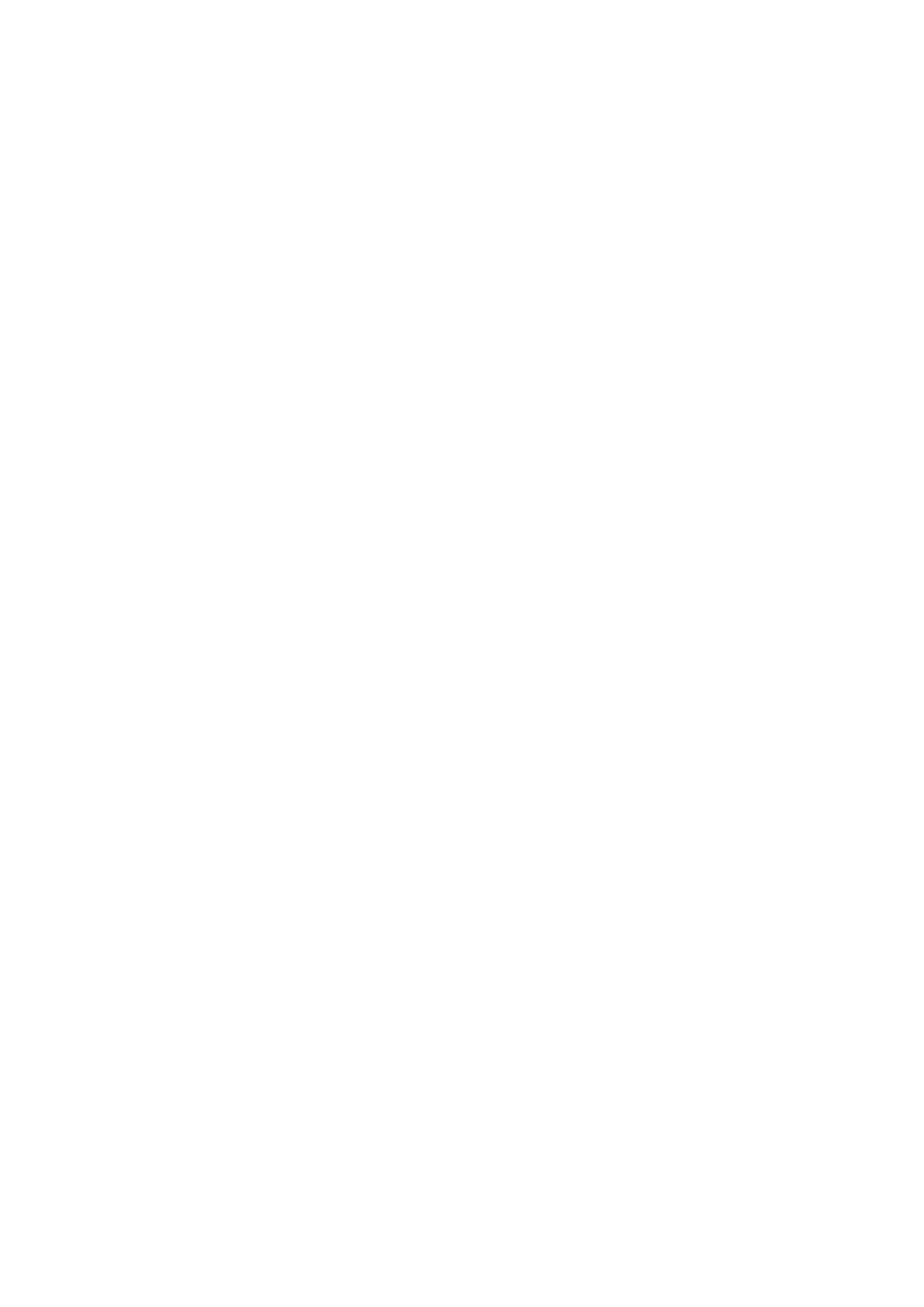/ DIED OF WOUNDS RECEIVED IN ACITON/ SEPT. 15TH 1918. AGED 19 YEARS./ BOTH OF THE R.W.F./ SOI

) OF (NAME)/ DIED ON ACTIVE SERVICE/ AUGUST 23RD 1945/ "FOLD HIM IN THINE ARMS O LORD AND I

mes, New South Wales Regt. Pte. C. Aspley, Manchester Regt. Pte. A. Evans, M.G.C. Pte. G. Ball, S.L.I. Sec

TO SO FEW" / Winston S. Churchill 21 August 1940 / This plaque was proudly commissioned by John Bed .PT IN THE 47TH REGT. OF FT./ WHO WAS WOUNDED AT THE BATTLE OF VITTORIA IN SPAIN/ JUNE 21 181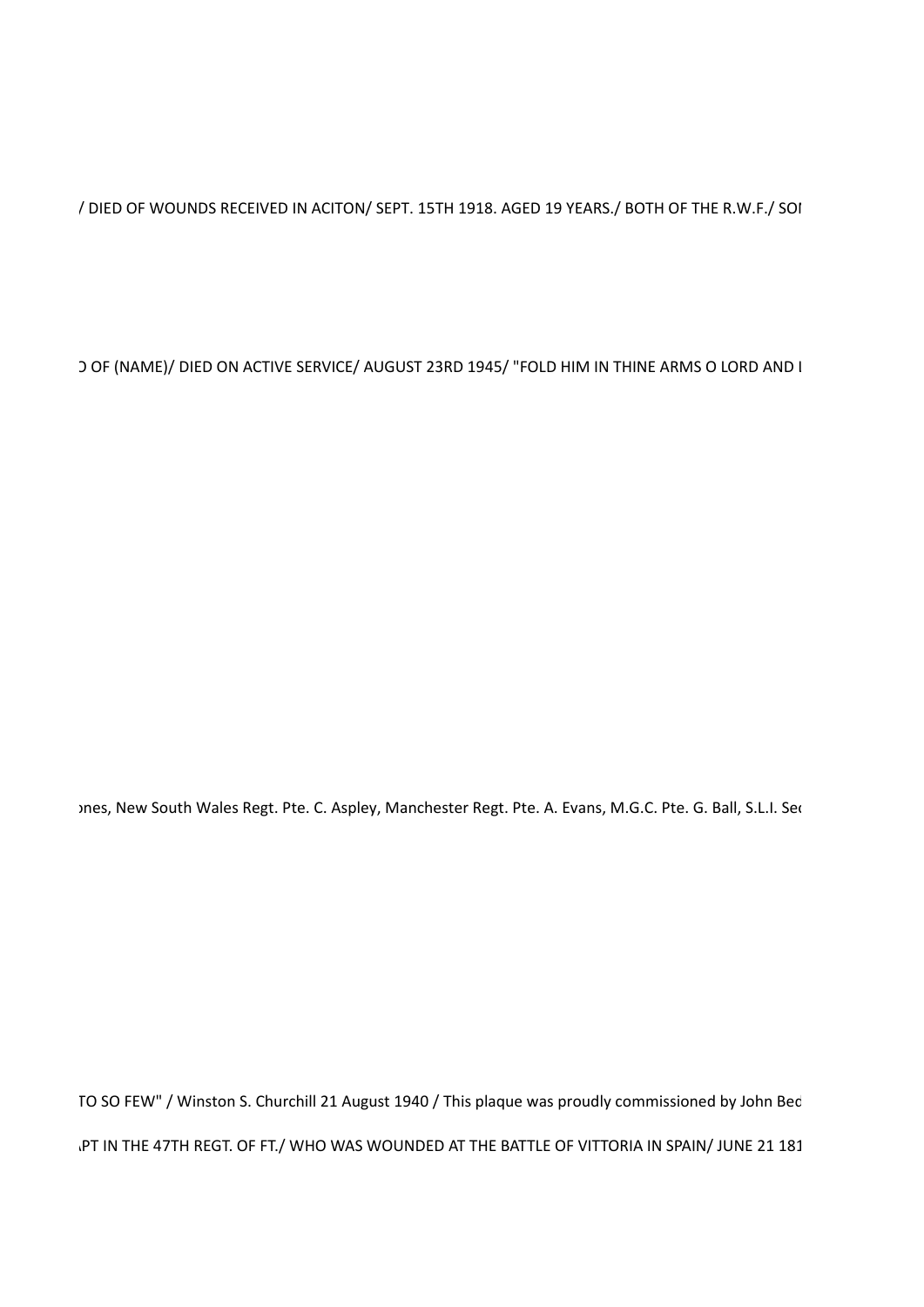ICE/ (ILLEGIBLE) OF PENRHOS CHURCH/ THEY WERE A WALL UNTO US BOTH BY/ NIGHT AND DAY JIED FOR THIS DEAR LAND WHERE WE WERE BRED:/ MAY WE, WHO LIVE, LIVE WORTHY OF OUR DEADR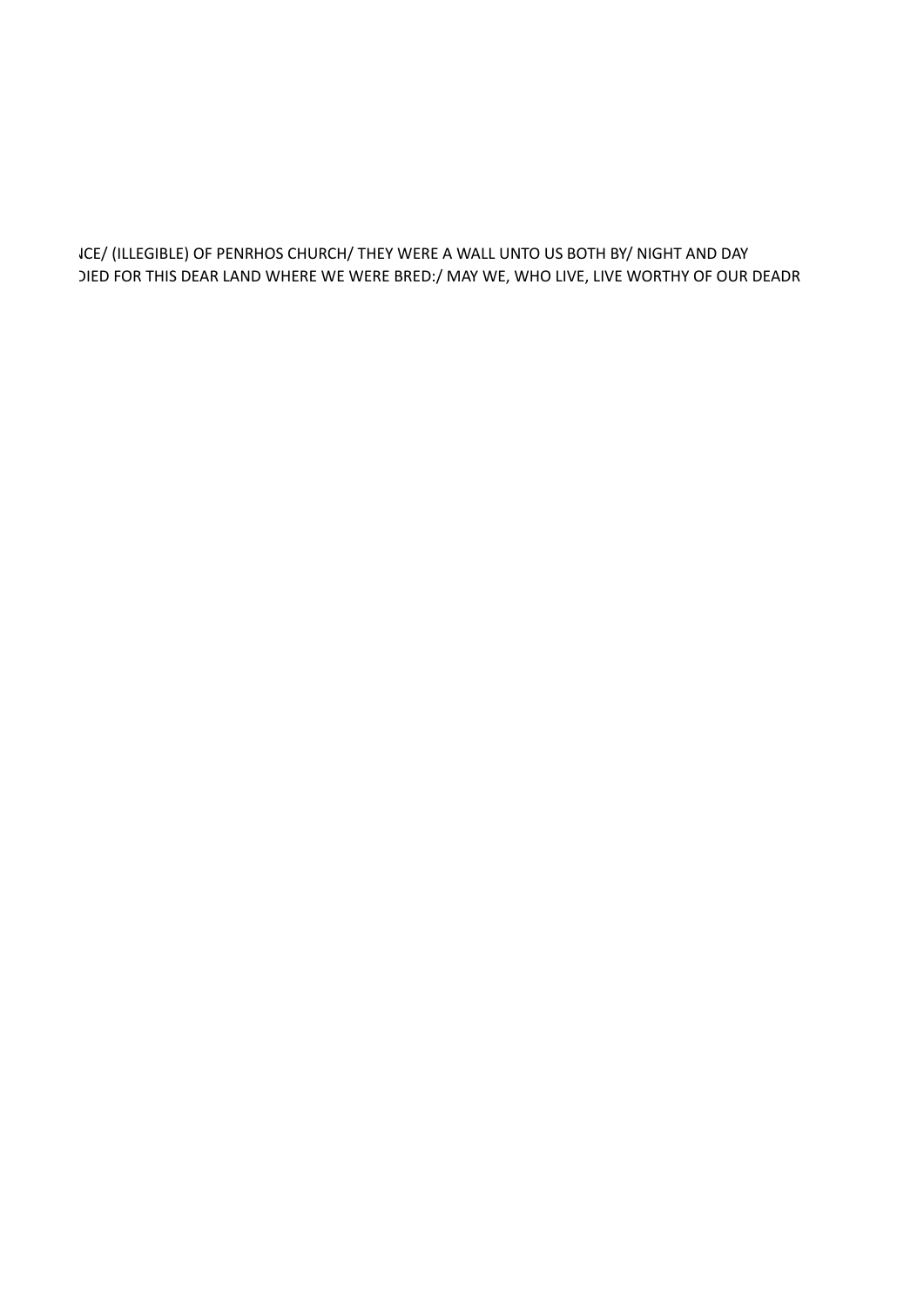NNER, ARTIST AND SERGEANT, THIS GIFT IS DEDICATED BY A MEMBER OF THE QUEEN MARYS ARMY AU>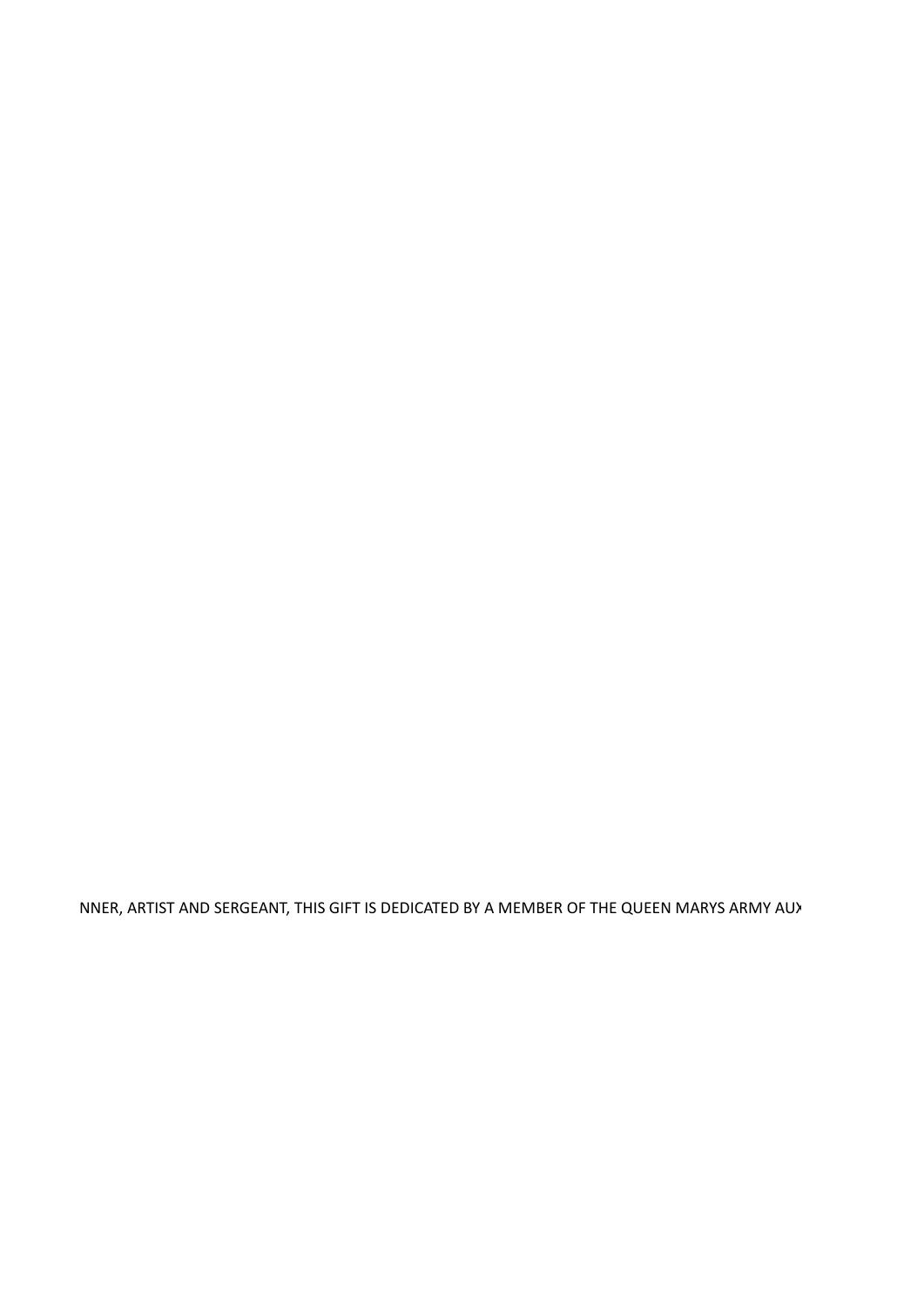ISK FROM THEE TO FLEE/ I LAY IN DUST LIFE'S GLORY DEAD/ AND FROM THE GROUND THERE BLOSSOM!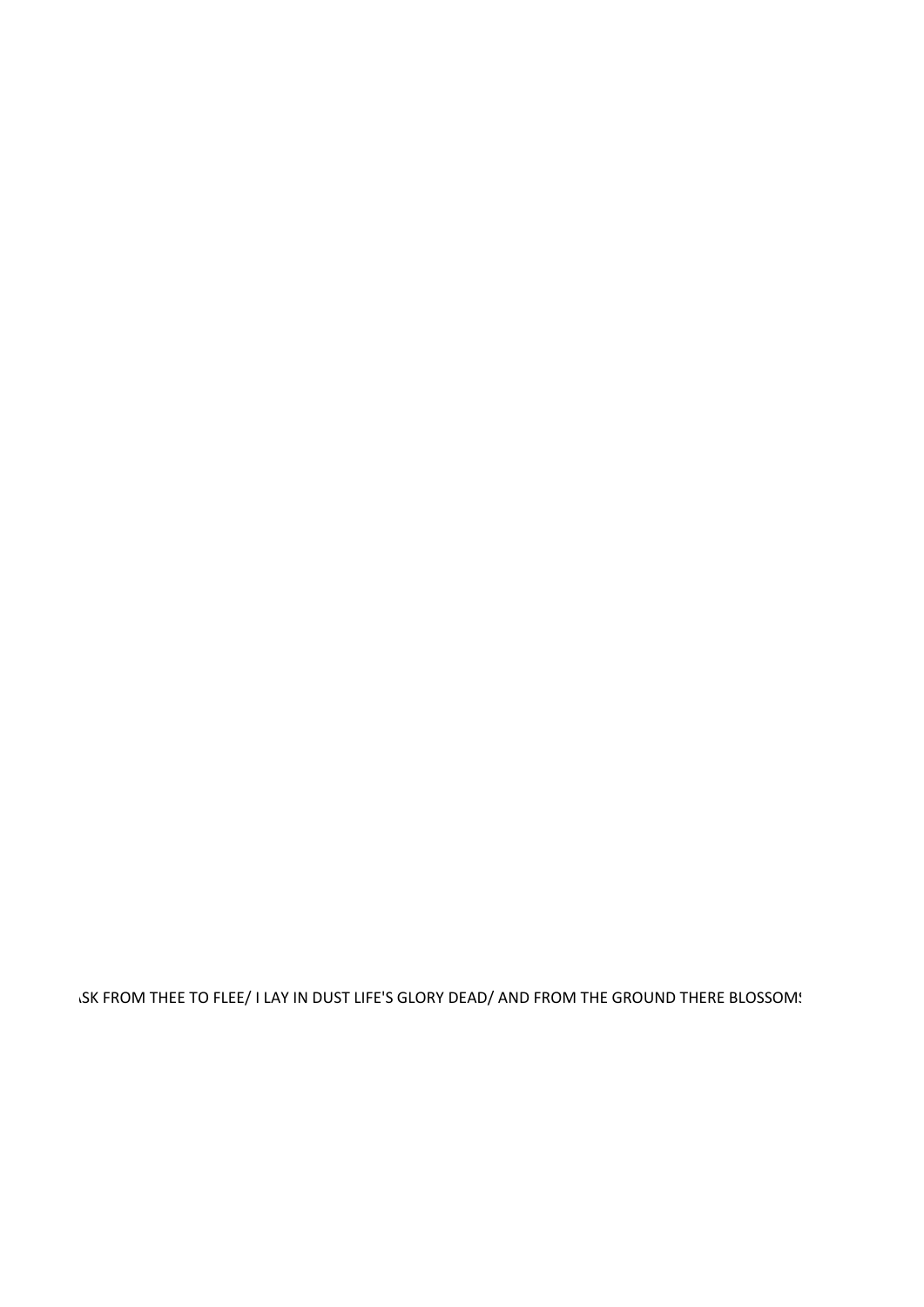GE I BY THE KING OF GREECE. HE DIED DECEMBER 17TH 1919 AND WAS BURIED IN KARAGATH CEMETEI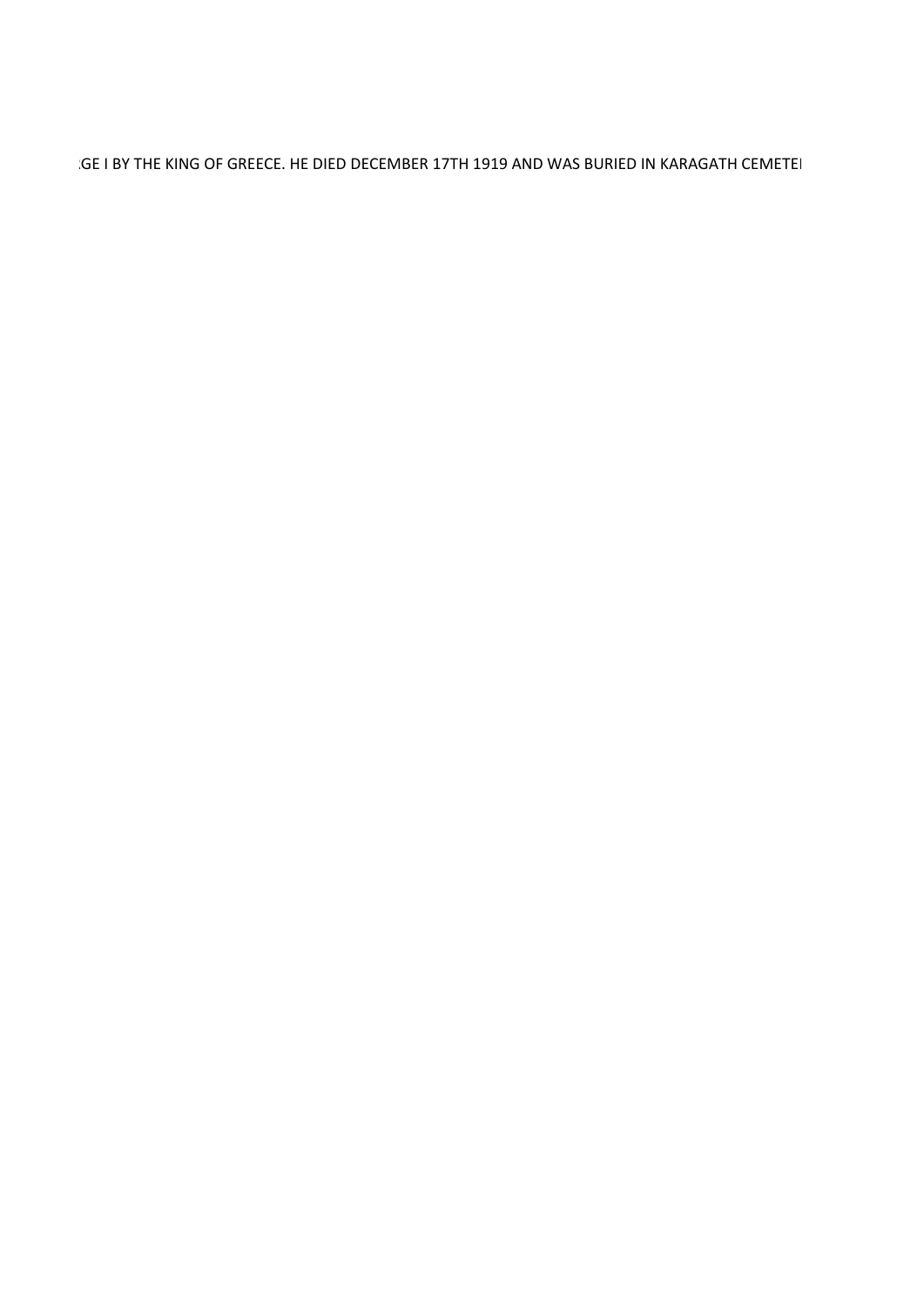TEN.AT THE GOING DOWN OF THE SUN/ AND IN THE MORNING/ WE WILL REMEMBER THEM/ 1939-194!

f THE FAMILY/ AND FRIENDS 24TH 1918/ AGED 19 YEARS/ GREATER LOVE HATH NO MAN THAN THIS,/ TH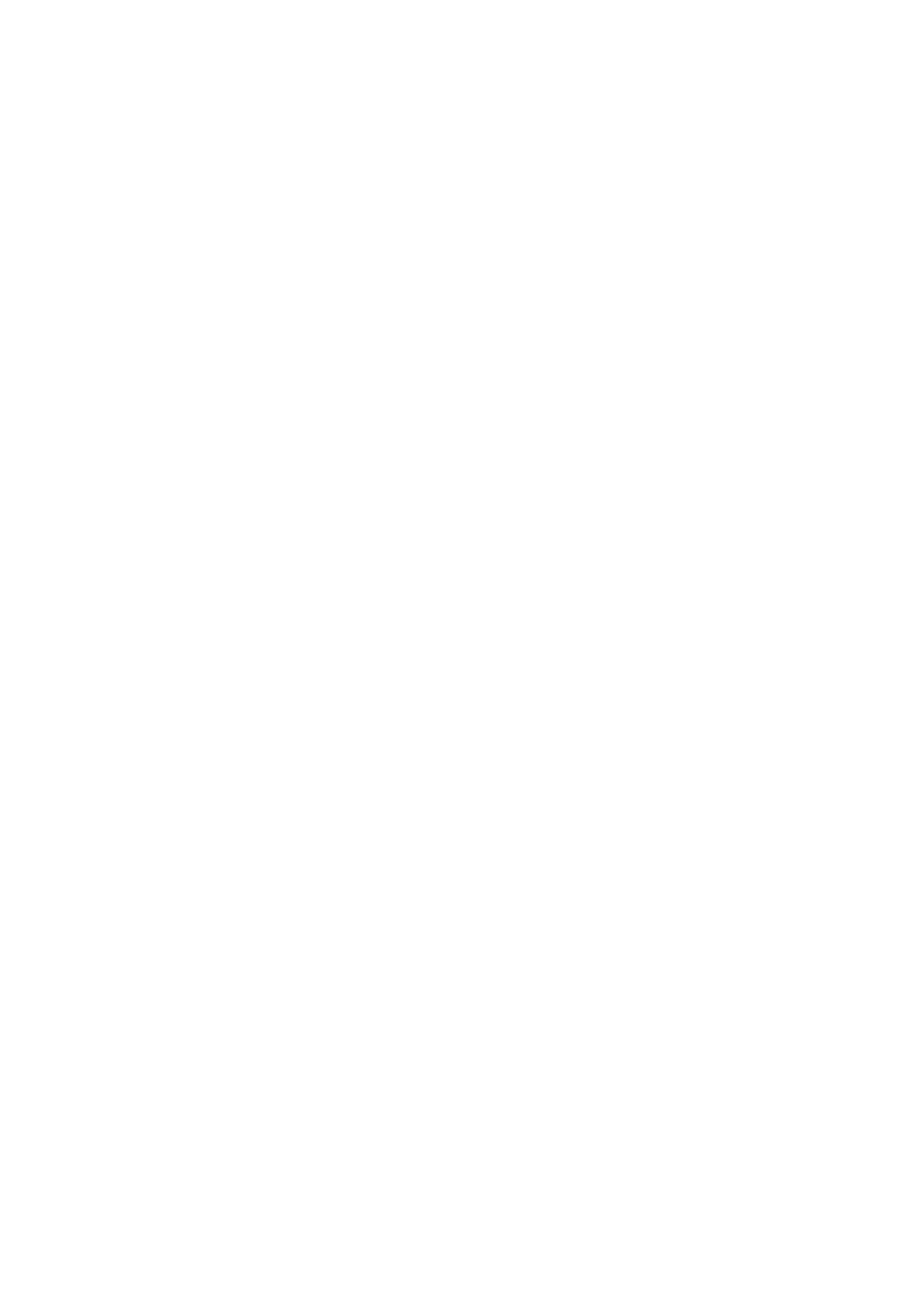cond panel 1936, 1939-1945 1982 Ronald Griffiths, Royal Essex Regiment, Cpl. E. Jones, M.G.C. (D.C.M.),

13/ AND DIED SERVING HIS COUNTRY IN THE WAR BETWEEN/ THE ENGLISH AND BURMESE IN THE KINGI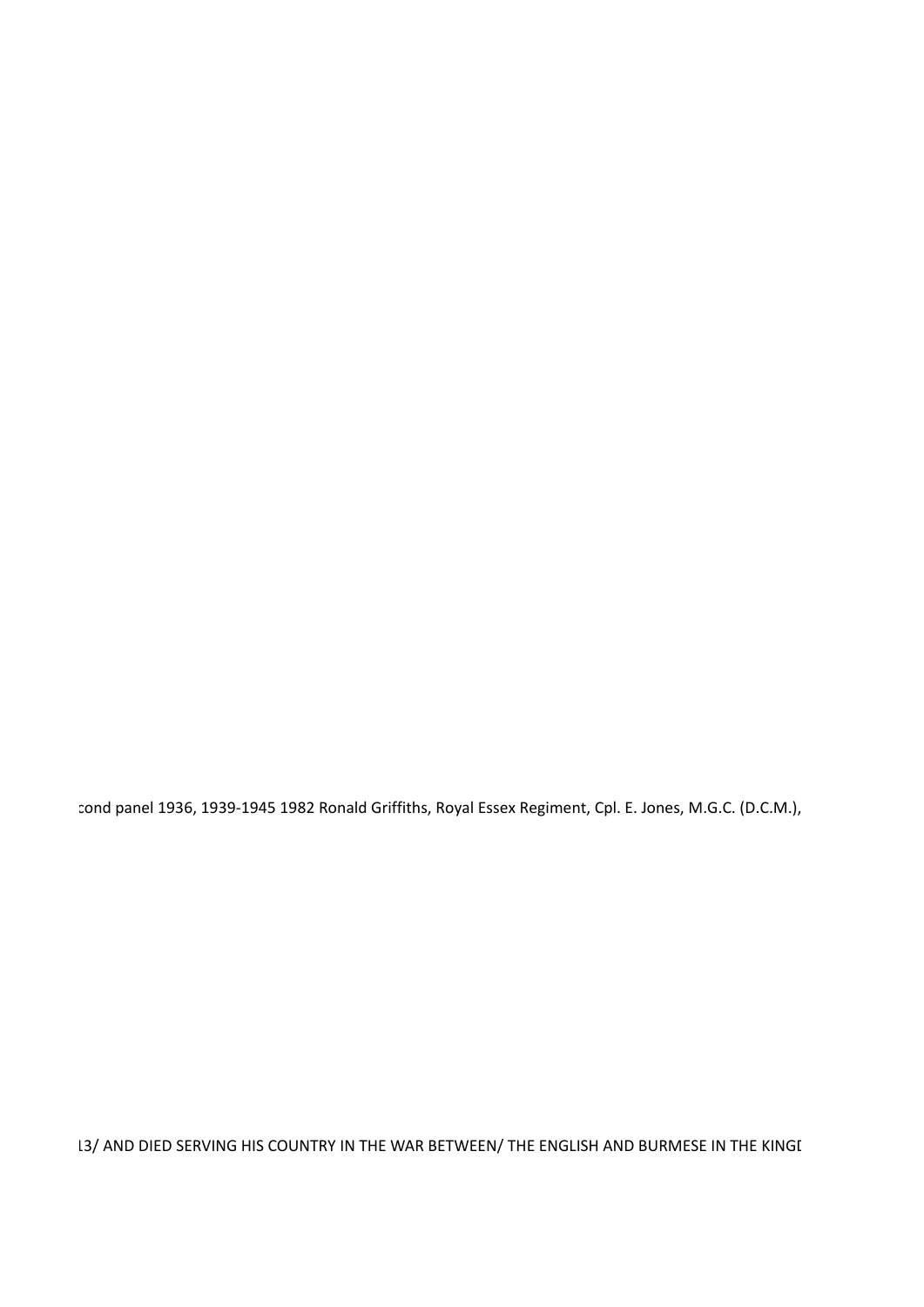IGHT: PARISH OF PENRHOS/ FOR/ KING AND COUNTRY/ SERVED WITH THE COLOURS/ "NOT ONCE OR TV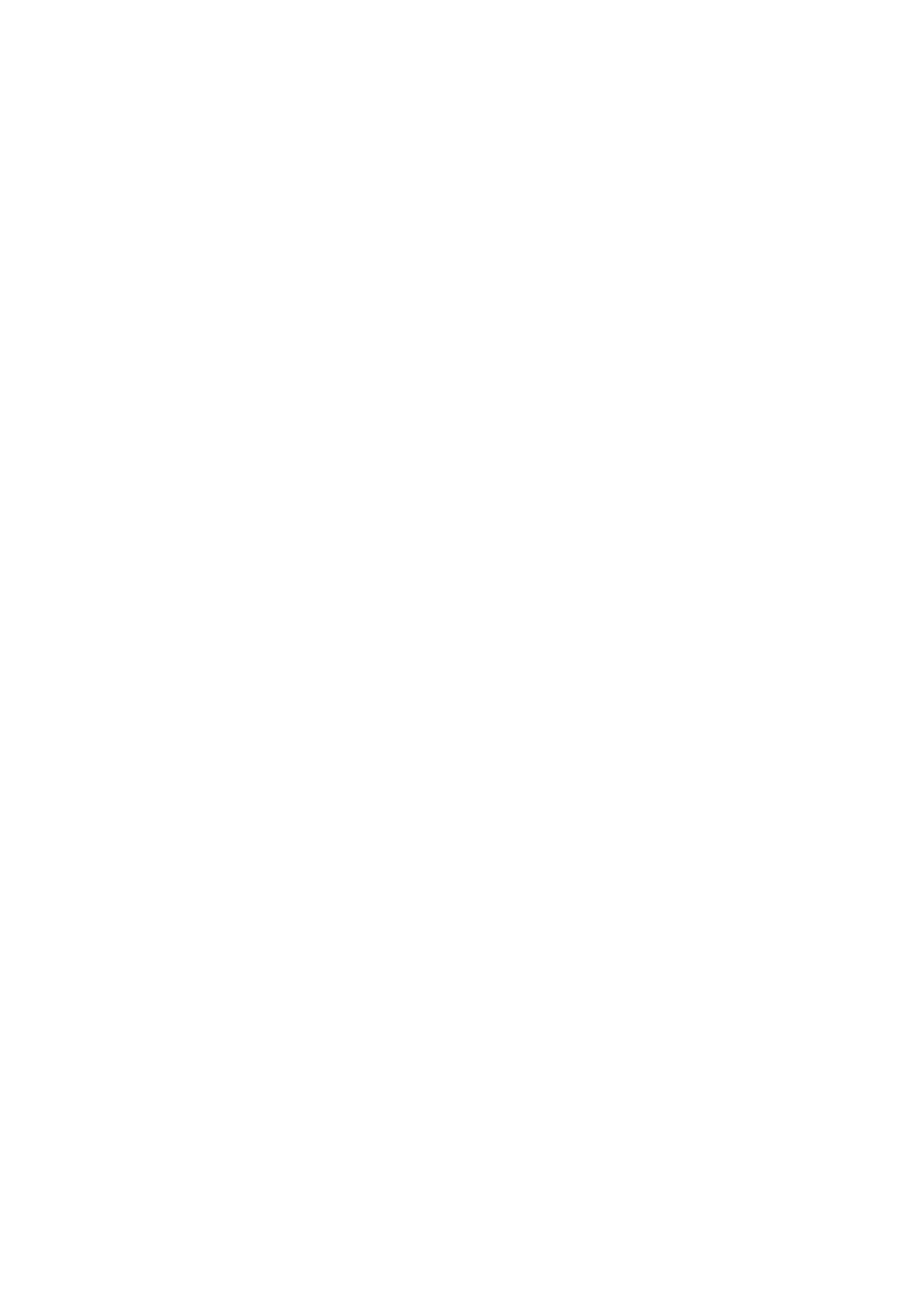RY, ADRIANOPLE WITH FULL MILITARY HONOURS BY THE FRENCH GARRISON. A GOOD SOLDIER OF JESU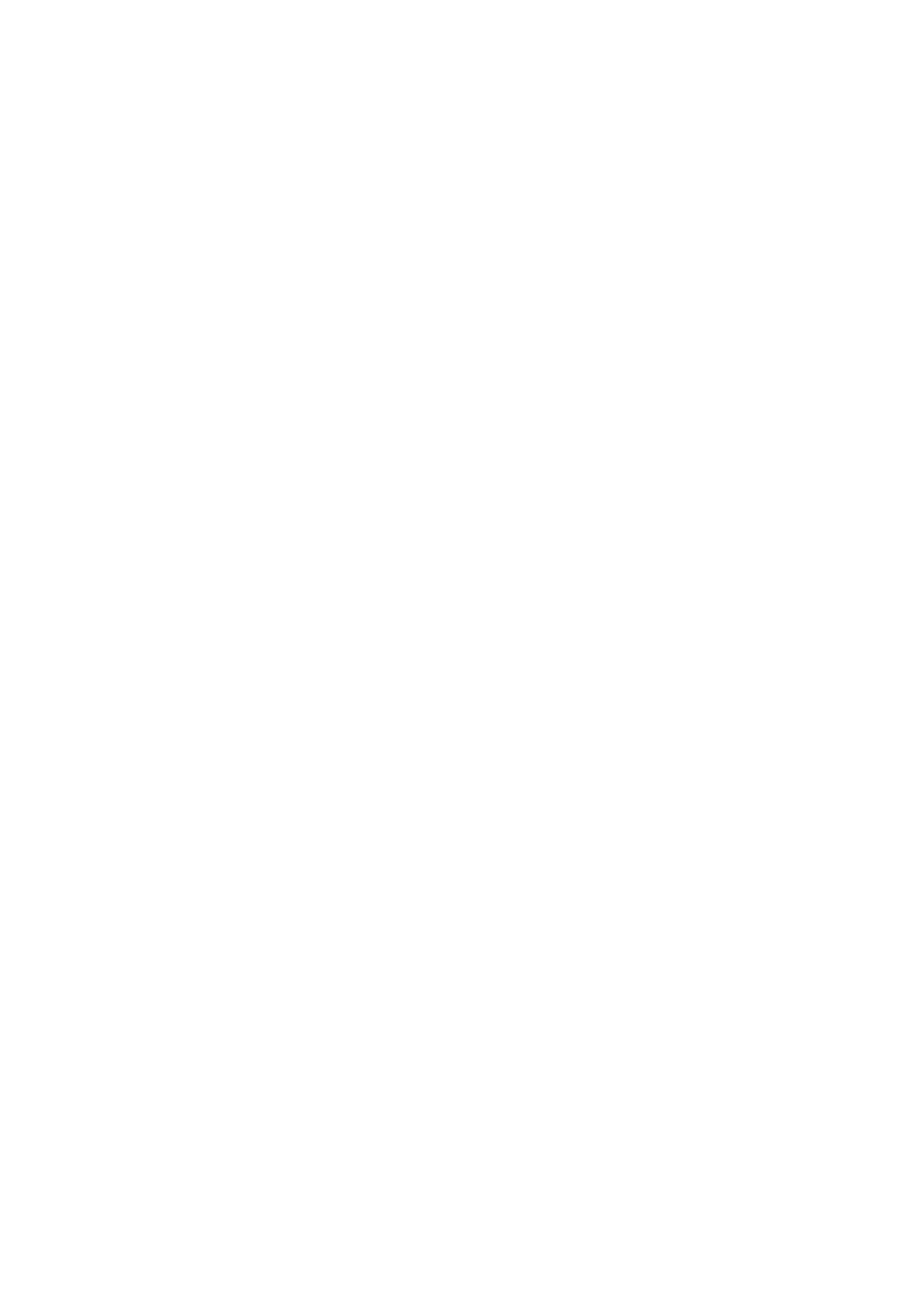Pte. W. Jones, Sherwood Foresters, Pte. Cyril Davies, London Regt. James Jones, 1st. Hereford Regt. Lev

JOM OF AVA/ JULY 16TH 1824, AGED 39 YEARS/ AND OF FRANCIS PARSONS, LIEUT IN THE EAST/ ESSEX N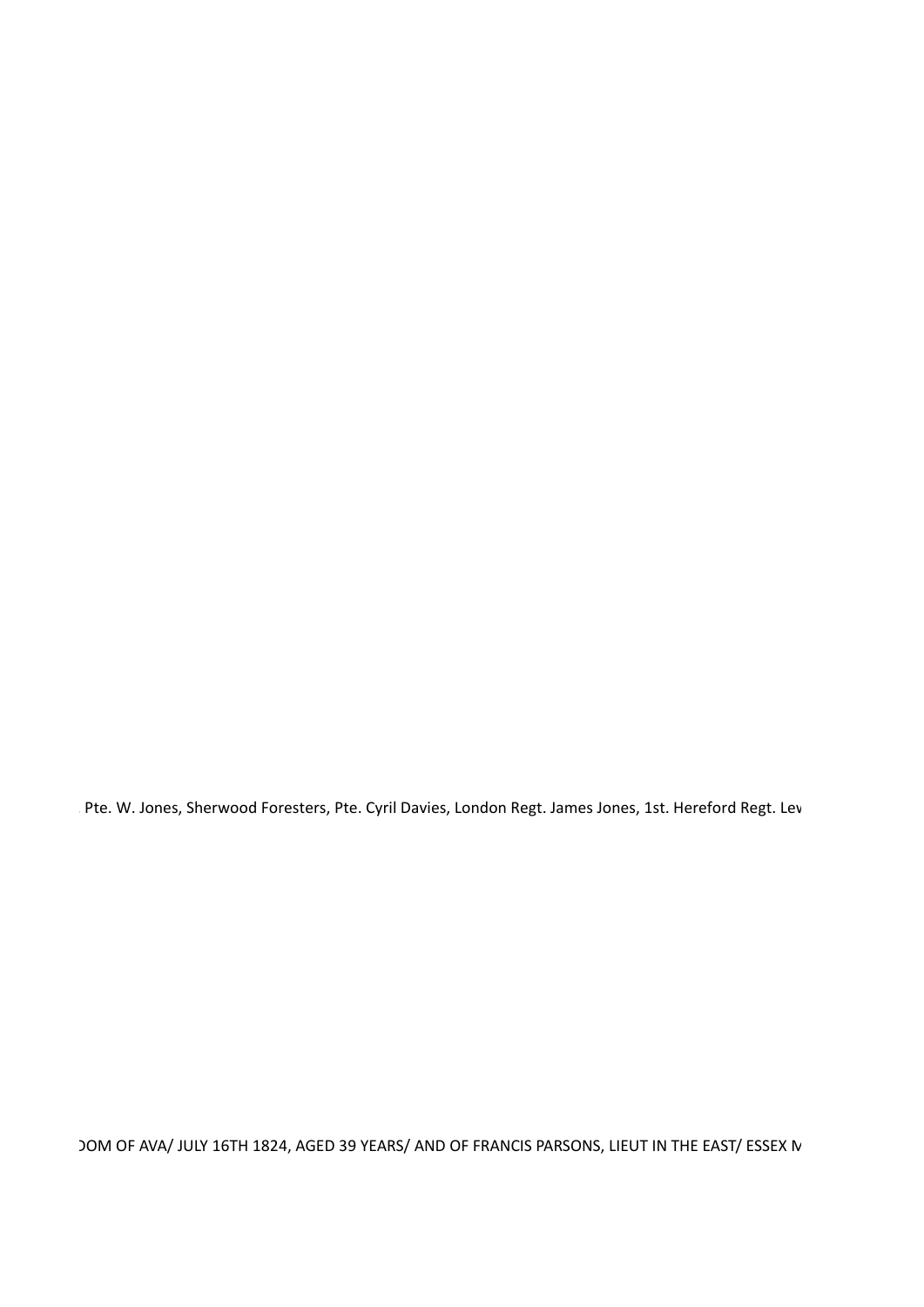VICE IN OUR ROUGH ISLAND-STORY/ THE PATH OF DUTY WAS THE WAY TO GLORY" (Names)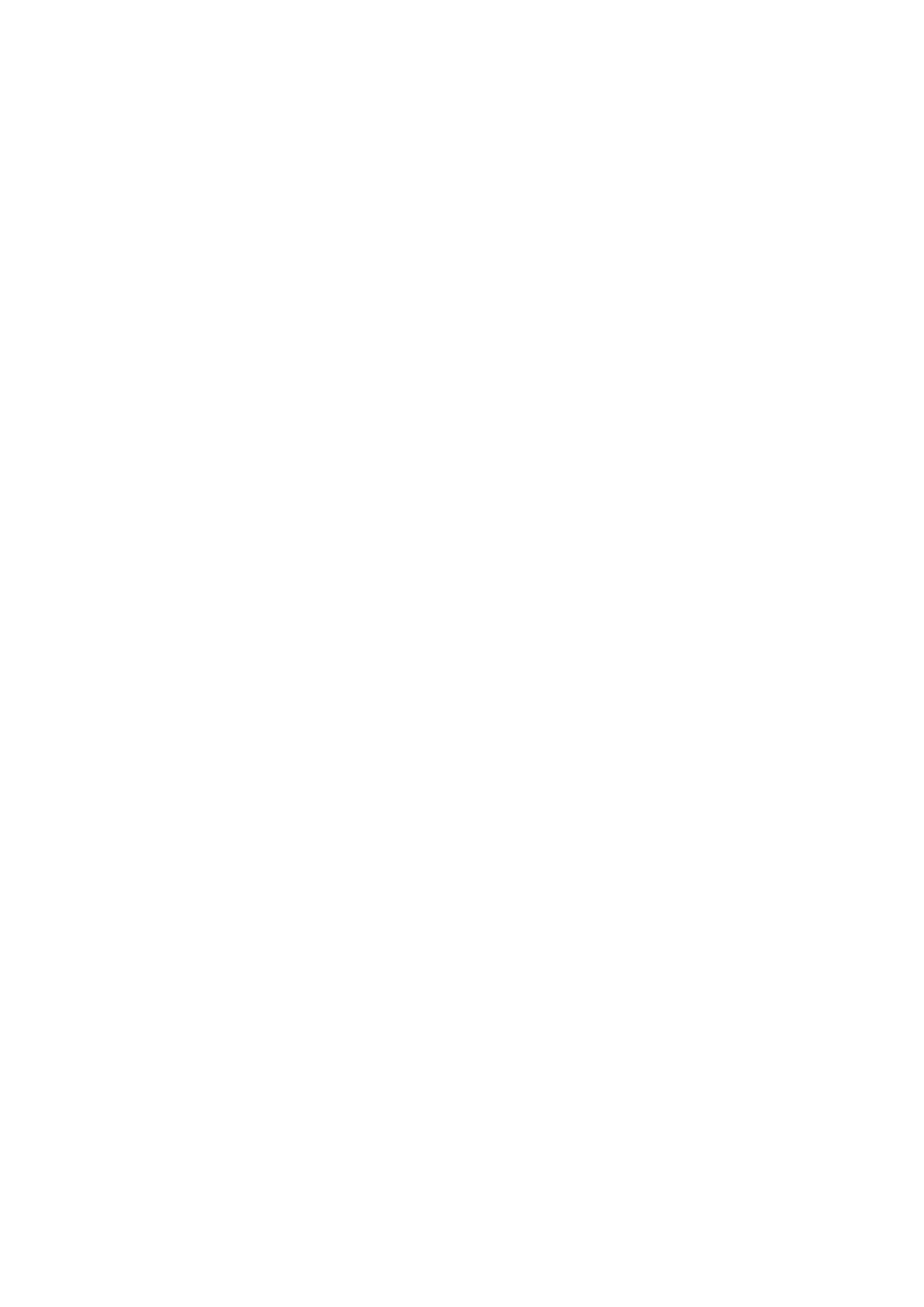1ILITIA WHO DIED 1799AGED 17 YEARS/ (AND OF...)SEE REPORT FOR FULL INSCRIPTION WHICH GIVES DE